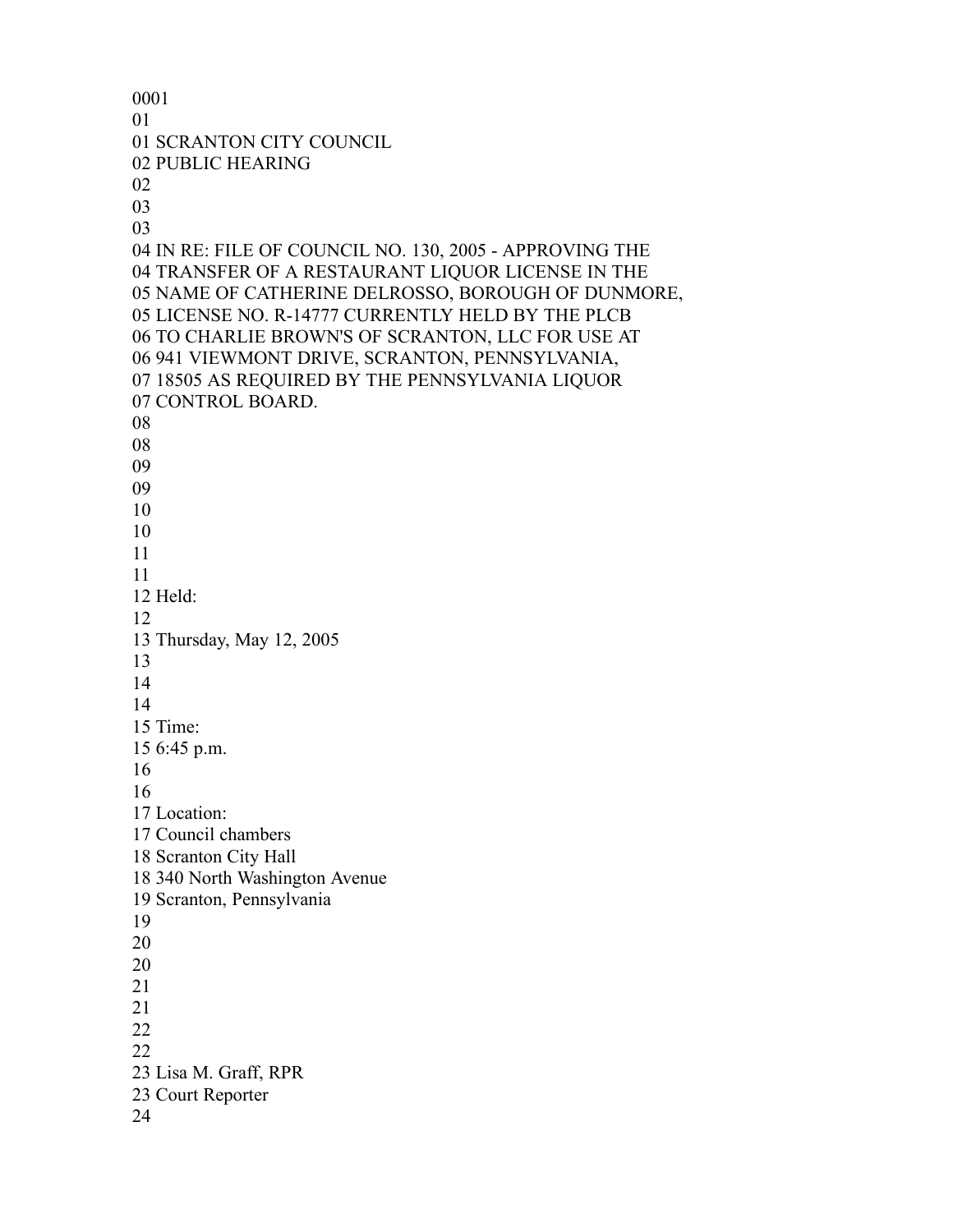CITY OF SCRANTON COUNCIL: MR. GARY DIBILEO, COUNCIL PRESIDENT MR. WILLIAM COURTRIGHT MR. JOHN POCIUS MR. ROBERT McTIERNAN MR. MARK WALSH, ESQUIRE, SOLICITOR MR. JAY SAUNDERS, CITY CLERK MS. KAY GARVEY, ASSISTANT CITY CLERK MR. DIBILEO: Roll call, please. MS. GARVEY: Mr. McTiernan. MR. McTIERNAN: Here. MS. GARVEY: Mrs. Evans. Mr. Pocius. MR. POCIUS: Here. MS. GARVEY: Mr. Courtright. MR. COURTRIGHT: Here. MS. GARVEY: Mr. DiBileo.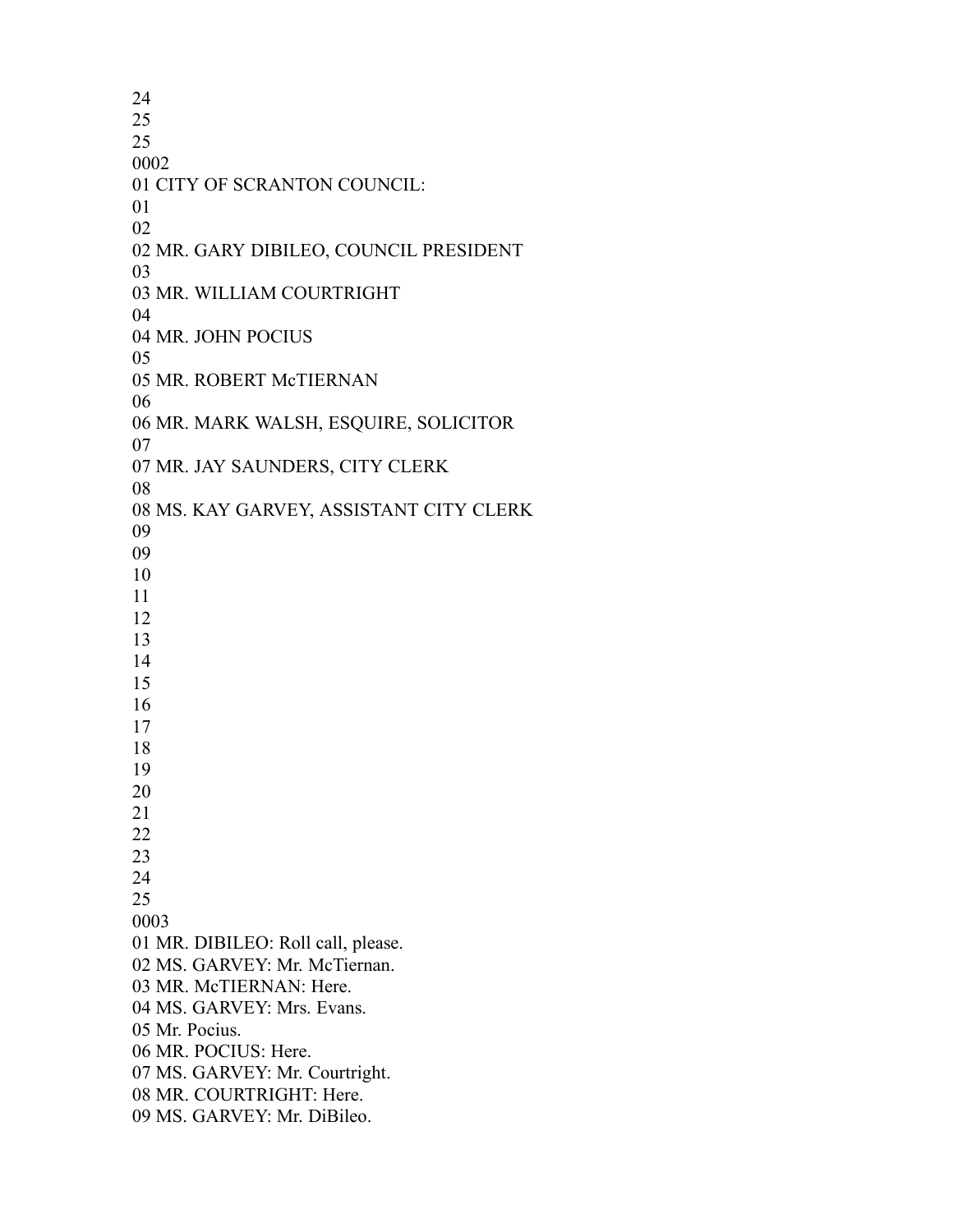MR. DIBILEO: Here.

Mrs. Evans, I think, will be joining us shortly. The

The first public hearing we have is:

Notice is hereby given that

Scranton City Council will hold a public hearing on

Thursday, May 12, 2005, at 6:45, in Council Chambers.

The purpose of said Public Hearing

is to hear testimony and discuss the following:

FILE OF COUNCIL NO. 130, 2005 - AN

ORDINANCE - APPROVING THE TRANSFER OF A

RESTAURANT LIQUOR LICENSE IN THE NAME OF

CATHERINE DELROSSO, BOROUGH OF DUNMORE,

LICENSE NO. R-14777 CURRENTLY HELD BY THE

PLCB TO CHARLIE BROWN'S OF SCRANTON, LLC

 FOR USE AT 941 VIEWMONT DRIVE, SCRANTON, 

PENNSYLVANIA, 18505 AS REQUIRED BY THE

PENNSYLVANIA LIQUOR CONTROL BOARD.

And we have a sign-in sheet for

anyone interested in talking on this topic, and there's

nobody signed in. Is there anyone here that would like

to speak on this topic?

Okay. If not, we will call the

meeting to a close and be back for our seven o'clock

meeting.

(HEARING WAS CONCLUDED.)

| 13                                           |
|----------------------------------------------|
| 14                                           |
| 15                                           |
| 16                                           |
| 17                                           |
| 18                                           |
| 19                                           |
| 20                                           |
| 21                                           |
| 22                                           |
| 23                                           |
| 24                                           |
| 25                                           |
| 0005                                         |
| 01 CERTIFICATE                               |
| 01                                           |
| 02                                           |
| 02 I hereby certify that the proceedings and |

 I hereby certify that the proceedings and evidence are contained fully and accurately in the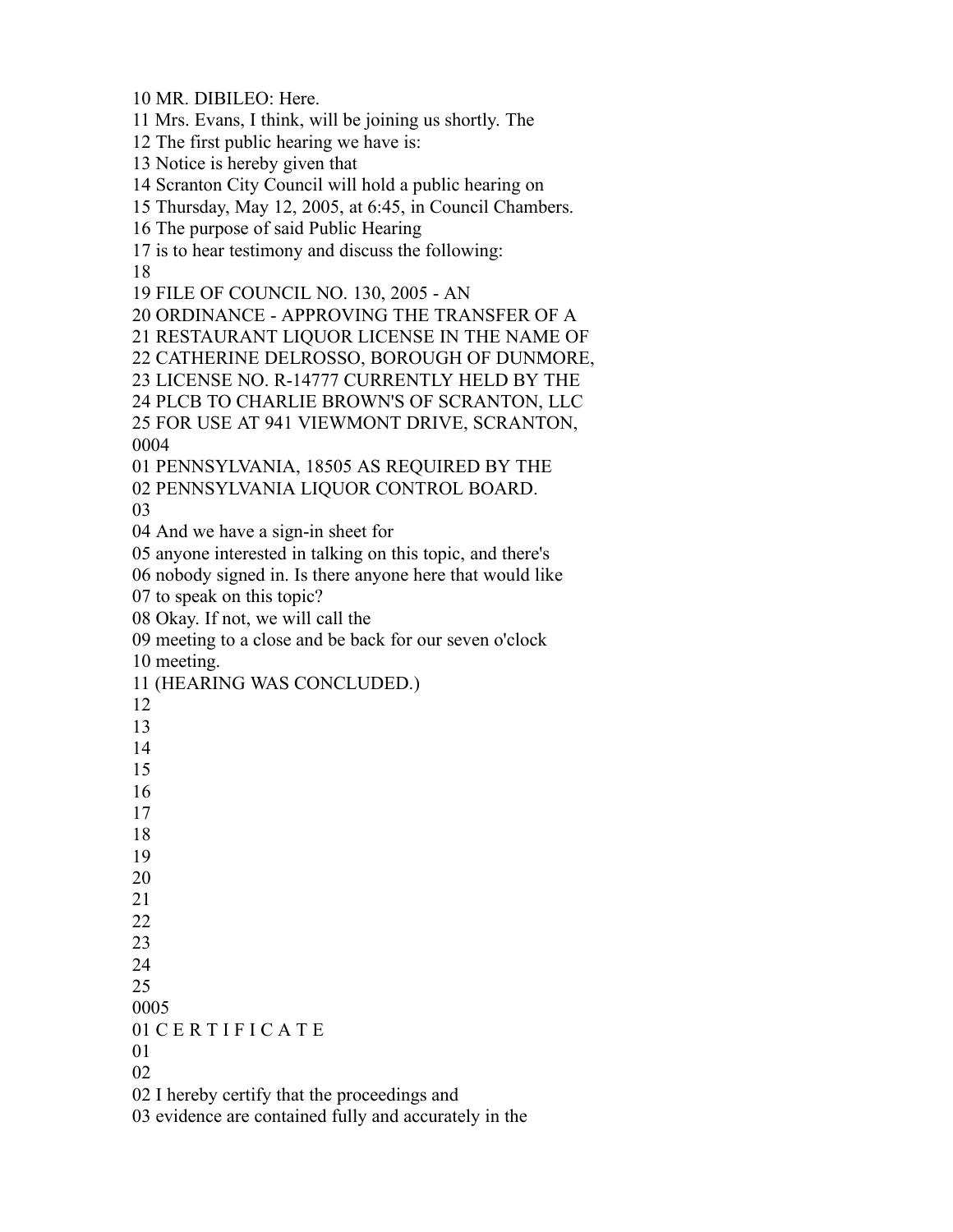notes taken by me on the hearing of the above cause and that this copy is a correct transcript of the same to the best of my ability.  $\begin{array}{c} 07 \\ 07 \end{array}$  LISA M. GRAFF, RPR OFFICIAL COURT REPORTER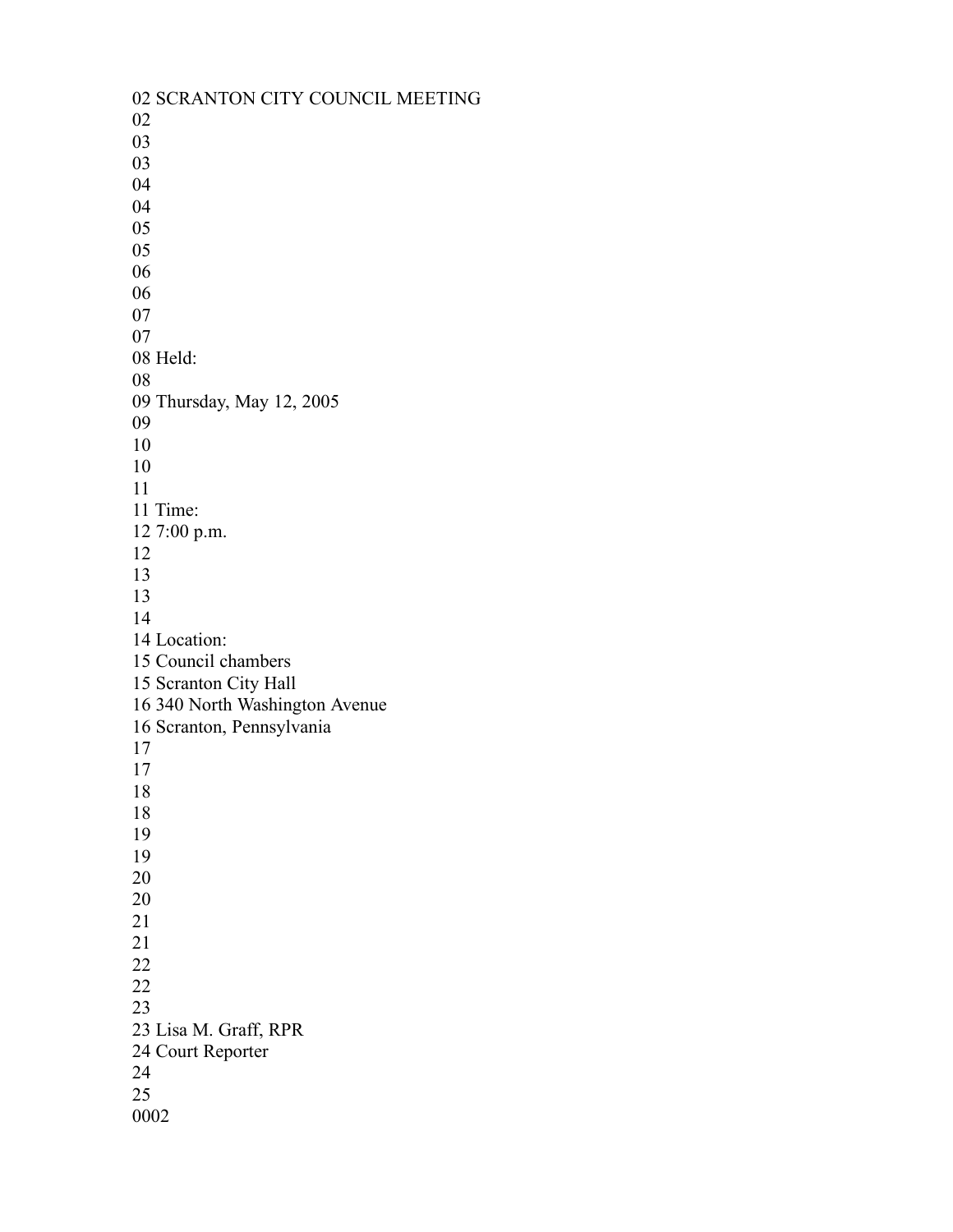CITY OF SCRANTON COUNCIL: MR. GARY DIBILEO, COUNCIL PRESIDENT MS. JANET E. EVANS, VICE-PRESIDENT MR. WILLIAM COURTRIGHT MR. JOHN POCIUS MR. ROBERT McTIERNAN MR. MARK WALSH, ESQUIRE, SOLICITOR MR. JAY SAUNDERS, CITY CLERK MS. KAY GARVEY, ASSISTANT CITY CLERK MR. DIBILEO: Please stand for the Pledge of Allegiance. Please remain standing for a short prayer. Kay, can we have a roll call, please? MS. GARVEY: Mr. McTiernan. MR. McTIERNAN: Here. MS. GARVEY: Mrs. Evans. MS. EVANS: Here. MS. GARVEY: Mr. Pocius. MR. POCIUS: Here. MS. GARVEY: Mr. Courtright. MR. COURTRIGHT: Here. MS. GARVEY: Mr. DiBileo. MR. DIBILEO: Here. Before we dispense with the reading of the minutes, I'd like to recognize an individual that is here this evening to receive a proclamation from City Council, and she is a woman that has done so much for children and so much for parent/teacher associations, and that's Christine Munchak right here from Scranton. Mrs. Evans brought up the fact that she would like to recognize Christine a couple of weeks back, and at this time Mrs. Evans will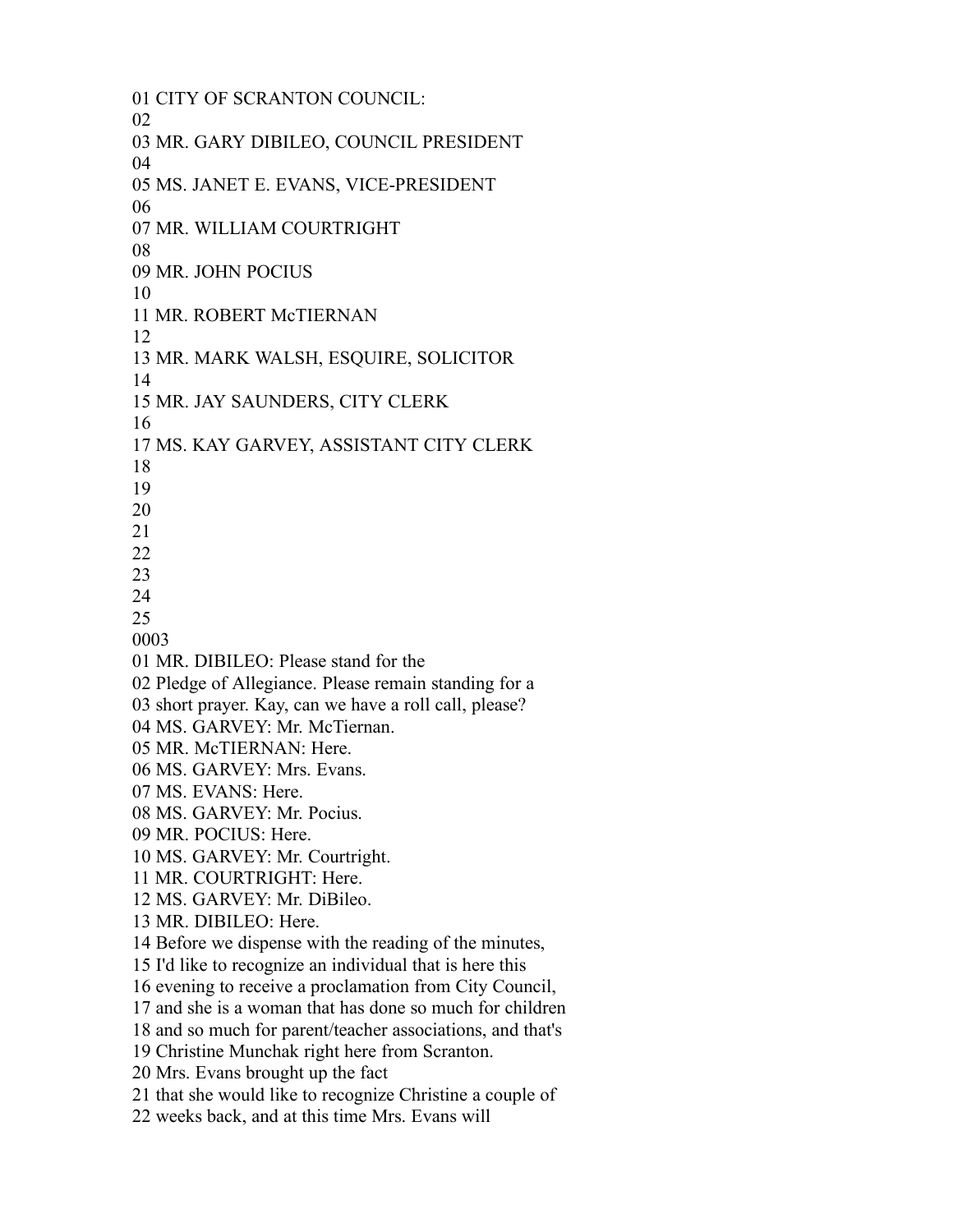acknowledge the proclamation, and I'd like to invite all members of Council to come forward for the presentation, if they would. MS. EVANS: Christine, Whereas, the Council of the City of Scranton is desirous of honoring Christine Munchak for being named the 38th president of the Pennsylvania PTA, a statewide child advocacy organization comprised of over 100,000 members; and whereas, Christine has been involved with the PTA members for many years, not only at the local level, but on the state and national level, as well; and whereas, at the local level Christine was the president of the PFA at each of the following city schools, Audobon, East Scranton Intermediate, Scranton High School, and was the co-founder of Northeast Intermediate's PTA, as well as holding positions of secretary, vice-president and president of the Scranton Council PTA; and whereas, Christine has held many board positions, such as local convention coordinator, District 13 PTA director, which covers a seven county area, and region six PTA vice-president, which covers over 100 PTAs, just to name a few; and whereas, at the statewide level Christine served on several coalitions such as Good Schools Pennsylvania, Governor's Institute For Parental Involvement, Pennsylvania Department of Health Youth Leadership Summit, Action For Healthy Kids And Education Funding Advocacy Group; and whereas, at the national level Christine was involved with the National Task Force On Childhood Obesity and attended several conventions in Washington, D.C., Chicago, Baltimore, Charlotte and Anaheim; and whereas, Christine has been involved in numerous community related activities, such as NEIU 19 Health Education Alliance, Scranton Tomorrow, First Night Scranton and City Pride, as well as her involvement with her children's school activities and their parents clubs; and whereas, Christine has been a resident of the Hill Section for 22 years. She and her husband Neil are the parents of two children, Darius, who attends Tulane University and who is a student at Scranton High School. And I'll just add in there that I had the great privilege and pleasure of teaching Darius at Scranton High School. Truly an outstanding student, a bit of wanderlust, but an outstanding student, and he also served for many years as a lifeguard at Nay Aug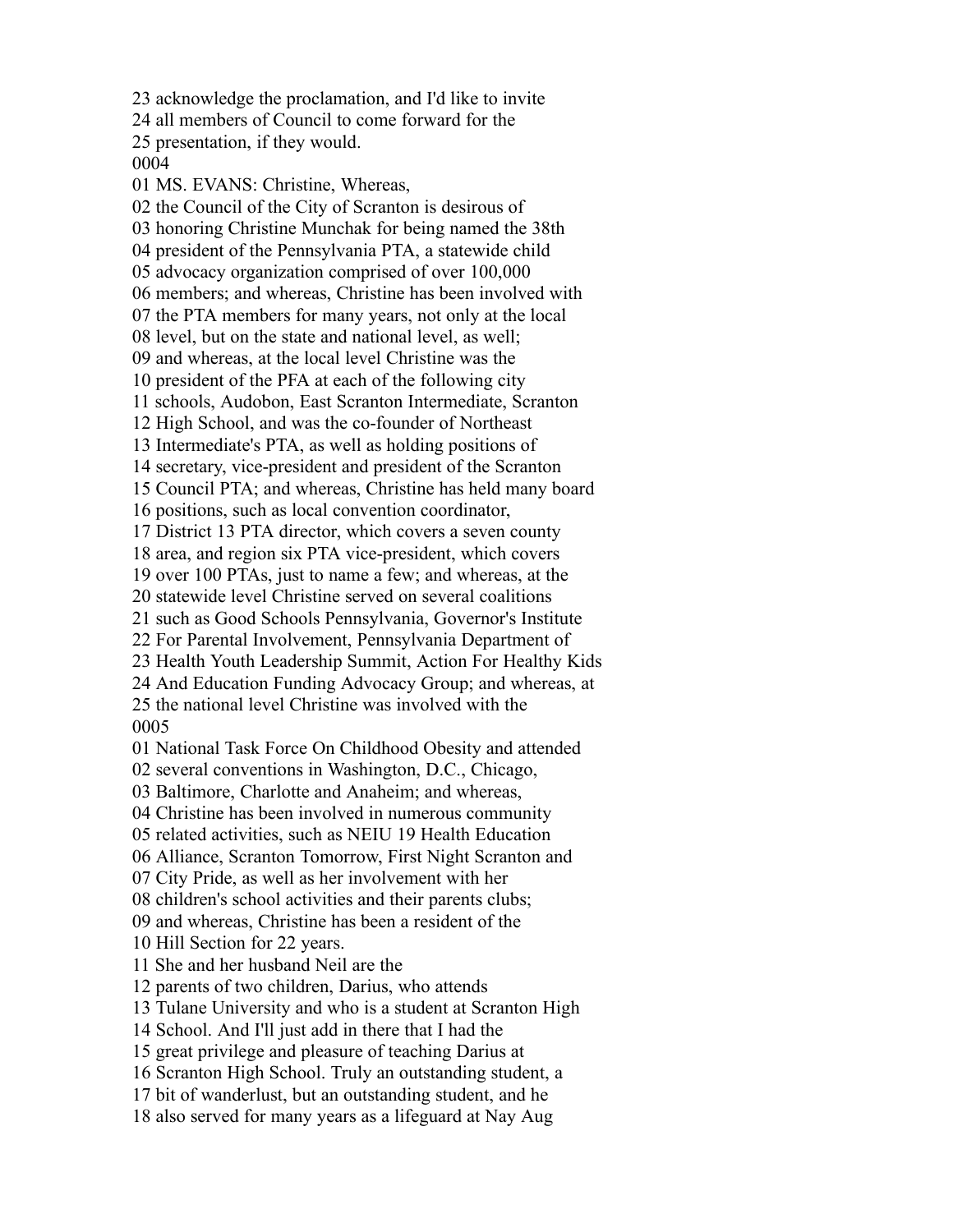Park, where he saved the lives of children in this

city, and he is a wonderful young man I am very proud

of, and I know his mother and father are, as well.

Now, therefore, be it resolved

that on Thursday, May 12, 2005, Scranton City Council

wishes to congratulate Christine Munchak on her

 outstanding achievements and her commitment to our 

community and extend our best wishes for success in all

her future endeavors.

Be it further resolved that this

proclamation be made a permanent part of the minutes of

this Council as lasting tribute to Christine Munchak.

MS. MUNCHAK: Thank you. Thank

you so much. It's both an honor and a tremendous

challenge to lead an organization of over 100,000

members, but moments like this make me really happy to

be able to tell people that I'm from Scranton, so thank

you.

MR. DIBILEO: Thank you,

Christine, for being here tonight. It's a tremendous

honor and so well deserved. Thanks for all your work

with children in our area and all throughout the

state.

Now if we can dispense with the

reading of the minutes, please.

MR. WALSH: Third order. 3-A,

AGENDA FOR THE NON-UNIFORMED PENSION FUND TO BE HELD

WEDNESDAY, MAY 25, 2005.

MR. DIBILEO: Are there any

comments on 3-A? If not, received and filed.

MR. WALSH: 3-B, CONTROLLER'S

REPORT FOR THE MONTH ENDING APRIL 30, 2005.

MR. DIBILEO: Are there any

comments on 3-B? If not, received and filed.

MR. WALSH: 3-C, Clerk's notes.

MR. DIBILEO: Mr. Saunders,

please.

MR. SAUNDERS: I have nothing

tonight, Council President DiBileo.

MR. DIBILEO: Okay. Jay, last

week I mentioned a few streets that we'd like to have

some attention paid to regarding paving, and I'd like

to add another name there this week.

MR. SAUNDERS: Okay.

MR. DIBILEO: Bengar Place, is it?

Bengar Place.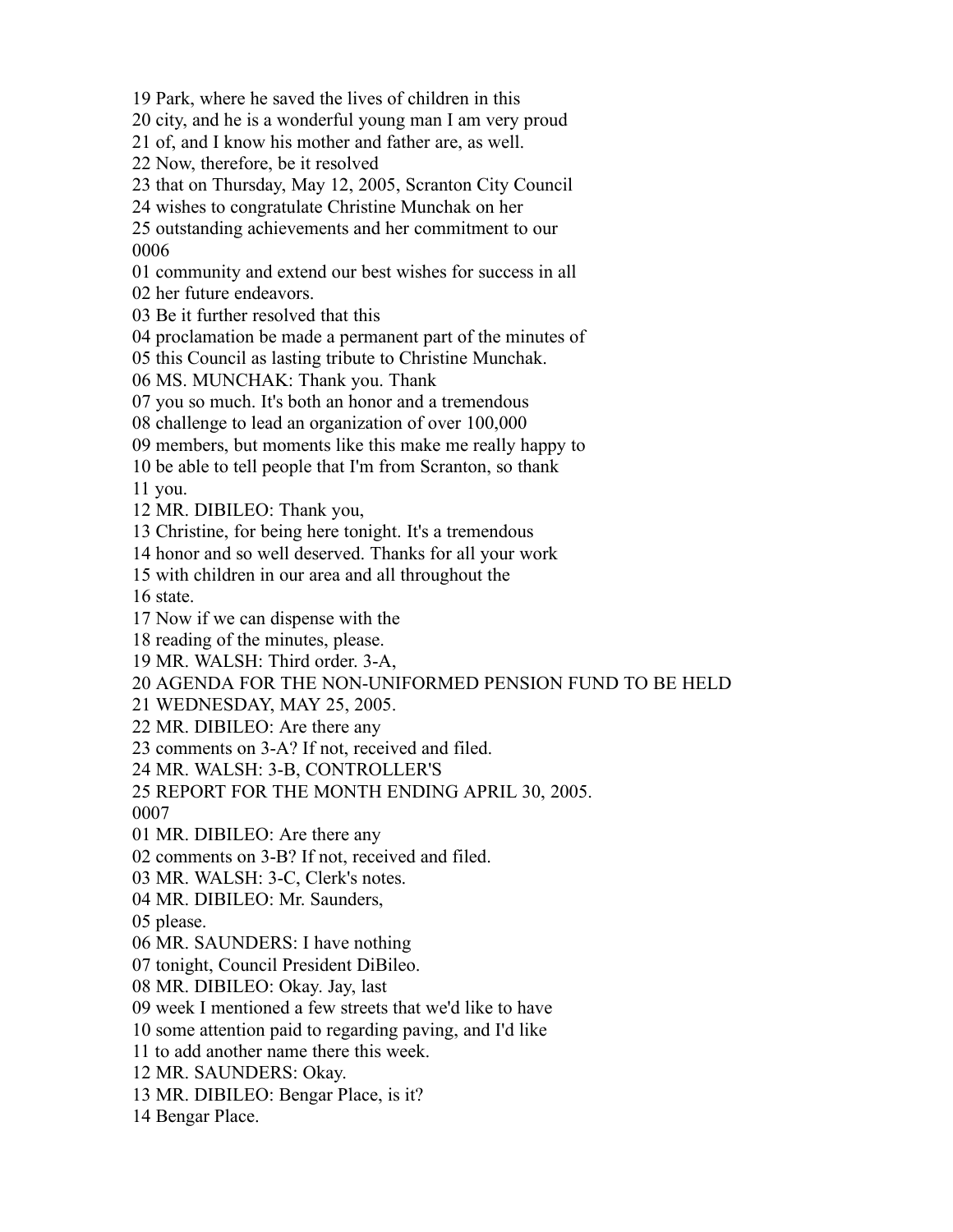MR. SAUNDERS: I'll just add that to that last list we sent down. MR. DIBILEO: And Briggs, Briggs Street, also, please. MR. SAUNDERS: I will have them sent down tomorrow. MR. DIBILEO: Thank you, very much. MR. WALSH: Fourth order, citizen participation. MR. DIBILEO: Before I call up the first speaker, I'd like to just announce that we're approaching very near an upcoming primary election, which is next Tuesday, May 17, and at this time of year emotions can often reach a fever pitch, and I'd like to remind speakers to please refrain from showing political favoritism in any way. And what would be acceptable, however, is any discussion of issues that might affect individuals as taxpayers. I'd like to ask Mr. Walsh, if I may, to assist me this evening in recognizing when someone may cross the line between talking from a taxpayer point of view to that of politics. MR. WALSH: No problem. MR. DIBILEO: If you would, Mr. Walsh. MR. WALSH: Certainly. MR. DIBILEO: Thank you, very much. And with that said, our first speaker is Andy Sbaraglia. MR. SBARAGLIA: Andy Sbaraglia, citizen of Scranton. Fellow Scrantonians, the first remark is, I wish to congratulate publicly Kevin Murphy for capturing that purse snatcher. I think he did a very brave thing, that I do believe. I criticized him enough, so I have to give him credit where credit is due. Now, I did ask, Mr. Pocius is here, I did ask about that letter of credit, and you informed me last week that you would check to see if the full amount of that letter of credit was taken out, \$3.7, I think it was honoring \$3,700,000, I believe. MR. DIBILEO: Yes, we did, Andy, and I asked Mr. Saunders if he would assist me with that information. MR. SAUNDERS: I sent a letter out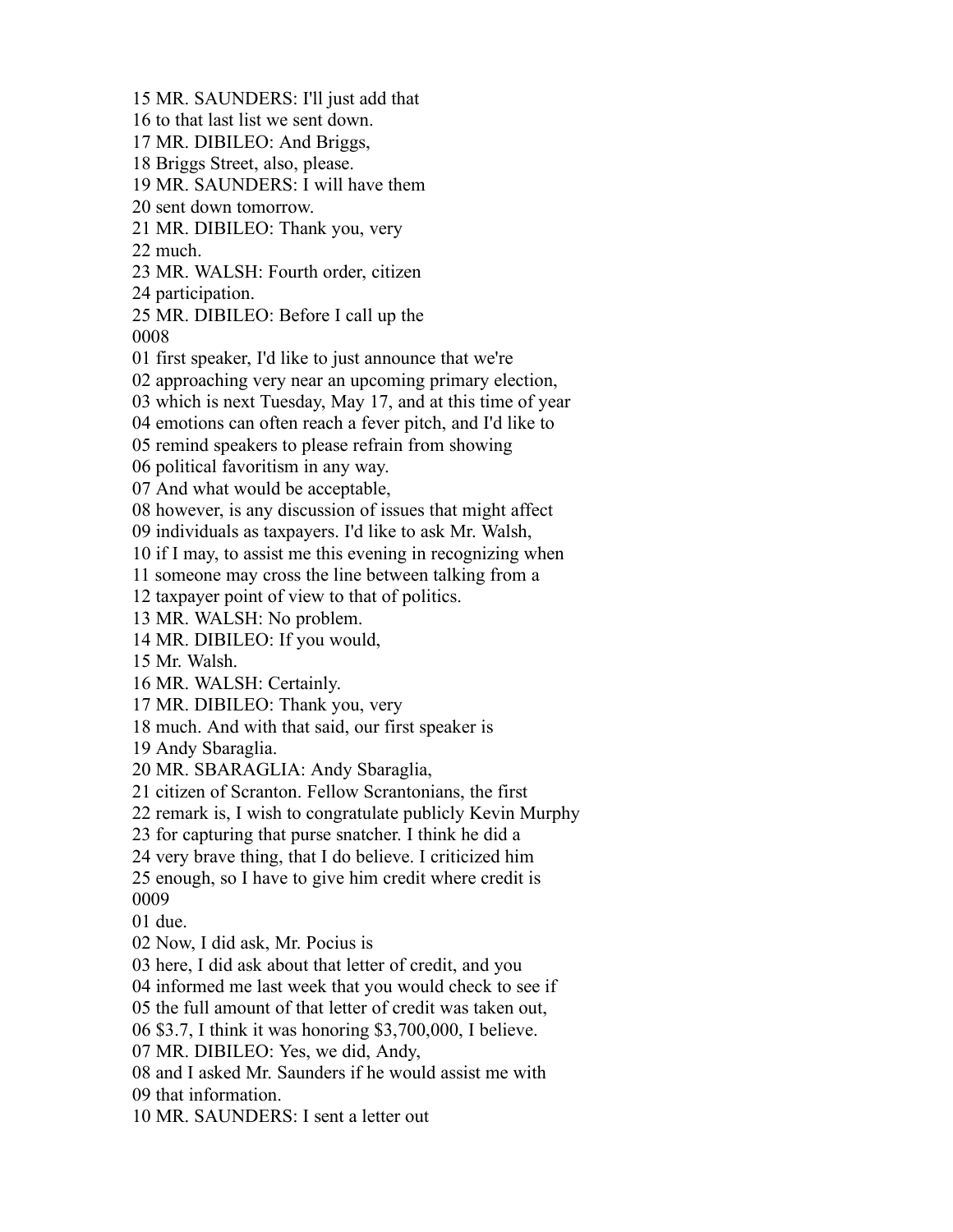and I haven't gotten anything back on it yet.

MR. DIBILEO: Does anyone else

have any information on that? Okay. We don't have it

yet, Andy.

MR. POCIUS: Mr. President, there

was a letter that came down, and it was, I think, three

weeks ago.

MR. SAUNDERS: I read that last

week at the council meeting and it was just telling us

where the money went to.

MR. POCIUS: All right.

MR. SBARAGLIA: There was

different amounts given, but way over \$3,700,000. I'm

 just wondering, because they were only authorized to use \$3,700,000, even though that note did say a lot

more. I think it was \$5 mill, I believe it was

\$5 mill anyway.

Okay. Does anybody know if we

finally own the light fixtures? Now, we had a very

good talk on it, it was brought before everybody,

everybody sounded real good, do we own them?

MR. SAUNDERS: I don't believe

anything has been finalized yet. Yeah, it's very close

to being finished. I talked to Bob Kearns at that

caucus. He said he will let us know exactly when the

day is that they're finished.

MR. SBARAGLIA: I would like to

know. This is going on for quite a few years. Of

course it was a complex deal to begin with. I didn't

approve to it to begin with. I think it was idiotic,

but that's beside the point. It went through.

A lot of these things went

through, and the City of Scranton and the citizens of

Scranton aren't going to see a lot of these things for

a ten years out. I don't know if I'll even live to see

them.

But the thing is, will they

actually do what they set out to do? We see all kinds

of loans, grants, so forth coming into the city, we see

 a place like down there at the, I guess it's the silk 

mill, I guess it was, that it's going to be torn down.

And that's a huge building to

be -- something with a -- we could probably get a grant

with this Lackawanna College, I believe, they want to

tear that one down.

And that's a nice building, but we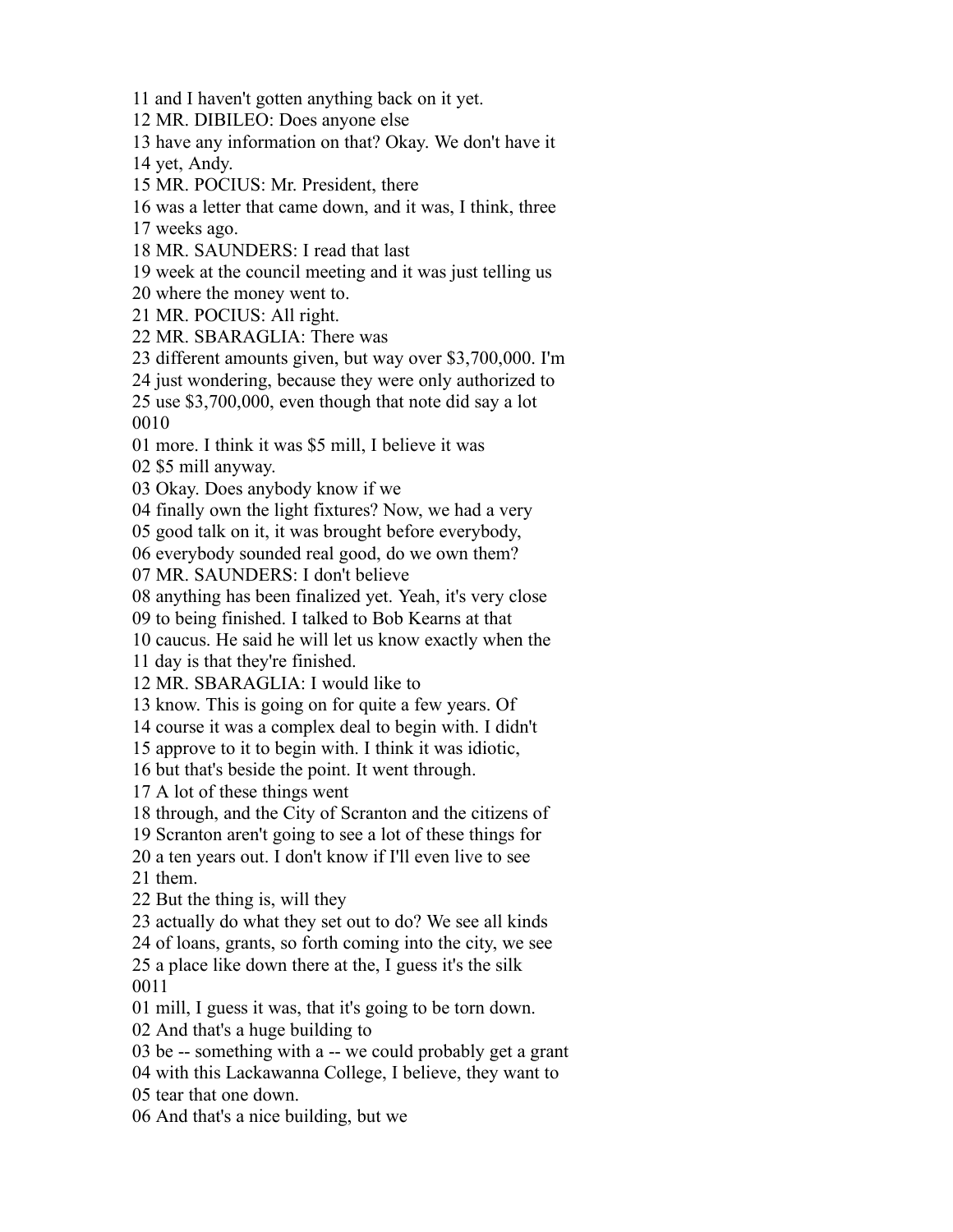also have a man who developed a patent for, I think,

twisting yarn with silver, which actually is very good

in the medical field, but nobody ever asked this man,

he's down there at Sequoit, if you'd like to expand in

some of these old factories and put some of our people

to work, instead of subletting out like he did to God

knows where, but he did sublet it.

There's a lot of people in

Scranton that has good ideas and should be brought in.

All we're doing is really building bars and

restaurants, and I don't know how you expect to really,

really get by on bars and restaurants.

I mean, even this BKT, they want

\$250,000 to buy a building at 130 North Washington

Avenue, I think for a restaurant or a bar. How many

bars are we going to put in our city?

We're going to have one on the

corner. It's going to be like it was during the 1900s

 pretty soon where you had a bar on every corner, but 

we don't have the miners and we don't have the jobs,

and you can't get by on spending all kinds of borrowing

for ten or fifteen people working.

Somewhere along the line you've

got to get your -- really what you want to do with

these projects and get the money together to really put

a lot of people to work, and people that would work at

a pay that they can afford to buy things with.

It's a sad state of affairs when

we're spending thousands and thousands of dollars to

fix up fronts. Now, you're going to put a few people

to work to fix the fronts, but once them fronts are

 fixed, we still have 100 year old buildings with new fronts.

Now, architectural, maybe they

look nice, but we also all have an architectural block

down there where we have, I think it was the linen down

there by the JR building, I believe that whole block is

architectural, but we don't need more of them. We need

more progress.

Scranton has to go forward, it's

true, but we have to go forward in the right direction,

and the direction we're heading in now isn't exactly

the right direction, because we're not going to have

the money.

When you -- anybody that comes

into this city later on is going to be hit with a heck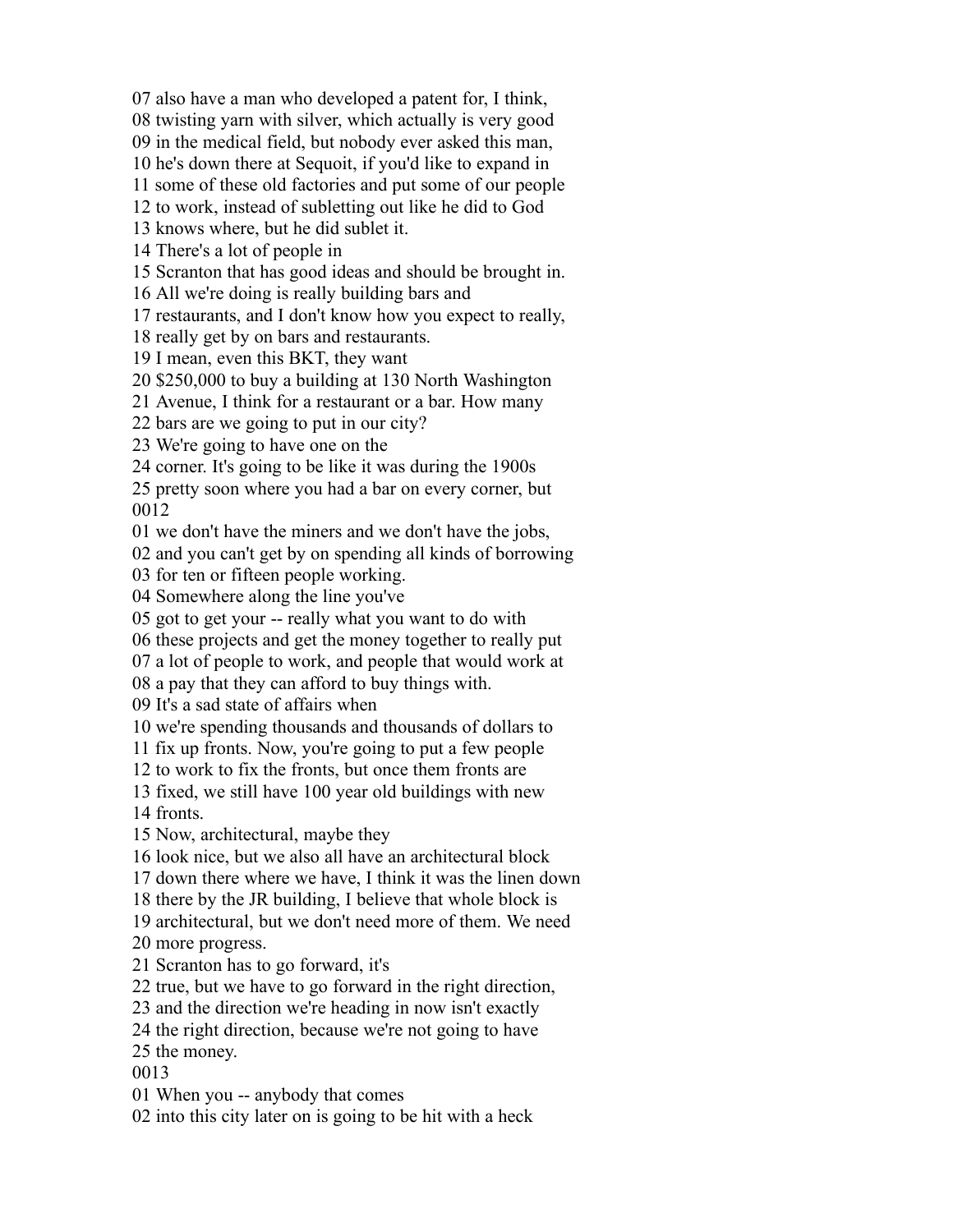of a burden and a real tough burden.

You may lose \$6 million to that

sewer deal. You may lose God knows what to some of

these union deals. And the worse part about it, now

the city -- citizens in the city has to sue the city.

We have come to the point where

the citizens are so disgusted, they're suing the city.

You have two lawsuits brought by citizens against the

city, one at the South Side Complex, and now one at Nay

Aug.

What have we done to put us in

this state of affairs where the citizens have to

actually went out and filed lawsuits against -- we're

actually fighting ourselves, and it should never be.

Because when you sue the city, you

don't really sue the city, you sue us, the taxpayers in

the city. All these projects you seen that the people

take credit for, the taxpayers are paying them, you,

you, you, you.

You all should be named, in fact,

everybody in the city should be named that pays taxes,

because we're the ones that actually pay. I thank

you.

MR. DIBILEO: Thank you,

Mr. Sbaraglia. Thank you. Reverend Kathryn Simmons.

MS. SIMMONS: Good evening,

Council members. My name is Reverend Kathryn Simmons,

and I am a Scranton resident. Peace on to each of you

says my Lord Jesus Christ.

In the Old Testament in the Book

of Isaiah, 65, 21 through 23, it is written, And they

shall build houses and inhabit them and they shall

plant vineyards and eat the fruit of them.

They shall not build in another

inhabit, they shall not plant in another eat; whereas,

the days of a tree are the days of my people and my

elect shall long enjoy the work of their hands.

They shall not labor in vein nor

bring forth for trouble, for they are the seed of the

blessed of the Lord and their offspring with them.

I bring this word tonight to this

place because I want you, who are seated upon the seats

of Scranton's City Council, to know that even thousands

of years ago housing and homeless were an issue among

the diverse populations of the earth.

It is sad to say that thousands of

years later, and we still have not heard Isaiah's word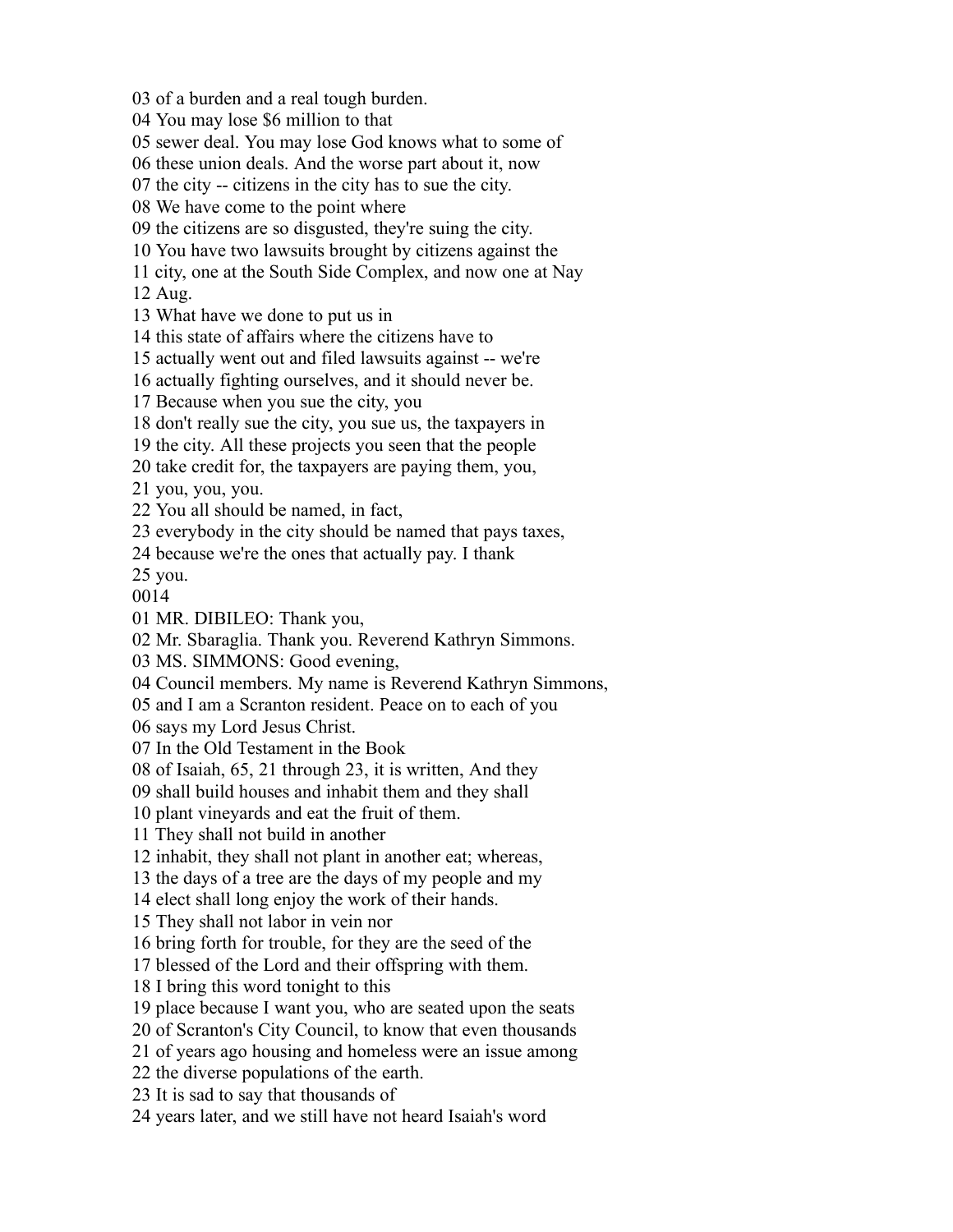to its fullest. The last three rounds of CDBG funding 

in four years has not seen its way to any housing

project or program. Why?

I can think of several reasons,

but I will not touch on each of them this evening, for

it would take all of Council's session, and I'm sure

you don't want to give me that, but I will say that it

is known throughout the low to lower middle income

economic level that elected officals are not alert nor

even caring of the problems faced daily by this

population.

Often it is because elected

officials believe that the poor or near poor have

neither the intelligence nor spirit to go to the poles

and elect officials to office, but our president has

made it known that faith based groups are the most

growing and important of voters rising quickly and

steadily, much proven in our last election.

And in doing so, it will be the

supporters and upholders of all programs and projects

involving low economic citizenry.

We have watched a mayor who has

never attended a City Council meeting or taken time to

welcome our troops home from their tour of war duty.

We have watched City Council

members who do not vote of their own accord, but

instead what their party tells them.

Overall we have watched a total

administration who watches our police and our fire

department struggle over and over again to keep fellow

Scrantonians safe and secure.

We will watch, and when in doubt,

we'll good to our Bible to seek out the word My Father

God himself sends to guide us.

I say to you tonight here in this

place from this lector, if the next round of CDBG

applications for housing and housing issues is not

given careful consideration, the Bible readers and

studiers will see to it that those you perceive as

illiterate and the hungry will make it to the poles,

and a new and more faith based group will take the

seats made available.

I will tell you in a more defined

way, not one police person's blood will touch these

streets, not one fireman's skin will burn because of

lack of training or equipment, not one more child will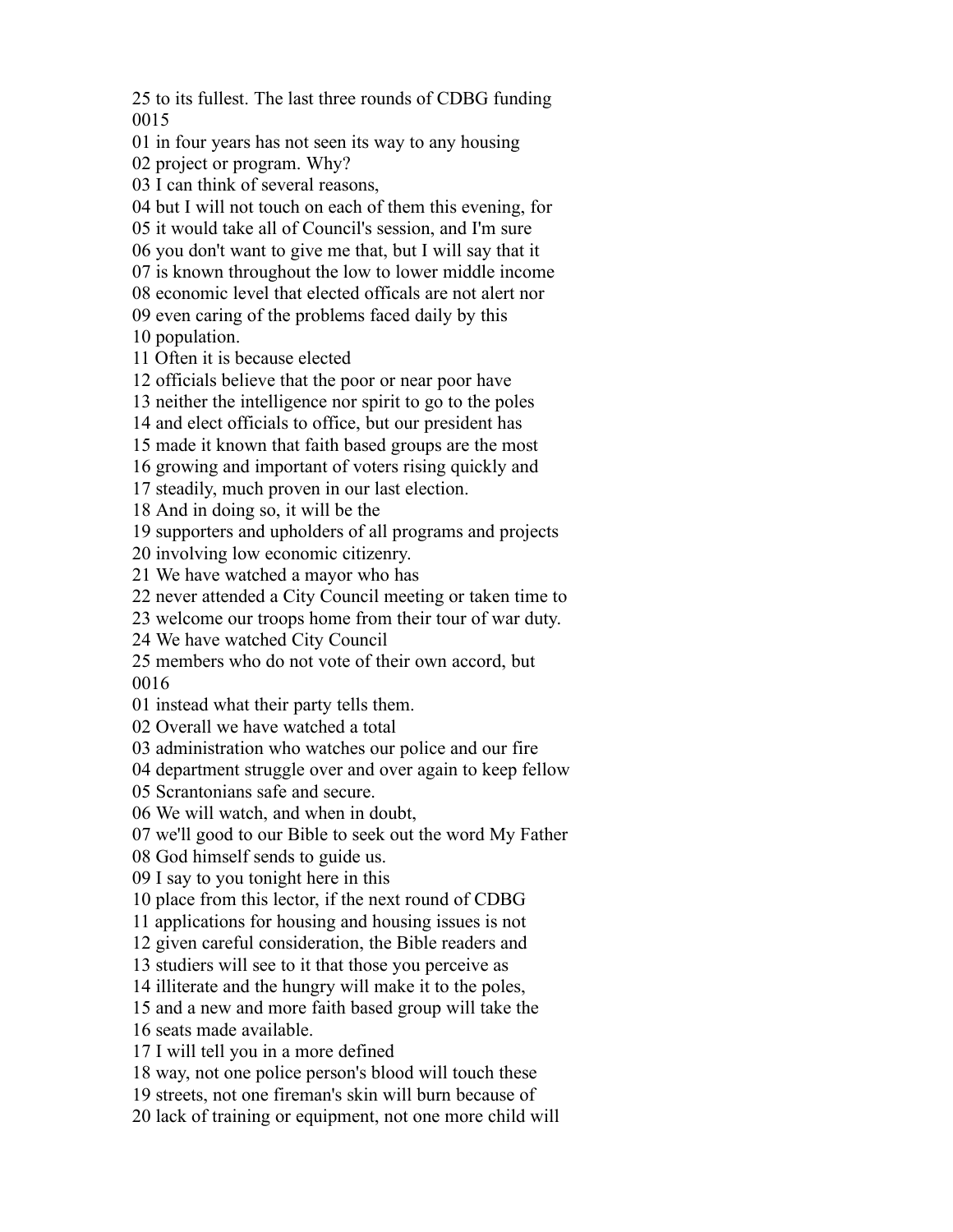be removed from a family because of lack of housing,

not one more Black, Hispanic or Asian person will be

denied fair employment, not one more union will be made

to blame for all of the city's financial problems, not

 one more gang will take residence on our streets, not 

one more crime watch or neighborhood association will

be insulted, no, not one of these will occur because of

a lack of voter participation.

Destroy me if you chose, but there

will always be more to follow and lead. Do your task,

and there will not be any election you need to fear.

Thank you.

MR. DIBILEO: Thank you,

Reverend Simmons. Les Spindler.

MR. SPINDLER: Good evening,

Council. Les Spindler. I want to comment on something

I wanted to talk about last week, but I couldn't make

it.

Two weeks ago on a Friday I put

the morning news on and they had a story about the

Wilkes-Barre Council meeting, the citizens were

concerned that there's a fire station closed and they

wouldn't get a quick response from where the fire

trucks were coming from.

It turned out Mayor Leighton was

at that council meeting. He was concerned about his

citizens in his city. He can show up at his, but where

is Mayor Doherty? Where is our sixth councilman? He

never shows up here, like he promised four years ago.

Moving on, comments about the

garbage at Euclid Avenue, I guess again since Mayor

Doherty doesn't care about the neighborhoods, I took it

upon myself to clean up some of that, so at the corner

of Bullworth and Euclid, if we can get maybe a DPW

truck there. There's three old tires that I pulled out

there near the edge of the street. It's right near the

fire hydrant there.

Since nobody else will do

anything, it's all getting grown in. You can't see it

now, so I took it upon myself to do it. Gary, can we

get somebody to go up there?

MR. DIBILEO: Jay, can you please

look into that situation?

MR. SPINDLER: It's right near the

road. I pulled all the tires out near the road.

MS. EVANS: Jay, just make that a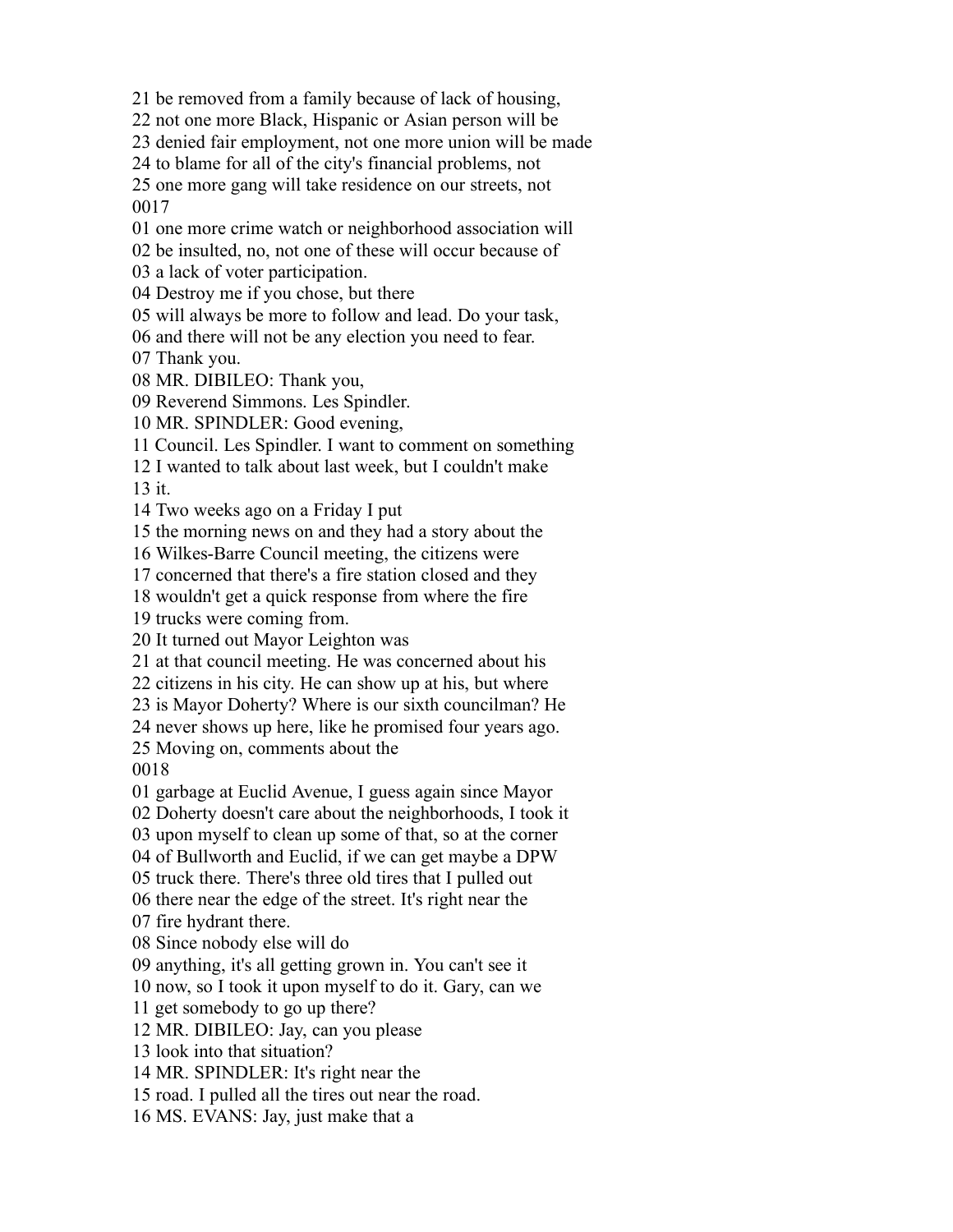second request. I already put that in, and evidently

nothing happens. Let's just -- in fact, just call,

them, please, tomorrow and tell them, you know, we

don't want to waste any more time on the letters, just

get out there and pick up the tires, please.

MR. DIBILEO: Thanks, Jay.

MR. SPINDLER: Thank you.

Tomorrow Governor Rendell is coming with money for

 North Scranton Junior High School, but that money was 

being held since Mayor Connors was in office.

I have it on good authority that

the city has \$600,000 to put in with that, also, and I

hear Chris Doherty is going to be there presenting a

check for of \$600,000. Again, that was held from the

Connors administration. So, I hope he's not going to

take credit for that, like he's taking credit for the

Hilton, which he had nothing to do with either.

Moving on, last Friday's Times,

there was a quote, Mayor Doherty says we have

unprecedented growth. I agree with Mayor Doherty, we

do have unprecedented grown. We have unprecedented

growth in the amount of potholes in this city, we have

unprecedented growth with all the cops being layed off,

we have unprecedent growth in the amount of debt the

city is in, we have unprecedented growth in the amount

of ten-year free rides with KOZ, while the average

taxpayer continues to struggle without getting a tax

break.

Last but not least, we have

unprecedented growth of people leaving the city because

of the increased crime and the high taxes. Yeah, I'll

agree with the mayor, we have unprecedented growth.

Last week, Mr. Courtright, you

 mentioned something in the Sunday paper, I don't know 

if the words exactly was on the order of someone saying

that the older people don't have to worry about the

crime in the city, did I get that right?

MR. COURTRIGHT: Yeah. It was

said that the people that are most concerned are the

elderly and they would probably be the least ones

affected.

MR. SPINDLER: Okay. Well, let

them tell that to the 75-year-old lady that had her

purse snatched last week where Mr. Murphy caught the

guy, the elderly woman that had her purse snatched in

South Side the other day. Maybe that was perception,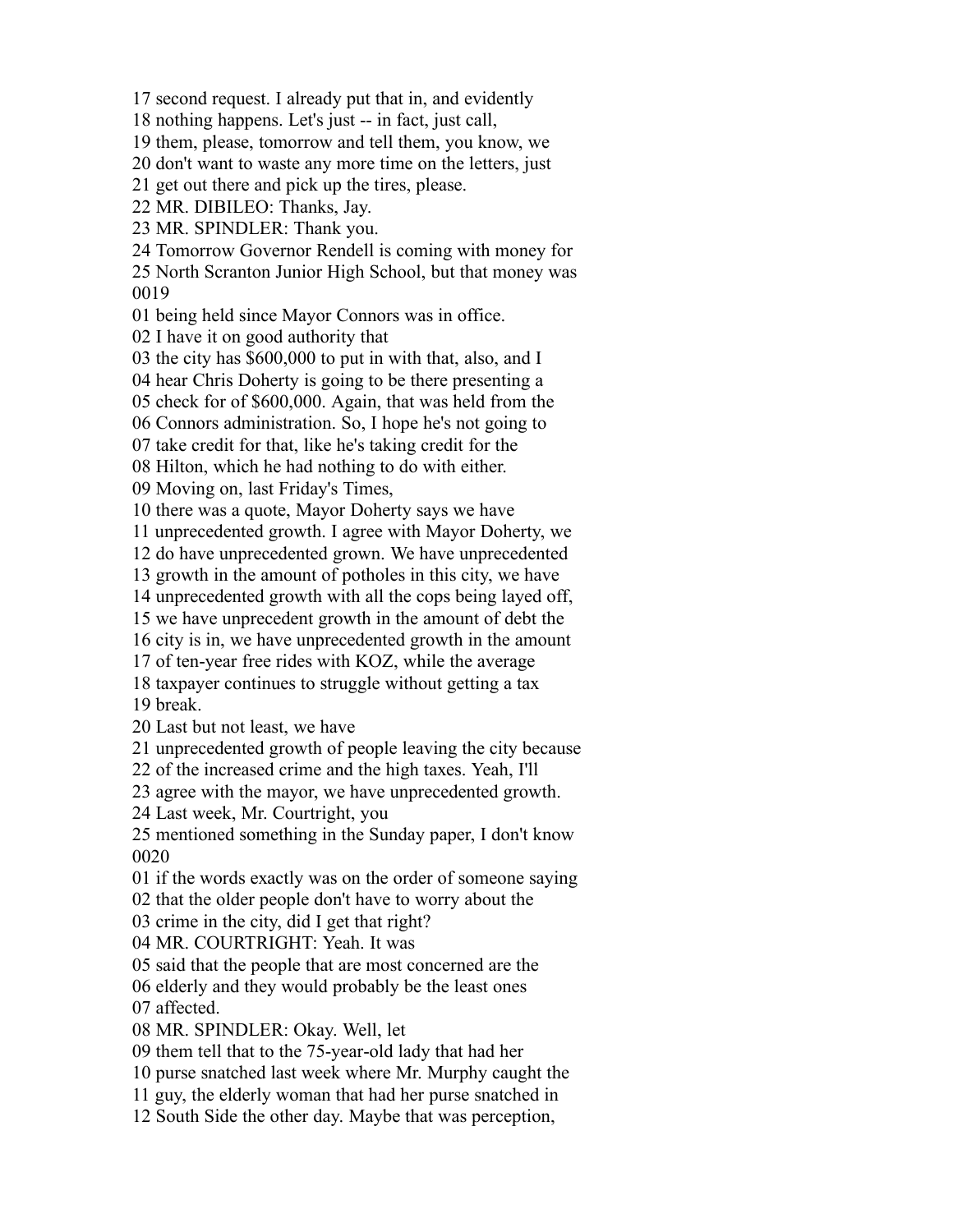it really didn't happen.

Finally, as Mr. DiBileo said,

Tuesday's Election Day. I hope everybody gets out to

vote, especially the people affected by this illegal

pool fee, and I hope they remember when they pull that

lever who is making them pay the five-dollar fee.

Thank you.

MR. DIBILEO: Thank you. Lee

Morgan.

MR. MORGAN: Good evening,

Council.

MR. DIBILEO: Good evening.

MR. MORGAN: The first thing I

have to say here is that I think it's important at

Council that we don't stifle political discussion here

that is protected by the Supreme Court.

As your solicitor probably already

knows, that law was written in the 1850s, and I'm not

disagreeing that decorum should be followed at this

Council meeting, but I think the most -- what really

should be said here is the truth, irregardless of

political persuasions.

And I think that the first thing

I'd like to say is that we really have to pay a lot of

attention in this election. There's no time to go back

to the failed things of the past, no time.

We can't return to the Council we

had before, we can't stifle ideas. Council can't run

rough shot over the citizens.

I hope that everybody will vote on

Tuesday, I hope everybody will pay a lot of attention

to what they're doing. I sincerely hope that all the

residents will pay no attention to the editorials that

the Scranton Times has written on who we should endorse

our -- in giving our vote to which candidates, because

really I don't think anybody should decide for somebody

else who the best candidate is, I think that the people

 should decide who the best candidate is by their 

actions, more than their words.

I think that in all honestly, we

have to question why a lot of things haven't been done,

and we have to question why we have so much debt.

I think that there's a lot of

problems here, and I don't see any open dialogue, not

from the mayor, not from this mayor, and hopefully if

he's re-elected some, dialogue will take place,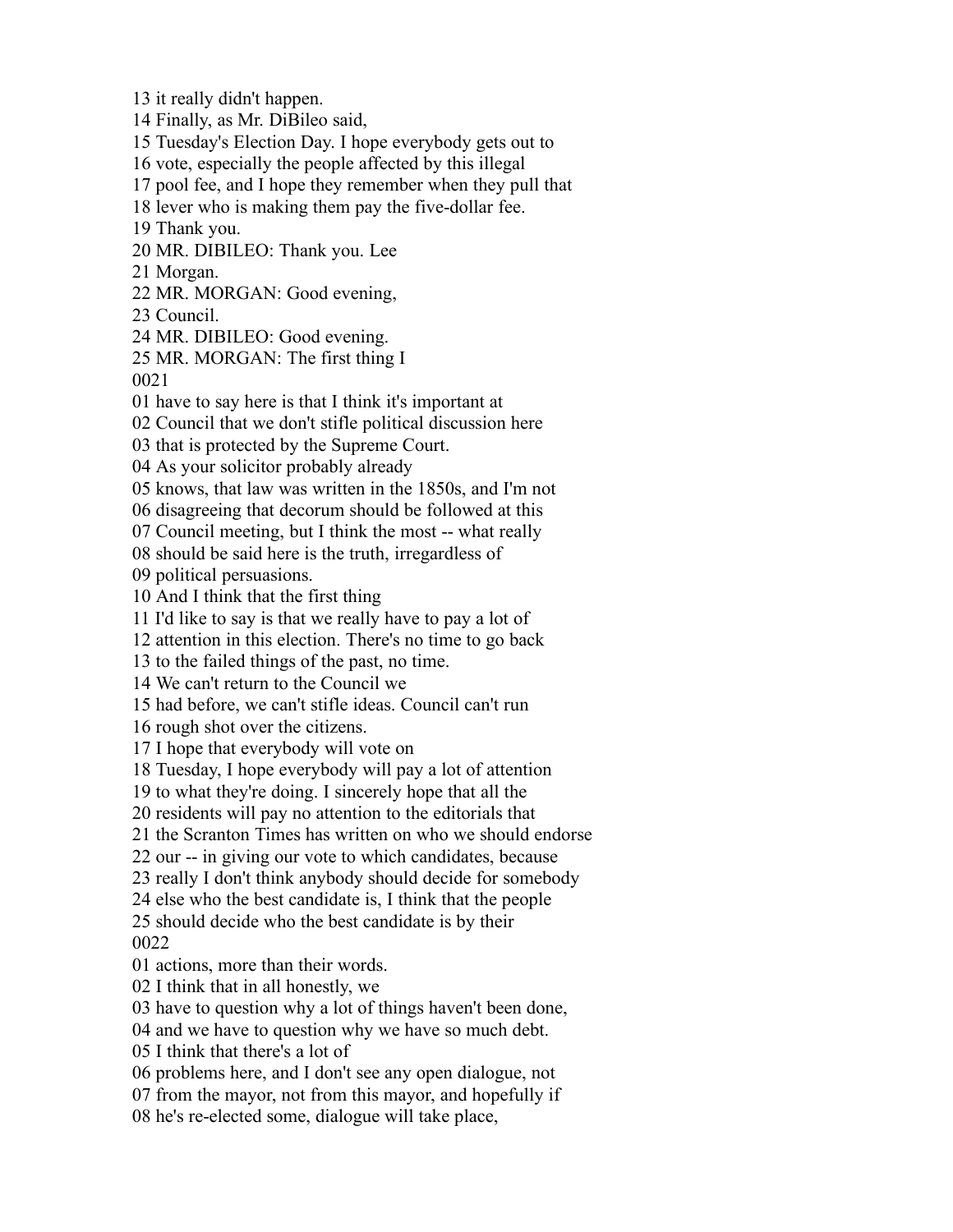hopefully the next -- if he's not the next mayor and

someone else the two other candidates, hopefully there

will be some dialogue.

We've tried to borrow ourself into

success, we've allowed this administration, and we

should make this administration stand on its record,

the South Side Sports Complex, the golf course,

\$72.3 million bond, paying twice to build a DPW

complex, just massive amounts of borrowing, millions

and millions of dollars in the pension fund lost.

I mean, there's nothing really

positive to be said in any of that. We need some real

solutions here. We haven't had any, okay?

Now, I'm not going to berate

somebody for not being the sixth councilman, but I

really can't understand why the mayor wasn't more

open.

And I'm not telling anybody not to

vote for the mayor, I'm telling you to do whatever your

conscience tells you, but I'm telling you before you

vote to think.

And I'd also like to ask when this

election is done, that all absentee ballots be counted

and that we find out that all these absentees are

legitimate votes, okay?

I mean, and I'm not saying people

from cemeteries are voting, but I think it's important

that we really look at these votes.

I think that too many times we've

had people go into convalescent homes and collecting

votes and telling people just, here, check this.

I mean, we don't need that here.

We need to take this city in a new direction, and I'm

not saying that any one of you councilmen that are

sitting there now is not qualified, that's not what I'm

saying, but I will say this, we need to use the power

of subpoena, we need to investigate, we need to find

out why we're in the trouble we're in, we need to find

out why we've been here for 40 years, and why there

haven't been any answers, and why we bring a budget to

the table and know that the figures aren't right and

 not discuss them openly and tear the budget apart line 

by line, piece by piece, even if it takes five hours

of this Council to let all the voters know what's

smoke, what's mirror and what's reality. Thank you.

MR. DIBILEO: Thank you,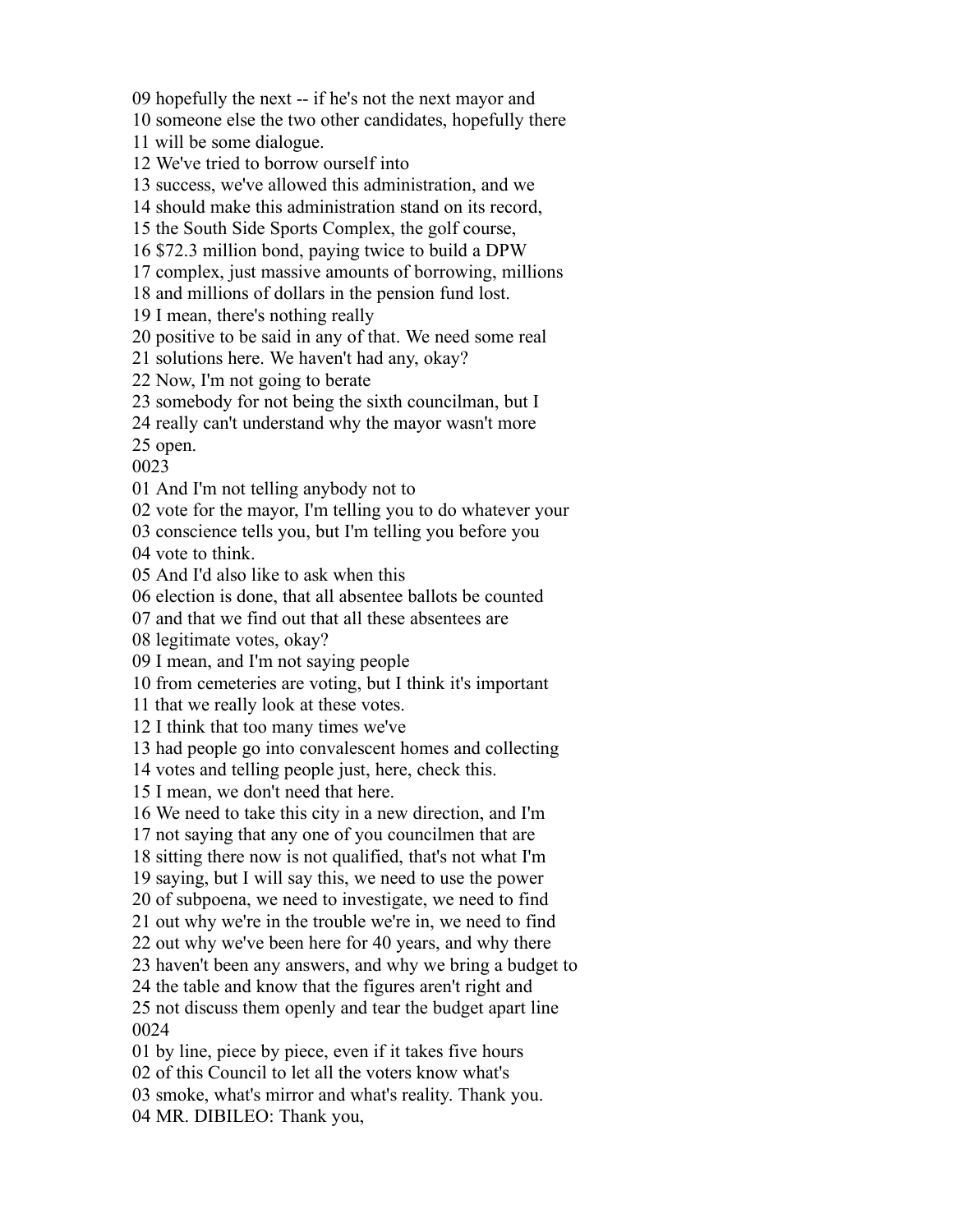Mr. Morgan. Bob Bolus.

MR. BOLUS: Good evening, Council,

Bob Bolus, resident of Scranton. I've been coming here

quite a while, and I've been reading the newspapers

quite a bit lately.

Well, we have one here about

Mr. Hazzouri, former councilman. Of course, we know

when he was here and of course we spoke before about

him.

He's running for Council again.

He's touting experience, dedicated and knowledgeable

and he wants our support. For continued economic

growth, increasing property values, additional family

sustaining jobs, reliable, efficient public service,

secure public safety, a positive community involvement.

MR. WALSH: The only thing I would

say, Mr. Bolus, since I was given the unenviable task

of talking about the political part of it is, if you

want to talk about somebody's record or something, but

saying what way to vote or what the campaign things

 are, that's the only thing we should stay away from. 

MR. BOLUS: I'm not telling you

how to vote, I'm taking what he put here and then I'm

going to talk about his record. This is what he started

publicly, and he's talking about a positive direction

for Council.

Mr. Pocius, says, Chose experience

independent leadership again. Well, I'm going to say

this regarding records of people in the City of

Scranton, a vote on the 17th for either Mr. Doherty,

Mr. Hazzouri, Mr. Pocius, is a vote for Scranton's

demise.

And I'm going to say why, if they

tell --

MR. WALSH: Let me just say this,

Mr. Bolus, and I apologizing for interrupting you, sir.

MR. BOLUS: Well, stop the clock,

please.

MR. WALSH: Let me tell you, we're

definitely stopping the clock. But all I'm saying is

that you can get your point across without talking

about voting, also, and that's perfectly acceptable.

If you just want to talk about

records or what you believe, that's fine, but the

voting stuff, I think, crosses the line a little bit,

if that's okay.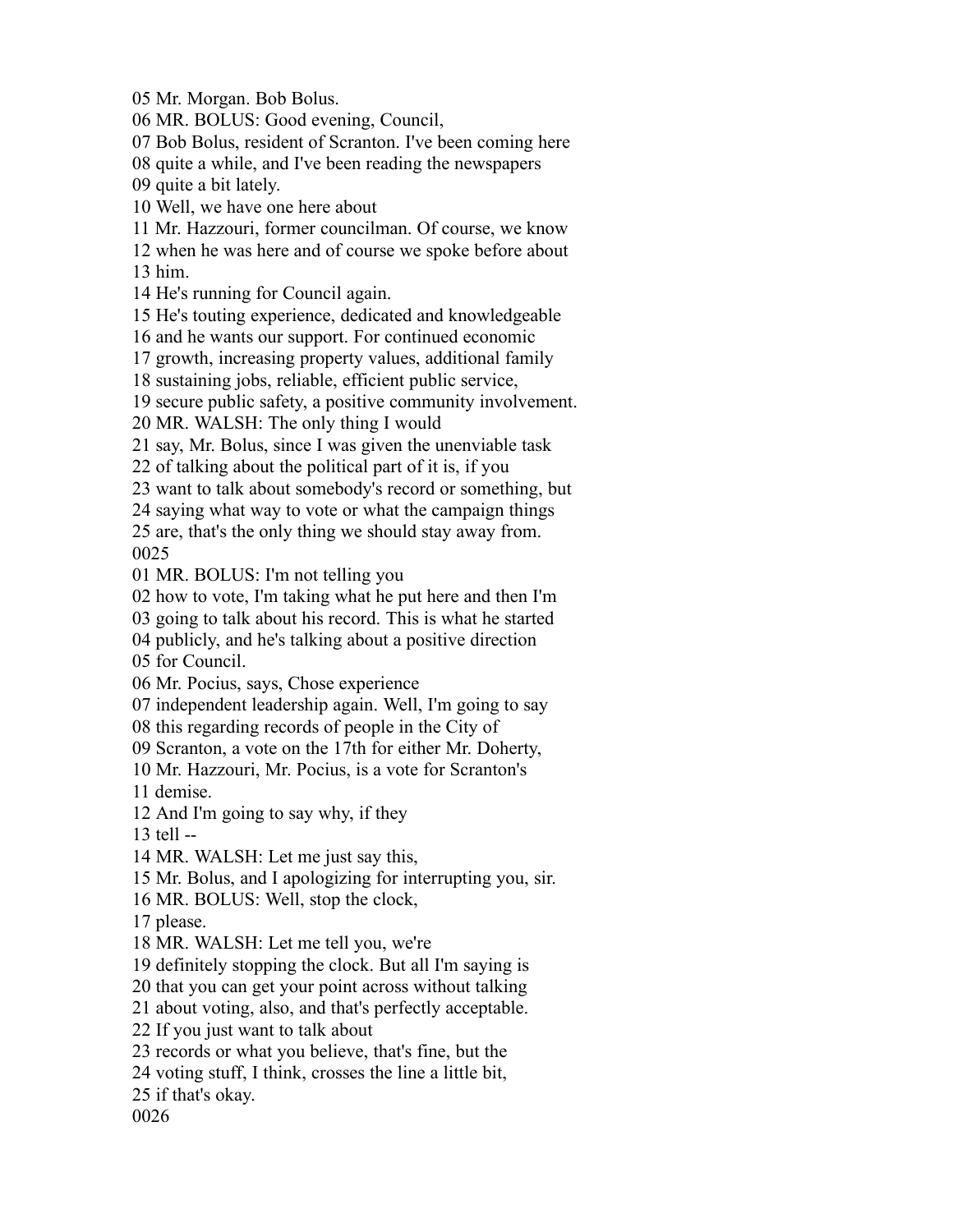Because I think you communicate well, you can get your point across without that. MR. BOLUS: I think we'll take care of that in the following statements I have. MR. WALSH: Thank you. You got it. No problem. MR. BOLUS: Just make sure you turn the clock back, Jay. MR. BOLUS: We just gave you credit for 30 seconds, how is that? MR. BOLUS: It should be the whole minute I've bee tied up here. MR. WALSH: But let me tell you, I know the keeper of time here, and I'll ask him to give you a minute, how's that? MR. BOLUS: Okay. Thank you, Father Time. Well, my issue is with past records, I disagree with continued -- that we're a continued economic distressed status. We're decreasing the value of city assets and property values here. They have contributed to non-family sustaining jobs, inefficient public services by reducing police and fire, citizens afraid to walk the street or sit on porches, a negative community environment through negative leadership, no fees for KOZs and non-profits, the little guy pays the way for Mr. Doherty, Hazzouri and Pocius' buddies. The University of Scranton given a free ride. Every citizen pays the tax burden. Four more years is a bigger illegal pension for Mr. Hazzouri and Mr. Pocius in total violation of Scranton's Home Rule Charter. Whole sale liquidation of city assets, the golf course, South Side Complex, DPW giveaway at taxpayers' expense. They will have a cop at City Council meetings to arrest citizens instead of in our neighborhoods. Hazzouri and Pocius want citizens to be seen and not heard. Mr. Hazzouri and Pocius are rubber stamp councilmen, simply do nothing, as far as I'm concerned. Doherty Cronies. MR. DIBILEO: Mr. Bolus, please refrain from your -- MR. BOLUS: I understand. I'll try to do that, Mr. DiBileo. They represent the white collars. They do not represent the seniors and blue collar citizens of this city.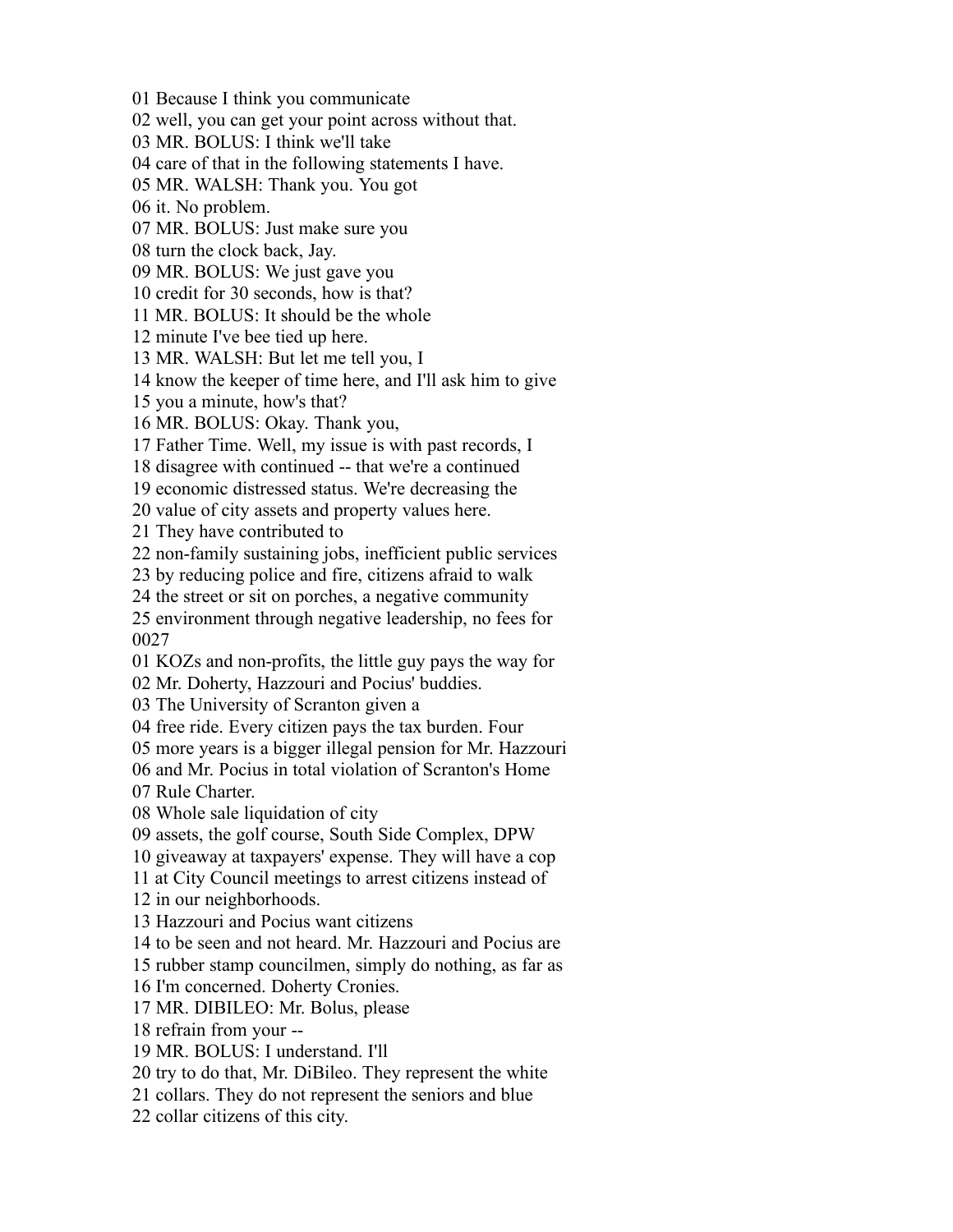KOZs, non-profits and other

connected friends lead, they follow, just have to look

around at what we've lost.

They have been a negative

direction for the City of Scranton. \$6 million

American Water suit is looming on the horizon.

Mr. Hazzouri, Mr. Pocius and everybody sponsored

American Water getting thrown out of there.

We're going to pay, we'll be

bankrupt because there is no more money. New police

cars, well, they'll probably get here for the election.

In North Scranton they're getting

the money. Well, Mr. Langan stated, What are you

complaining about, when the school was there they it

didn't pay taxes, well, maybe he forget the citizens

paid the taxes to have schools, that's why we have

schools.

The KOZs are tax exempt, so

they're coming there, it's going to be free now. They

should be made to pay.

When has Mr. Hazzouri, as a

private citizen, ever come to a council meeting since

he left office to help bring his positive direction for

the citizens of this city? I've never seen him here.

He wants four more years to rubber

stamp the Doherty smoke and mirror plan, I don't think

we should have it. The silent majority, I think, will

let their vote be known on the 17th.

I see negative campaigns about

Mr. DiBileo going on around here, well, guess what,

I've seen Mr. DiBileo at meetings at neighborhoods and

everywhere else when there's floods, the troops came

home and all. I never saw Mr. Doherty.

There's no bids. He takes for

professional services, the sky is the limit. He closes

the office to the public. Took the motorcycle off

East Mountain.

It's Mr. Doherty who has missed

the financial boat, not the majority members of this

Council, and I think that should be important for

people to understand.

He never kept his word to come

here as the sixth councilman, and to me, as I was

raised up, a man's word is a man's bond, and you have

to judge for yourself.

MR. DIBILEO: Thank you,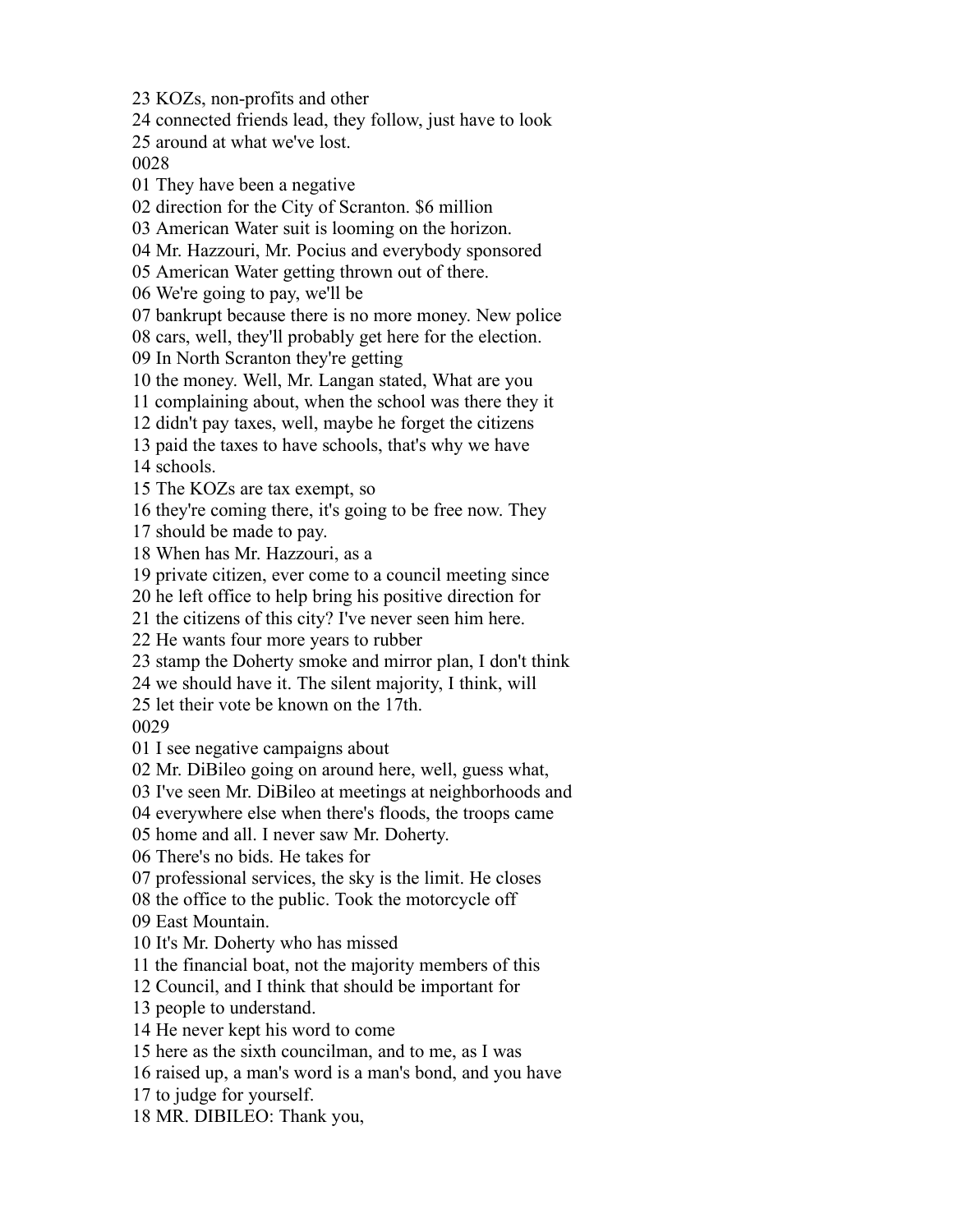Mr. Bolus.

MR. BOLUS: And are we better off

now, as Mr. Doherty claims, absolutely not.

And one thing, Mr. Pocius, off the

subject, if anybody saw the Throop Council meeting, you

can see why when Mrs. Menichetti came here and said

 that people should follow the lead of the Scranton City 

Council, if anybody saw what some of the councilmen up

there did on Channel 61 the other day, you'll see why

you are the leading example of what is right for the

city. Thank you.

And one thing, if anybody has a

 problem with the sticker campaign, ask for help on the 17th.

MR. DIBILEO: Thank you. Just for

any other speakers, I think Mr. Bolus may have crossed

the line showing a little favoritism there, so we will

try to have that not be the case with future speakers,

please. Avonne Xanthis.

MS. XANTHIS: I live on Dickson

Avenue in Green Ridge. My name is Yvonne Xanthis.

In December of 2001, the Scranton

City Council in a late night session quickly and

quietly approved the sale of a property on Dickson and

Electric Street in Scranton consisting of 16 acres of

land to Casey Realty.

There was no consideration

whatsoever as to any negative impact this might have on

the community or any objections residents in the area

might have to the sale.

While it's true this property was

 on the selling block for some time, it was valued at 

well in excess of a million dollars, and there are many

other ways this property might have been used to

benefit the community.

After approval of the City

Council, the SRA sold it to Casey Realty for \$126,000.

Also in that sale, the city forgave \$760,000 in back

taxes, over the objections of the Scranton School

Board.

At the time, school board member

Todd O'Malley said the SRA gave this property away, and

to me it's kind of a disaster.

They didn't notify us about the

sale. The owners of Casey Realty, Daniel Chermack,

James Keissling and Craig Daron, also own Daron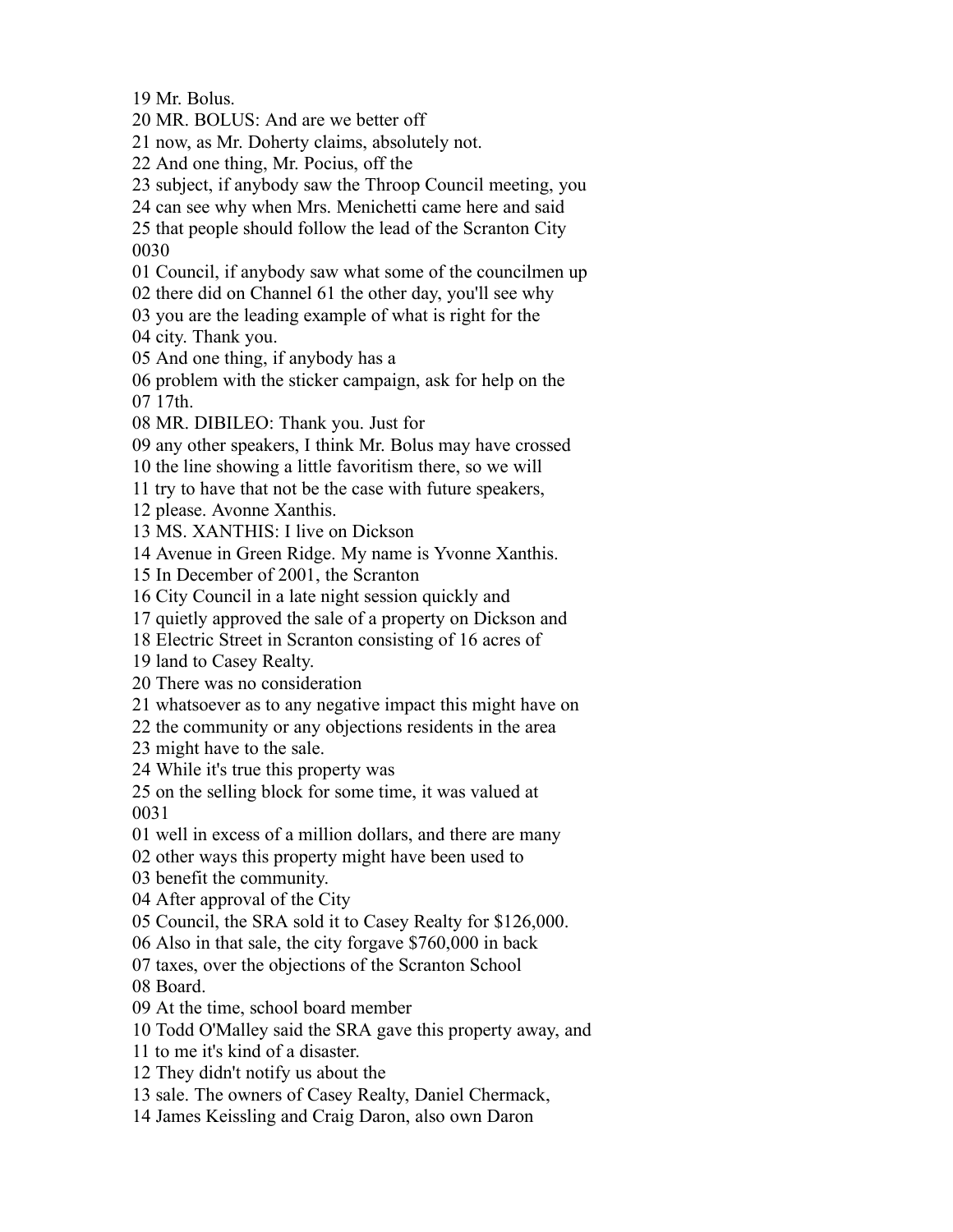Northeast Architectural Masony Products.

Casey Realty rents the property

and building at 530 Electric Street to Daron Northeast

Architectural, and in fact renting the property to

themselves. While it may be not an unusual business

practice, an interesting one.

In addition to all that, they were

also granted forgiveness of city and state taxes for

the next ten years as part of the KOZ program, a

program designed to attract businesses by offering tax

 incentives like this to companies promising to create 

30 jobs within 3 years.

I'm sure they've had many success

stories. Actually this makes a lot of sense, as long

as it serves a mutual benefit both for the business and

to the community. If it doesn't, then it's worthless.

Maybe this is naive and idealistic

or something, but it seems if it doesn't benefit the

community at all, it amounts to nothing more than

corporate welfare at the expense of the community.

Don't get me wrong, forgiveness is

a great thing as long as it's merited, and so is

charity, as long as its recipient is truly in need of

help.

Many of us have seen tough times

at one time or another. It sure would be nice to see

City Council say, You don't have to pay your property

taxes, but it doesn't work that way.

Often it seems that forgiveness,

charity and kindness is primarily reserved for

non-residents who don't pay taxes and don't really need

the money either.

For example, if you happen to live

in a \$500,000 home in Clarks Summit and drive a

Mercedes, your odds might improve considerably.

No one likes taxes, but most of us

don't mind paying our fair share, as long as everyone

else is paying theirs.

The tax revenue is used to run

the government, which in turn provides necessary

services for police and fire.

When government officials dole out

massive forgiveness in the form of very questionable

business deals with no thought given to the wishes of

the taxpayers and voters, that tax money has to come

from someplace else, and that someplace else is us, the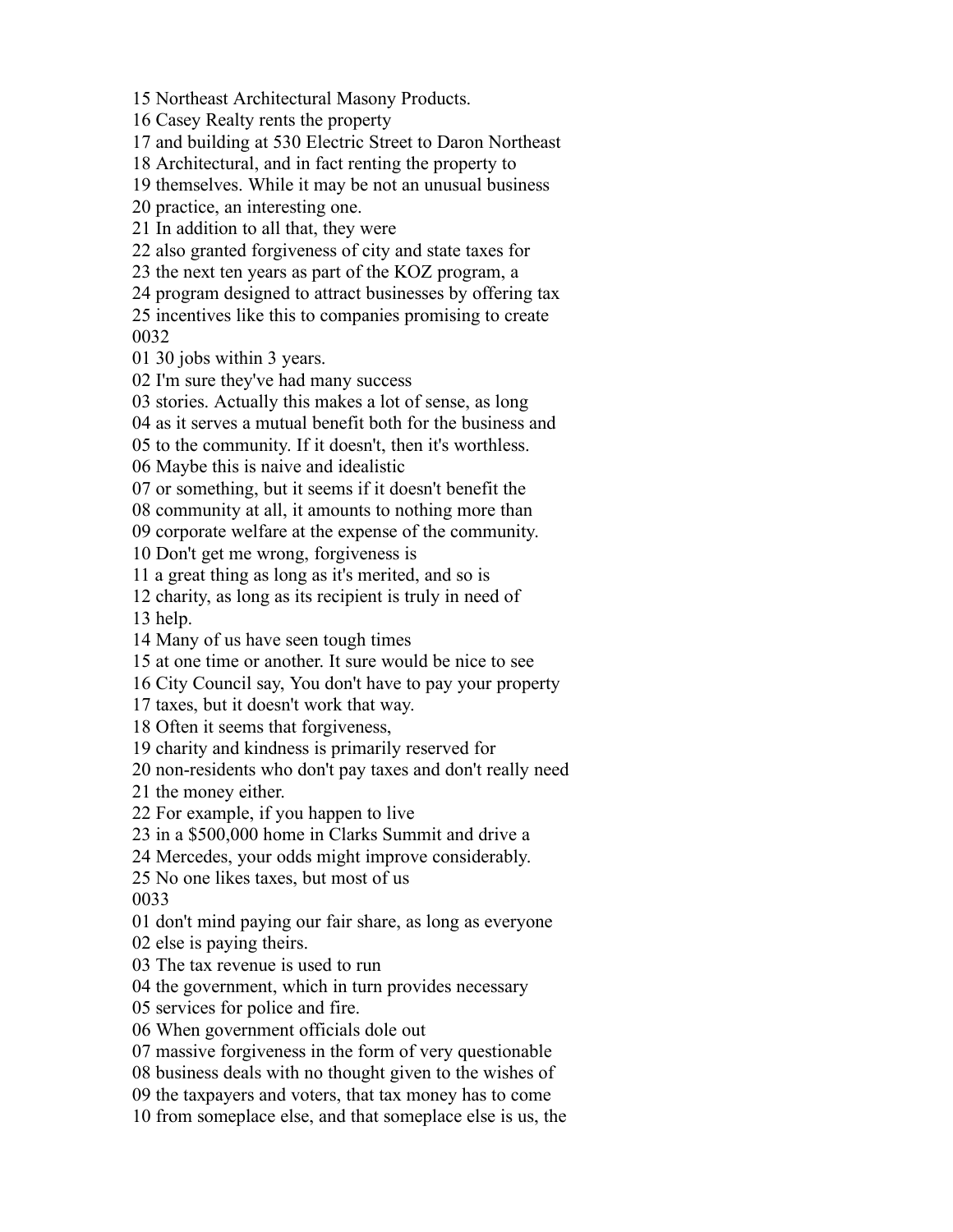homeowners, the renters, the ones who live here, the

taxpayers and the voters. The tab is on us.

What have we gotten in return for

this rather considerable investment? It certainly has

not been a job boom. The few jobs created aren't very

good ones. And when and if the company makes the bear

minimum of 30 jobs it promised, don't expect them to be

better either.

It's not the jobs. Okay, how

about the operation of the company? Is that a

contribution to the community? This is supposed to be

a light industry zone.

Until the sale, it was a quite

neighborhood. Now there are trucks, machinery,

 forklifts from 6 a.m. up until 11 p.m. and beyond. 

Besides the noise, you can well

imagine the toll that huge trucks carrying cement

blocks takes on the city roads.

It operates as a truck depot all

day and half the night. Besides that, is a company

producing masonry products, they have huge uncovered

mounds of sand, which generate dust through the area,

which is certainly not good for those with breathing

problems or for keeping anything clean.

We've heard a number of complaints

of residents with broken air conditioners due to being

blocked by the dust, and that is not a good sign, and

who knows what other environmental hazards will surface

in the future.

Furthermore, it depreciates the

values of the homes. Homeowners had no warning that

this sale will be dumped on them. Take a walk by it

some night and you might agree that with its elegant

combination of chain link fences and harsh flood

lights, if they ever make a movie called Moonlight Over

Alcatraz, they'll be shooting it on this location.

I want to thank Mrs. Evans for

helping me and for Mr. Saunders. This is terrible over

there.

MS. EVANS: I know. Mrs. Xanthis,

 $01 I -$ 

MS. XANTHIS: I read the letter

you got from Mr. Wallace, that's like -- that's

useless. There is so much dust, dirt and filth, it's

unbelievable.

And the lights, it's like you're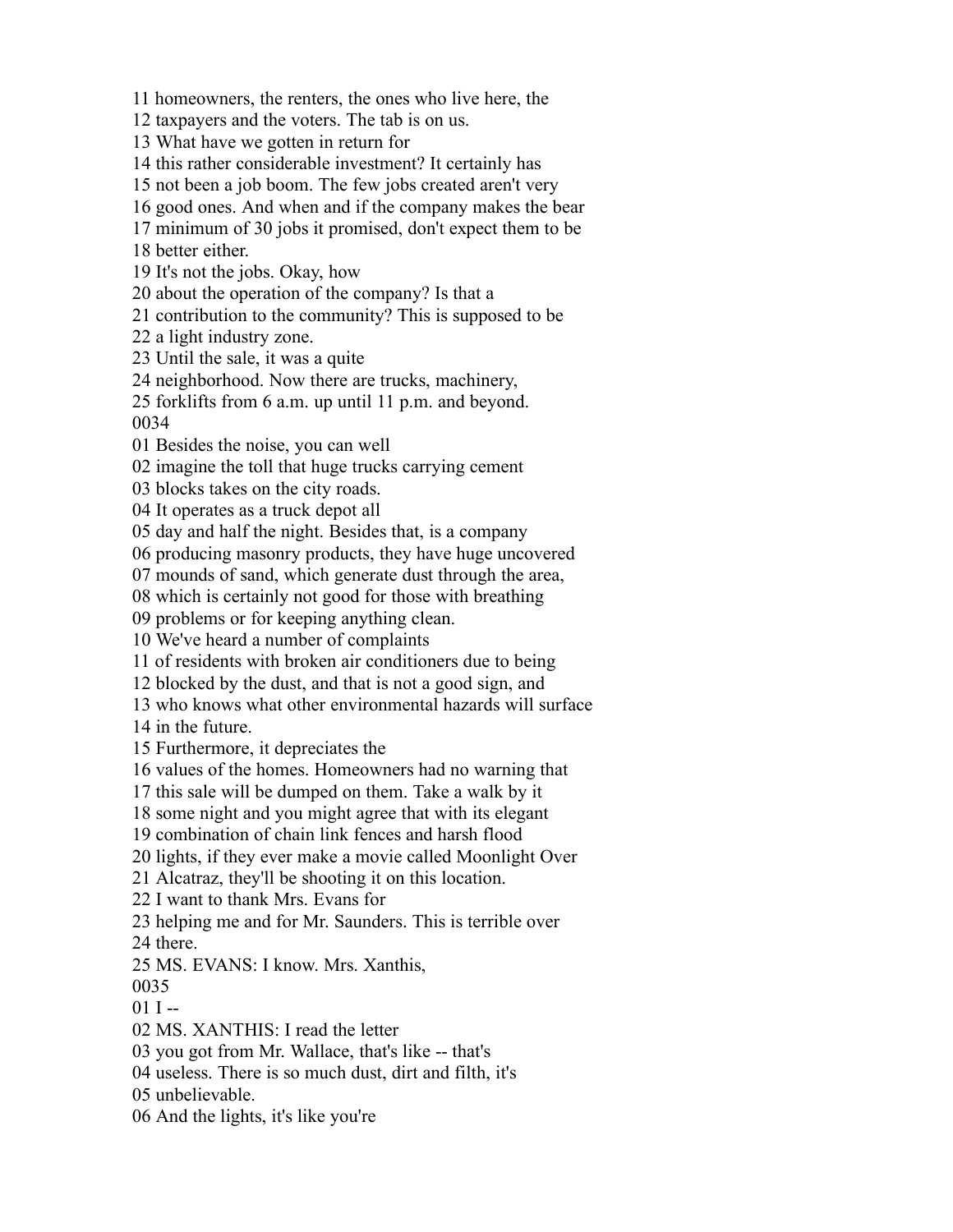in a prison. I have two children that go to Scranton

High, we can't sleep at night. And they start at

5:15 in the morning with tractor-trailers as long as

Dickson Avenue, the 1700 block. Somebody has to do

something.

MS. EVANS: Did you receive a copy

of that letter?

MS. XANTHIS: Yes, I did, from

Mr. Saunders. When Mr. Wallace was on Dickson Avenue,

he didn't have the courtesy of coming by my house.

MS. EVANS: He didn't?

MS. XANTHIS: And I'm the only

house directly across the street. How could he miss

me? I'm the only house there.

He just did not have the courtesy.

I've never seen that man yet. I've been talking about

him for one year. I've come to City Hall, Mr. Doherty

told me it's not his problem. Well, whose problem is

it?

MS. EVANS: No, it is a problem, I

realize that. I couldn't --

MS. XANTHIS: He said he went

there and it's not his.

MS. EVANS: Well, if he wants to

ignore it, then that's his prerogative, but --

MS. XANTHIS: Because we're all

developing asthma in my house, and we don't smoke.

MS. EVANS: We're not ignoring it,

believe me. I know I talked with you in the fall and I

contacted people in the inspections department. At

that time, nothing was done about it. I had brought it

up again over and over in the last several weeks, and

as a result we did have Mr. Fiorini and Mr. Wallace out

at that site who spoke with Daron U.S.A.

And according to the letter within

two to three weeks, a \$70,000 paving program will be

started to alleviate the dust and the dirt caused by

Daron U.S.A., and they also stated that Daron has

agreed to place calcium chloride on all unpaved areas

to prevent the dust from continuing to be a problem.

Now, that addresses one of your

problems. But I do hear what you're saying. I believe

I hear you talking about the lighting and the noise

level.

Now, according to Mr. Wallace, he

has conducted noise level testing during the day and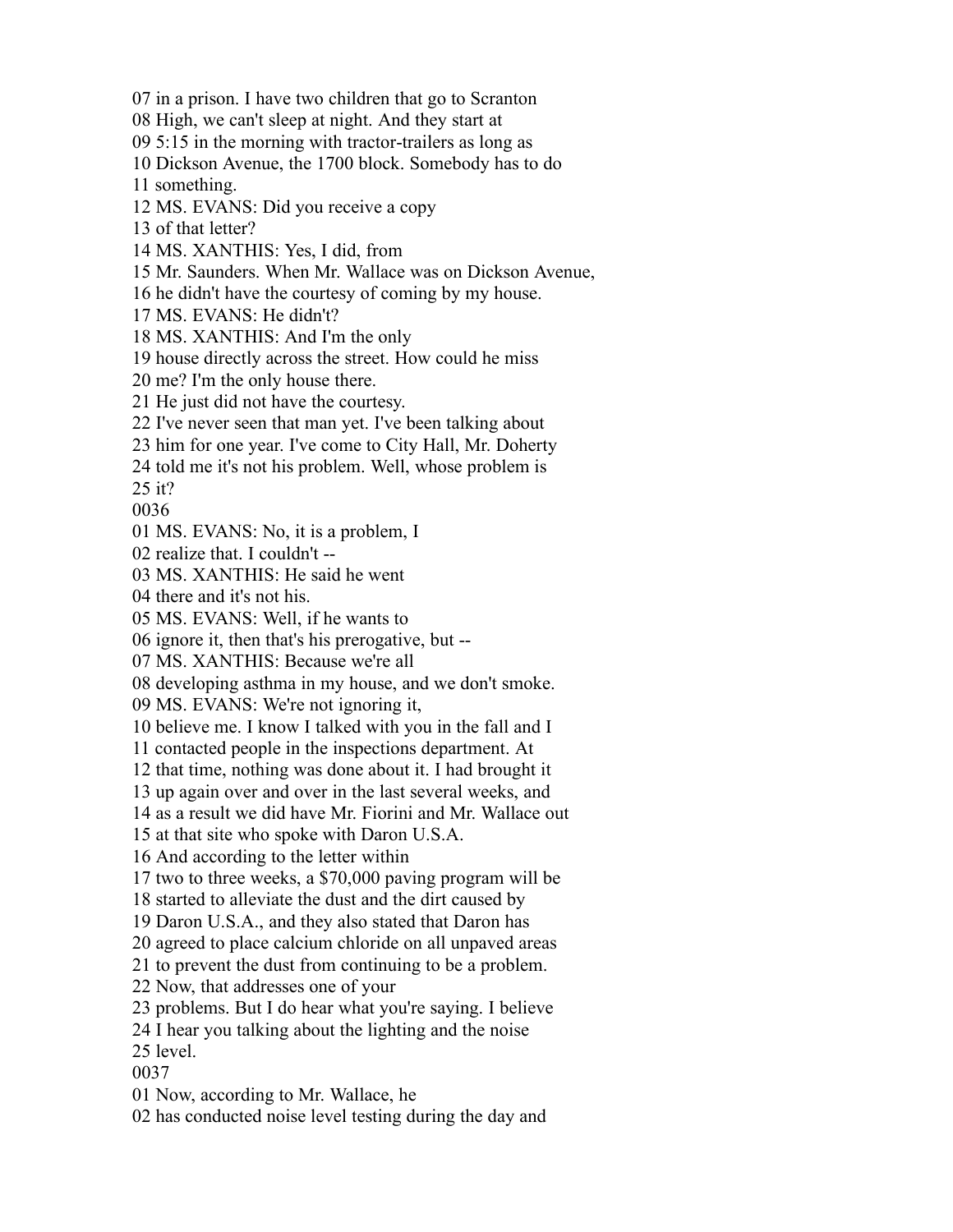evening hours, and he claims to have found that the

decibel levels are acceptable.

MS. XANTHIS: Well, I think

Mr. Wallace should come by my house about 9:30, ten

o'clock at night when they're dropping pig huge mounds

of cement. And unless you're trying to sleep at 11:15

and hear this, the whole house is shaking.

MS. EVANS: Well, what I'm going

to do, because I'm not disputing anything that you're

saying, I agree with you, I'll contact Mr. Fiorini

again, I've already spoken to him about this, but I

will contact him again and tell him about the hours of

which the greatest noise occurs disturbing the

neighborhood, and I will also address the issue of the

lighting, as well, and ask him if he could please speak

with Daron U.S.A. again about those issues.

I'm very glad that the dust and

the dirt is going to be controlled, because I think

that's probably the most significant problem here,

because it's caused you health problems, but

certainly --

MS. XANTHIS: If you've ever seen

the tractor-trailers.

MS. EVANS: But certainly for the

taxes you pay, you don't deserve to be awake all night

by noise or lighting, so I will, as I said, I will

speak with him again and we'll -- hopefully we're going

to get everything taken care of for you.

MS. XANTHIS: Thank you so much.

I appreciate it.

MS. EVANS: You're welcome.

MR. DIBILEO: Thanks, Yvonne.

And, Yvonne, I know that you spoke to my wife about the

problems you're having, and I called you back the one

time, but you don't have an answering machine, I don't

think, and I apologize about not calling you back

again, but thank you, Mrs. Evans, for looking into the

problem and hopefully we can get some kind of

resolution for you. Regina Yetkowskas.

MS. YETKOWSKAS: Regina

Yetkowskas. This evening I will discuss the taxes

imposed on the people with no relief from the Doherty

administration.

As I went through the revenue

sources of the 2005 operating budget, I thought it was

time the people of Scranton were clearly told all the

taxes they must pay and why critics of the Doherty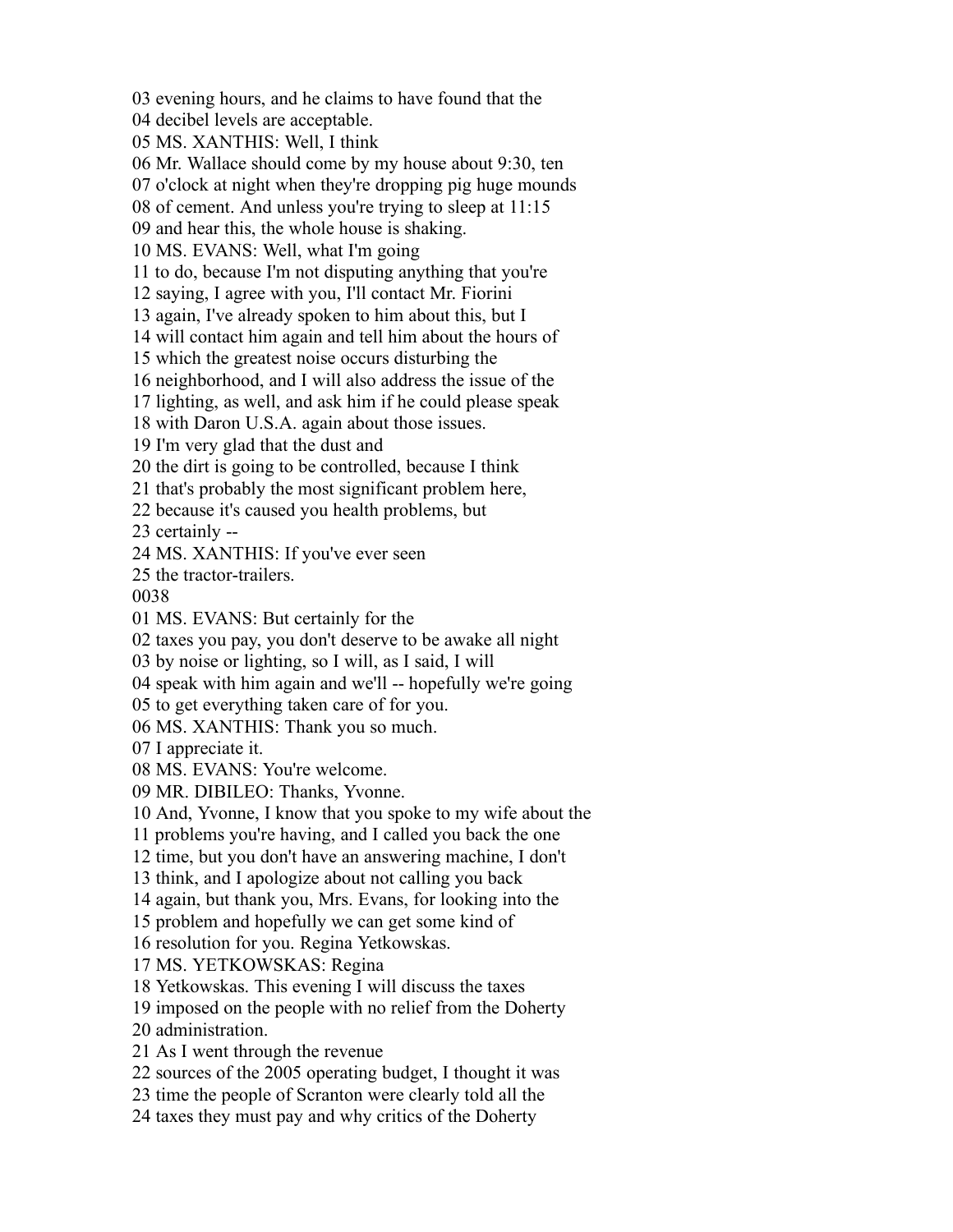administration see no relief from the people's 

oppressing tax burden, while millions are spent on Nay

Aug Park to be used by some Scrantonians and many

people who live outside the city but are not taxed for

the parks capital expenditures, its upkeep and

maintenance.

Here is a list of most of the

taxes which must be paid by Scranton residents and not

paid by people who do not live here: Number one,

there's a real estate transfer tax of \$3.7 percent of

the amount paid on the selling price of a house

building or land. The seller and buyer each pay

50 percent of the tax; number two, Scrantonians must

have deducted from their paycheck each week 3.4 percent

of the total wages they earn. 1 percent is the school

tax, and 2.4 goes to the city; for example, if you earn

\$400 a week, there is deducted from your pay \$13.60 per

week or \$707.20 for the year; number three, then

Scranton has a mercantile tax of 1 mill on those who

are in business in Scranton.

Could City Council please inform

me if the businesses who purchased land in KOZs and

don't pay any real estate taxes, are they also excused

from paying the mercantile tax?

Also, can anyone inform me if you

 are employed by a business who bought land in a KOZ, 

are you free from paying the wage tax?

Number four, anyone would lives

and works in Scranton must also pay an occupation

privilege tax of \$15, which may be increased to \$52,

but the people who live outside Scranton and work here

pay only \$10 for the occupational privilege tax; number

five, Scranton also has a business privilege tax of

1 mill to catch all Scrantonians who are not required

to pay the mercantile tax, number six, all people in

Scranton who own a house or building must pay the real

estate taxes on that property. This is on top of the

48 percent increase in county real estate taxes for

2005; number seven, last but not least, Scranton

residents must pay a garbage fee of \$178 a year. This

is much more than our surrounding communities, some of

who pay only \$50 a year.

With Scranton residents subject to

five or six different high taxes, is it any wonder that

people leave Scranton for the suburbs to live and

conduct business where they can save money on their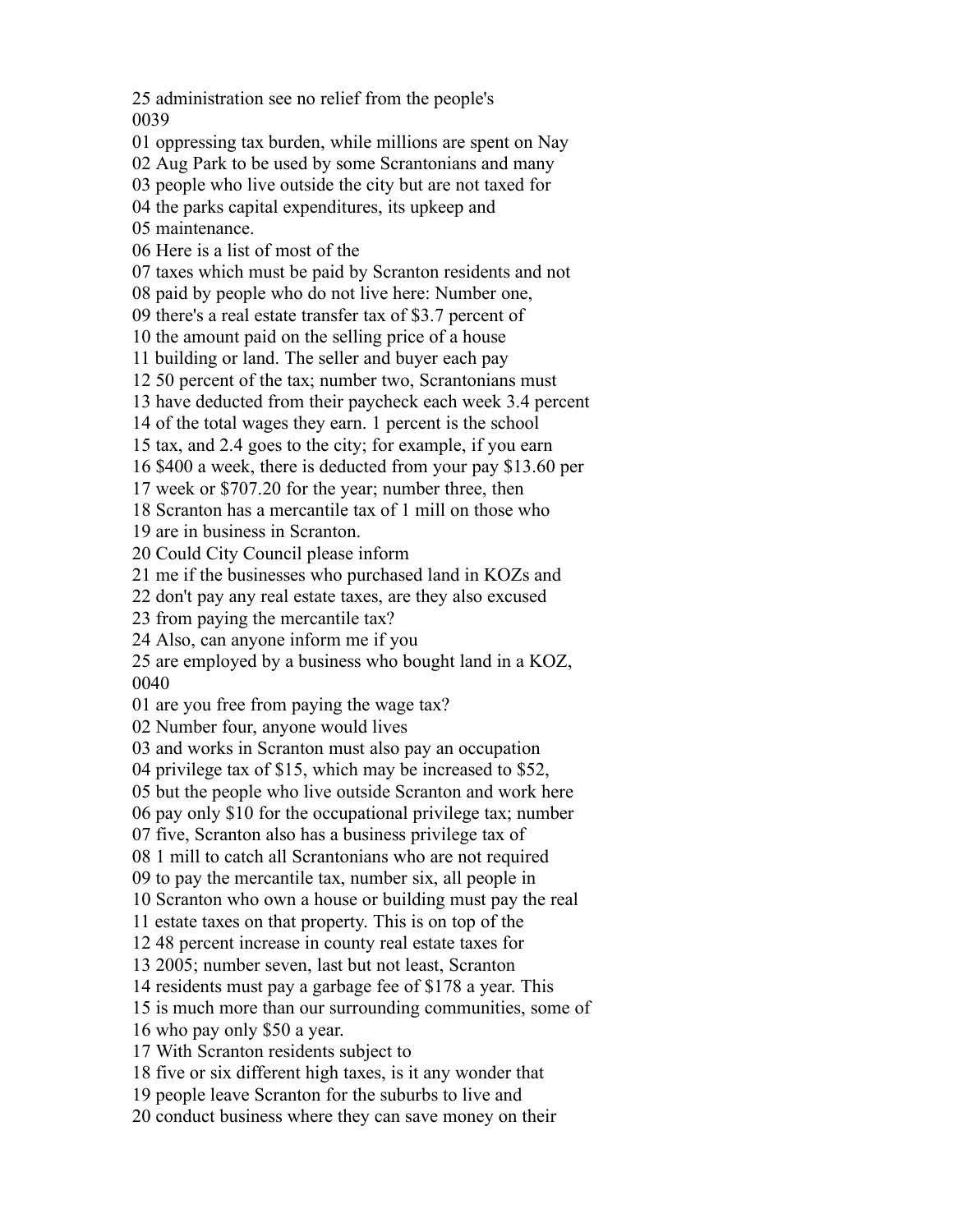taxes?

When Mr. Connors was mayor, his

budget showed the city received an average of \$150,000

each year from the golf course operation. The money

was put into the city's general funds. It was listed

as a line item in Mr. Connors' budget.

I previously stated, I do not have

detailed knowledge of the line items in the 2005

budget. We do know, however, that when Mr. Doherty

sold the golf course, he had the net amount received

invested in certificates of deposit to generate

interest of about \$50 to \$60,000 a year.

I cannot find any line item in the

2005 operating budget which shows this interest to be

received by the city. Could anyone please point out to

me a page and line item number in the budget which

shows receipt of the interest from the CDs bought from

the golf course sale?

Speaking of interest,

Mr. Doherty's interest earnings on Page 5 shows

\$90,000 as the amount of revenue for the 2004 revised

operating budget.

It also shows that the city

actually received \$54,270 dollars to the end of August

2004. One can expect that the city will receive

interest earnings at the same rate to the end of 2004.

This means for one-third of the

remaining year, 2004, the city should have received a

total of \$81,405 in interest earnings; however, for the

 year 2005, Mr. Doherty's budget projects the city will 

receive \$150,000 or \$68,595 more than will be actually

received based on the interest received in 2004 to

August 31, 2004. May I continue?

MR. DIBILEO: We're beyond,

Regina.

MS. YETKOWSKAS: Okay. All right.

Thank you.

MR. DIBILEO: Thank you. Erik

Johnson.

MR. JOHNSON: Erik Johnson,

taxpayer, Scranton. Good evening, City Council, and

Lisa and the staff here.

MR. DIBILEO: Good evening.

MR. JOHNSON: My son made another

visitation to me, and he just wanted to let me -- let

everybody know that he's very impressed with what has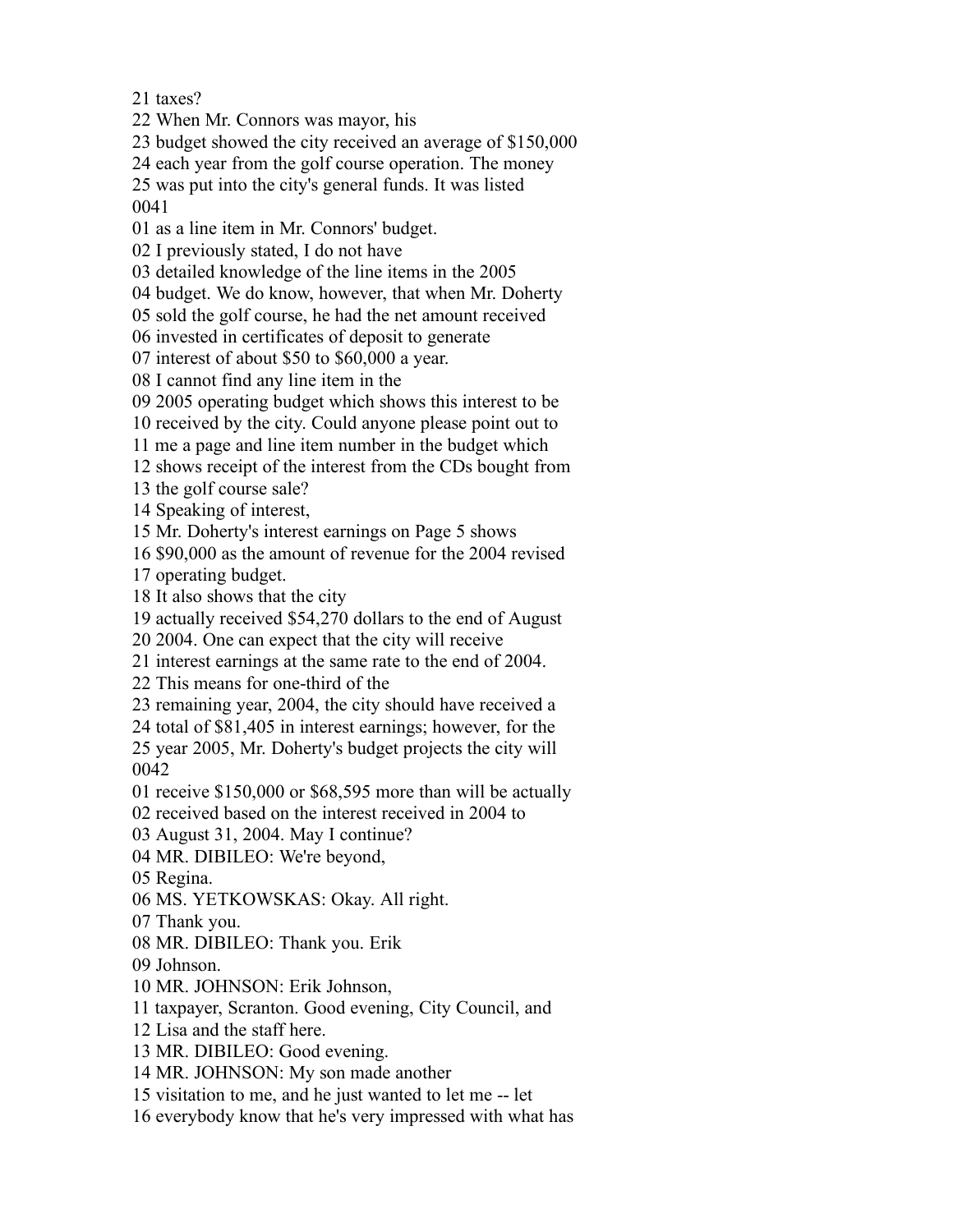happened to that project over there on Providence Road. He says it's -- he said it used to be an eyesore, but he says, I just can't get over the impressed work that was done there. I mean, you know, he lives in Wilkes-Barre, see, and he said -- but he's also concerned of his fellow police officers and the fire department, but he says, Dad, I have to say this, he says, Scranton does have a 100 percent uplift in improvements of the facelift in Scranton, Pennsylvania, and I'm just saying that without reading it, because I remember him telling me word for word, so I don't need to read that, you know. Also, the Scranton Times Tribune didn't mention there was a meeting supposedly being held tonight, and usually they do print that in the paper. No indication of it at all. And so getting down to other businesses, it says, I mean, it's election time again, this coming Tuesday, May the 17th. Get your vote out and he elect a candidate you feel and observe that would serve you with efficiency, beneficiary and with fairness, wiseful, considerate, progressable for growth and will keep our city safe and tough against drugs, gangs and numerous other crimes. Remember to chose carefully with your vote. There's candidates for County Judge, I mean for the one county Judge seat, for City Council, and for the Mayor of Scranton, which includes three candidates running for that job. The three political job descriptions are very, very important to us all now and years head. Again, I say chose carefully. I went to a political campaign rally, and it was quoted that voters will not be influenced by poll workers, and with indication of little importance, so that leads me out for doing any more campaigning. My son Tuesday night who visited me and said, Dad, did you get the message? You should have gotten it years and years ago when you were busting yourself and wasting energy, and after it was all over, hardly got recognized for being one of the best poll workers ever. Only one politician gave you credit as being the best. For now I need to take care of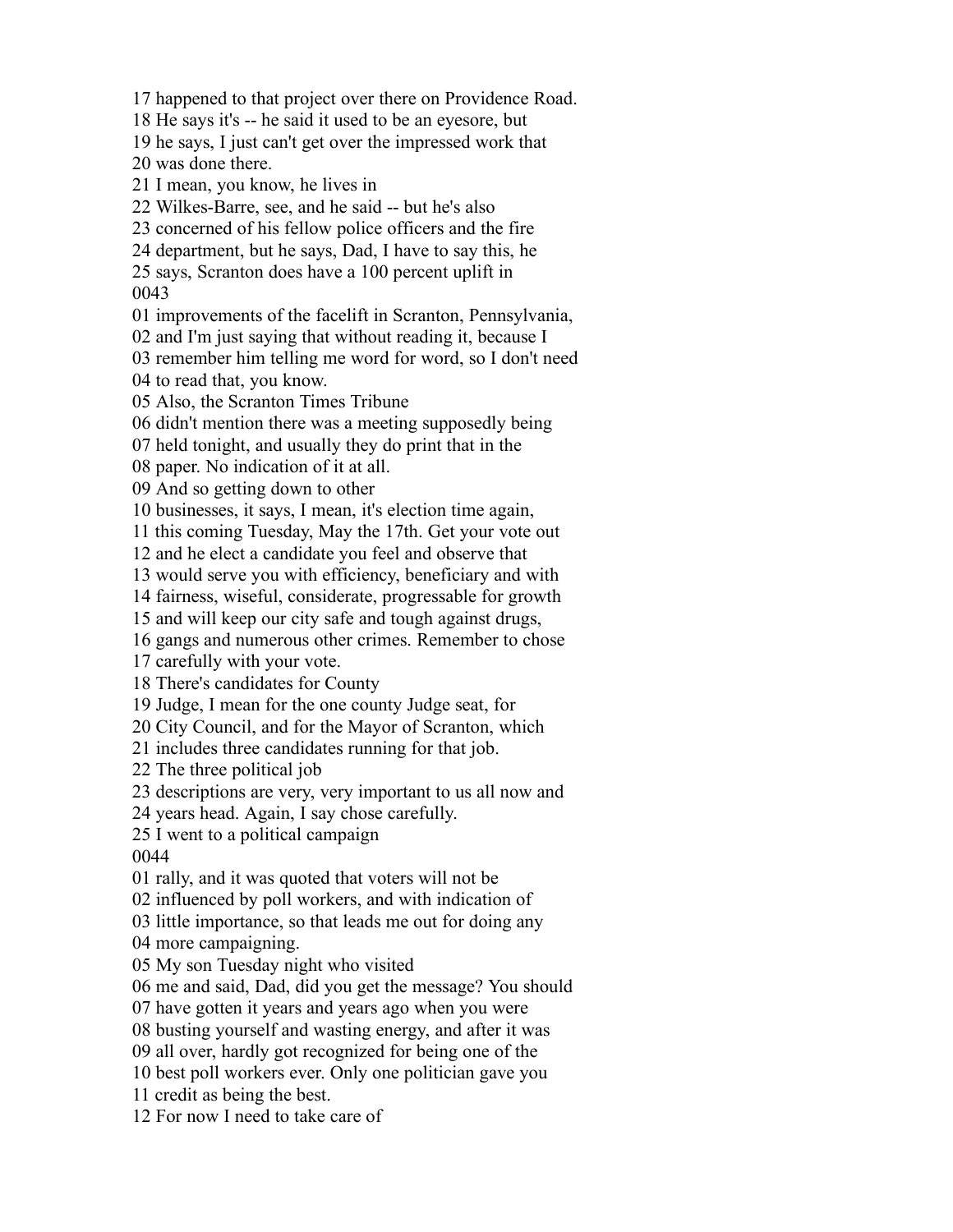matters that concern my daughter who was a Marine and make a big important change in my life. I never did accomplish anything as for a job or any kind of award. I didn't expect it either, so a new page is turning in my life before the book closes. Anyway, there's more concern about this election, who is going to get the Irish vote, the Italian vote, but remember, and not to be forgotten, there are Polish, Lithuanian, Ukrainian, German, Welsh, African Americans, Latinos and a few American Swedes, like myself, who are minorities. All have to be counted. The bottom line, we all are Americans first. National origin is a secondary concern of yourself and after being first American. Political campaigning or just plain politics can be revengeful and dirty and prejudice, and in some cases dishonest, untrue and inconsiderate. There once was a political fund-raising list of who contributed for an important candidate years ago. This was for people who contributed \$1,000 or more. I looked in the \$1,000 list, I told my wife then, Where are our names? We contributed \$1,100. She replied back, I'm also finished, all right? I got the last line, all right? All right. She replied back with a Brenda Lee song, Fool number one, referring to herself and told me to sing a fool never learns. My small daughter at that time said, Daddy, I'll sing it for you, I know the words, and sure enough she sang the whole song for me. Thank you for allowing me to speak. MR. DIBILEO: Thank you Erik. I thought you were going to start singing there for a minute. Peter Munley. MR. MUNLEY: Peter Munley, 1506 Frowd Avenue, Scranton. Mr. Pocius knows something about what I'm going to speak about, because -- MR. DIBILEO: Peter, you might want to lift the microphone up a little higher so we can hear you. MR. MUNLEY: Okay. About, I'd say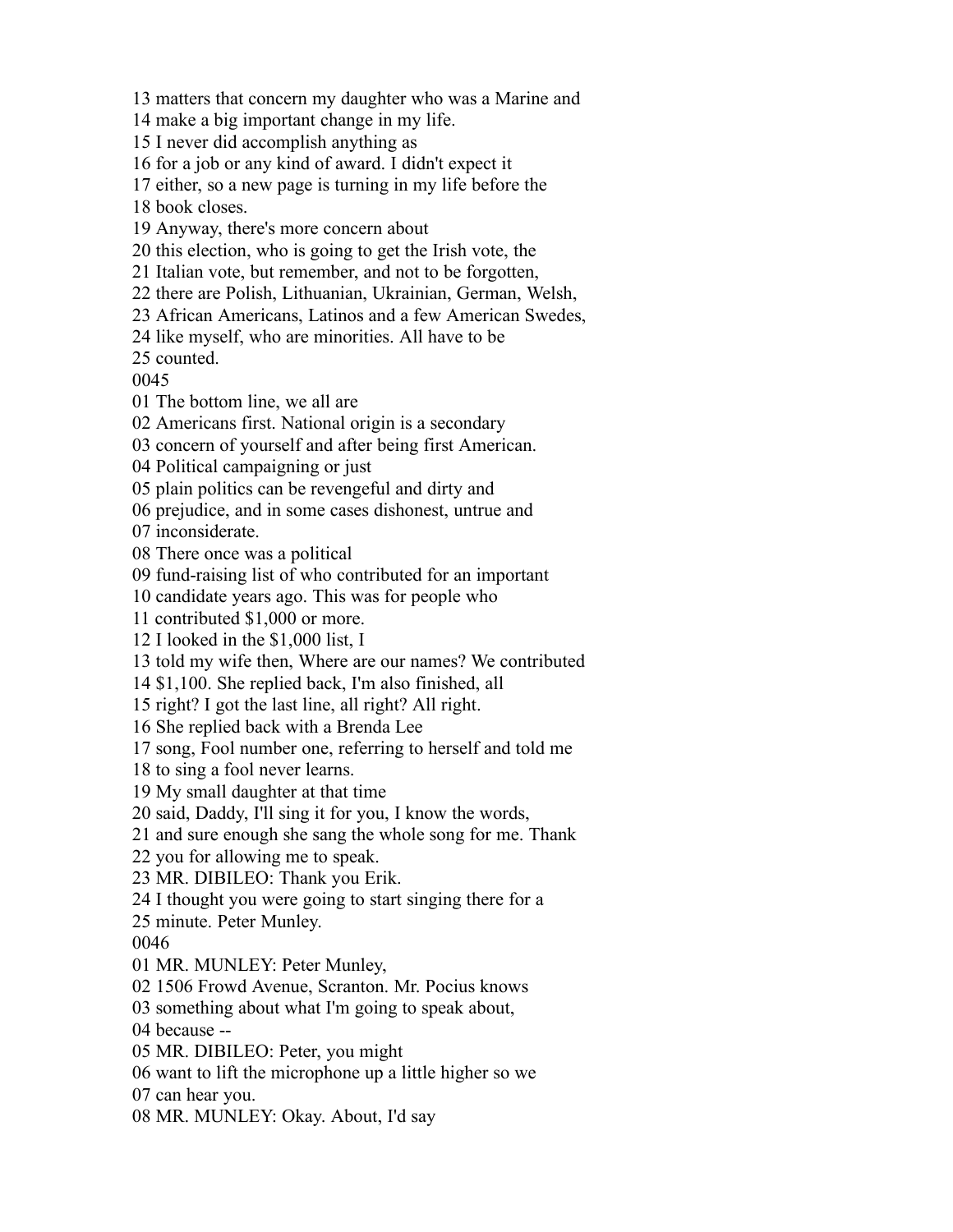roughly about a little more than a year and a half ago,

my wife and I moved up to Frowd Avenue. My wife got

cancer, she had a 20-pound tumor. She said, you know,

I'd like to have a little bit bigger kitchen before I

die.

Now, we had previously lived on

Meadow Avenue, the 600 block of Meadow Avenue, and even

before we had a positive diagnosis of cancer, I knew my

wife had cancer, because every woman who is

post-menopausal lived in the 600 block of Meadow Avenue

either died of cancer or got cancer.

So, in any event, we moved up to

Frowd. My wife was operated on and got chemotherapy,

and the house just worked out wonderful with the

numerous bathrooms, as anyone that had keep

chemotherapy knows how important they are.

During the winter, we live on the

end of Frowd, they plowed the streets, so all the snow

ends up at the end of Frowd where we live, plus the

water runoff was pretty tremendous, so when I went out

the one day, I looked in my yard and I noticed there

was erosion coming out of the city's drainage pipe that

runs under my driveway to take some of the water away.

It was only a small amount of

erosion, so I called the city, but nobody showed up.

And then after that, I -- I want to make sure I get

this in the order in which it was done, I contacted

Mr. Saunders, and I don't know if he remembers, he sent

a letter out along -- he suggested my name be put on

with a number of others that had problems that was

going down to DPW, yes.

Then after that, my wife, she was

pretty concerned about it, because we were getting more

and more rain, and she was talking -- I was telling my

daughter about it, and she knows as well as anybody

else who has had a member in the family of cancer, that

if you're not upset when you're in the healing process,

it seems to, with the help of God, make things go

better.

So, she was pretty upset. And she

lives just right around the corner from Mr. Pocius,

 which she had called him, and to his credit, he was up 

there within a flash, along with his wife, in fact, I

felt so sorry, you know. I think she must have called

you around super time.

So, anyway Mr. Pocius had looked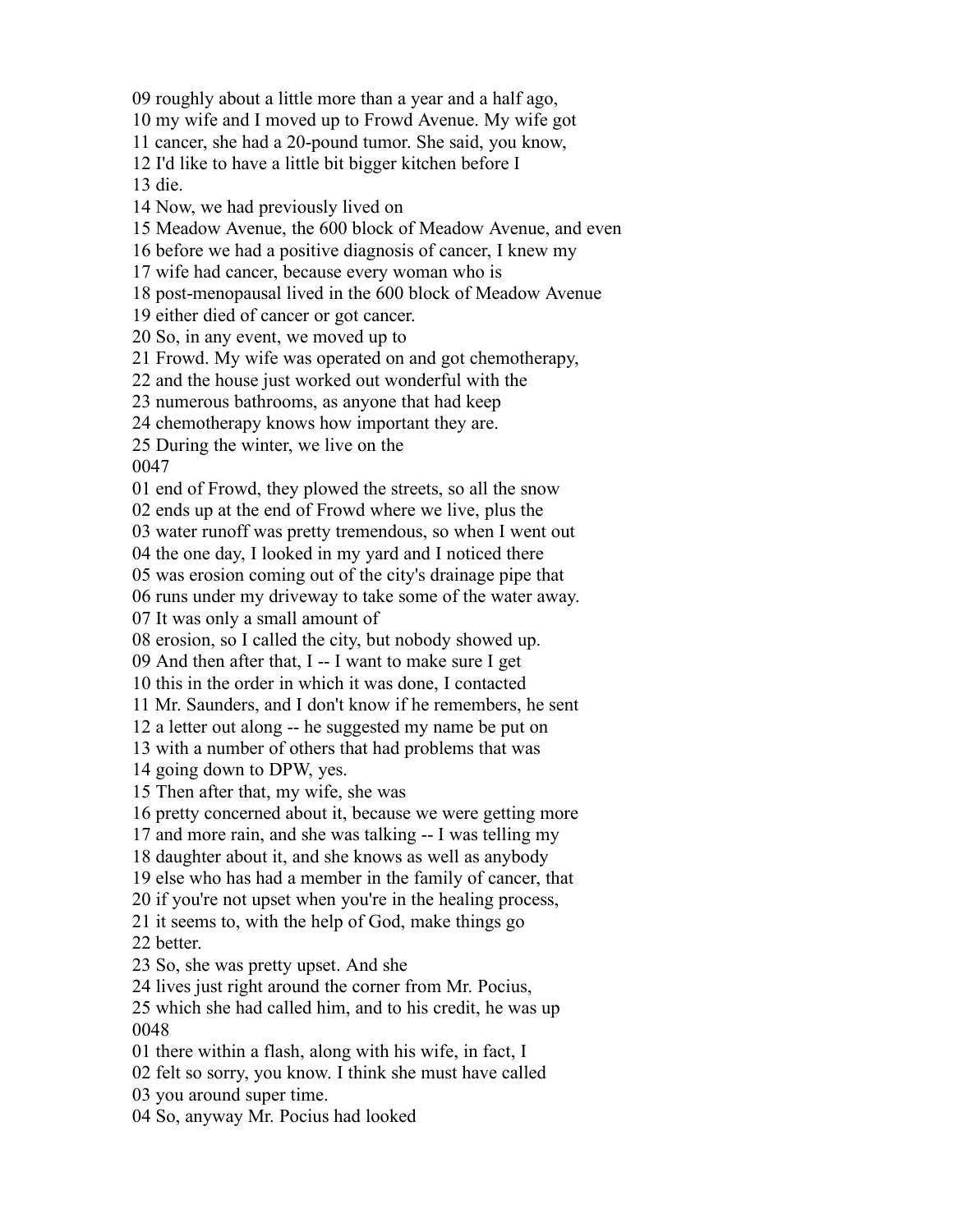at the problem and he said he would contact these

people downstairs in the DPW.

Well, after a few weeks went by,

we had Mr. Luciani and Mr. Matthews had come up, but

prior to that, there was some excess flooding in the

city and they were pretty well jammed up, so they said,

you know, we'll put you on the list.

And I said, Well, I didn't believe

there was a list, and he assured me that there was a

list, and that if I cared to come downtown, that

they've initiated a list, that all these projects will

be put on the list and be taken care of right in

order.

And I said, boy, this is the first

time I've ever heard of the city ever doing this, but

he said, I assure you it is. You come down and take a

look at it. May I finish?

MR. DIBILEO: Yes.

MR. MUNLEY: Then at Thanksgiving

the city showed up with their trucks or just before

 Thanksgiving and they said, Well, you're next on the 

list, we're going to do you. It's coming up in the

next couple of days. I said, Beautiful, beautiful.

Then the guys comes back a couple

days later and said, Well, you know, it's Thanksgiving

holiday, how about we just let you go? I said, Well,

what can I do, right?

Christmas came. Before Christmas

they showed up with the trucks there and I said, Oh,

 boy, here it goes. Yeah, you're on the list, we're going to guy.

A big guy comes back up again and

says, Well, you know, with Christmas coming, we don't

want to really dig you up now and wreck Christmas for

you, let's put it off. Easter, the same thing again.

In the interim, there were numbers

of contractors up there from the Sewer Authority.

They're going to put in a pumping station underground

right in front of my house, so they have to dig up that

street to do that.

Now they have to dig up my

driveway to get at this pipe. And I called

Mr. Luciani a few weeks ago to ask him to call me back

to see when it was, because I'd like to have a yard

sale to get rid of some of the stuff that we had from

the other house, please, sir, just let me finish this,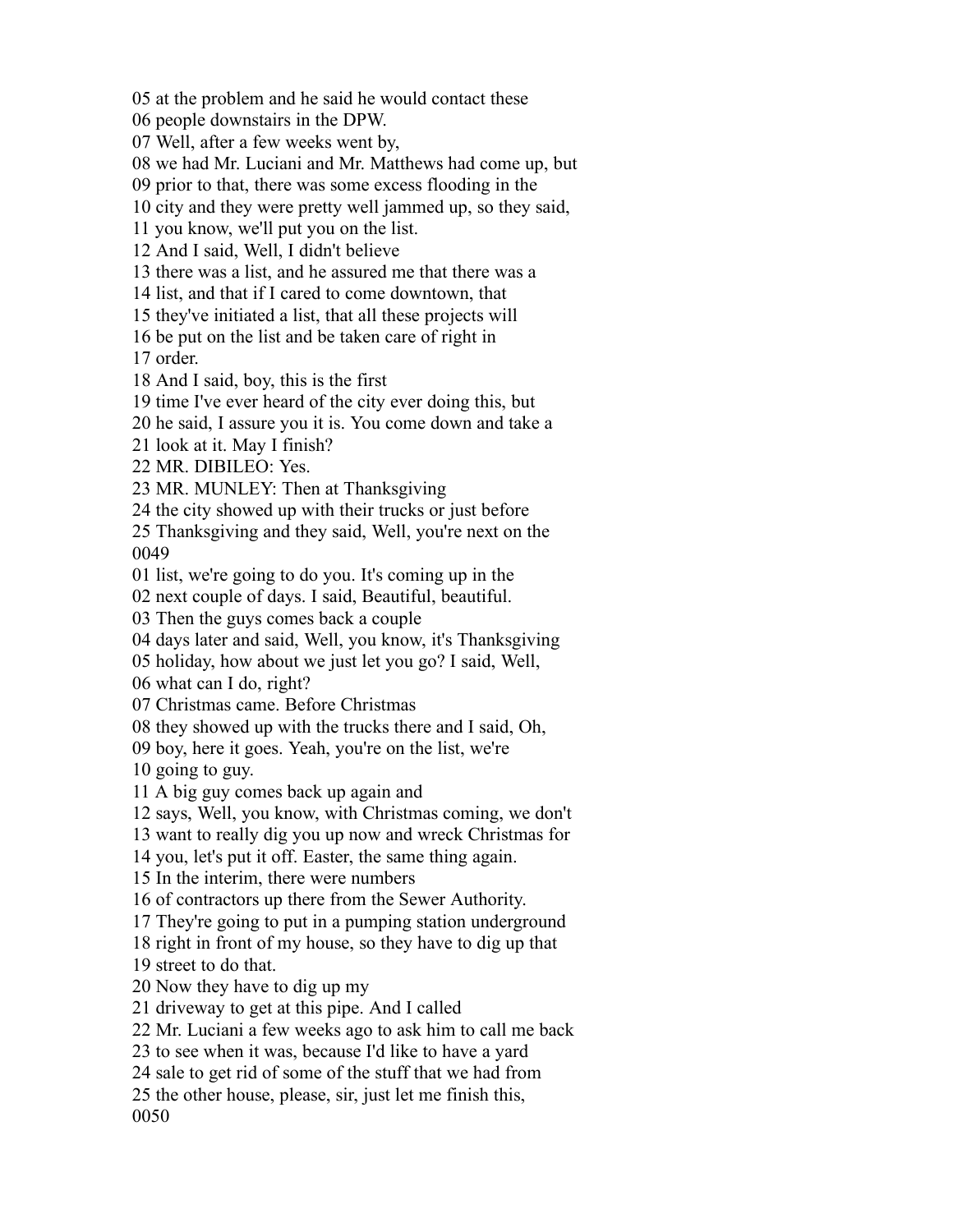all right, and the guy never got back to me.

Today they come up and they milled

the street, Mr. Pocius, they milled the street to lay

down blacktop, but the Sewer Authority is going to dig

a hole right in the middle of the street where our

place is.

Even if they paved the street to

fix that pipe, they're going to have to dig the street

up again. You know, I know you told me it would be in

good hands, but it seems like the right hand doesn't

know what the left hand is doing or there's an octopus

there, because the Sewer Authority sure as heck isn't

telling the city. The city doesn't know that one DPW

crew is supposed to dig up the street, while the other

one is supposed to pave it.

It's just like -- I'm just going

crazy, and it just seems like, you know, everything is

just -- it's just all messed up.

And to top it all, to really top

it all, the last lady at Meadow Avenue, who is very

close to me, she ends up with breast cancer.

Now, that street or my pipe is

going to eventually be done, it really is, and I've

listened to you people up here talking about taxes and

 what have you, but I know next Council, please, my 

street, something will happen to it, but at least start

looking into the health of this community for the next

 time around, because there's something radically wrong here.

MR. DIBILEO: Thank you.

MR. MUNLEY: Can you find out what

they're going to do, because if they pave it and then

they dig it, it's nuts.

MR. DIBILEO: Peter, can I suggest

that you speak with Jay directly and have him look into

this and help him look into that situation?

MR. MUNLEY: Mr. DiBileo, you

know, I'm sorry to see you go as the Council President

and, you know, I wish you well on whatever -- who knows

what is going to happen, but the honest to God truth

is, like, they don't listen to you downstairs. And,

you know, Mr. Pocius made that comment, so what does it

mean when we're here?

So, you know, I mean, just don't

pave the street then dig it up and then not pave it.

You know what I'm afraid of now, every neighbor on

Frowd Avenue, if they stop paving, is going to blame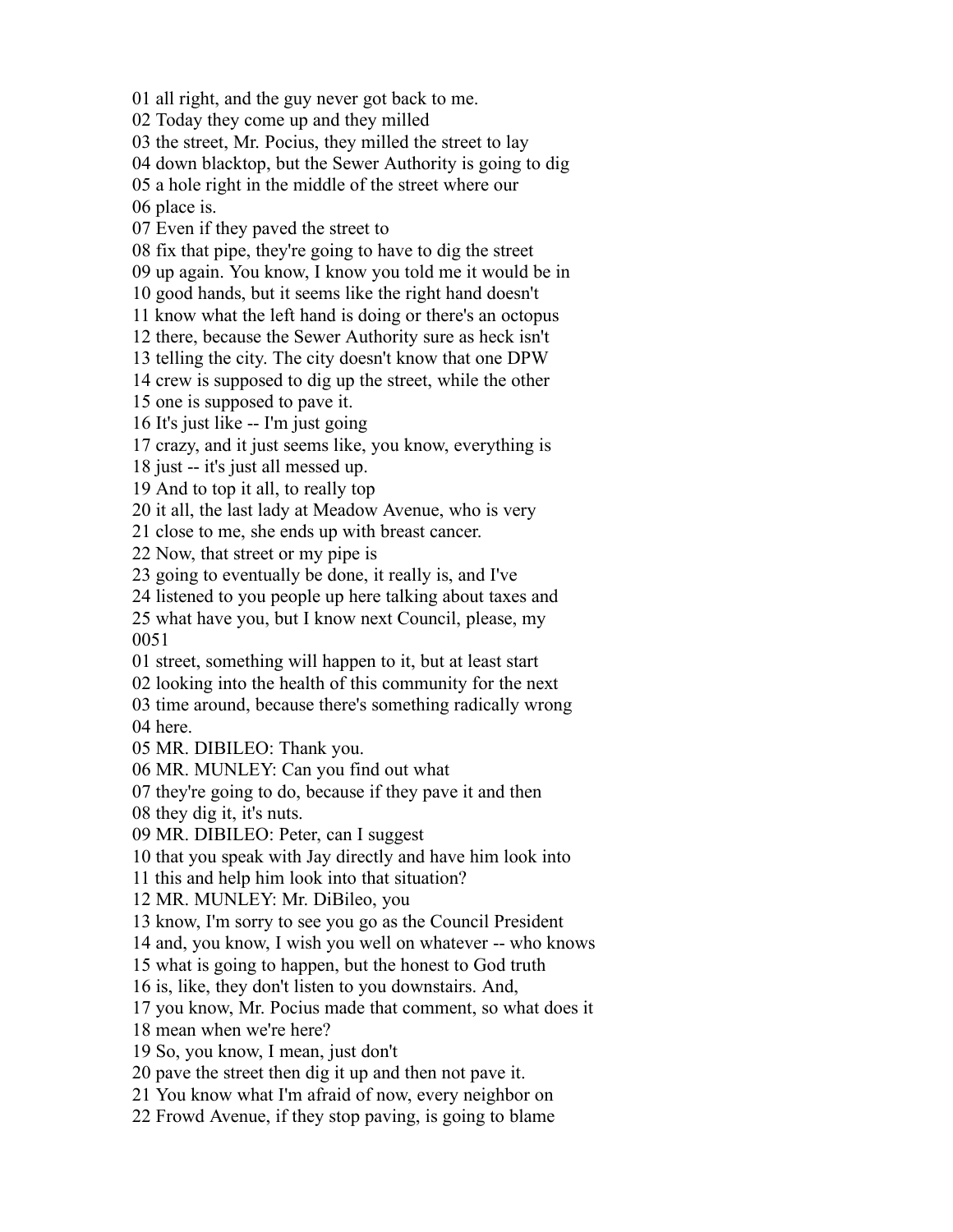this on me, because they've already milled it, they're

getting ready to go.

Now you've got to intercede with

the Sewer Authority, you've got to intercede with those

people, and I just want to see it get done.

MR. DIBILEO: Pete, just leave

your phone number right there with Before you go, okay,

and --

MR. MUNLEY: I'm sorry for taking

up your time, you know I don't come down here very

often, because generally, you know, with diabetes and

all the other stuff that I have, I don't get a chance

to, but I do watch you people religiously, and I think

for next Council you better establish some kind of a

health committee, because just remember, if you were

watching television that AIDS is on the rise in the

northeast, and the biggest portion of it was in the age

13 age group. You know what it's from, tattoos. You

people can legislate on using autoclave or anything

else.

MR. DIBILEO: Thank you,

Mr. Munley. We'll try to help you out with that.

Sorry for your troubles.

MR. DIBILEO: Charlie Newcomb,

Senior.

MR. NEWCOMB, SR.: Good evening,

Council.

MR. DIBILEO: Good evening.

MR. NEWCOMB, SR.: Just a few

topics this evening, and I will take your advice about

election comments.

One of the speakers tonight

mentioned about people coming here as citizens, you

know, speaking on items. Well, I do know that

Mr. DiBileo, Mrs. Evans, you were here before you were

a councilperson, and Mr. Phillips and Mrs. Gatelli were

here, so those people did care enough to come here and

speak on items that they had of -- that were legitimate

to them.

Again, I'd just like to speak

on -- there was an article in the newspaper, we are

better off, just my opinion on this as a taxpayer, the

property taxes, I'm sorry, the property values, some of

them did increase, but if anybody is into real estate,

the average home does increase by, like, 6 percent

anyway with real estate prices, so I think your homes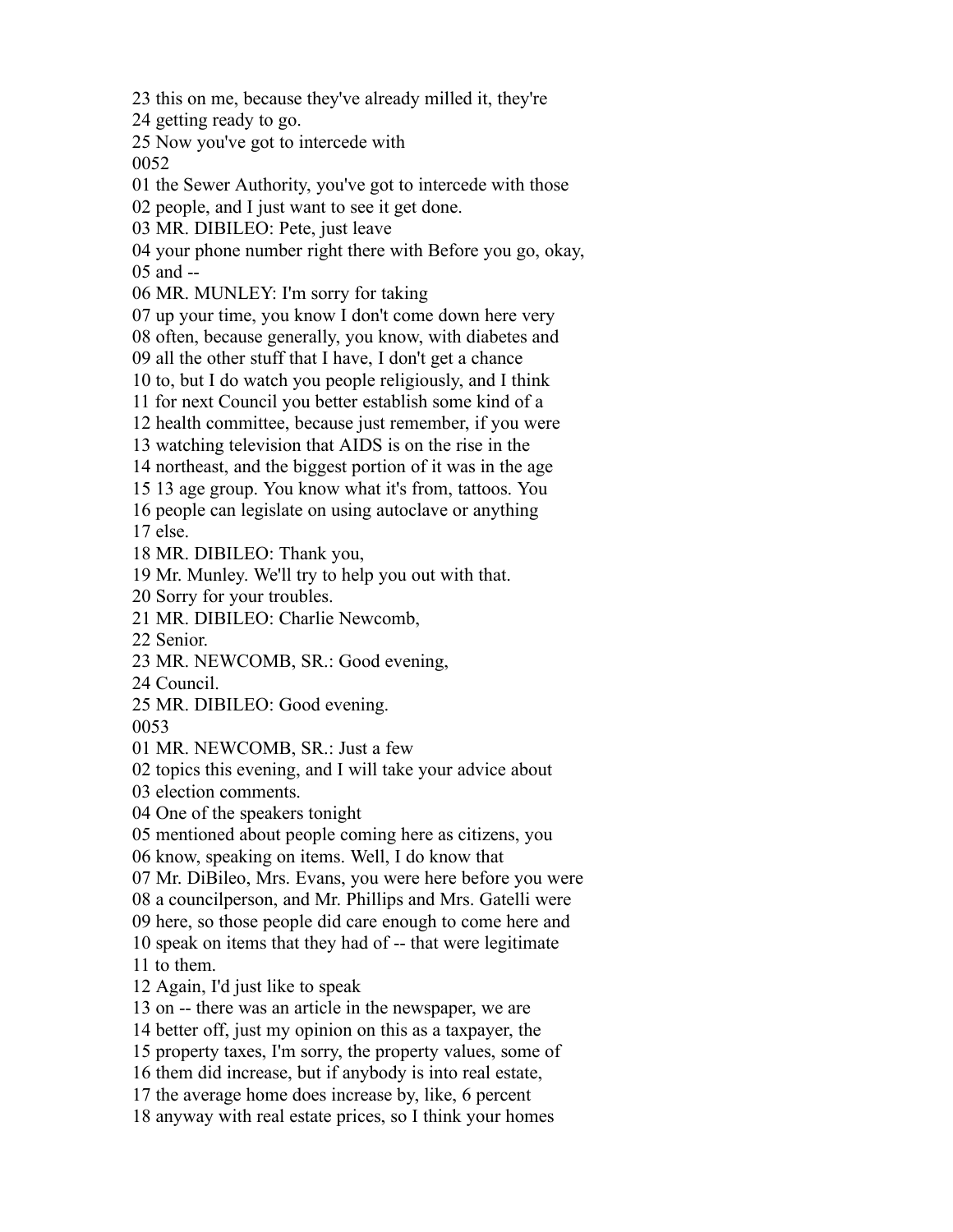are going to go up anyway, regardless of what city that they're in.

And are we better off financially?

well, what we have to remember is in the beginning of

this year with the budget, I believe the administration

wanted -- it was over \$12 million to make ends meet,

and we were threatened with payless paydays.

Well, thank you to Mrs. Evans and

Mr. DiBileo and Mr. Courtright, the employees were

paid, and I feel that this money was asked for because

of no-bid deficit spending. Something to think about.

And just to touch on the lady who

spoke over there on Dickson Avenue, I was also -- lived

over in that area for many years, and I bought a home

over in West Side which I reside in since 1999, but my

mother-in-law still lives in the 1600 block of Dickson

 Avenue. She just celebrated her 80th birthday this week.

Her home is loaded with dust every

day. She has breathing problems, which she goes to the

doctor on a daily basis for, which she didn't have

these problems two years ago, like she has now.

I believe it was Mr. Hazzouri,

when he sat on the end here, wanted to pass a no-ban

truck ban up there by Marywood College where the kids

were going to school because they were saying it was

bothering people with the trucks and they were trying

to job and everything else, so I believe maybe what we

are going to have to do a no-ban truck on

Dickson Avenue would help this out, because of it was

passed from Council, because there is a no trucks on

 that street up there, from what I understand, when 

Council did pass that.

And I read in the paper all the

time about our public safety, and it was brought up

that crime is supposed to be down 30 percent, well,

just some of statistics that I have, I'm not going to

give you the street, but I'm going to give you the

area, I'm going to give you Tripps Park, in the

three-mile vicinity from Tripps Park, which spans well

over into my neighborhood over in Keyser Valley area,

does anybody know that sitting up there, Mr. Courtright

might know, because I know you're the liaison with the

police department, you do follow-up, does anybody know

how many Megan's Law offenders are registered in a

three-mile area in those three miles; do you have any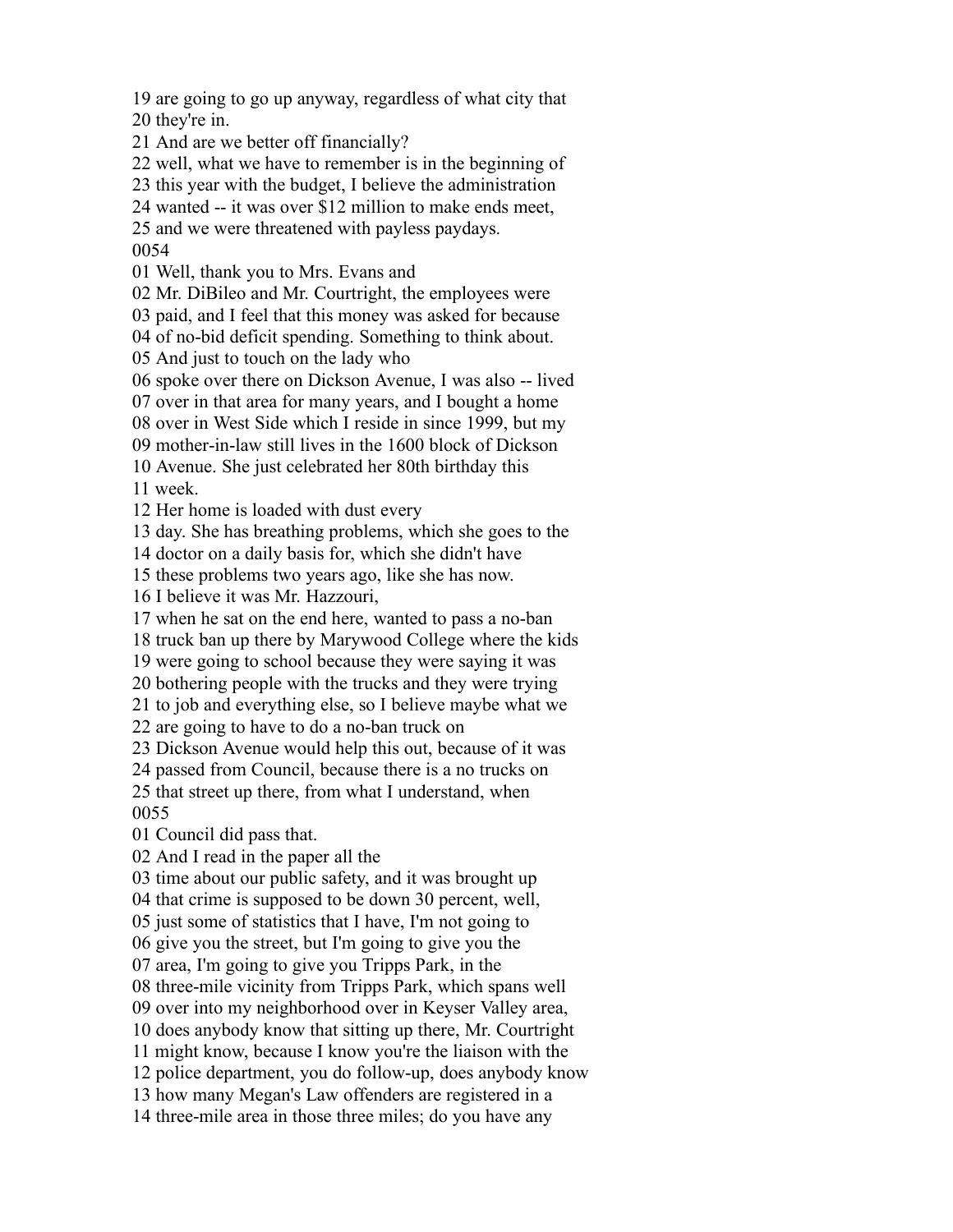idea, Mr. Courtright? MR. COURTRIGHT: I didn't until recently. Somebody brought it to my attention recently. MR. NEWCOMB, SR.: Just, now a city with 26 miles -- MR. COURTRIGHT: Three-mile area, I know. MR. NEWCOMB, SR.: In those three-mile areas, we have 84 registered sex offenders with the Megan's Law. So, why are these people here? Is our crime that low? And another thing I'd like to remind you of is that in the last 17 years in the City of Scranton, 11 murders that were committed in the City of Scranton were from people that were brought here from Mississippi, Tennessee. And I'm not going to say this person's name, but I'm sure you've heard this before and there's pictures of it to prove it, we seem to be the "We'll Give You Everything" City. In Port Authority in New York and in Port Authority in Mexico there was a sign and it said, If you are down on your luck and need some help, come to Scranton, Pennsylvania and see, I'm not going to mention the name, but a certain do-gooder that the city always talks about, and we will give you \$50 cash assistance and help you out with housing. Well, three of those people that came here, one in general was brought here, moved into the Hill Section, lived here for about maybe two years, and in that two-year period, ended up murdering and stabbing a seven-year-old girl in the Hill Section. So, those statistics are here, and if we do have a city with 26 miles, and there's 84 registered sex offenders in a three-mile area, this town is not safe. So, anybody who thinks that crime isn't as bad as they say it is, just remember, 84 in a three-mile area. And, Mr. DiBileo, as a taxpayer, I just have to ask you a question, as a councilman, whether this Council or the previous one, and I came to a lot of the meetings, I just don't remember, did you as a councilman voting reducing public safety for police cars and fire trucks? Did you ever vote on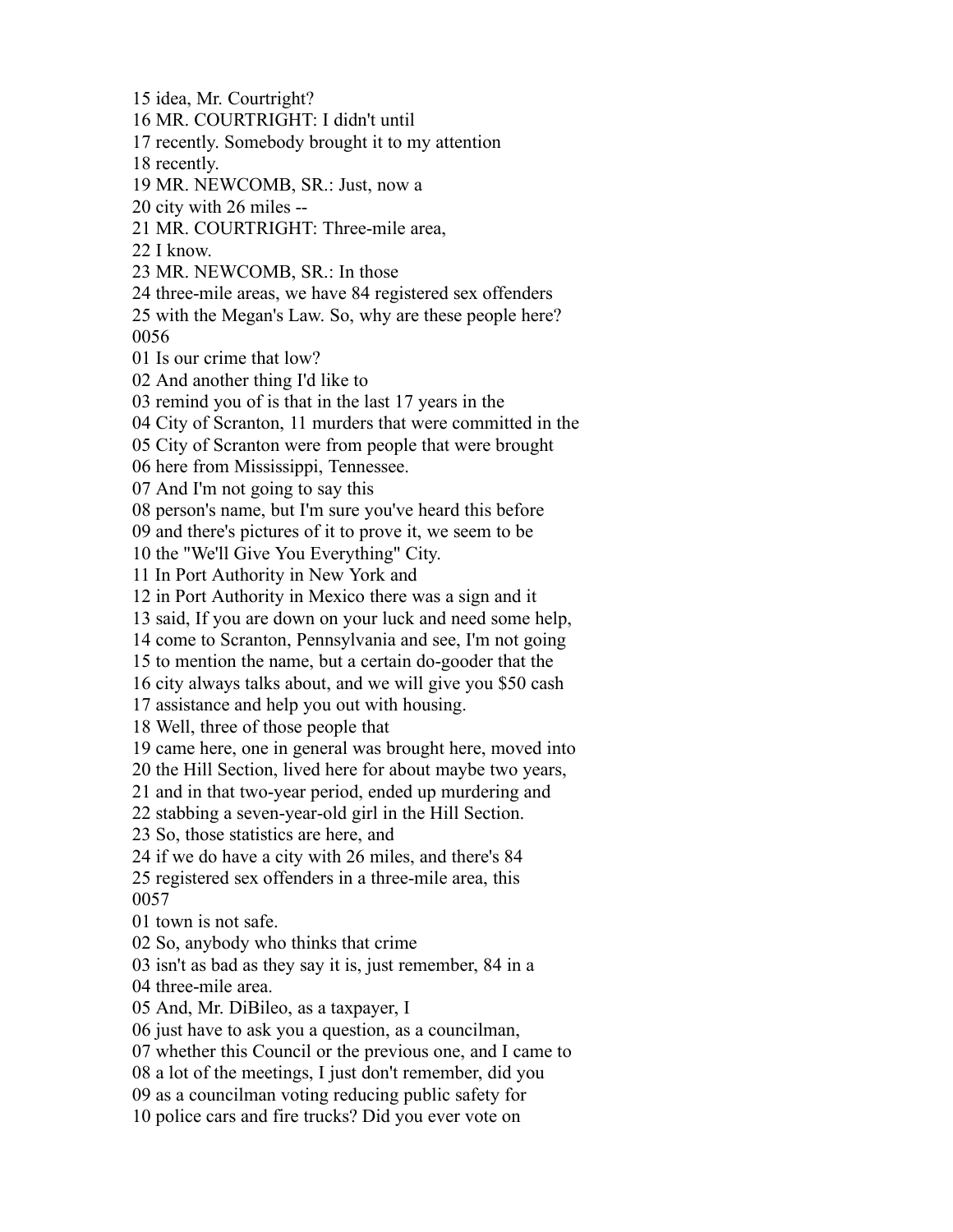anything like that?

MR. DIBILEO: Charlie, if you

don't mind, I'd like to address that in 5th order.

MR. NEWCOMB, SR.: Oh, okay.

MR. DIBILEO: I'll answer that

question.

MR. NEWCOMB, SR.: Okay. Then

I'll wait for then. But just on closing, like

everybody mentioned here tonight, I'm not going to

stand here and tell anybody who to vote for, but it is

your own prerogative, but just look at everything and

listen to what's in the newspaper, listen to what

people say up here at the podium.

The crime statistics are there, if

 anybody wants to go look at them. So, just remember, 

when you do go, the election will be decided next

Tuesday, it's not going to be decided in November.

So, whoever does, whoever you vote

for, please make sure when you push those levers, that

it's definitely going to be for a vote to move the city

forward and to make things a lot better than they are

now. Thank you.

MR. DIBILEO: Thank you,

Mr. Newcomb. John Litwinski.

MR. LITWINSKI: Good evening, City

Council, members of the community. My name is

John Litwinsky, 530 Gordon Avenue.

One thing I'm really wondering

about is, I'm not a college graduate, but every time I

see this restoring pride in the city, I just don't

comprehend it.

I mean, I don't believe restoring

pride means to cut our police force, restoring pride

means to close two fire stations. Like, our police are

doing a tremendous job with what they have to work

with, our fire department, also.

Our roads, restoring pride, look

at Olive and Capouse, a Main route to the high school

coming from the east side.

Another thing is the continuous

flooding that takes place in Sandy Banks and the Plot

 Sections. Okay, for us, this is our sixth time since '95.

I don't know if anybody here has

ever been flooded before, but it's really sickening,

absolutely sickening that you live in fear of the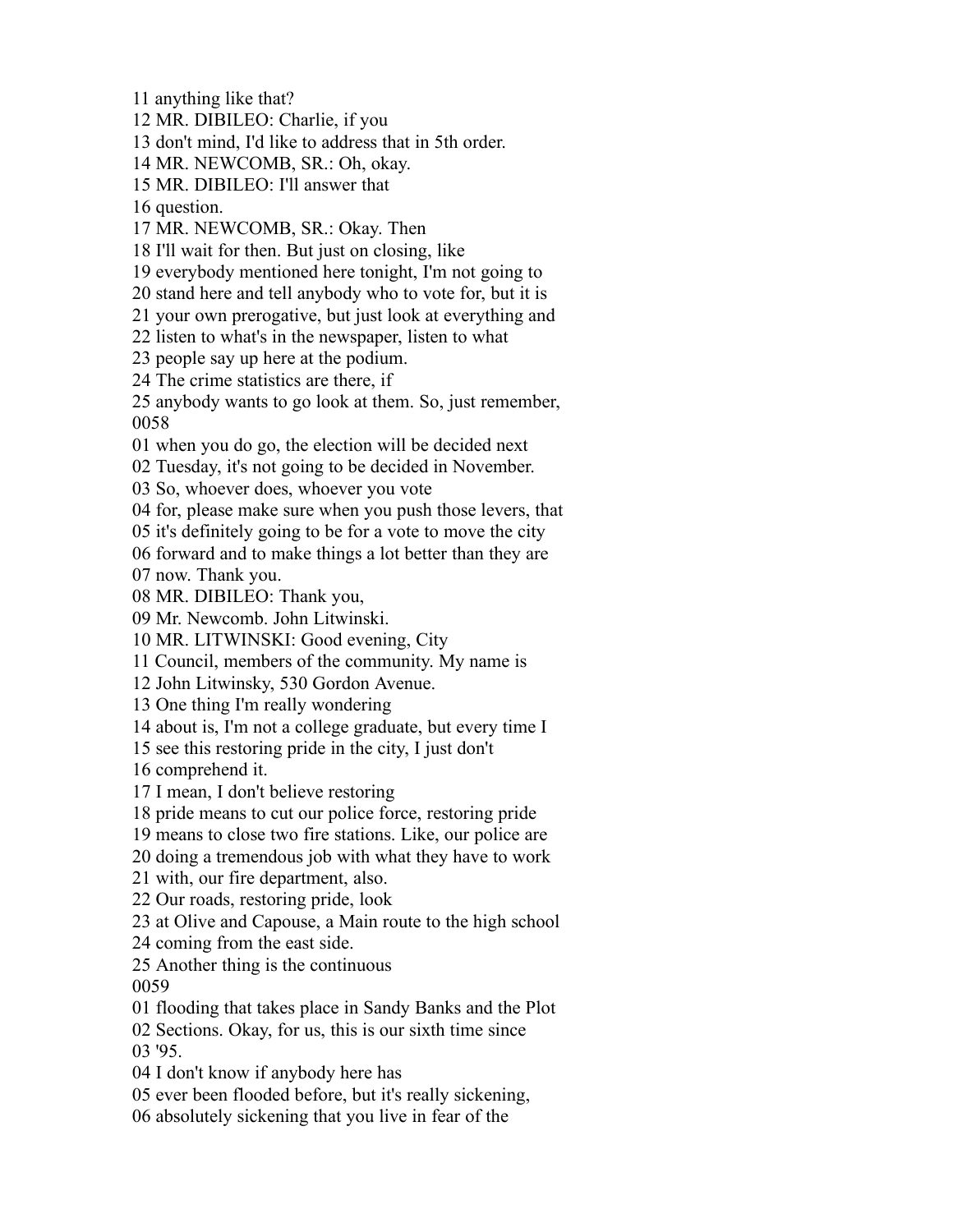rain.

Flood insurance is a complete

joke, they pay for nothing. They don't pay for hardly

any contents, holes in your foundation. You know,

September of '04, I was running a job in Florida for

the Army Corps and FEMA, I get home, my front porch is

gone, my front steps are gone.

My insurance tells me, Oh, we're

going to pay. All they pay you for is a set of steps

and a 4 foot by 4 foot area. So, you've got to replace

the rest of your porch yourself, on top of all your

belongings that you lose.

The Office of Surface Mining was

at my house Tuesday of this week. Why? Because

another hole opened up in my front yard. September of

'04, a different hole opened up in my backyard. Office

of Surface Mining was there.

Okay. The tunnel that goes

 through my yard is weakend from the previous floods and 

my yard is depressed. All right, I can handle that.

I just -- it's unacceptable, you

know, you have tough storm water and sewage entering

homes, you know, homes with electricity in them. Like.

It doesn't mix.

You know, plenty of the homes have

children and plenty of the homes have elderly people in

them. And our mayor, like, it's just unacceptable to

me. Like, he knows this is a very serious problem, and

to do nothing about it, is completely ridiculous,

completely ridiculous, and I can't comprehend that.

It's like you have blinders on and you can only look a

certain way, you don't want to help the people out.

My neighbor has asked me, they

say, John, what are you going to do about this? Well,

I told them, if I don't get any help from our mayor,

which I haven't so far, that this summer I'm going to

get my own excavator and I'll dredge the river myself.

So, okay, it's illegal, you're

going to go to jail, so I continue to live with this

problem allowing it to happen. You know, either dredge

the river -- I'll protect my families, I'll do what I

have to do.

They even ask me, they say, John,

 why do you even go to the City Council meetings? The 

mayor isn't going to help you out.

And I said, you know what, I found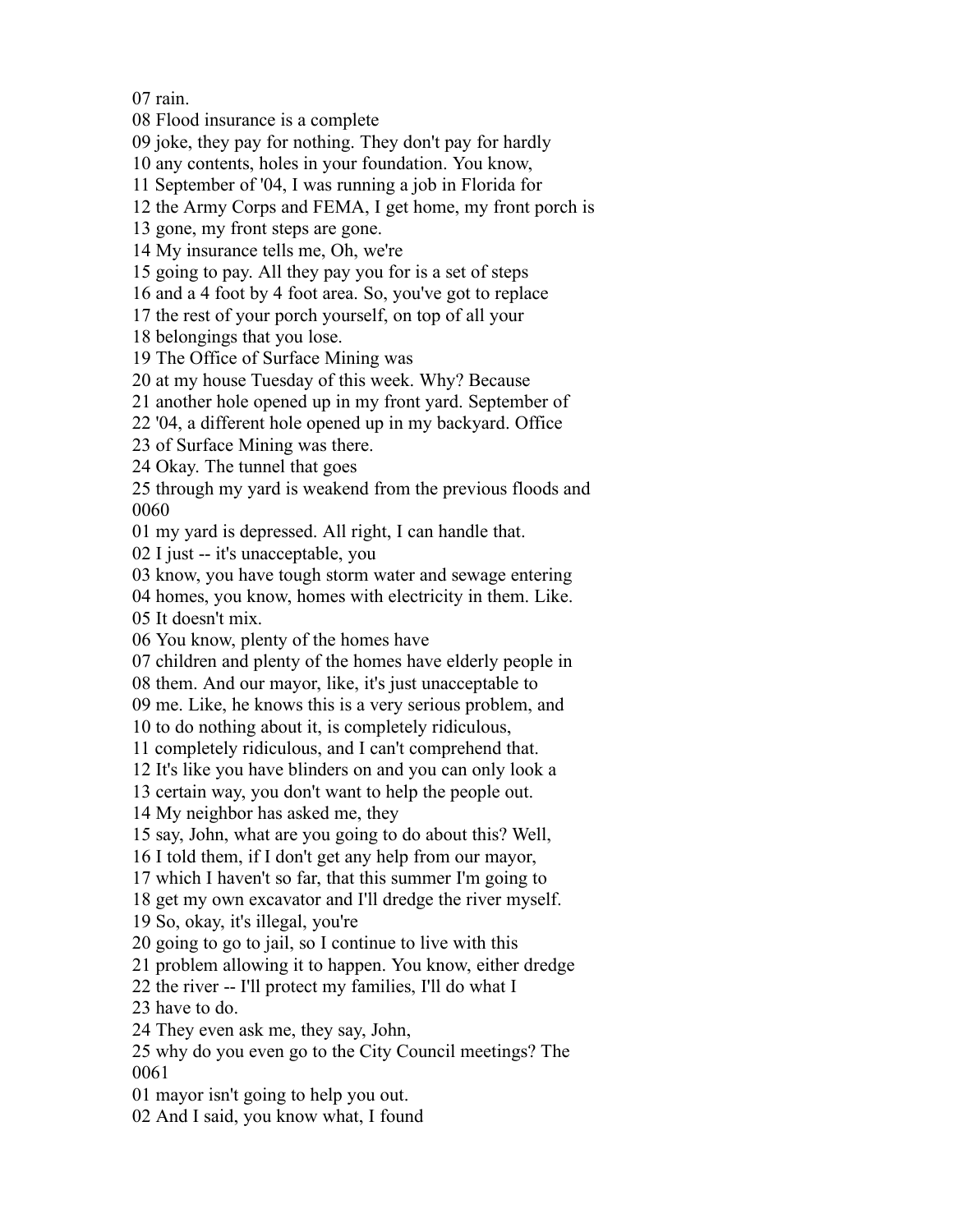that out, that the mayor isn't helping us out. But

surprisingly enough, it was a few weeks ago that

someone here came to my house, spent about a half an

hour with me looking at photos, how I get flooded and

took his time out of his busy day, and it wasn't his

job to do this, but I'd like to thank Mr. DiBileo for

doing that, for coming to my house and sitting down and

taking the time.

And that, you know, it's really

nice that actually somebody shows an interest in you.

And it was just me that he met with, it wasn't a whole

group of people, a neighborhood, it was just me, and

that really meant something.

And following our meeting, the

sewer lids that were missing for the past six months

have been replaced. Okay. That's just a band-aid,

it's a cover-up, I mean, it's not a cure to our

flooding situation, but at least it's a start.

And you know, I have friends that

work at the DPW and the Sewer Authority, and I'm not

blaming any of these people, I mean, there's a lot of

great people there, but I do want to thank you again,

 Mr. DiBileo, for at least stepping forward and coming 

to my house and doing such.

MR. DIBILEO: My pleasure, John.

MR. LITWINSKI: And, you know, the

DPW and the Sewer Authority is not to blame. The man

to blame is our mayor, the man at the helm. And, you

know, he's the guy that calls all the shots, but he's

not even looking at the target. Thank you.

MR. DIBILEO: Thank you, John.

We're going to try to get Mr. Lennox from the Sewer

Authority down to your area as soon as we can so that

he can address the situation.

I spoke to him on the phone and

don't understand fully what he's trying to explain to

me, but we'll try to get it answered. Thank you. I

appreciate your help. Cathy Beck.

MS. BECK: Good evening, Council.

Cathy Beck, city resident.

MR. DIBILEO: Good evening.

MS. BECK: Once again, it is the

frustration brought on by the claims of this

administration and the unwaivering blind support of

this administration exhibited by our local newspaper

that brings me here this evening.

The Scranton Times, according to a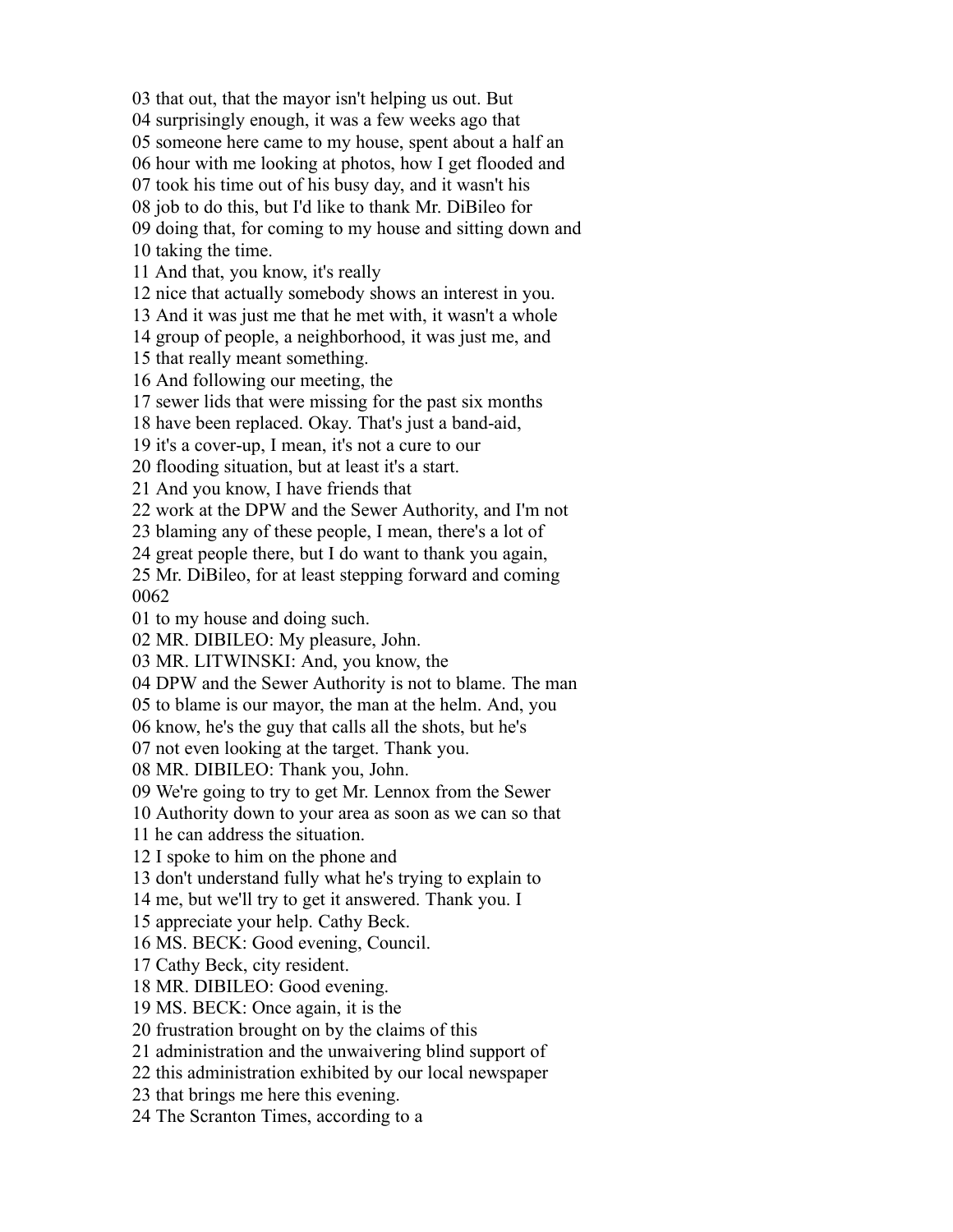recently editorial, has endorsed Chris Doherty partly 

due to his success in obtaining a AAA bond rating.

Let's not forget that the city

actually received a BBB rating from Standard and Poor.

A BBB bond rating by definition means that the city

has adequate capacity to meet its financial

commitments; however, adverse economic conditions or

changing financial circumstances are more likely to

lead to a weakened capacity of the obligator to meet

its financial commitments.

I must admit that the Paper did

finally went on to say that the city spent \$1.2 million

on an insurance policy to get the better rating, but

saved \$1.5 million in interest. That to me sounds like

a net savings of possibly \$300,000.

On June 10, 2003, the Scranton

Times reported that Councilman Thomas Gilhooley praised

city officials for obtaining a BBB rating that was

going to save the city about \$500,000.

I realize a \$300,000 savings

should not be taken lightly, and the mayor should

certainly realize the value of \$300,000. After all,

that's approximately the amount of money he spent on

the water slid at Nay Aug, the initial amount spent on

the Christmas lights for Nay Aug, not including the

 subsequent purchases and maintenance, one-third the 

amount of a contract awarded to Kalinosky landscaping

for Nay Aug, and approximately one half of the \$700,000

deposit received from the University of Scranton for

the sale of the South Side Complex that was used to

purchase the reflecting pond at Nay Aug Park.

There is much more to be said,

however, with limited time, I would like to address the

matter of crime in the city.

First let me say that I don't

think anyone was trying to get the panic train running

here, as indicated by the administration and the

newspaper, but it is very important to realize that a

problem does exist.

I have visited the FBI's uniform

crime report website and there has been an increase in

crime. This is magnified by the fact that with a drop

in population, the chances of one being affected

directly or indirectly by crime will increase.

Although the city received a

ranking of the sixth safest city, this is out of 100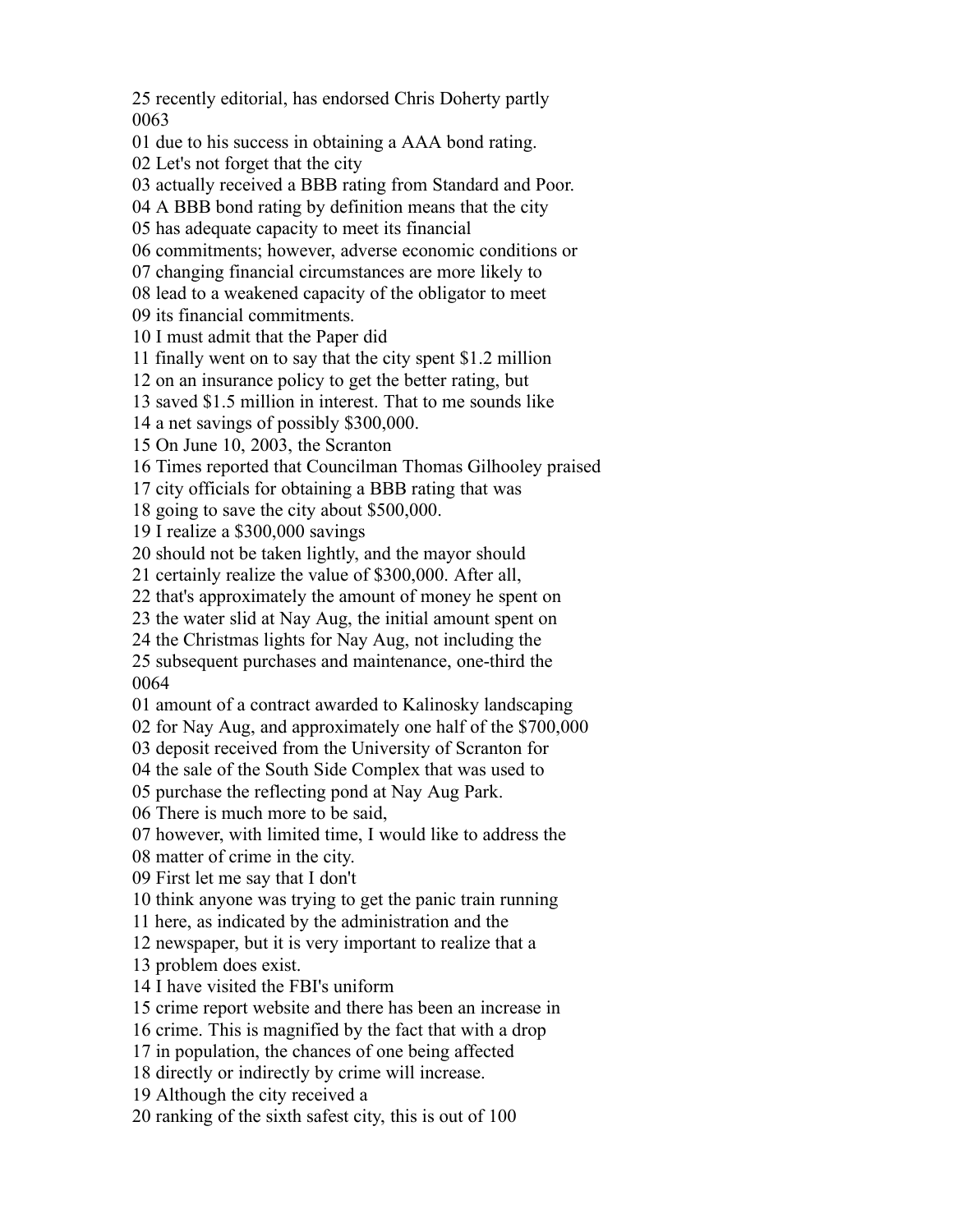cities ranked, not out of the entire country. Don't be

confused.

This is an admirable rating,

however, it does not indicate that the crime rate is

 dropping in the city. After all, we could slip to 

10th, 15th, 20th, or worst, if the potential is not

taken seriously.

I am extremely disappointed in the

comment by Director of Safety Hayes when he stated that

elderly is the group most fearful of crime, even though

they are the least likely to be victims.

If you actually believe this, why

didn't you speak with the 70-plus-year-old woman who

had her purse snacked earlier this week in the 400

block of Willow Street in South Side or the

70-plus-year-old woman who had her purse snatched last

week in the Green Ridge Shopping Center, the

70-plus-year-old man that had his car carjacked last

month in the South Side Shopping Center, or more

importantly the elderly woman who tried to protect her

purse from being snatched a year or so ago outside

Smith's Restaurant on Cedar Avenue in South Side and

who later died from the incident.

There are those running from

offices this election that sincerely and genuinely

care. Please don't forget the importance of the safety

of the young, the old, and the safety of our

neighborhoods in general when you exercise your right

to vote next Tuesday. Thank you.

MR. DIBILEO: Thank you, Cathy.

Fred Budzinski.

MR. BUDZINKSI: Fred Budzinski,

Jermyn Apartments. Since I moved to Scranton a couple

of years ago, three weeks ago I registered, I got this

from the registration. It says, Keep this card. Under

the law you can present this for identification to an

election official on election day. The first time you

vote in a new election district, present this card as

an acceptable form of identification. Well, I'll keep

this one when they question me.

I was surprised and many of my

friends were surprised to read yesterday's paper about

 North Scranton High School is going to be into a tech center.

Every time I pass that high school

on a bus, Colts Bus, I made it a point, I said, Folks,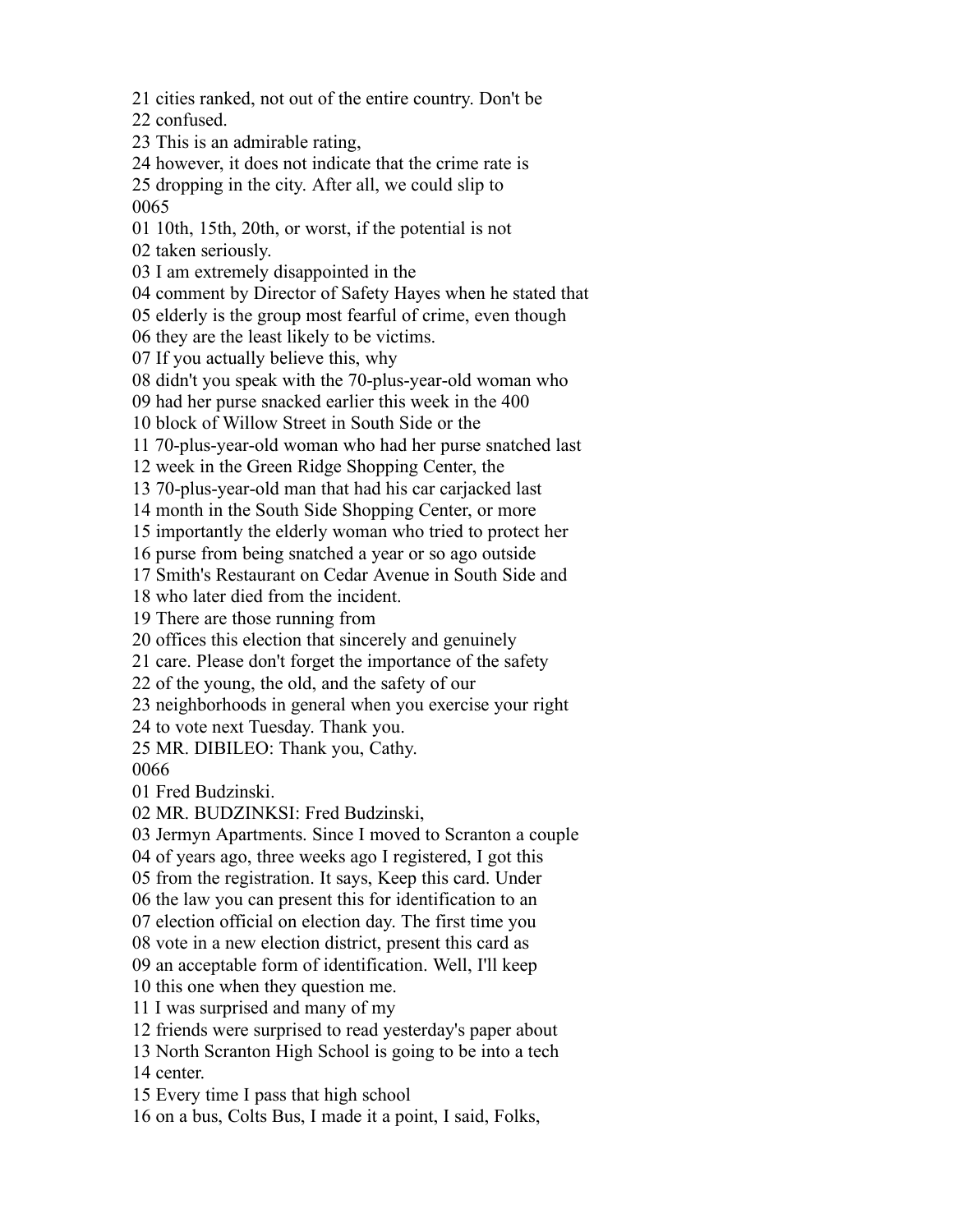look at that high school, ain't that a shame?

And I'm not going to tell you some

of the comments I got from people. And from what I

read in the paper, a lot of people was complaining.

Well, now that I see it's not

going ti be a housing project, it's going to be a tech

center, probably bring in 400 jobs.

Well, like I said before, ten

 years ago they could have marketed it that and maybe 

have a big industry in there to hire a couple

thousand.

Oh, yeah, I'm driving down from

North Scranton, you turn right on Albright Avenue, you

go left, and right by the Santana Plastic Corporation

across the street is the Scranton Lace Company,

Mr. Walsh, what is the status on the Scranton Lace

Company? Do you have anything on that?

MR. WALSH: I don't have anything

on that at this time, sir, no.

MR. BUDZINKSI: Well, someone said

that the University is interested in that.

MR. WALSH: Mr. Saunders may have

some information on that.

MR. SAUNDERS: I believe

Lackawanna Junior College has --

MR. BUDZINSKI: Is that a done

deal?

MR. SAUNDERS: If they have not

purchased the land, they are intending on or are

interested in purchasing the land.

MR. BUDZINKSI: Well, I believe

looking at that building, that could be divided into

three to four buildings, corporations. And if they get

a realtor, an outside realtor that advertises

industrial buildings, I think it's possible they could

move that for the two buildings for, you know,

corporations. I have been looking at that one.

Now, as far as downtown, I don't

see no way downtown, especially Wyoming Avenue, to

grow. As I said before, until they get that

supermarket grocery store, that would be the spark to

bring that downtown up. Thank you.

MR. DIBILEO: Thank you, Fred.

And, Fred, I think Lackawanna Junior or

Lackawanna College does have specific plans for the

Scranton Lace Company.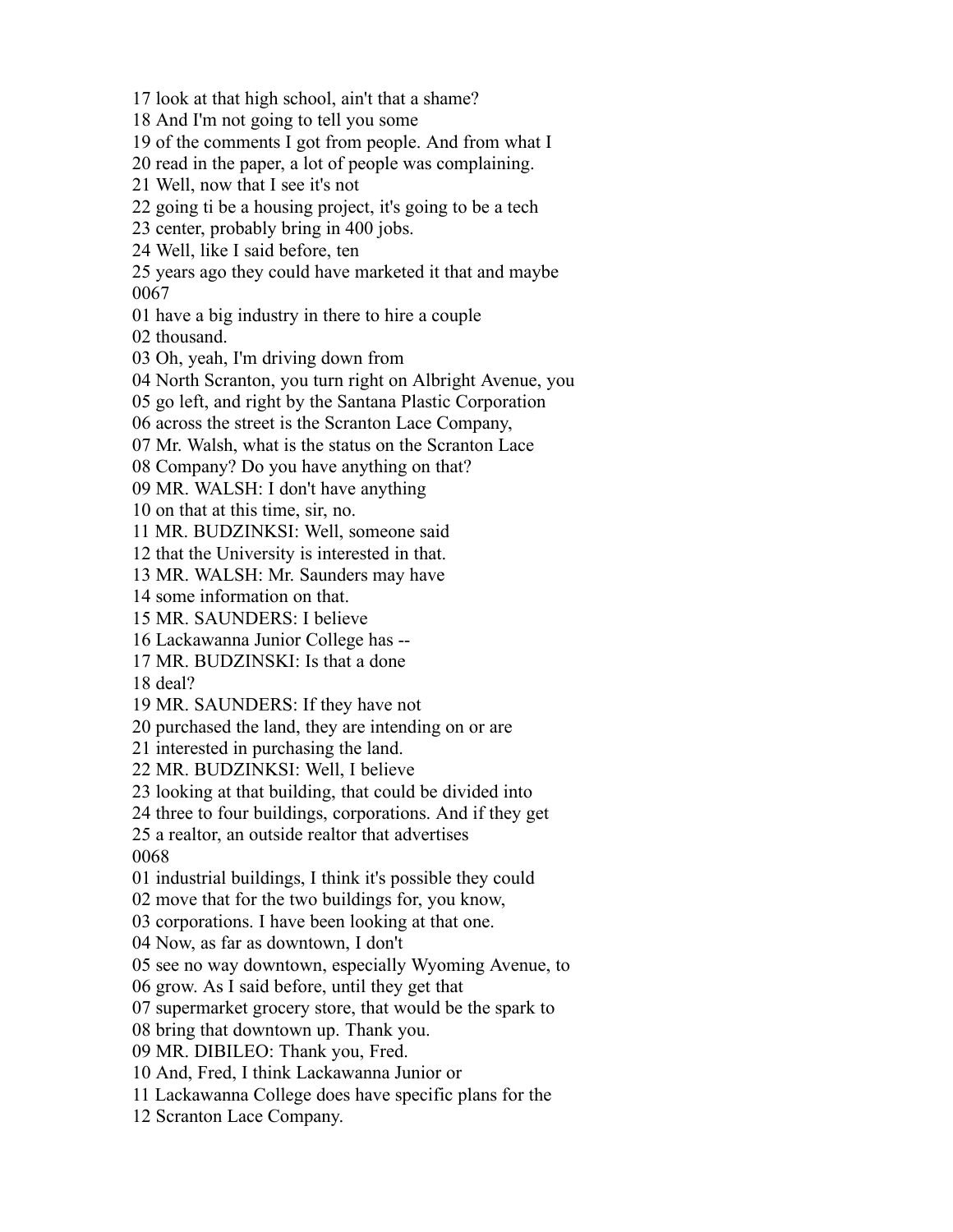MR. BUDZINSKI: I'd think about that and get an outside realtor that advertises in the whole state, I think you're going to get results on that one. MR. DIBILEO: Thank you, Fred. Mike Dudek. MR. DUDEK: Good evening. My name is Mike Dudek, 608 Depot Street, Scranton, PA. I do want to preface my comments by saying what I have to say, I don't want to be taken as a reflection upon Ms. Shedlock. I've known her for at least fifteen years or more. She is a wonderful reporter and does a first rate job, but I do have some issues here with something called the news censorship alliance, and I want to highlight it by asking each and every member of Council this question, and I'd appreciate it if you would answer it for me. We'll start with you, Mr. DiBileo, as a candidate for City Council in your history as a political person in this city, have you ever had the right to be interviewed by the Times Tribune editorial board? MR. DIBILEO: Yes. MR. DUDEK: Okay. Mr. Courtright? MR. COURTRIGHT: Yes. MR. DUDEK: Mr. Pocius? MR. POCIUS: Yes. MR. DUDEK: Mr. McTiernan? MR. McTIERNAN: Yes. MR. DUDEK: Ms. Evans, I'd like you to take a couple minutes and explain your experience with this board. MS. EVANS: With regard to this election? MS. DUDEK: Or any election. MS. EVANS: When I first entered the political arena for the office of Scranton School Director, I was interviewed by the Scranton Times, and if memory serves me well, I was endorsed; however, two years ago when I was running for the office of Scranton City Council, I was never contacted by the editorialist to be interviewed. As for the current election, I have not ever been contacted by the editorialists or the editorial board to be interviewed for an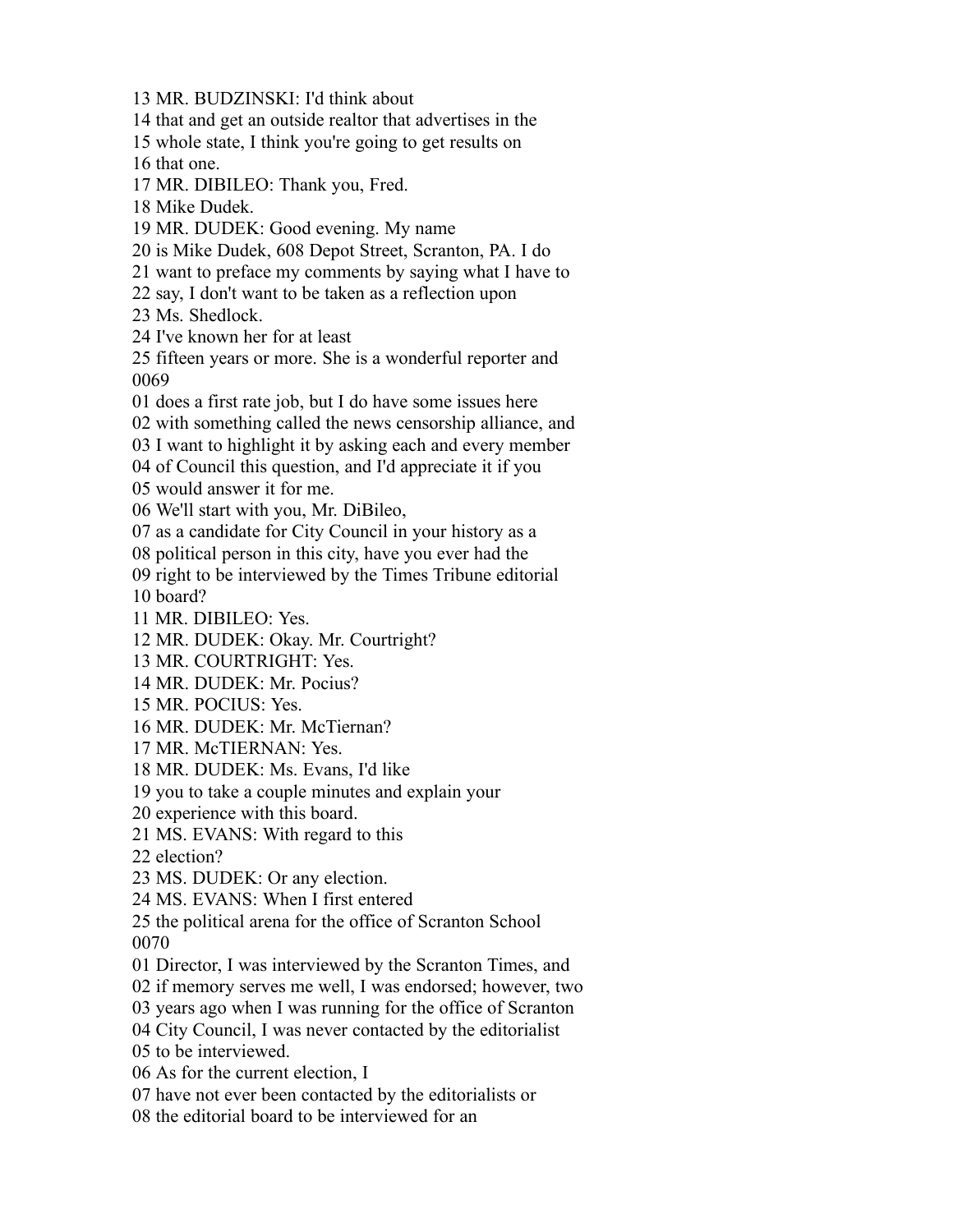endorsement by the Scranton Times.

MS. DUDEK: I hope you all

understand, I think this should be made public

knowledge, and this is the only means that I have to

get this information out.

There is a list of organizations

that do belong to this news censorship alliance created

by Times Shamrock. Besides the Times and the Tribune,

the Citizens Voice belongs, Channel 22 and 28 belong to

it, as well as the Tunkhannock Examiner.

And whenever the Shamrock

organization acquired a property, they always made it

plain that each entity would have its own editorial

board and make their own editorial decisions.

Well, the bloom fell off that rose

this past week, okay? Whenever a congressman is the

 subject of a police report, a police report only deals 

with one of two things, either a possible felony or a

possible misdemeanor, and the Constitution of the

United States sets aside specific reasons to remove a

congressman depending on the nature of the felony or a

misdemeanor.

Within the area covered by

Times Shamrock, one of its congressman was the subject

of a police report, I'm referring to congressman

Sherwood. You never read about it in the Times or the

Tribune, but you did in the New York Times, the

Philadelphia Inquirer, the Philadelphia Daily News,

Channel 16 picked up on it, because Channel 16 is an

independent news source.

The news sources locally that are

independent and that will go after the news are

Channel 16, Channel 61, Channels 38 and 56, the

Wilkes-Barre Times Leader, the Polish National and the

Union News out of Dunmore, and that's it.

So, I want to make the point here

that we are under a situation in which one very

powerful news organization, the news censorship

alliance, headed by Shamrock Communication is doing

everything it can to shake the outcome of this

election, both for city council and for mayor. That's

 the only point I want to make tonight. Thank you. 

MR. DIBILEO: Thank you,

Mr. Dudek. That's all I have on the sign-in sheet.

Are there any other speakers?

MR. PILCHESKI: Good evening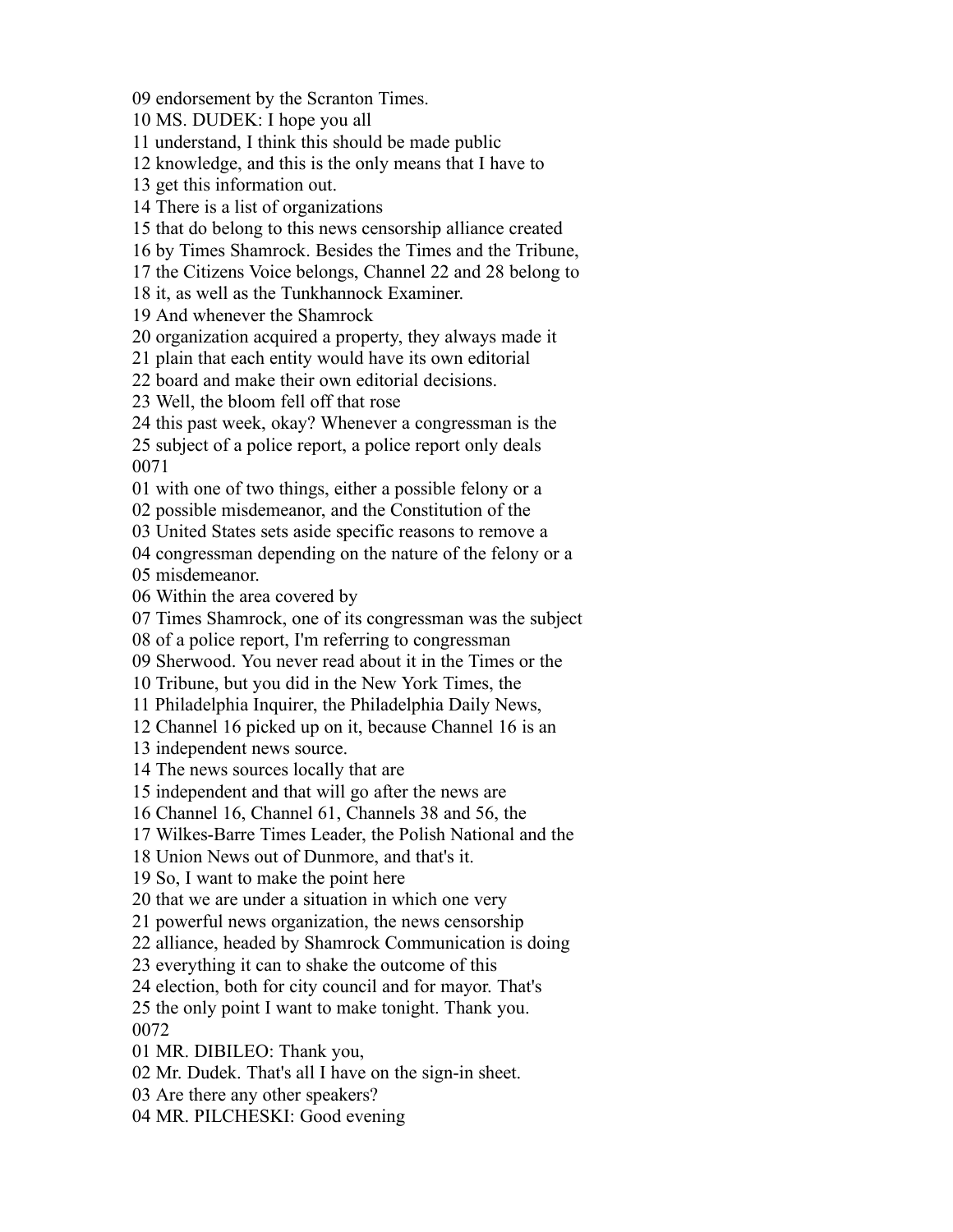City Council. My name is Joe Pilcheski, city resident

for over 50 years.

I'd like to start by saying that I

truly admire and respect all these nice people who come

here and speak their minds on whatever they have to

say. It takes some guts, and for some, a lot of

preparation.

What most people don't know is

there are many others who would like to come and do the

same, but those who appear here can verify appearing

could have intended consequences relating to various

forms of retaliation by this administration.

That alone has scared many

speakers away who were once regulars here, and stories

about retaliation have kept silent people with

important information to share with taxpayers and

voters.

It's a shame in these days of

freedom of expression, nice people have to worry about

retaliation just for speaking the simple truth, but

it's real.

The presence of retaliation is

more prevalent in this administration that I've seen in

30 years. As I've stated, I admire all these nice

people who speak, but I am not like them.

By that I mean, I am not nice like

them and I don't care about this administration's

aggressive retaliation tactics.

It's been over 30 years since I

stood at this very podium. The mayor back then was

Jim McNulty, and there was no five-minute time limit on

freedom of speech, there was no Channel 61, and WILK

carried the Council meetings live on the radio.

Back then I was a city employee

fired by the mayor for running my big mouth, is what he

told me. I didn't like that older workers were given

the hard jobs, while younger workers went to Dunmore to

plant gardens and paint porches, among other things.

Some things haven't changed.

I planned one appearance before

Council to give the mayor a little shot back a few

months before his election, but something happened,

when I got home I had over 30 messages from people who

also wanted to take a shot at the mayor, but feared

speaking up due to retaliation, so I ended up appearing

 at Council for weeks upon weeks with inside information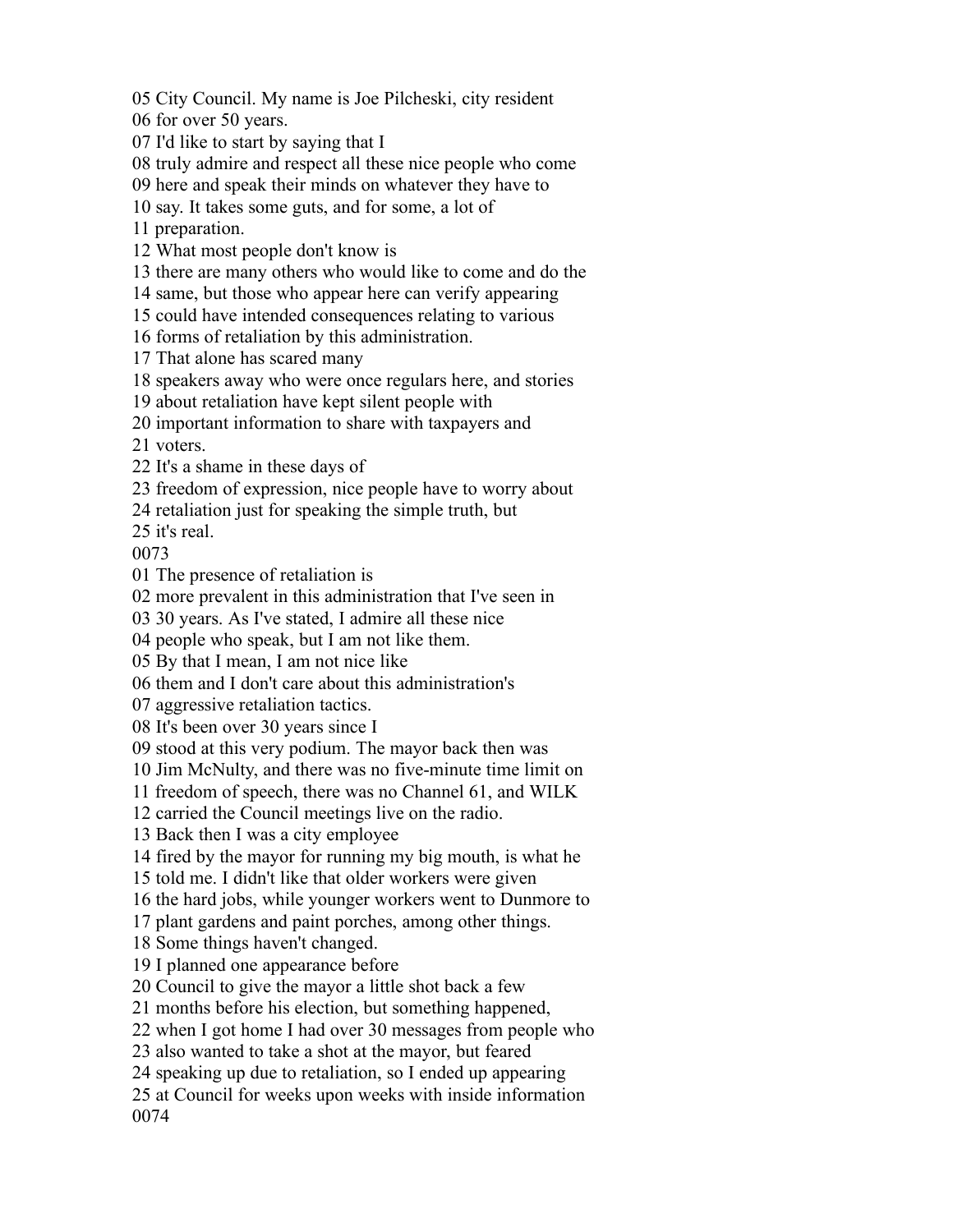about dirty politics, squandered money deals and

retaliation.

The more I appeared, the more

information I received from people within the

administration who were not happy with they mayor. Jim

McNulty lost that election.

But just like this very podium,

some things haven't changed, and one of them is that

the Scranton Times still believes it can manipulate the

minds and hearts of the voters and taxpayers through

articles written to betray the truth and raise their

candidates to stolen victory.

They say the same things now about

Chris Doherty that they said about Jim back then. He's

the favorite, he's loved by all the people, he has

Scranton going in the right direction, we need four

more years of his leadership.

To all the people who work at the

Scranton Times I say, A lot of voters were born at

night, but not last night.

The problems you have with a

one-newspaper town is that the newspaper tries to

manipulate elections through oppression and selective

untrue articles, which is the case in this election.

Listen to me, this town was

founded on the blue collar blood and sweat of men and

women who will still work very hard every day to keep

this town afloat with their tax dollars.

It also has a very extensive

military presence, which is being ignored by this

administration, that I personally detest.

These people have made their dream

of owning a home come true in Scranton, and they

deserve completely open and honest competent government

at all times. They are aren't getting it.

Instead they're being disrespected

and politically manipulated with lies and deceit.

There's much to say about this administration that you

will not read in the local newspaper, but as I

experienced once before, once you let people know that

you want to speak, as I have, several months ago, they

will come forward with information.

I now have a great deal of

information, but I have no newspaper, have no TV, and I

have no radio show, but what I do have is the skill to

write and the backbone to write the truth without

22 concern about retaliation from this administration. I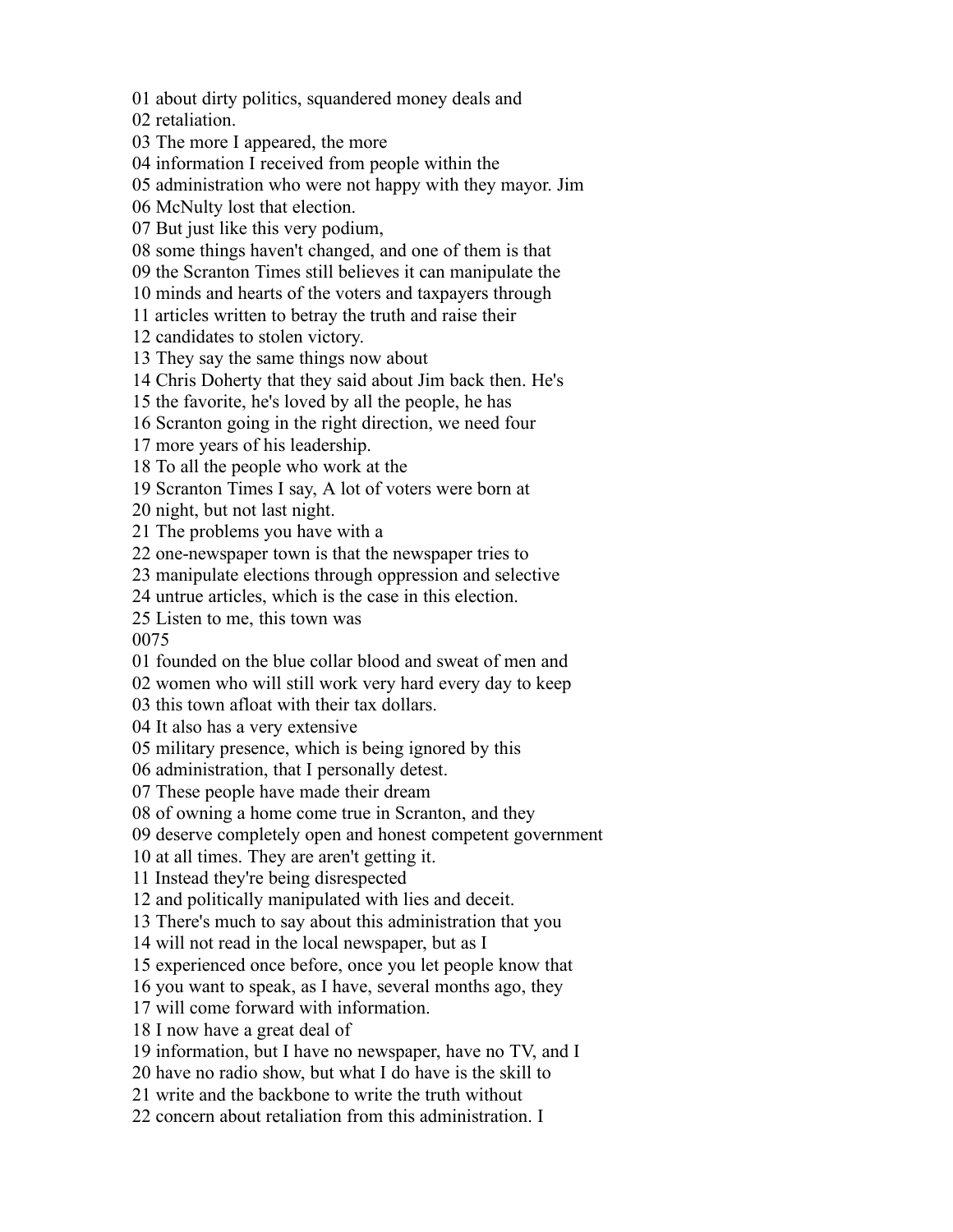also have a computer and a wonderfully skilled wife who

knows how to use it.

I have the desire to get the truth

to the taxpayers about this administration before they

vote. On Monday morning they only need to turn to

 www.Dohertydeceit.com to get that truth. Thank you very much.

MR. WALSH: Again, Mr. DiBileo, I

believe that the speakers can convey their points

without actually talking about elections, they can

convey what their opinions are with respect to the

performance of city officials without actually

mentioning elections.

MR. DIBILEO: Thank you,

Mr. Walsh. And if speakers would abide by what

Mr. Walsh is saying, we'd greatly appreciate that.

MR. NEWCOMB, JR.: Good evening,

Council. Charlie Newcomb, Jr. There's been a lot of

talk up here about the Scranton Times and the

editorials, and I don't buy the newspaper, but I also

have a computer, and that's where I do my reading of

the opposite, I guess we'll say, from what happens

here.

An editorial that I read this past

week that people have spoke about before blew my mind.

I read -- I assume it was from an editor that was from

outside the city, who doesn't even live in the city,

 telling us who the right candidates are to vote for. 

One part that was left out that is

a pet peeve of mine and a pet peeve of many and

hopefully will be a major factor in this upcoming

election is that two of the candidates that the

Scranton Times approved, if that's the word you want to

use, collect an illegal pension from the taxpayers.

Four of you on Council don't

collect a pension, but you, Mr. Pocius, do, and I won't

be political, but there's another candidate that is

running who sat here for 12 years before that collects

a pension.

I asked the question a couple of

weeks ago, and we're going to have Mr. Walsh look into

it, and are we paying for Mr. Hazzouri to be

represented by Mr. Hickey in the pension lawsuit?

MR. WALSH: That's an issue I

think that you would have to ask Mr. Hazzouri or the

lawyer who has entered his appearance. I don't know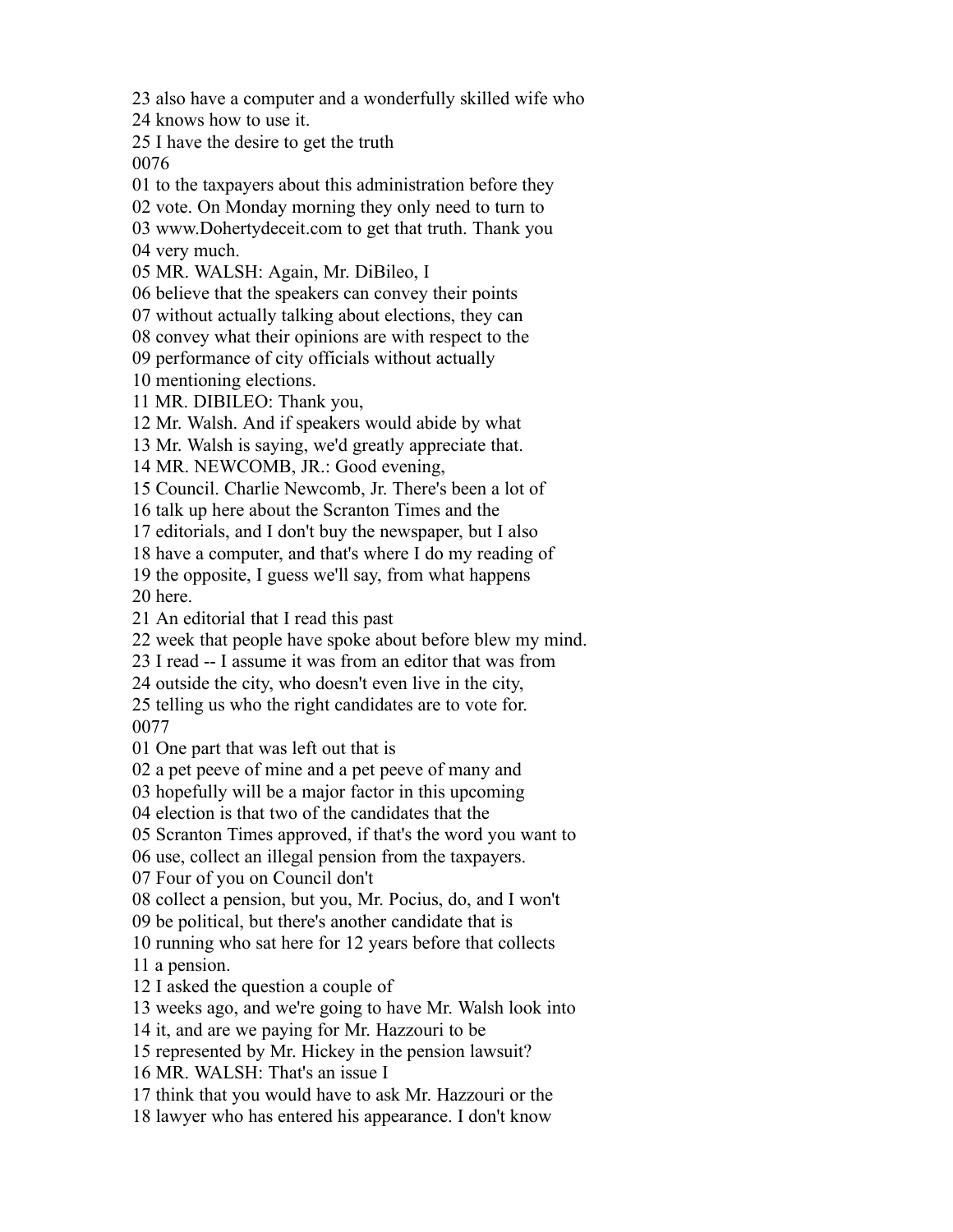that he would have the ability to communicate that

answer with me, so I don't have a specific answer to

that question.

MR. NEWCOMB, JR.: Okay. I'm just

going by what you, Mr. Pocius, said a couple of weeks

ago that Mr. Hickey was representing Mr. Pocius and

 Mr. Hazzouri, but I'm obviously not going to get the 

answer either, so I'm just going by what I was told.

I still can't get a hold of the

mayor regarding the quick response system, so I guess

that's dead in the water, hopefully not for long.

My father had said before while he

was up here and Ms. Xanthis was up here before and

spoke about the Dickson Avenue problem, and I brought

it up a couple of weeks ago, and just to make everybody

aware, I did come down to the office and Kay gave me

petitions to get signed to ban trucks on that street,

so hopefully that will come out positive and not

political and we can stop the trucks from going on that

street.

Tuesday is a very, very, very

important day, as like many people had said here

before. Well, even before I get to that, I have

something else I have to, I guess, ask a question.

Is it possible for this Council to

file an injunction to seize the fees for Nay Aug Park

since there has been a lawsuit filed? What I guess

what I'm trying to say is, Can we put a hold on the

five-dollar fee?

Because if a judge or whomever

rules in favor of the plaintiffs, we're going to have

 to pay all that money back, so we're at jeopardy to 

possibly losing all that money, so I think the most

logical thing to do is to step in and say, let's put a

cease on these fees until we get a decision, and if the

judge says the deed is wrong, start the five-dollar

fee, put if the judge says the deed is right, we're

going to be in jeopardy. We're going to cost more

money than we're going to have to before, so I don't

know if that's possible to do.

MR. DIBILEO: That's a legal

question in my mind, Charlie, and I don't know if

possibly Mr. Walsh would like to address it.

MR. WALSH: Charlie, you're

testing me tonight. That's a good thing. An

injunction is a legal remedy that's used to prevent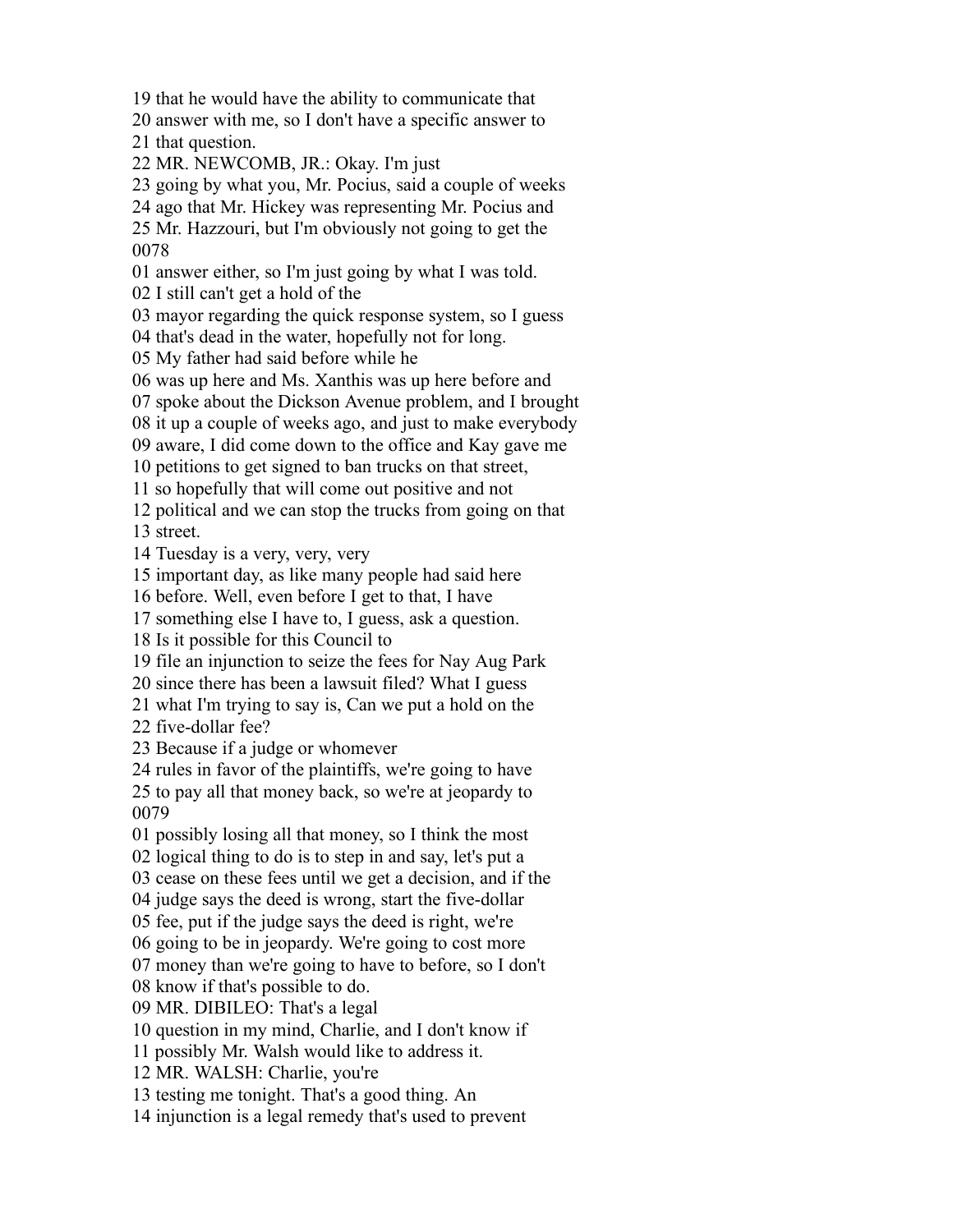people from doing things, generally speaking, and it's

a remedy that's generally given where money damages are

not sufficient.

So, if money won't compensate you

for the damage that's going to happen, perhaps you can

receive an injunction if you're going to be irreparably

injured.

I don't know that it would be in

the best interest of the city to have the Council

trying to enjoin the Rec. Authority from collecting a

 fee, particularly because if there was to be an 

injunction filed, it would probably be the province of

the executive branch and the mayor through the legal

department to do that, rather than the Council.

So, to answer your question, I

don't believe that that's something that Council should

participate in at this time.

And, again, for anybody who's

wondering what an injunction is, it's simply a remedy

preventing somebody from doing something, and you're

looking for an injunction to prevent the collection of

the fee or looking for a remedy, which once the fee was

collected, would require the city to hold onto the

money; is that correct?

MR. NEWCOMB, JR.: Yes.

MR. WALSH: And that again would

be something that the city through the legal department

would do if they felt it was proper; however, as you

know, the city has issued a legal opinion indicating

that the fee can be collected, and also the

Recreational Authority attorney has also done the same.

MR. NEWCOMB, JR.: So, can

citizens file an injunction then? Would they be able

to do that against the city just until a decision comes

about?

MR. WALSH: Are you asking

successfully?

MR. NEWCOMB, JR.: Well, no, I'm

just asking if it can be done. We know what we're

going against. I don't know if it can be --

MR. WALSH: You know, I really

don't want to be the person to tell somebody what they

have to do to sue the city, since in part I'm sitting

here representing the city. You know, I'd be

representing both sides of the fence there.

But to answer your question,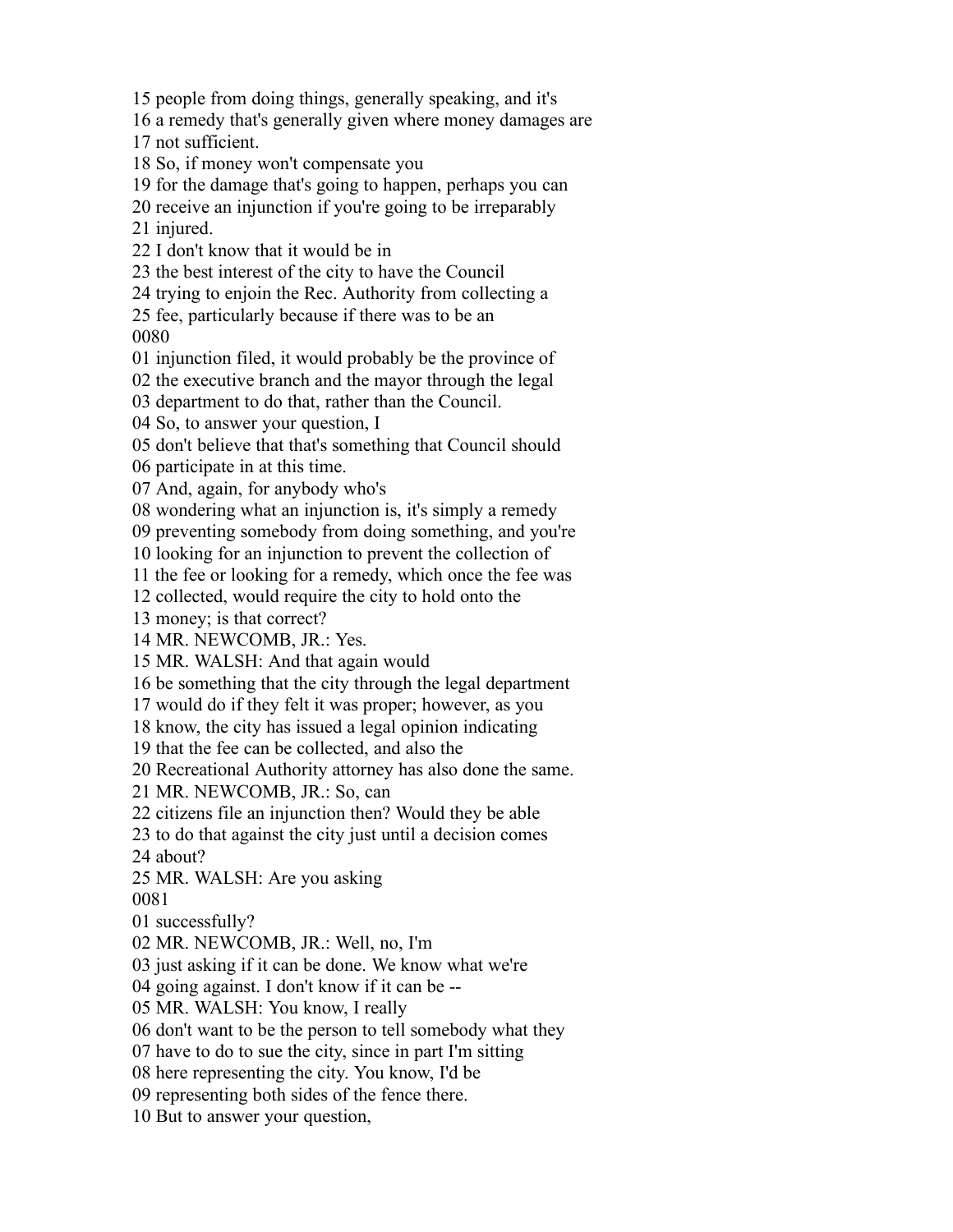there's a lot of good lawyers out there that you can

consult on that particular issue.

MR. NEWCOMB, JR.: Okay. If I

have a minute left, if anybody doesn't know, I have

lived in this city my entire life, my family has lived

in this city its entire life, I started coming to these

meetings when I had to come for a communications class

in college, and at that time Channel 61 was not in

these chambers, and there was only a handful of people,

and I've told this story before, and something happened

at that meeting that just blew me away, and I made it a

mission of mine to see what our elected officials

really do behind closed doors.

And I am in the process of

 purchasing a home, and that was a very big decision on 

 my part to decide whether I want to stay in this city or not.

And honestly, I don't know if I

should have the closing before or after May 17th,

 because we could have some problems, I guess, down the road.

My point is, if the people of

Scranton listen to what happens at these meetings, I

firmly believe you learn a lot more than what you read

in the newspaper.

And I don't want to see firehouses

close, I don't want to see any more cops be taken off

the street, I can't afford the wage tax to go up any

more, I can't stand seeing in the newspaper how people

are getting mugged, robbed, beaten, and I don't believe

that any City Councilperson should be paid a pension

out of my paycheck.

So, what I say to everybody is,

I'm not going to tell you what I'm going to do on

Tuesday, but if you listen here, hopefully you'll make

the same decision. Thank you.

MR. DAVIS: My name is

Jim Davis, I'm a resident of Scranton. The reason why

I'm here is because last week I was listening to

 someone I had met before from Williamsport and he was 

talking about the death of his son, a 16-year-old shot

out in front of his house.

MR. DIBILEO: I'm sorry, Jim,

where did you hear that?

MR. DAVIS: Williamsport. It was

on Channel 16, it was on the news. I don't want that to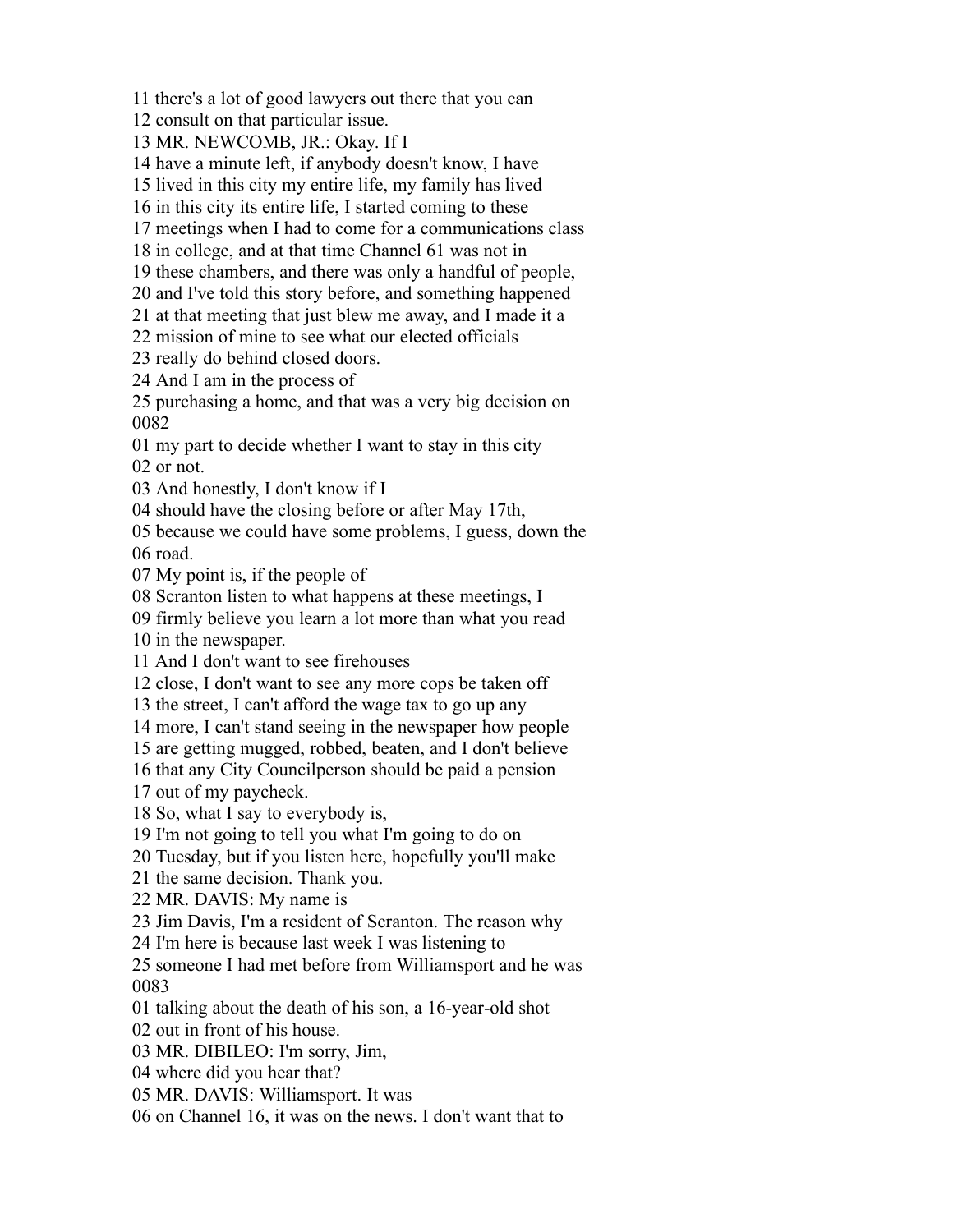happen here, nobody does. It's a very strange thing.

I was at a conference with his

father, the kid that got shot, his father, many months

ago, and he was saying how protective he was with his

family and how he wanted to protect his family even

more, and at that time people were saying that there's

no reason to be afraid of what could happen.

And I saw him on television and I

was surprised, and I said, Wow, that's serious. And I

don't know what we're going to do about it. I don't

know what we're doing in our school system to make sure

that this does not occur.

And I know that we're not doing

anything politically. And I'm not going to say

anything about the politics, because the kids came to

me last week and he said, What happens when only

Democrats run? Doesn't that destroy the whole concept

of democracy?

 If the only people you can vote 

for are Democrats, is that one sided, is that unfair,

is that unjust? And I said to them, I said, well, I'll

have to ask the City Council.

And I hope that in your closing

remarks, somebody says something about that, because

the kids are listening to you, I know that for a fact.

And no matter how much we try to

train them and try to educate them about being educated

in the ways of politics and knowing what your rights

are and knowing how to defend your rights, you come

down to the very same thing over and over again, Is

this Democracy or is this capitalism.

Now, if it's capitalism, then

let's call it what it is, because I can't lie to my

kids any more, I really can't.

When I want to teach them how to

run for an office or how to be politically minded and

how to be honorable and how to be ethical and how all

of these things make you into a good leader, I keep

losing it, because the people that are being put before

us, they jeopardize these positions.

They don't follow through for some

reason or another, they don't go right to the end, they

don't make the basket, they don't dunk the ball, as far

as being ethically correct.

As far as the kids are concerned,

they have their own desires, as I'm quite sure the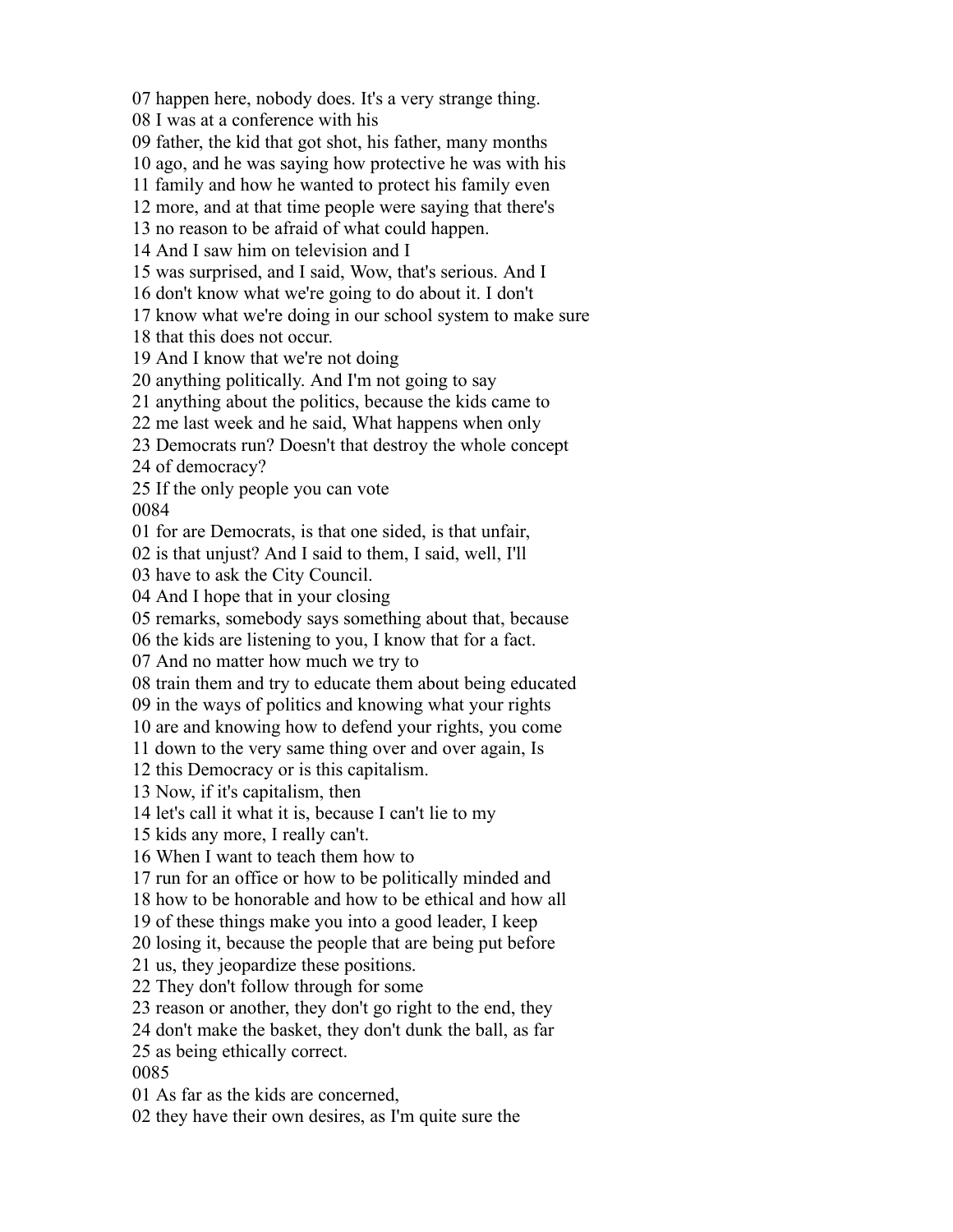principal knows. They have their own ideas, they have

their own concepts, they have their own definitions of

what honorable means.

And someone said before, your word

is your bond. When you say you're going to do

something, maybe we don't -- I'm old, I'm not going to

remember it, but the kids will.

So, I'm asking you as we go forth,

I'm still very much in love with Scranton, I'm a little

more afraid for it this week than I was last week,

because the same thing can happen to us here in

Scranton as happened in Williamsport and other cities

across the United States.

And this gang thing is -- it's

permeating all the way through the United States. I

saw a map where you can see blotches of it from Texas

all the way from California to New York.

It's going to happen, so we have

to come up with an answer for our kids. What are your

kids going to do if they are confronted with someone

who says I'm going to take your life? How are they

going to respond to that? How are we going to respond

to things that happen like that?

It's important. It's important to

us now, and it should be even more important to us in

the future. Thank you for your time. I wish everybody

that's running for office the best of luck.

Just do a good job. Get us out of

this quagmire. And I saw that Throop City Council, and

I have one thing to say to them, if they take their

City Council and they put them up on a podium, put a

platform under them so that they're higher than the

rest of the crowd, they won't have that problem,

because then they'll have control of their crowd.

But that sounded worse than what

we ever saw in here. Even in the bad days when the

 policeman was in the back and all that, we never saw that.

But it's a start for them, and I'm

glad to see them going at it that way. From that,

they'll look at themselves and they'll see what they

did, what mistakes they made and they'll correct it,

because that's the way we are in this valley. We tend

to correct ourselves, and that's excellent. That's

nothing but good. Thank you.

MR. DIBILEO: Thank you,

Mr. Davis.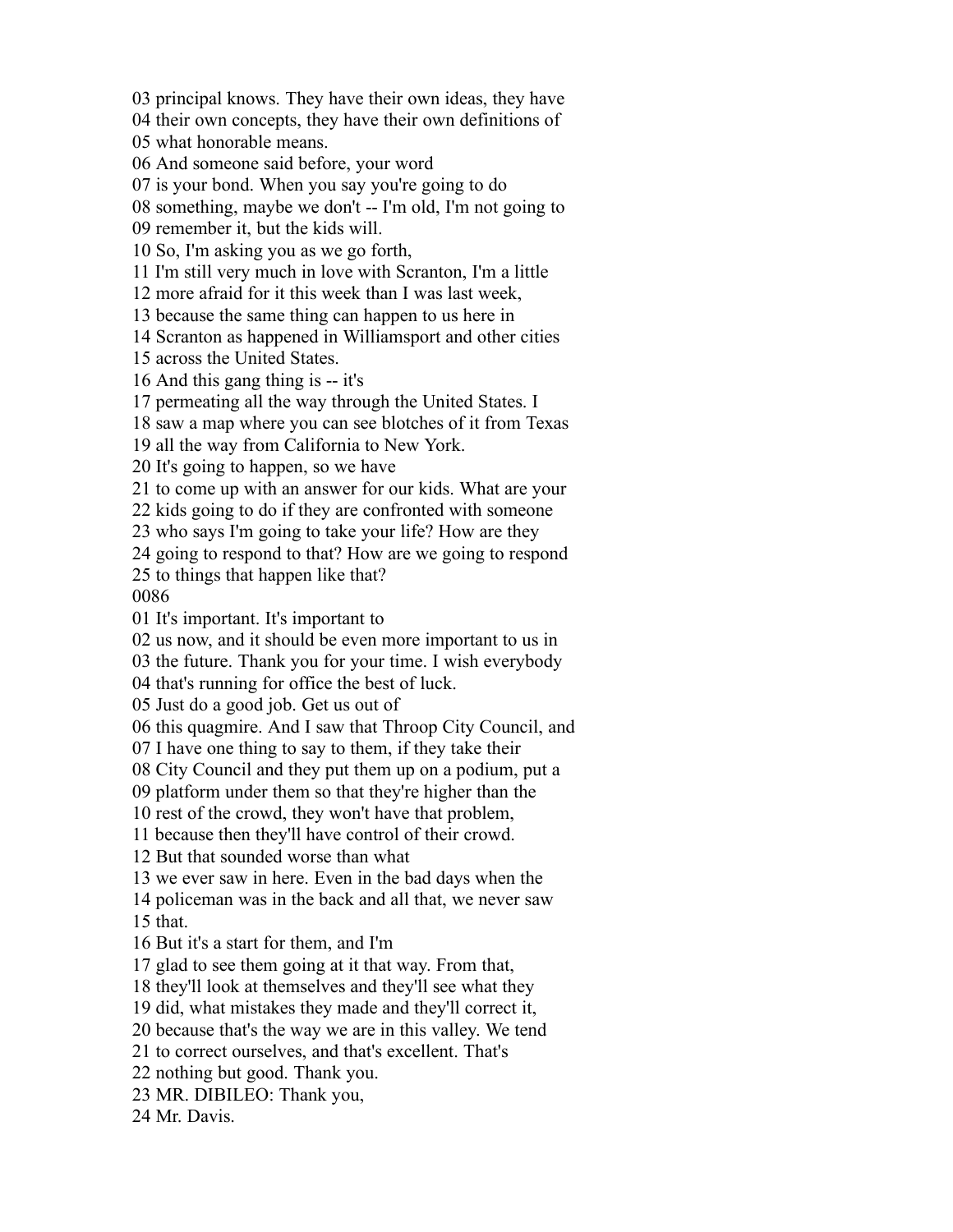MR. McANDREW: Good evening, Larry 

McAndrew.

MR. DIBILEO: Good evening.

MR. McANDREW: I want to thank the

people that came out here before me this evening, the

topics that they addressed, and I also want to make a

comment about the Scranton Tribune and the Scranton

Times, their editorial section.

Without a doubt, this city needs

another newspaper. To influence or try to influence

with their editorials on making a decision on who our

mayor should be and who should represent us on City

Council is not right.

I attended the county

commissioners meeting yesterday and I seen our new

minority commissioner in action, Mr. Washko.

Mr. Washko had to defend his actions of why he put out

cooperation, why hard work was done to get

Steamtown Mall here.

This was a catalyst, as he defend

his answer, a catalyst in starting our downtown our

revitalization, our community effort here.

Mayor Doherty has taken credit for

all of this, but it is not all his doings. As these

other people have spoken here, there's a problem in

this city with crime. We cannot reduce police.

As I have stated here previously,

we have kingpins that are waiting to see what the

outcome of this election is, to see where they could

set up to sell their drugs into this area. This must

not happen. We have to make the right decisions.

As Mr. Washko said, that was a

catalyst that started. We also have a catalyst on this

city government, in this City Council, three members,

Mrs. Evans, Mr. DiBileo, and Mr. Courtright, you

started this catalyst, you started a foundation, which

we have to build on. Let us continue. Thank you very

much.

May I say one more thing?

May 17, freedom is not easy to have, we have our and

daughters dying in foreign countries for that freedom,

when we get up May 17, let all of us take a moment to

remember their sacrifices. Get out and vote. Every

vote does count. Thank you.

MR. DIBILEO: Thank you,

Mr. McAndrew.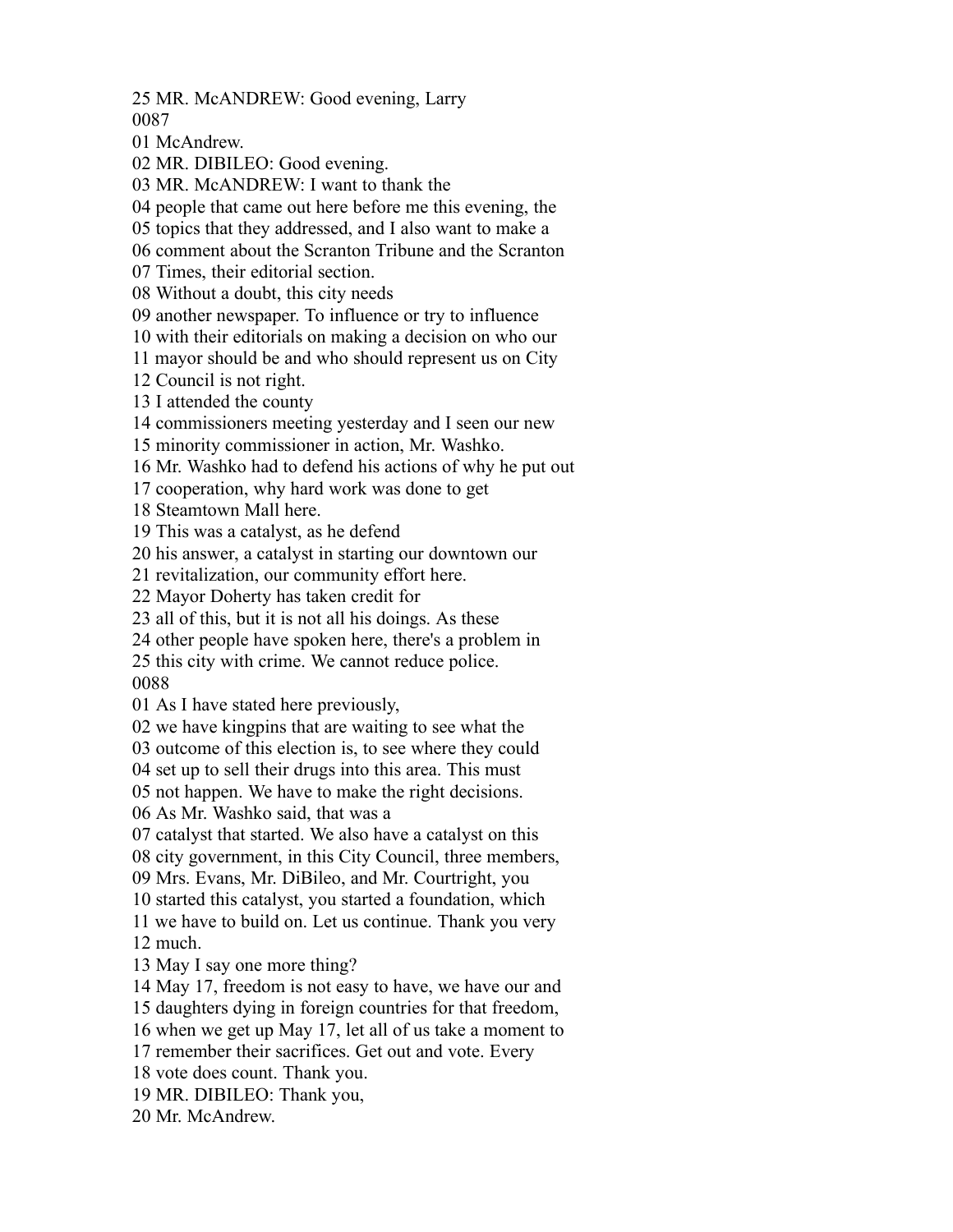MR. LYMAN: Raymond Lyman. I have a question for the Council, I was wondering, is it illegal for, I'll say, a politician to buy votes? MR. DIBILEO: I would think so, Ray. Yeah, that would be bad. MR. LYMAN: Is it illegal for someone to buy votes, I mean, to give someone a job and then pay them for that, for their vote, more than one person? MR. DIBILEO: I'm not going near that one. MR. LYMAN: I know two people that were promised jobs, and I seen it in writing signed by -- if I say his name -- MR. DIBILEO: No, don't. MR. LYMAN: I should say his name. MR. DIBILEO: No, you better not, don't. MR. LYMAN: I seen it on the document. MR. DIBILEO: Thanks for the warning, but don't say it. MR. LYMAN: But I'm wondering, is it illegal, I mean, from you, is it illegal? MR. WALSH: I'd like to take the same position as the council president and defer on that, but I guess I'm not allowed to. Ray, yeah, I think it's illegal to go out and buy people's votes. I don't think you can do that, but, again, we don't want to really talk about the election. If there's things you want to say about public officials or if you have questions about city business -- MR. LYMAN: Well, then, our buddy down there bought two guys' votes -- MR. WALSH: Yeah, that's not what I mean by that. Ray, if you have a question -- MR. LYMAN: I mean, I'm an honest person, and if it was running for mayor, he should be impeached for doing that. MR. WALSH: Yeah, but -- MR. DIBILEO: Yeah, but you can't say that that's something that's happening, Ray. I mean, you can't -- don't say that. MR. LYMAN: Well,the person I know

showed me the document, and my other friend, he showed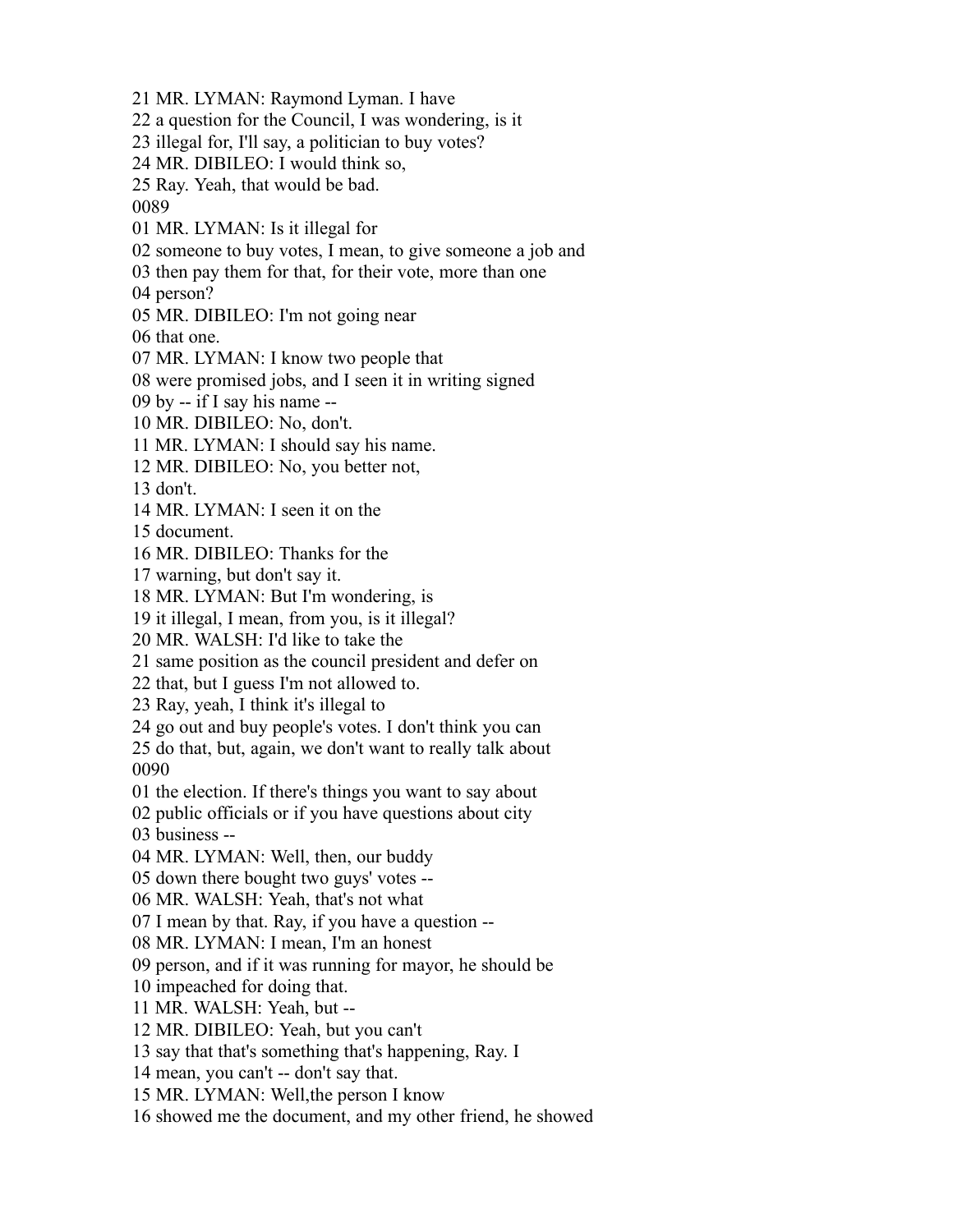me the paper, too, signed by -- I'm not saying your competitor -- MR. DIBILEO: Yeah, we better get off this topic. MR. WALSH: Yeah, that's a good idea. MR. DIBILEO: Yeah, we got to -- MR. LYMAN: And you know who I'm talking about, and he is the -- and it ain't Ms. McGuigan. MR. DIBILEO: Okay. Is that it, Ray? I appreciate it. Thanks, Ray. Do you have anything else? MR. LYMAN: Now let's talk about crime. Mayor Chris Doherty says that we only have a 3 percent crime. Kevin Murphy stopped the purse robber, a woman up last Friday at 9:30 was raped, 19 years old, a guy in Green Ridge was beaten up, senior citizens are afraid, and he said on television, Oh, there is no crime. He's cutting police again now to, what is it, 50, 50 police officers Chris Doherty said. MR. DIBILEO: No, it's less than that. MR. LYMAN: Now we have gangs. And he's going to cut fire and police and the fire stations, and now we have child molesters in one neighborhood. What was it, 84 child molesters, Charlie Newcomb, Sr. said, 84 of them. MR. DIBILEO: Thanks, Ray. MR. LYMAN: Now, my question is, do you want this guy for four more years or do you want safety again to have more police? MR. DIBILEO: Appreciate it, Ray. Thank you. Thank you. MR. LYMAN: I'm not supporting anybody. That's all I'm saying. MR. DIBILEO: I know, I know. MR. DIBILEO: Okay. Thank you. MS. KRAKE: Good evening, Council. My name is Nancy Krake. MR. DIBILEO: Good evening. MS. KRAKE: I have one question about the agenda, it's 5-B, and I'm just not familiar with this process that the city transfers property, is it, to the best of your knowledge, is it something that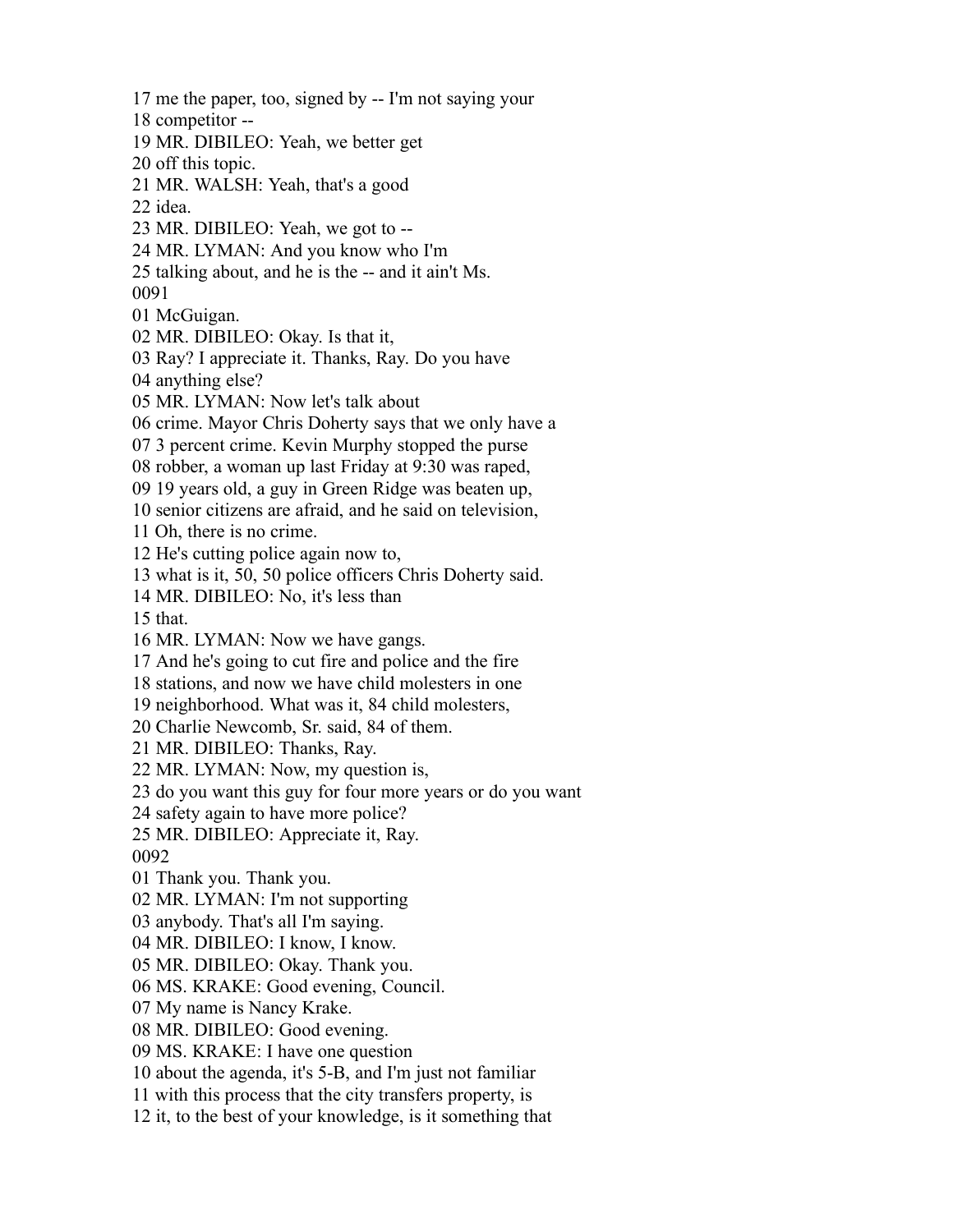we've done before or is this something new? MR. DIBILEO: Mr. Walsh, are you familiar with the process? MR. WALSH: Nancy, I'll take a look at the legislation while you're speaking and try to give you an answer. MS. KRAKE: Thank you. MR. SAUNDERS: Nancy, I believe, if I'm not mistaken, we did this with two pieces of land recently. We just had -- MS. KRAKE: Has this gone through a city tax sale? Does this city have quiet title? MR. SAUNDERS: Well, you're getting over my head there? MS. KRAKE: Because I see something there. Maybe that's something you can look at, Mr. Walsh, because it says record book, it doesn't say, you know, whatever that means. It doesn't say deed or -- but anyway, I appreciate that. MR. DIBILEO: We'll look into that, and before next week we'll address it. MR. WALSH: I believe it's the highest bidder, as well. MR. POCIUS: Just record book is the new way Mrs. McNulty keeps the -- they don't call them deed books anymore, they're regular books. She has changed the filing system in the courthouse. MS. KRAKE: Is this the deed number then or what is that number? MR. POCIUS: That's where the deed is filed. They're called record books now, Mrs. Krake. MS. KRAKE: What is that? Is that -- MR. WALSH: In the recorder of deeds' office -- MS. KRAKE: No, I know what that is, but that number then, is that the deed number? MR. WALSH: The volume. MS. KRAKE: We're saying that's the volume? MR. WALSH: Volume and a page. MS. KRAKE: Okay. That is just fine. The year and all that needs to be there, though, too, if you can just -- MR. WALSH: I believe that the year would be on the back -- it's in the legislation. I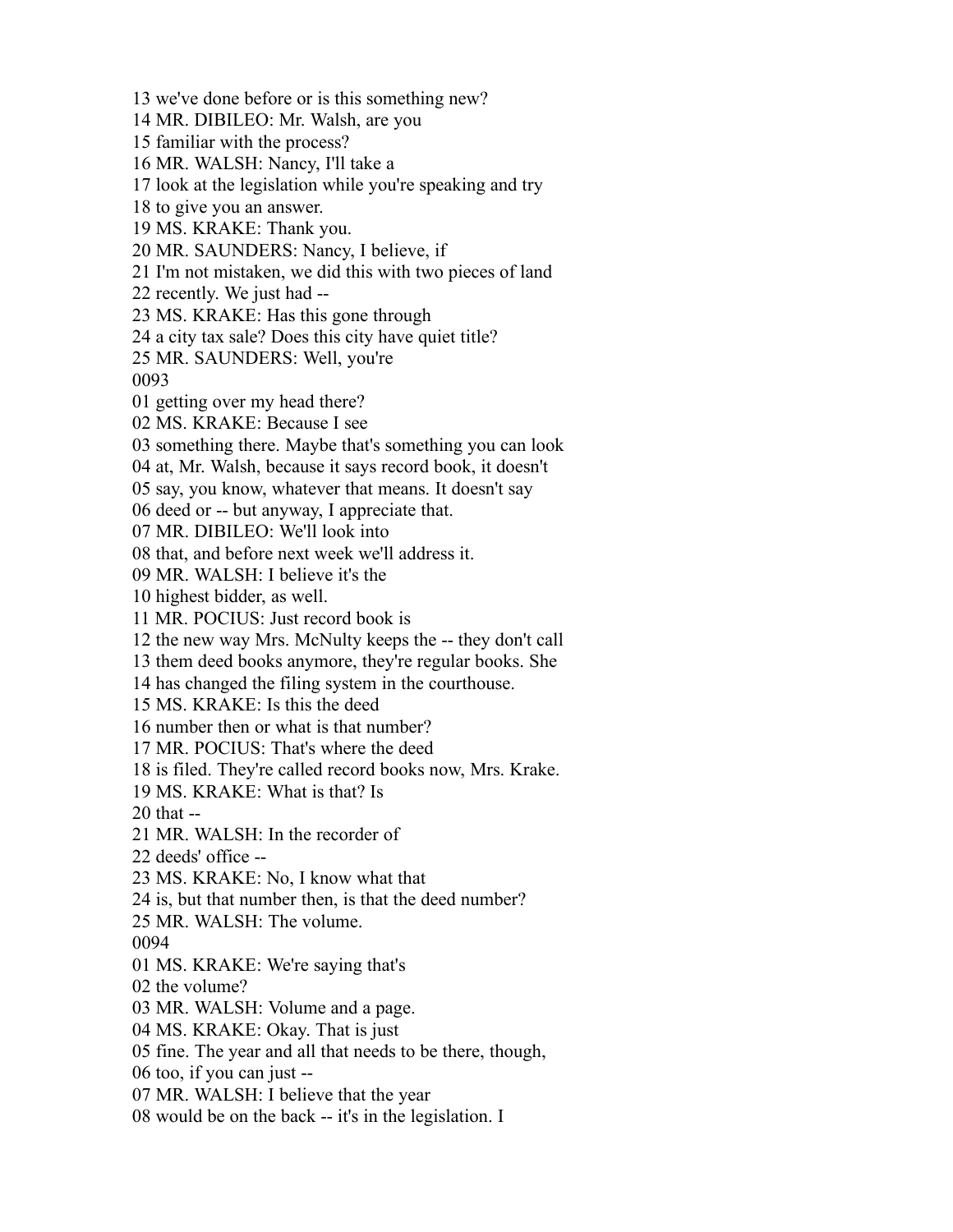will be happy to share that with you after the meeting.

MS. KRAKE: Okay. Thank you.

I've seen the mayor's commercials and I have read the

ads mailed to me. I think that people can perceive the

reality of someone treating them as if they exist only

as a means to an end, in this case, to retain this

administration for another term.

We are not this mayor's priority,

or at least we haven't been for the past three and a

half years. Now he needs the average person's vote.

Now he's spending lots and lots and lots of money on

advertising to prove to us he's cared all along.

We know what his priorities are.

We know what and who he cares most about. Just look at

his first, second, third budgets which rewarded his

administration with large salary increases and

 high-paying new jobs or his creation of work for 

campaign contributors. There's many other facts that

we've brought out over the past three years.

These folks were the big winners

over the past three and a half years. The taxpayers

are the losers, with the newly created loan deficit

courtesy of Mayor Doherty.

He doesn't brag about these facts

in his handbills, he does point out the improvement of

Nay Aug, however, and if he's allowed to continue, we

really will need green space. We'll all be looking for

someplace to grow vegetables when we've lost our homes

and jobs.

This can happen, if the mayor's

vision is realized. The University, for example, other

non-profits and KOZs would like to expand with the help

of our mayor at the expense of all other Scrantonians.

There aren't many ways to change

and grow as a community. We can do it with mutual

respect for the concerns of businesses and residents.

We can share the growing pains, or we can do it the

Doherty way, what he wants, when he wants it.

Let's take away the power from

this paper tiger. Let's give power back to the

people. May 17 is the day for taking our city back.

The Scranton Times, whose editors

and writing staff seated here this evening do not live

in Scranton, but feed off of us. They have endorsed a

group of candidates.

I hope the people of Scranton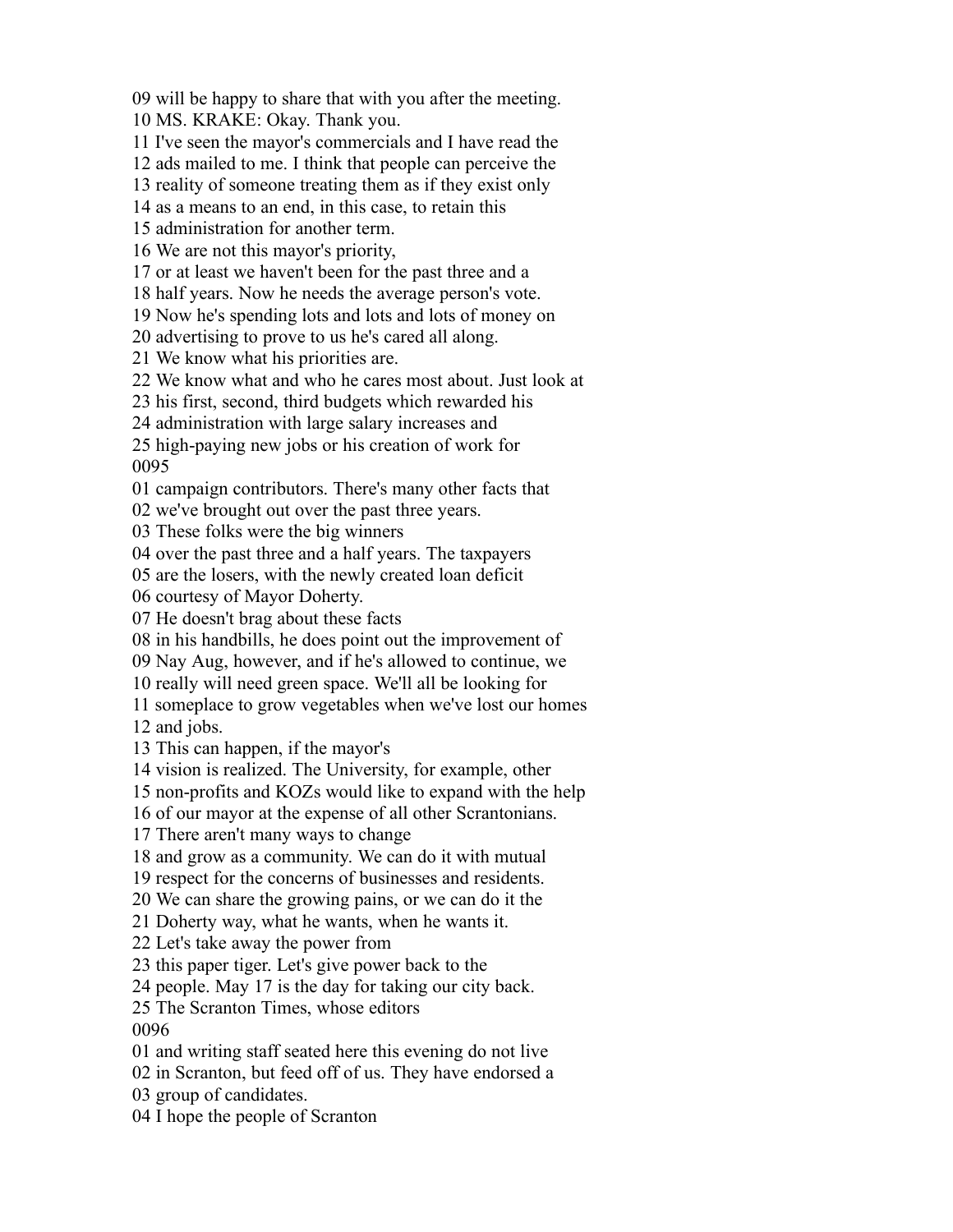chose a different group of candidates. On May 17, we

can chose the candidates that have chosen the people

and the neighborhoods they live in. Thank you.

MR. GERVASI: Good evening, ladies

and gentlemen. My name is Dave Gervasi. I'm a city

resident and a member of the Scranton Fire Department.

As I try to do most weeks is just

did a little cleanup, because it's towards the end, and

just a couple things I want to clarify.

I think it was mentioned at this

podium that Mr. Pocius and Mr. Hazzouri are collecting

a pension, that is not exactly true, they're not

collecting a pension at this time. I'm happy to say

they're not old enough to collect a pension yet, but

apparently they want to keep their pension and collect

 it when, you know, age-wise they become eligible for it.

There was another thing mentioned

about the QRS system, and I've mentioned this before,

why such a good system that many municipalities do,

doesn't really cost a heck of a lot to run it,

firefighters are willing to do it, vote overwhelmingly

to start it, and no one can seem to figure out why the

mayor doesn't want to do it, when I believe the public

safety director was for it and the fire chief was for

 it. It seems like the mayor is the only one that's not for it.

And, again, if I may offer my

opinion, when firefighters good out and save lives

every day, that's kind of going to go against the grain

of the agenda of ridicule against city employees.

It doesn't work real good when you

save somebody's life and then the mayor tells you that

we're like devils. People will tend not to believe it

anymore. That's the only reason why.

He keeps touting his recovery

plan, that it's going to save everything, you know,

we're going to finally get out of distressed status.

I would like to ask members of

Council up there, has the mayor ever, ever once or any

kind of details ever said to you what he's actually

going to do when he implements the recovery plan on the

police and fire department? Any idea what his

intention and what he's actually going to do when he

gains sole discretion to make all these decisions?

He's never said it, has he?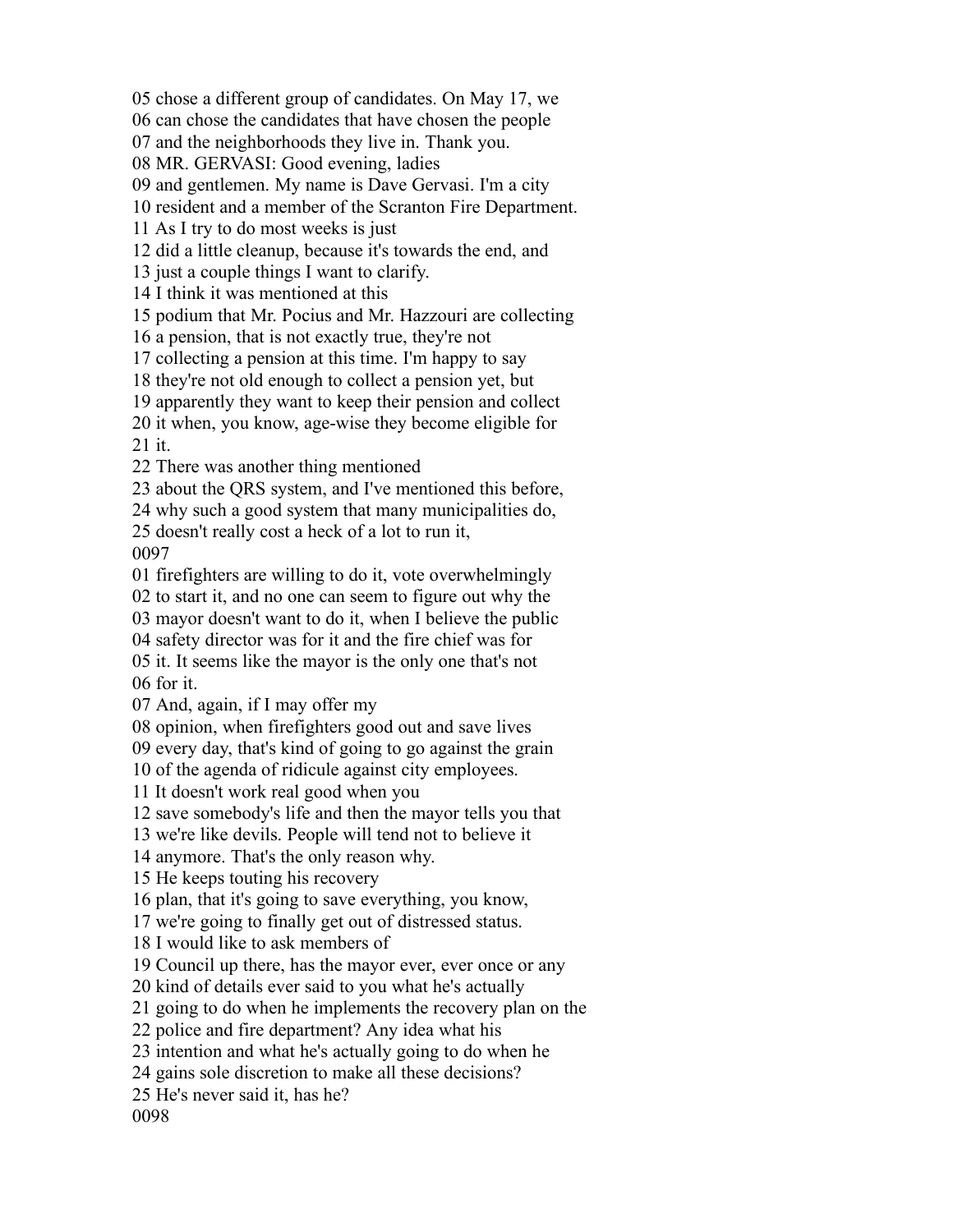MS. EVANS: No.

MR. GERVASI: Never said it to us

either. As a matter of fact, even the newspaper, who

carries his water, as far as I'm concerned, when the

mayor during the last referendum campaign says, And

don't be afraid, with police and fire vehicles behind

him, there will be no cuts in any city services and

public safety will improve. That's what he said, if he

gets his recovery plan.

And the Times is quite honest. At

the end they said, Mr. Doherty does not explain any

specifics about the plan in the commercial, and it just

ends with the request that they vote yes for the

referendum.

We've been saying for years, we

came here and nobody ever believed us because, you

know, frankly if you read the newspaper every day or

listen to what the Mayor Doherty P.R. machine that they

hired, the information that they release to the public

is that you would think that, you know, we were called

the blood-sucking paracytic unions in the City of

Scranton that are causing all the problems.

And we came here and we explained

to you what was in the recovery plan. Frankly, barely

 anyone read it, including cabinet members themselves, 

because they were unaware.

I was called a liar during the

referendum after I actually read at a neighborhood

 meeting right from the recovery plan, I was called a liar.

And I said, Apparently you didn't

read the recovery plan, because everything I read, I

read right from the recovery plan.

Well, anyway, a long story short,

nobody really believed us on anything we said. We

predicted that crime would rise, that he was not going

to have any more grants for the police officers, and as

soon as he implements, you're going to start seeing

some bad things happen in the fire department.

Well, I think the problem is

financially -- getting back just a step, financially we

were told that he was going to raise of taxes if he did

not -- if people didn't vote for his recovery plan

because the city was broke, and I even noticed

Mr. Pocius, and I think it was the interview you did on

Channel 61, the candidate interview where you said that

the city is truly not going to go anywhere, I'm just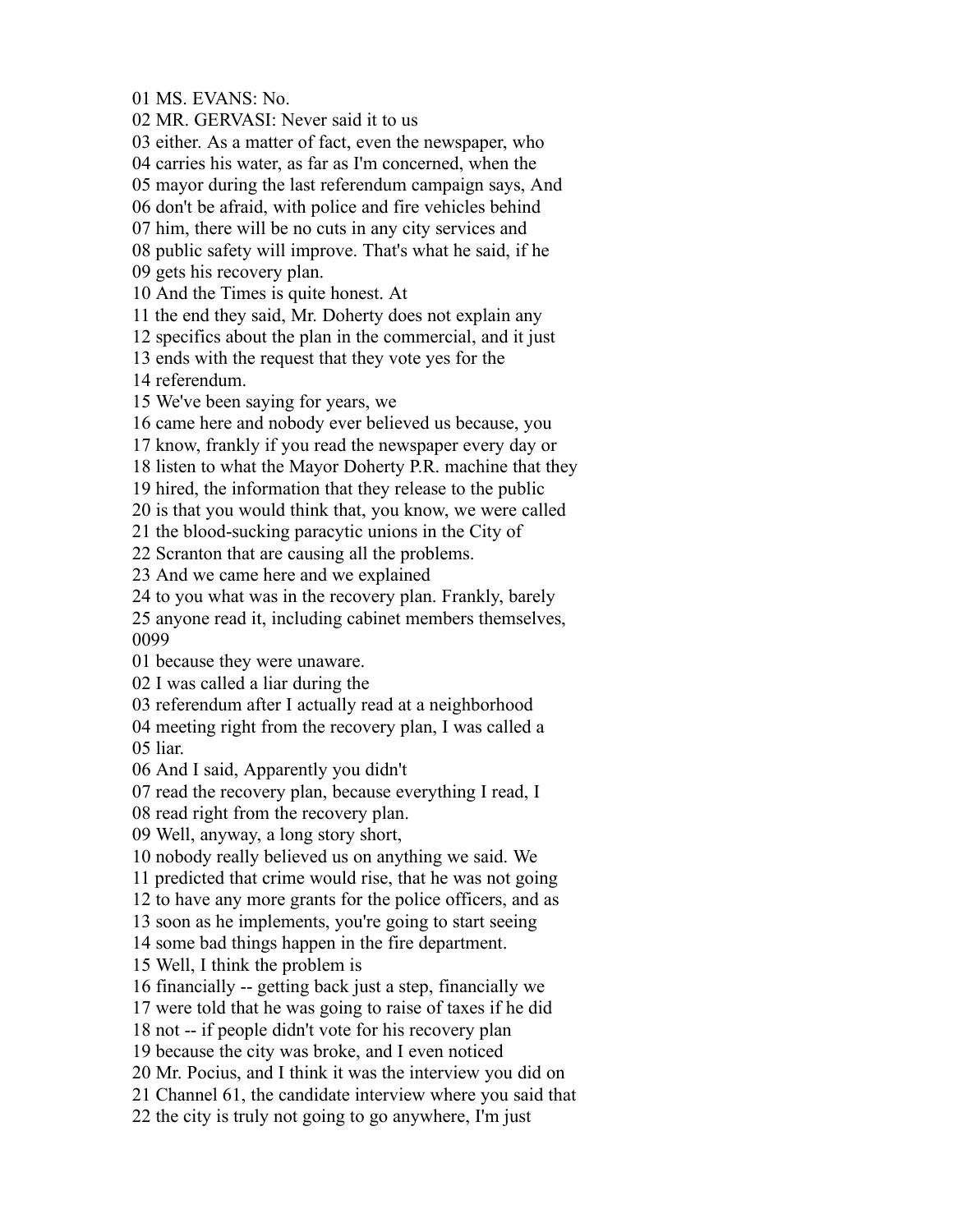paraphrasing, truly not going to go anywhere because

our revenues are still less than our expenditures; is

that correct, what you said?

MR. POCIUS: Not exactly. I don't

remember exactly what I said.

MR. GERVASI: It was kind of like

we spend more than we take in.

MR. POCIUS: What I said was, I

think I can quote this accurately in generalities,

saying that until our revenues match our expenses, it

won't be a true balanced budget without one-time

revenues. I think that was something along that line.

MR. GERVASI: Are you aware of the

2001, the year Mayor Doherty took office, independent

audit that clearly showed that there was a \$2.9 million

surplus, that revenues in fact were over expenditures

by, I believe, 3.9 percent and it continued to grow in

2002, where revenues outbased expenditures by almost

 7 percent, and that there was a surplus for three years.

And, please, you know, I don't

want anyone to believe me, because they just think I'm

just a union guy and, you know, I'm probably making

some of this stuff up, but I have a piece of paper

here, this is actual minutes from Councilman Doherty

October 1, 2001, the minutes from this meeting, where

 he said himself and yourself and Mr. Hazzouri put the pension deal together that, by the way, lost tens of

millions of dollars and was outperformed by 95 percent

of all other managers in the country, and quote from

the mayor, and may I add had this is the second year in

a row that the city will finish in the black; meaning,

2000, 2001, and though it's through the efforts of

people of this body, and I will tell you again that

next year the city will also finish in the black, a

quote from Councilman Doherty.

A year later he told you he had to

raise your taxes because we were broke. We told you it

was a lie, and nobody believed us. But -- I'm sorry,

I'm a little off track here tonight, because, I mean,

I'm reading all of these -- the mayor's promises again.

He promised all these things last time and he didn't

actually produce them.

The ridicule that our unions took

for the last three years, when frankly the unions are

the reason why your taxes weren't raised in over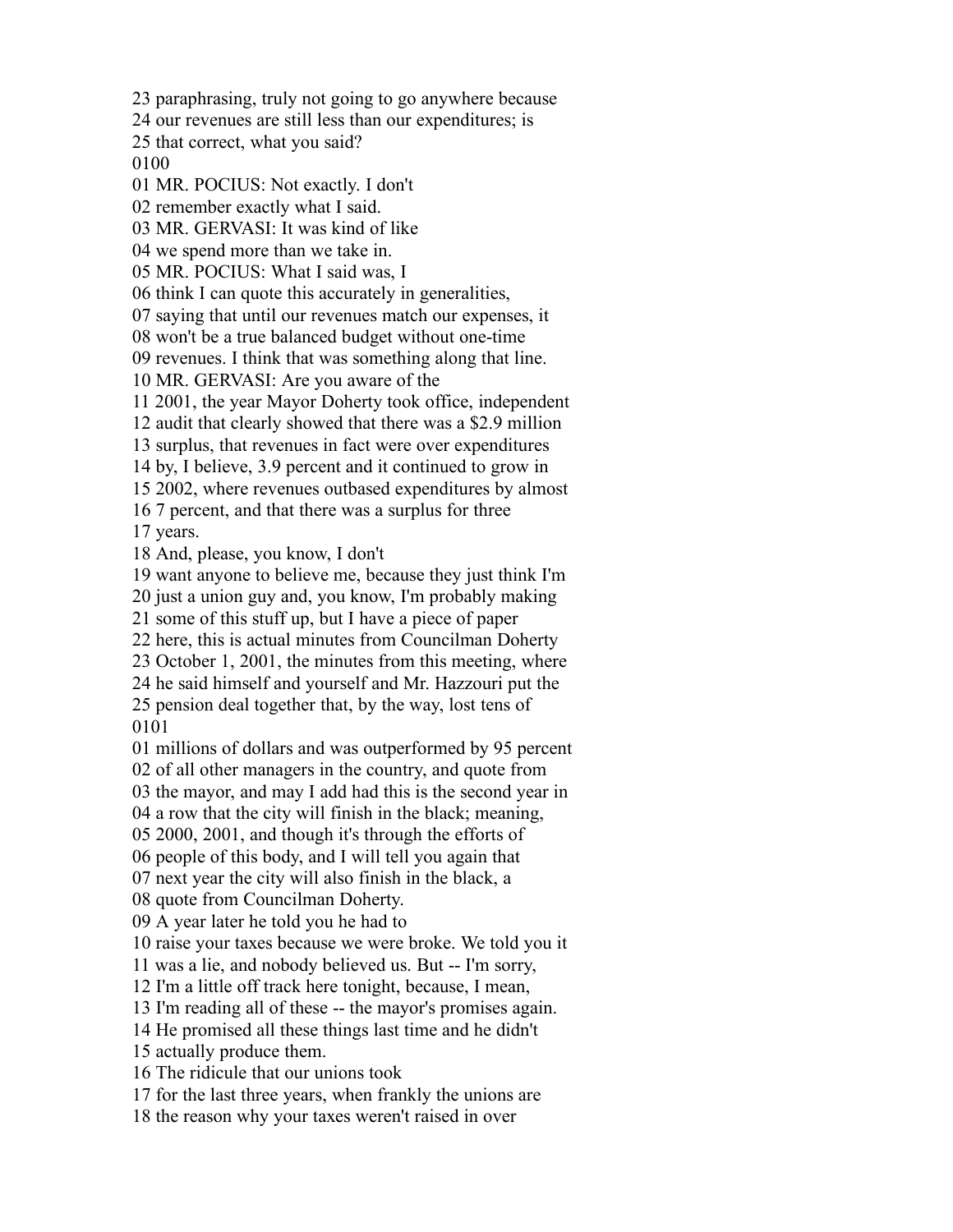12 years because the cuts we took to save the city and

get it out of the black, and now the mayor is trying to

tell us that he needs the recovery plan, and there's a

\$6 million turnaround, when the facts state there's a

\$6 million turnaround, when in fact we have a

\$3 million deficit.

I think he better get his

accountants out. I think he better get his calculators

out a little more, because I don't think we can afford

this for three more or four more years.

Thank you for the opportunity to speak.

MS. McNICHOLS: Hi,

Colleen McNicholls.

MR. DIBILEO: Hi.

MS. McNICHOLS: This question was

publicly posed by our mayor, are we better off now than

we were four years ago. Tonight I would like to

attempt to answer that.

Since our population is down and

the crime rate is up, I would say no. Since the crime

is up and the mayor also chose to get rid of some

23 cops, I would say no.

Since our bills are so high we

have to continue to borrow money to pay them with no

new revenue sources, I would say no.

The 48 percent property tax hike

that went into effect as our mayor stood idlely by and

watched young families attempt to buy houses and live

here, again, I would say no, we are not better off.

If we wanted to stay here, live

and raise a family, we could not afford it. Along with

 not being able to afford to stay here, there's no one 

incentive to stay here. The only incentive to stay

lies in the KOZs.

After ten years tax free, the

incentive is over and the bills are too high. Are we

better off now than four years ago? I think not, with

less cops, a skeletal crew working in city hall and

borrowing out of control.

When it comes time for me to have

a family here, I will not be able to afford it. This

mayor has financed our future away, and I do not want

to have to pay for his past mistakes for many years to

come. Thank you.

MR. ANCHERANI: Good evening,

Council. I'm Nelson Ancherani, a resident and a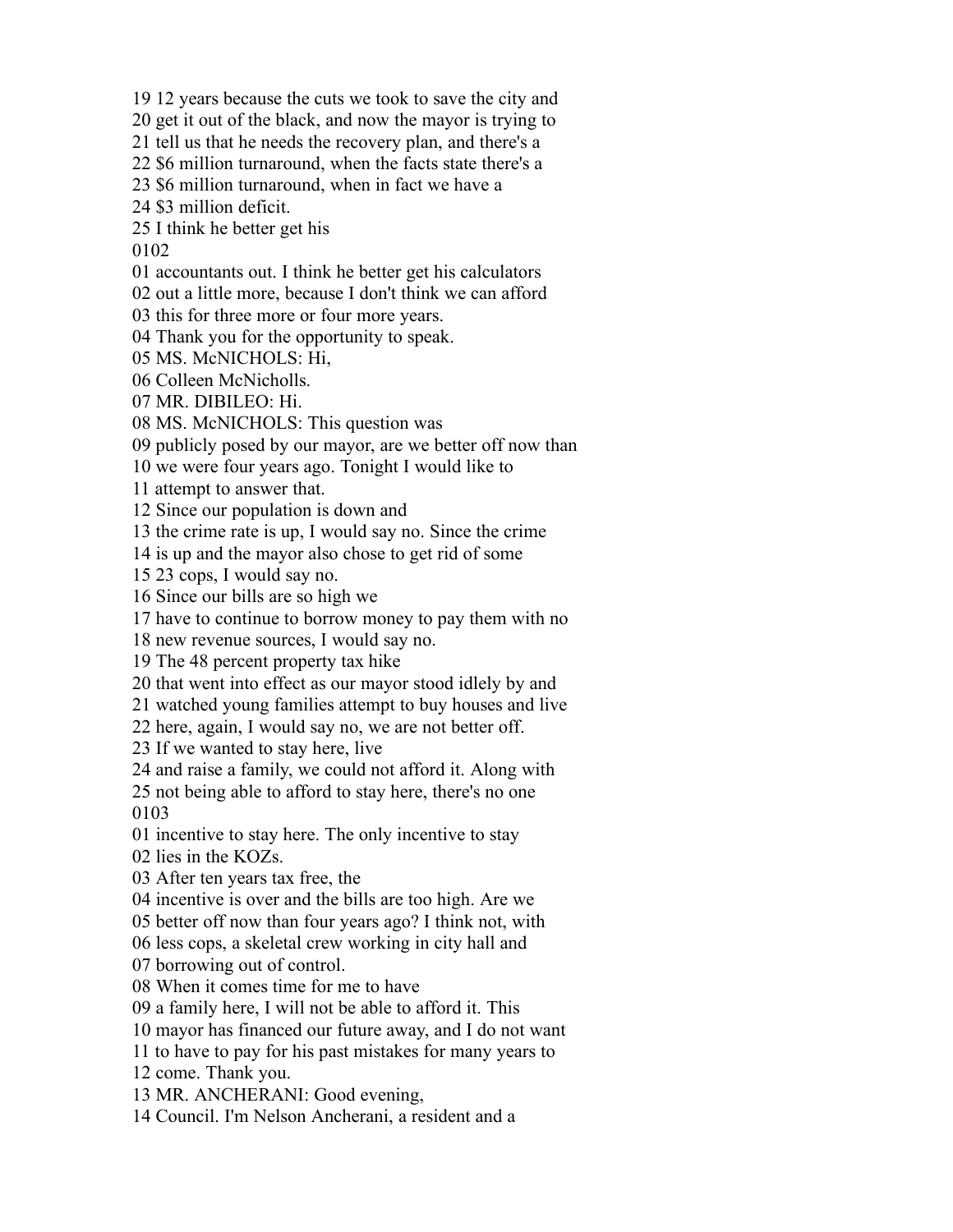taxpayer. Last week Councilman Pocius was absent from

the council meeting, and I asked Councilman Pocius in

absentia to either sponsor city legislation or make a

motion to give each city employee \$200 for every month

that they spent on active duty in Iraq.

This would be a good way for the

city to show its appreciate for the good work that

these brave soldiers performed in preserving America's

freedom.

I ask again, that

 Councilman Pocius do this, as he knows personally how 

 good it feels to have a soldier return home safely from Iraq.

This would not cost the city much

money at all. It would surely be a nice gesture, in

light of the State House okaying a package of breaks

for soldiers returning from Iraq, and also the Scranton

School District honoring 22 returning soldiers who are

graduates of Scranton schools.

I read with amusement in the

Sunday Times where Mayor Doherty said the deficit is a

systematic problem that has plagued Scranton for years

and could be eliminated through contract changes with

police and fire unions outlined in the recovery plan.

Again, the mayor insinuating that

the deficit is the unions' fault. The unions have not,

and I repeat, have not gotten a raise in the last three

years. They're in the third year of a six-year wage

freeze proposed by the mayor.

The \$3 million plus that was left

over by the previous administration at the end of 2001

has now turned into a \$3 to \$4 million deficit. This

is a \$6 to \$7 million spread.

We went from a surplus to a

deficit. And according to the mayor in the Times

Tribune, it is the union's fault.

I ask, Where did that money go?

It sure did not go to the unions. It must have gone to

the phantom police cars that can't be found.

The unions haven't gotten anything

from the mayor. One place the money may have gone is

the annual debt service. It has risen from \$10 million

annually in 2002, to \$14 million annually in 2005.

Could that be because the city has incurred record

borrowing of approximately \$100 million?

We paid \$1.2 million to get a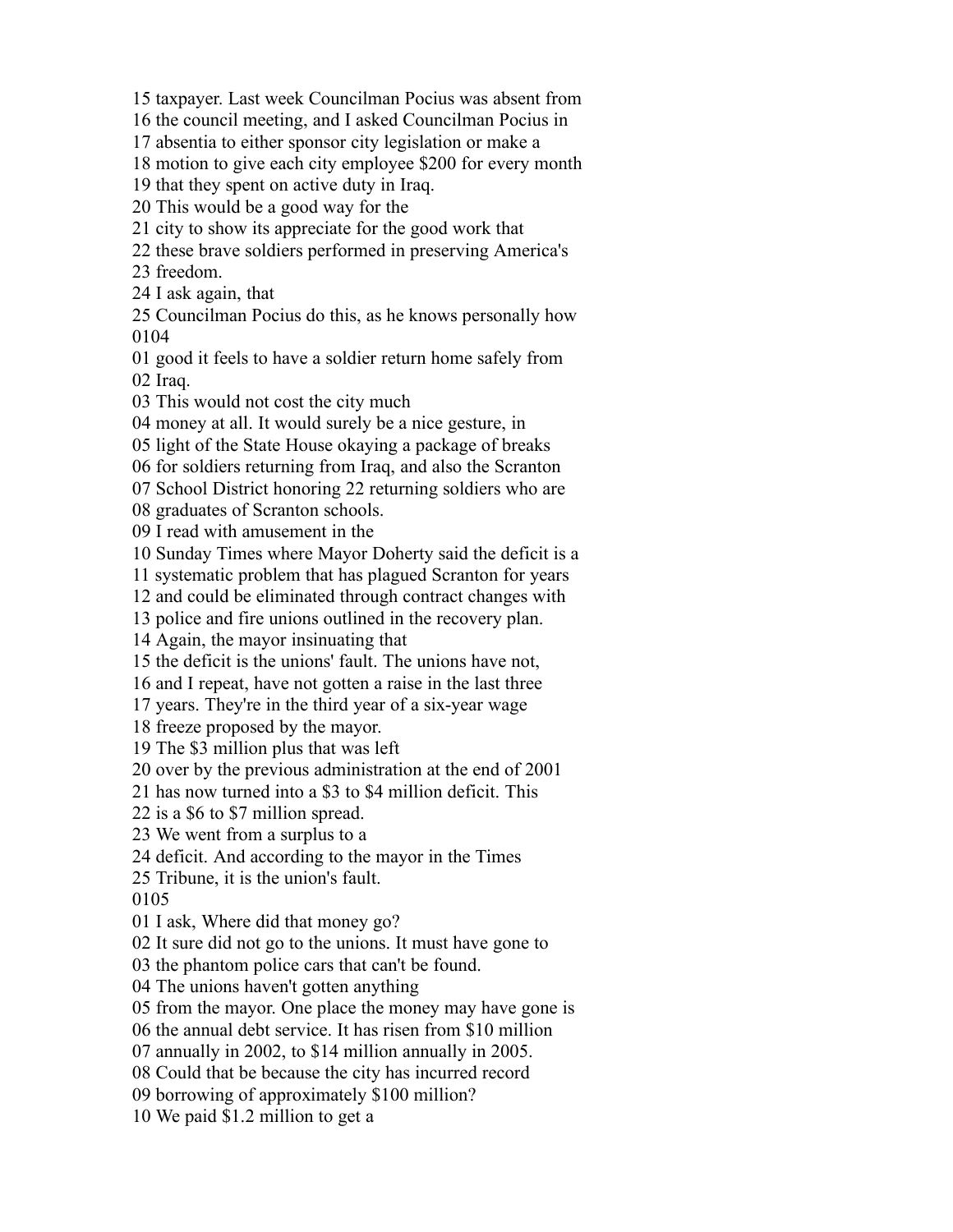favorable bond rating. I must say that we will get

\$1.5 million in interest in return. That is a savings

of \$300,000, but has anyone figured how much in

interest we as the taxpayers will pay back for the life

of the loan?

I am willing to bet that the

interest that we as taxpayers pay back is much higher

than we've saved.

Forgive me, I did forget for a

second, I forgot about the raises, some as high as

\$20,000, given to selected employees of the city. When

others were laid off and others got nothing. This is

selective favoritism. That's nice.

That is just the tip of the

 iceberg in the city's spending. Don't forget the 

consultants and public relation firms hired by the

city. Consultants were hired to help people do jobs

 that these people were supposed to be qualified to do on their own.

As for needless money being spent,

approximately \$750,000, and counting, was spent on

attorneys by the city because of the city's

vindictiveness and attempts to break the unions.

We could have saved all that money

just by sitting and talking with each other. There are

countless others that I don't have time to mention. I

am a taxpayer, and that is my money, also.

This administration is anti-labor.

I have not seen this in the 30 years that I've been

working for the city. This mayor wants and is

attempting to break the unions.

Morale is at an all time low, much

lower than a snake's belly. I have never seen it like

this. The new police building is being built, but not

the way it was intended. \$3.2 million, and the police

department will still be scattered throughout the city.

This is poor planning.

This administration should

remember one important thing, a happy employee is a

 productive employee. One thing for sure, even the way 

the employees are being treated and with the low

morale, city employees are very proud people and they

will do their jobs serving the citizen of Scranton to

the best of their abilities. They will always give

 100 percent, in spite of the conditions and treatment they receive.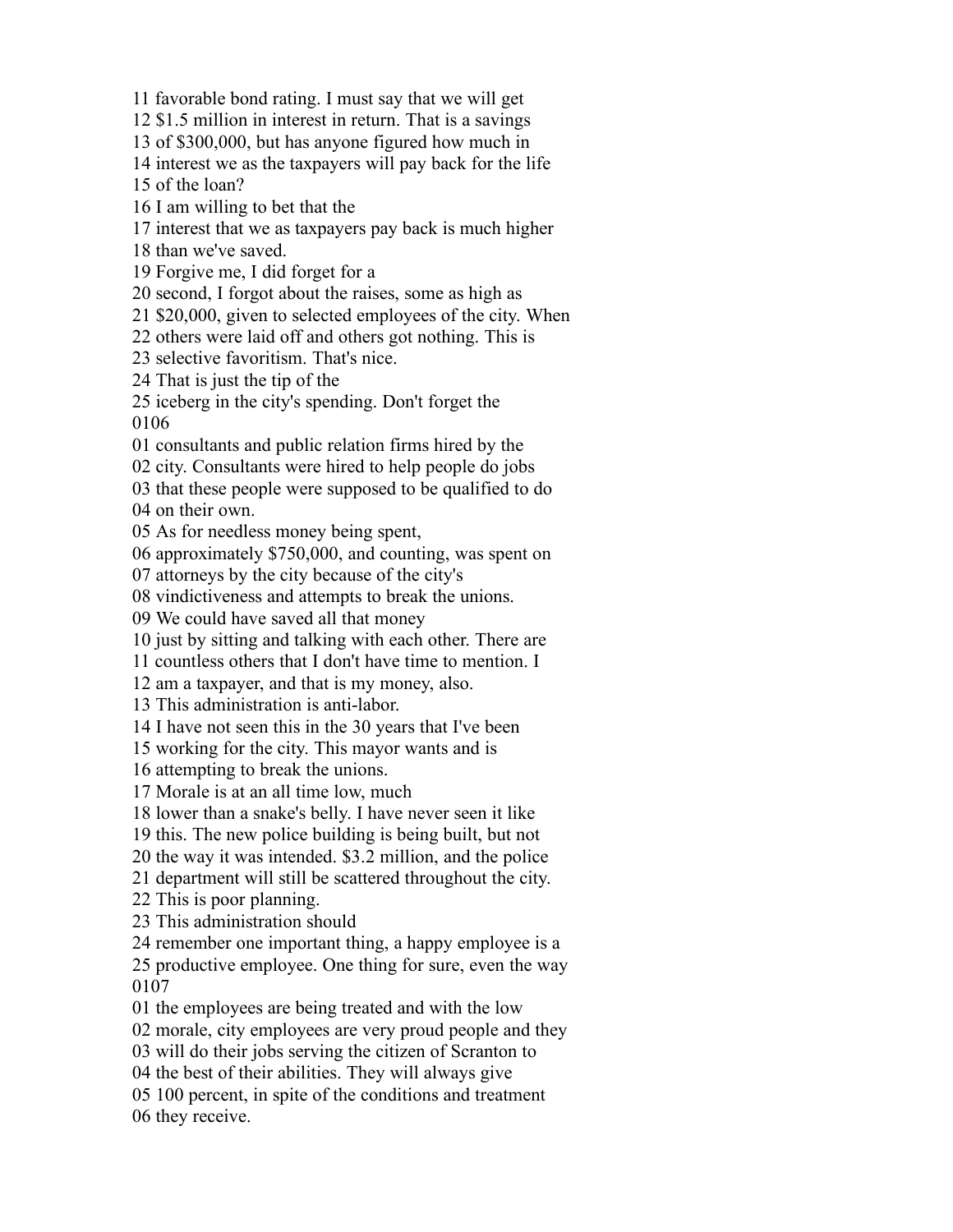I see where the mayor said that

crime has dropped 30 percent in the last 8 months.

Show me, and show all the citizens of the city where.

In the 400 block of Willow Street

in South Side on 5/10/05, a 55-year-old woman walking

with a 77-year-old woman was the victim of a robbery.

She had her purse grabbed and she was pulled down the

street.

Recent a citizen in Green Ridge

chased and caught a purse snatcher because there have

been so many police cuts. The newspaper got their

before the police. Can I have just a few seconds?

MR. DIBILEO: Finish your thought,

Nelson.

MR. ANCHERANI: The newspaper got

there before the police and showed the citizen holding

the suspect for the police. Gang activity has

increased and has gotten worse.

Just last night U.S. House of

Representatives approved tough gang legislation that

increases jail time and making it a federal offense.

These are just a few examples of the crime.

Before I can be convinced that

crime is decreased, the mayor will have to show me the

figures or statistics to back that up.

Why, just last week in the

newspaper, the increase was listed at 3 to 5 percent,

so, again, show me. Thank you.

MR. DIBILEO: Thank you. Any more

speakers?

MS. HARRISON: Hi. My name is

Ann Marie Harrison, I'm a city taxpayer and also a city

employee.

I'm here tonight to bring up a

situation that happened under the Doherty

administration. It was the police chief, not the

police department, the police chief who -- the

negligence in the police chief's office, one of the

Doherty's hiring, Tom Bell, illegal pulled a report

about me, and it was an incident report, who has

absolutely no access to the police department's

computer system, who persuade a girl who just started

in the police chief's office to print this report about

 me, which was distributed out in the public. 

I wasn't going to come up here to

say anything or bring this out in the open, and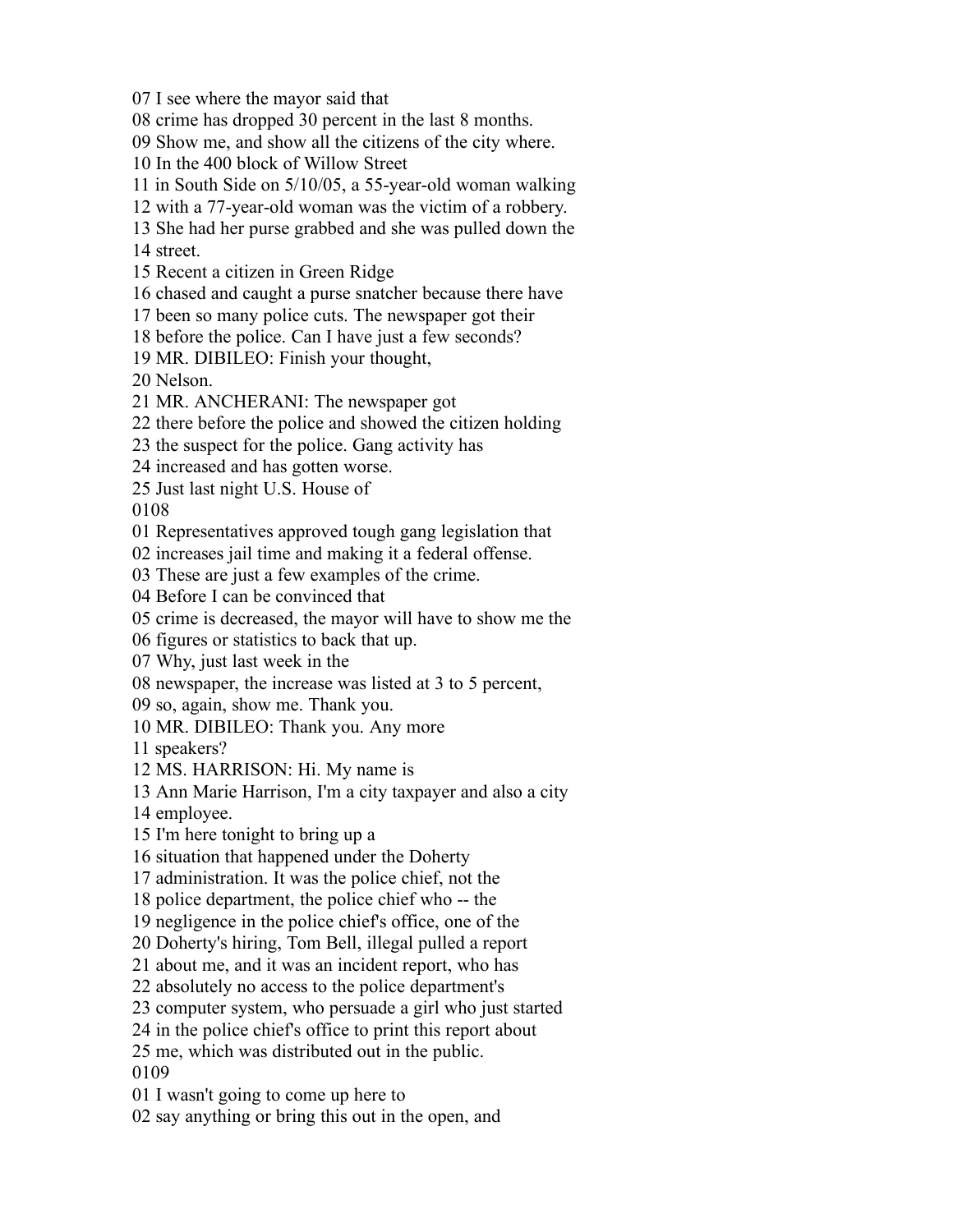Lynn Shedlock, my story is open to you now, because,

Ms. Evans, obviously when someone else did it, it was

this big ordeal and it was the time third page news, so

I'd like to see what kind of write-up you can put about

this, because I lost time from work, I had to see a

psychiatrist, it was embarrassing what he had done to

 me, he went up to information technology room to pull reports about me.

This was going on since last June.

I believe. I still to this day have not received any

investigation their so-called internal investigation

that they proceeded -- I believe it started in January.

Right when it happened, I had to bring it up.

So, it's basically negligence on

the department of public safety, the information

technology room and also the police chief, who, to this

day, still has not come up with any answer or a copy of

this internal investigation on my part.

This Tom Bell embarrassed me. He

gave it to my ex-husband, by all means, I don't know

why he would do this, I mean, this is just ridiculous,

my privacy, my privacy was robbed out of the Scranton

Police Department.

And when he was supposed to get

disciplined, he got written up and put in his file and

came out of the office with the director and everybody

laughing.

Well, under this administration,

Mrs. Moran wrote me up for wearing a pair of jeans.

So, I got written up, put in my file for wearing a pair

of jeans, but yet someone can go into my personal life,

my personal file, illegally pull a police report about

me and distribute it out, who this man, Tom Bell, has

no access to a police report.

And nothing happened to this girl

in the office, which I believe she was innocent, but

yet, I don't know by all means with her teaching degree

was dumb enough to do it, and still they're sitting in

that police chief's office smiling like nothing ever

happened, like, who, me, I'm suffering.

I do believe I have a lawsuit

against them. I'm debating on if I should do it. This

is the kind of -- it's the heartache I have with this

administration.

I was hired under Connors, and

when Doherty came in I gave him respect, I give

everybody who comes in my office with problems or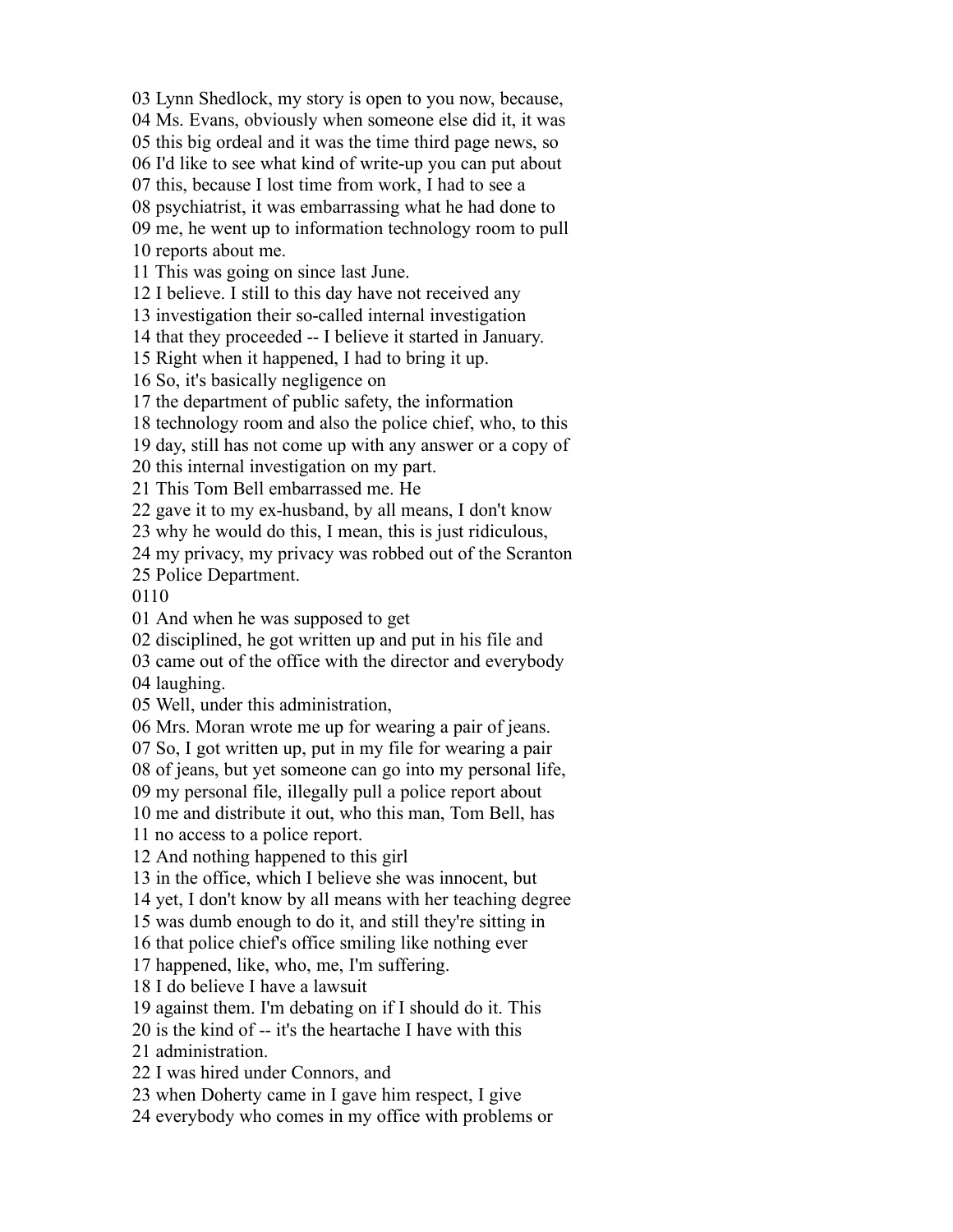anything 100 percent my full cooperation and knowledge 

to help the taxpayers for the City of Scranton.

Just because he's mayor, I don't

neglect the city taxpayers. I work for him like I

would work for any mayor that comes into this city.

And I just want the public and the

people know what kind of department heads he has,

including Ms. Moran. They're very unprofessional and

negligent on the Doherty administration. Thank you.

MS. EVANS: Mrs. Harrison, just

one question, and please excuse me if I didn't get this

straight as you were explaining, who gave the order to

run a background check on you?

MS. HARRISON: It wasn't a

background check, it was an incident report.

MS. EVANS: An incident report,

okay.

MS. HARRISON: But this Tom Bell

who was hired, he's a grants writing. He has no access

to the police system or the computer system.

He persuaded a girl in the police

chief's office who has access in the computer. You

need a password to get into this computer.

When I worked for the police

department, I needed a -- I believe you get it from the

 state police. You need a code where they can know who 

is in the report, edits the report and prints the

report.

So, when I brought it up to their

attention and they started an internal investigation,

which I have yet not seen, they -- this guy supposedly

persuade this girl telling her that this officer used

to do it for him all the time, and we found out who the

officer was, we find out why the girl did it, because

she said this officer did it all the time, then it went

all the way up to -- this investigation went up to the

information technology room, which this guy said that

the police chief asked him for a copy of this report.

So, it gets bigger and bigger, but

yet these are the stories I'm hearing, but I don't have

it written down on paper. So, obviously I have to hire

an attorney to get a copy of this investigation.

I mean, this guy gets written up?

This is ridiculous. I mean, other people -- past

practice, everything else, people got fired over this.

I mean, Mrs. Evans, it was a big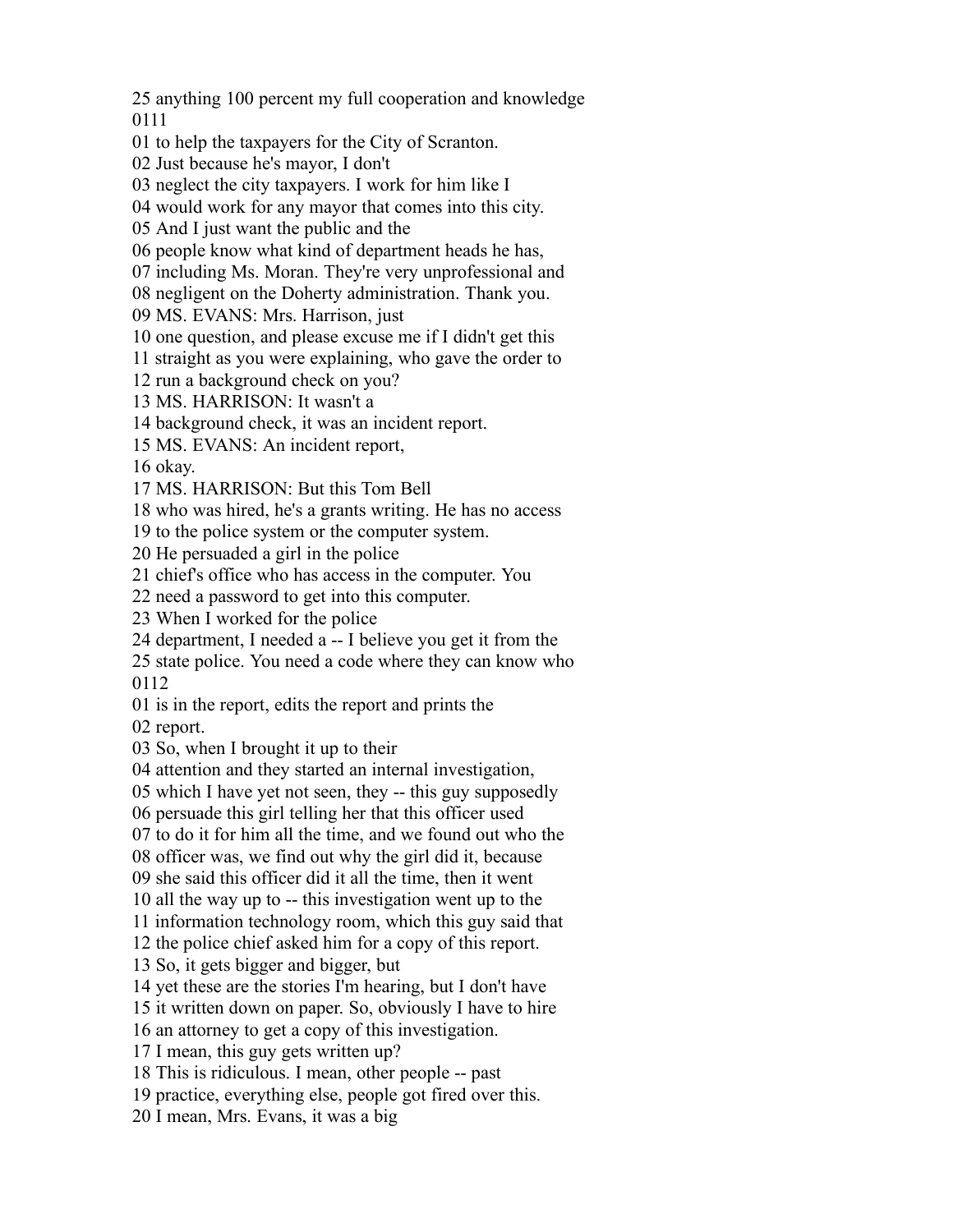deal when you asked Neil Coolican to get you

information, well, he was almost fired.

MS. EVANS: Actually just let me

clarify that, I hadn't asked Neil to get any

 information, I was just simply transferring information 

that I received from residents of Scranton to city

inspectors, and, you know, then they made the request

to the police department.

So, actually I had absolutely

nothing to do with it, other than taking a complaint

and passing it along to the proper department.

And I'm speechless.

MS. HARRISON: Me, too.

MS. HARRISON: You got those

reports for the good of the city. I mean, what you did

was helping the city. What they did was really --

embarrassed me, and with my two children, really gave

me -- I was embarrassed to come to work because of what

they spread around in this city over one incident

report, over one evil, evil deprived low man that sits

in the police chief's office as a grants writer,

so-called grants writer.

MR. WALSH: Sorry to interrupt.

Because it's a personnel matter and because there may

be some threat in litigation, perhaps we shouldn't

speak too much further on the issue.

MS. EVANS: I just want you to

know how very sorry I am that this would have happened

to you. I'm outraged and appalled. I'm very sorry.

MS. HARRISON: Thank you. And by

the way, good luck in the new election May 17.

MS. EVANS: Thank you.

MS. STULGIS: I'm Ann Marie

Stulgis, I'm a city resident and president of the

city's police union.

I will start tonight with some

good news for a change. Although I could say I told

you so, but the police cars have been found. They'll

be arriving in the city tomorrow just in time for a

photo-op.

I think that's wonderful, however,

somebody ought to tell our mayor that in his recent

television propaganda, there's a picture of a police

car in the ad with him, only it's a blue police car,

and I guess he didn't know that the city doesn't have

blue police cars. All Scranton's police cars are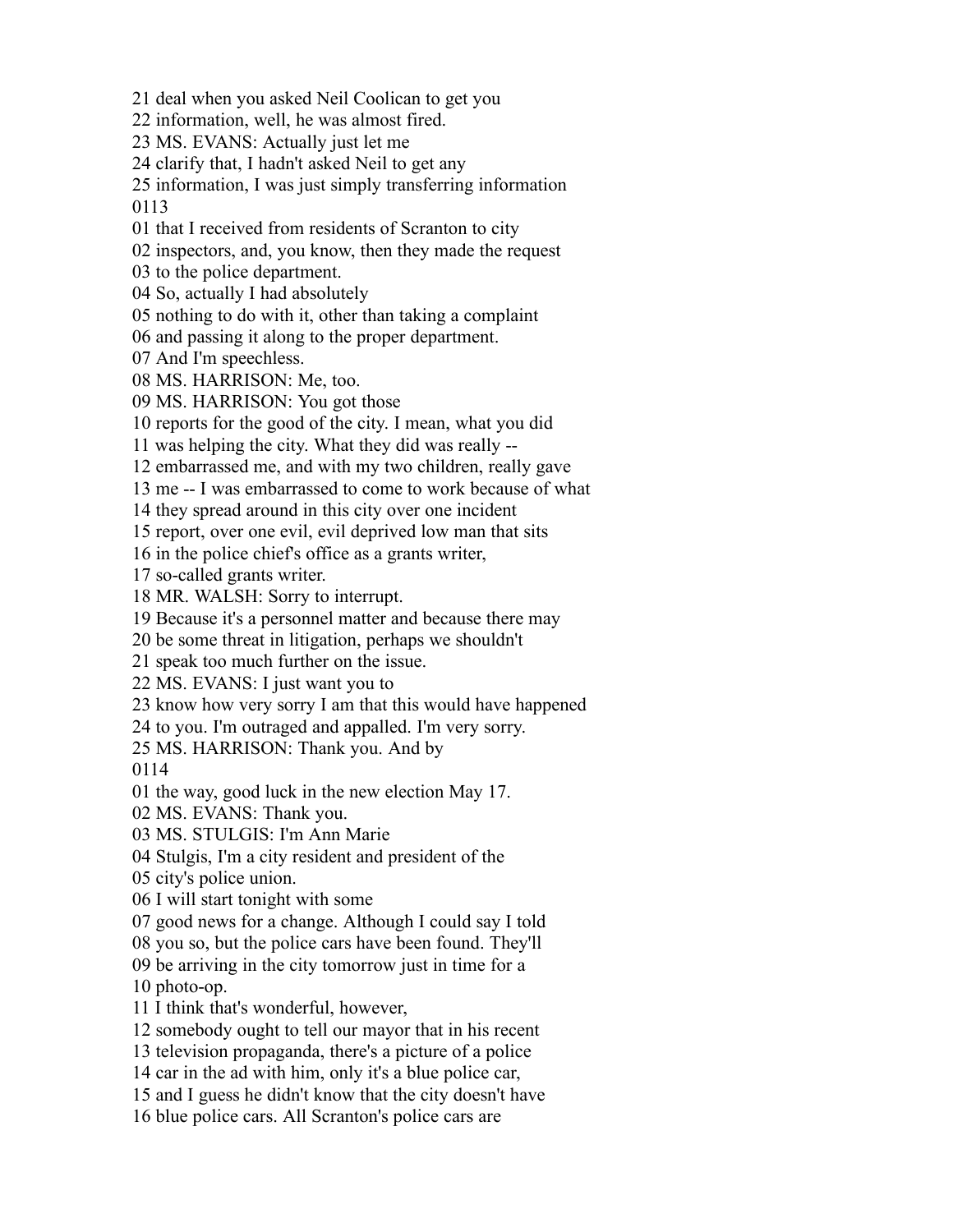white.

Also, there was a question earlier

from the gentleman on Frowd Avenue about the paving,

and we have a pave cut inspector, and I know he has

been very busy going door to door in Tripps Park

recently, but his job would be to make sure that we

don't have the kind of conflict that that gentleman was

speaking of.

Also, Mr. Gervasi asked if the

administration had notified any of you what the intent

of the recovery plan was as far as public safety, and

Mr. Hayes did tell us vaguely, but he did tell us what

the intent of the city is during our arbitration when

he was asked if in fact was the city's intent to cut

police officers, he said, yes, it was.

When he was asked how far did he

intend to cut police officers, he said he didn't care

to give a definitive number.

He was asked, Would you cut to

100? He said, Yes. He was asked, Would you cut to 50

without endangering the life of police officers or

citizens? His answer was, Yes. And that is what he

said. And I will be happy to provide copies of the

transcripts to anyone.

Now, something came to my

attention this -- within the last eight, ten days, and

I did investigate it, and I'm surprised that when the

 initial steps were taken on this, none of us picked up on it.

We all know that the mayor

transferred ownership of the DPW complex to the Sewer

Authority, and while many of us looked at it as

somewhat fiscally irresponsible, that was as far as we

looked; however, it didn't dawn on anyone, until I

spoke with some people who appointed it out, that the

authority's autonomous, so now City Council doesn't

have control over the DPW complex, the Sewer Authority

does.

So, should the Sewer Authority

decided to enter into a contract at the end of this

year for, say, a dollar a year for 99 years, as we all

know that has been tried before, do you realize no one

could stop them?

So now the Scranton taxpayers are

paying the mortgage that the city has on the DPW

complex, the Scranton taxpayers, as Scranton Sewer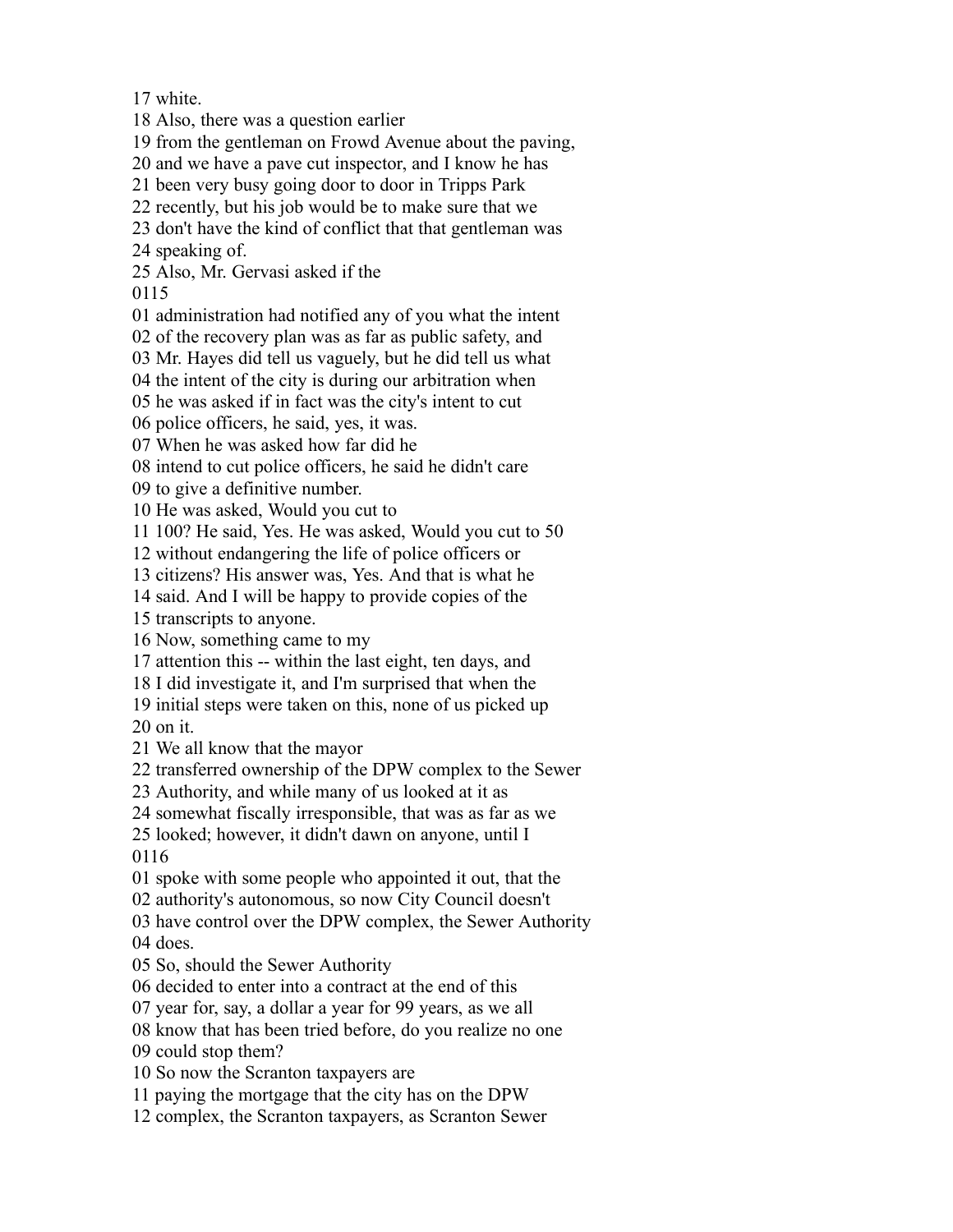Authority customers, are paying the mortgage that the

Sewer Authority has on the DPW complex, and there's

nothing we can do to stop them from leasing out the DPW

complex.

Also, maybe it's a coincidence, my

friends tell me it's not a coincidence, that suddenly

the overtime at DPW has not been questioned. As a

matter of fact, it's been encouraged.

DPW is going to be a half million

dollars over their overtime budget by the end of this

year. They're over \$300,000 over the overtime budget

right now.

They're going to go to

approximately a half million over. Perhaps we can all

believe in coincidences and we all believe in

Santa Claus, and it's just a coincidence that we've

turned ownership of the DPW complex over to an

authority, and now we've allowed DPW to no longer be

affordable to the citizens of Scranton.

The intent is, DPW will be leased

out at a nominal fee ever a long-term, and there's

nothing anyone can do about it, and DPW in and of

itself will be privatized, because at \$500,000 over

budget, we'll be told we can no longer forward them.

That will happen shortly after the beginning of the

year if this present administration remains in power.

I sincerely hope everyone

understand the consequences of having a privatized

garbage collection. It is ungodly expense. Thank you

and good luck.

MR. DIBILEO: If there's no

further speakers, Mr. Walsh.

MR. WALSH: 5-A, motions.

MR. DIBILEO: Mr. McTiernan, do

you have any motions or comments this evening?

MR. McTIERNAN: One comment.

Mr. McGuire asked last week after the meeting about the

 Mulberry corridor project, and I apologize that I don't 

have any information for you, but I will continue to

ask about that. Hopefully I will have that for you

soon. I didn't have an opportunity to talk with

anybody this week. That's all, Mr. President.

MR. DIBILEO: Thank you,

Mr. McTiernan. Mrs. Evans, any motions or comments?

MS. EVANS: Thank you. First

I'll ask for your prayers for James Legg and his family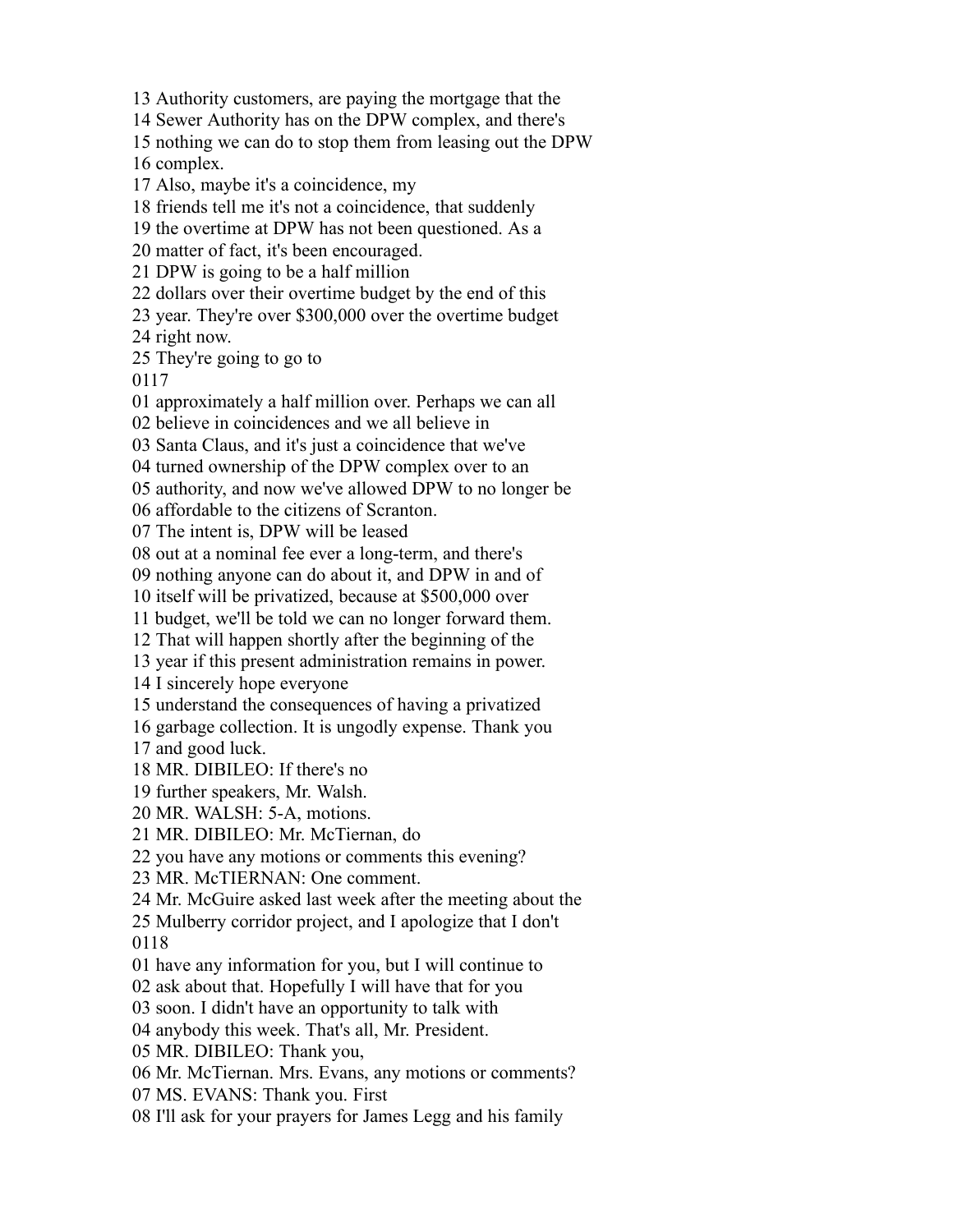and Janet Grasso and her family.

I'm first and foremost very

concerned about the financial bleeding in our city,

not only as the finance chairperson of City Council,

but also as a taxpayer in Scranton.

Under Mr. Doherty, annual debt

service payments have increased from \$10 million in

2002, to \$14.7 million in 2005.

This sizeable increase in debt

payment will continue for the next 29 years. What is

more significant is that Mr. Doherty has stated that if

re-elected, he intends to do the following two

things, No. 1, borrow more money to pay his yearly

bills, as he did in 2004, and secondly, to obtain

another bond issue for more park improvements and other

capital projects.

One series of bond issues is

expiring. Rather than saving money while we're buried

in debt and paying down our debt service, he wants to

use the money we're now paying for that debt to fund a

new bond issue.

Now, I believe I'm the most

fiscally conservative member of City Council, not just

this Council, but any Council in quite a while, so I

warn you now about Mr. Doherty's ultra-liberal spending

and borrowing policy. You should consider all of this

now, not at year-end, but now.

Also, I had been concerned, as all

of you are, about the rising cost of gasoline, and so I

was hoping to obtain a report on those costs, which I

did receive in my mail tonight, and according to the

category of the garages bureau for gas, oil and

lubricants, we have a beginning balance of \$151,431,

and as of the end of April, we're at \$136,932.

I don't think we should wait until

year-end to consider how this financial matter is going

to be solved. I don't want to be hit with an emergency

transfer to pay this bill.

So, Jay, I'd like a letter sent to

Mr. Kresefski asking how he plans to address this

issue, because I'm certain within the, you know, the

 gas prices are not decreasing, and within the next 

month or two, we very obviously could be over what was

originally allocated.

Also, the inspectors office has

been busy conducting abandoned vehicle sweeps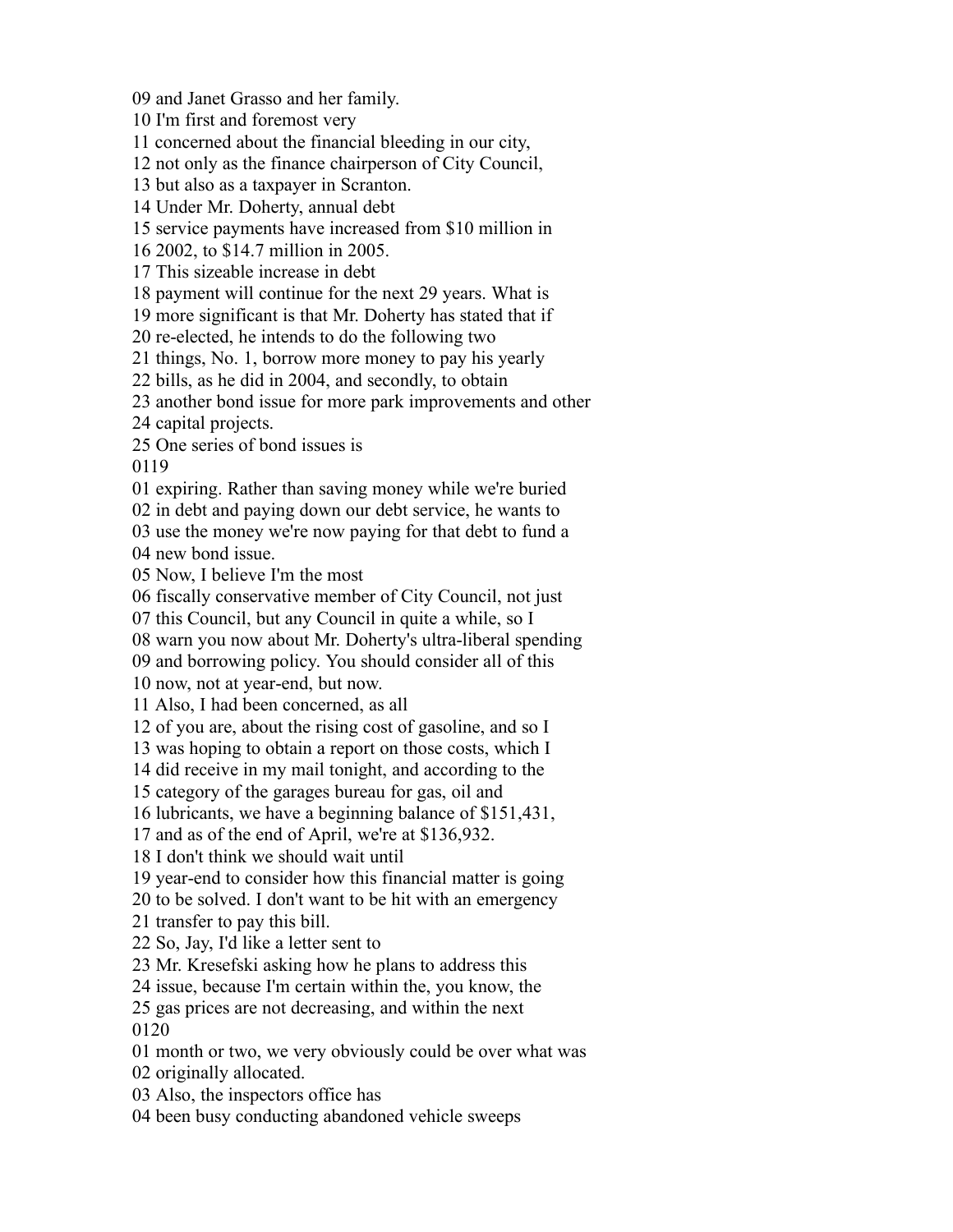throughout the city. On Wednesday, April 27, they

tagged over 80 vehicles that were identified as

abandoned or junk vehicles, and they towed away over 20

of those for safety reasons, specifically cars on

blocks or jacks, broken windows, flat tires, etc.

They're continuing with that sweep

the week of May 2, South Scranton was addressed, and I

did talk about that a bit last week, the fact that it

was not as well-manned as the West Scranton sweep, so

of course, not as many vehicles had been tagged, but

nevertheless, this is a very fine endeavor.

The week of May 9, the Hill

Section was taken care of, and forthcoming the week of

May 16, North Scranton, and finally the week of May 23,

the Plot Section.

Now, a very troublesome problem

was brought to my attention last week in South Side.

According to landlords, there are tenants who rent and

remain for X-amount of time and then they destroy an

apartment and move on to the next location. As a

 result, landlords no longer wish to rent, and their 

property values have severely declined.

They can't borrow to pay off the

mortgage or sell the house, because they are -- the

properties, that is, are now worth far less than what

is still owed on them.

Now, Mr. Doherty claims to have

increased property values since he took office,

particularly because of park improvements, but

 apparently this isn't the case for all of the areas of Scranton.

Jay, did I receive a response yet

about the four-month delay and cover-up of the toxic

materials in the Minooka warehouse?

MR. SAUNDERS: No, not as of yet.

We did --

MS. EVANS: Oh, I know we got an

answer saying they're going to try to figure out an

answer. Okay.

I visited also the East Scranton

Little League Field yesterday. Fortunately, they did

receive a garbage dumpster as soon as I was notified,

but they also need aluminum bleachers, limited paving

and necessary repairs to the concession stand.

And while I was there reviewing

 the property, I was told by one of the league members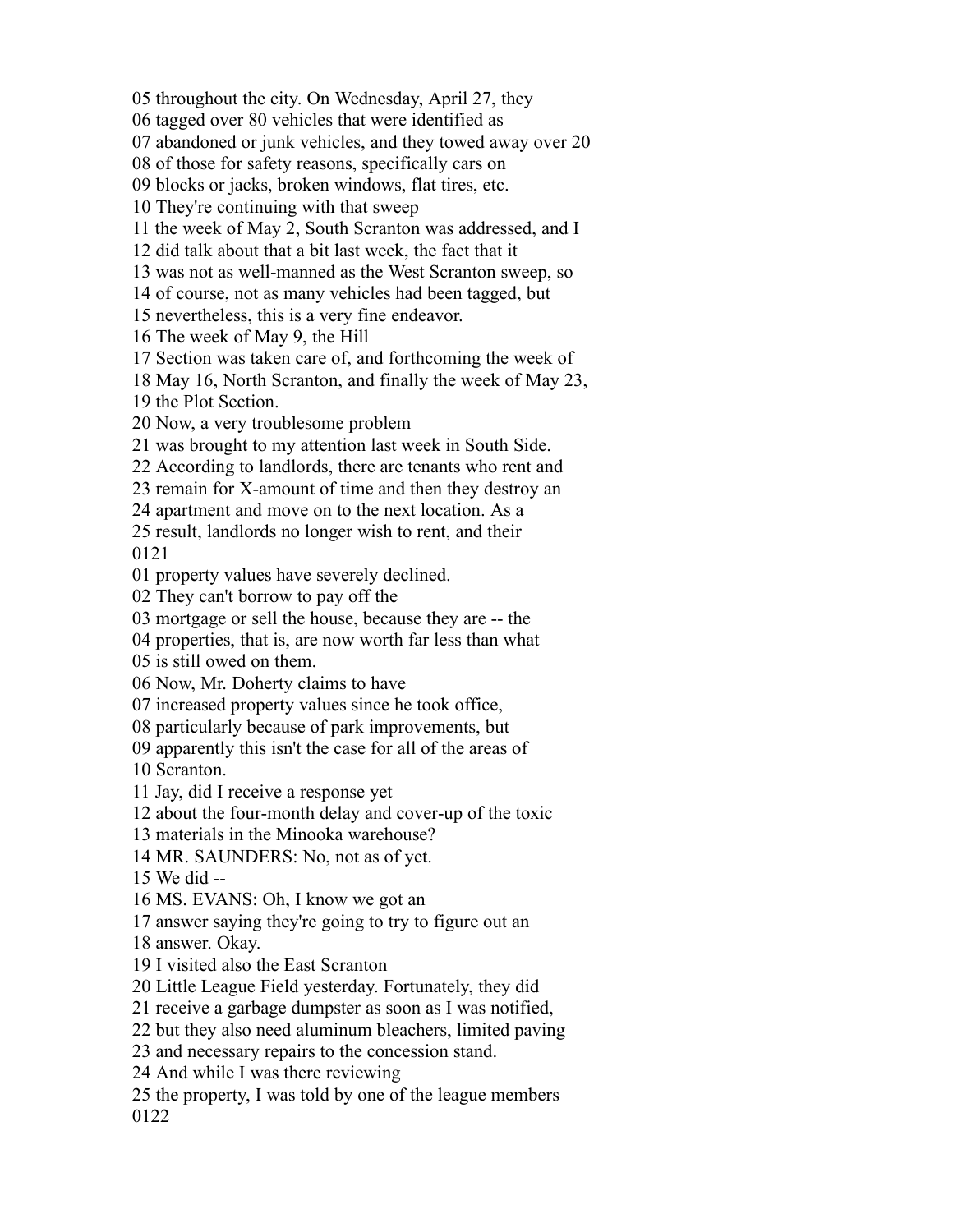that at one time the county commissioners had borrowed

a set of their aluminum bleachers for some event that

 was occurring downtown, and those bleachers had not been returned.

So, Jay, I'd like you to look into

that and find out, you know, if that indeed is what

occurred, and if so, could the county please return

that one set of aluminum bleachers back to East

Scranton from where they originally came?

And it was also brought to my

attention by many of the East Scranton residents that

the city's website states that the East Scranton Little

League has received \$80,000 in grants, but in actuality

they've received zero dollars in grants; in fact, they

haven't received any funding in years, although they

serve children of low to moderate income areas.

So, I would hope that the

administration would allocate some of that \$80,000 that

they're using for the brook area across the street, not

the East Scranton Little League or Teener League, and

do something there in terms of providing either the

bleachers, because it really is a disgrace when parents

come to a game and they have to sit on the hood of

their car to watch the game or the paving that's

needed.

I also visited Fawnwood this week,

and the following day, and I wonder -- we have people,

I know, on Council who are Fawnwood residents, I was

told that there was an incident of vandalism that

night, and as I was in Fawnwood, I was also told about

gangs that have been spotted throughout the city, and

some of these residents, not many, mind you, but they

were very upset and told me that as much as they love

the area, and as much as they love their home, they're

seriously considering moving out.

And I also have requests for this

week, as well as, and I'm up to 27 previous requests

that nothing has been done about yet, so I'd like to

see some action on those, but I think what's most

important in terms of the new requests tonight would be

359 North Sumner, which I also visited.

In the backyard of this property

there is a cinder block structure without a roof and

there are rusted scaffolds in the back of this

structure which border the alley, and these rickety

scaffolds are holding cinder blocks, so I'd like the

inspectors called in to check the permits and the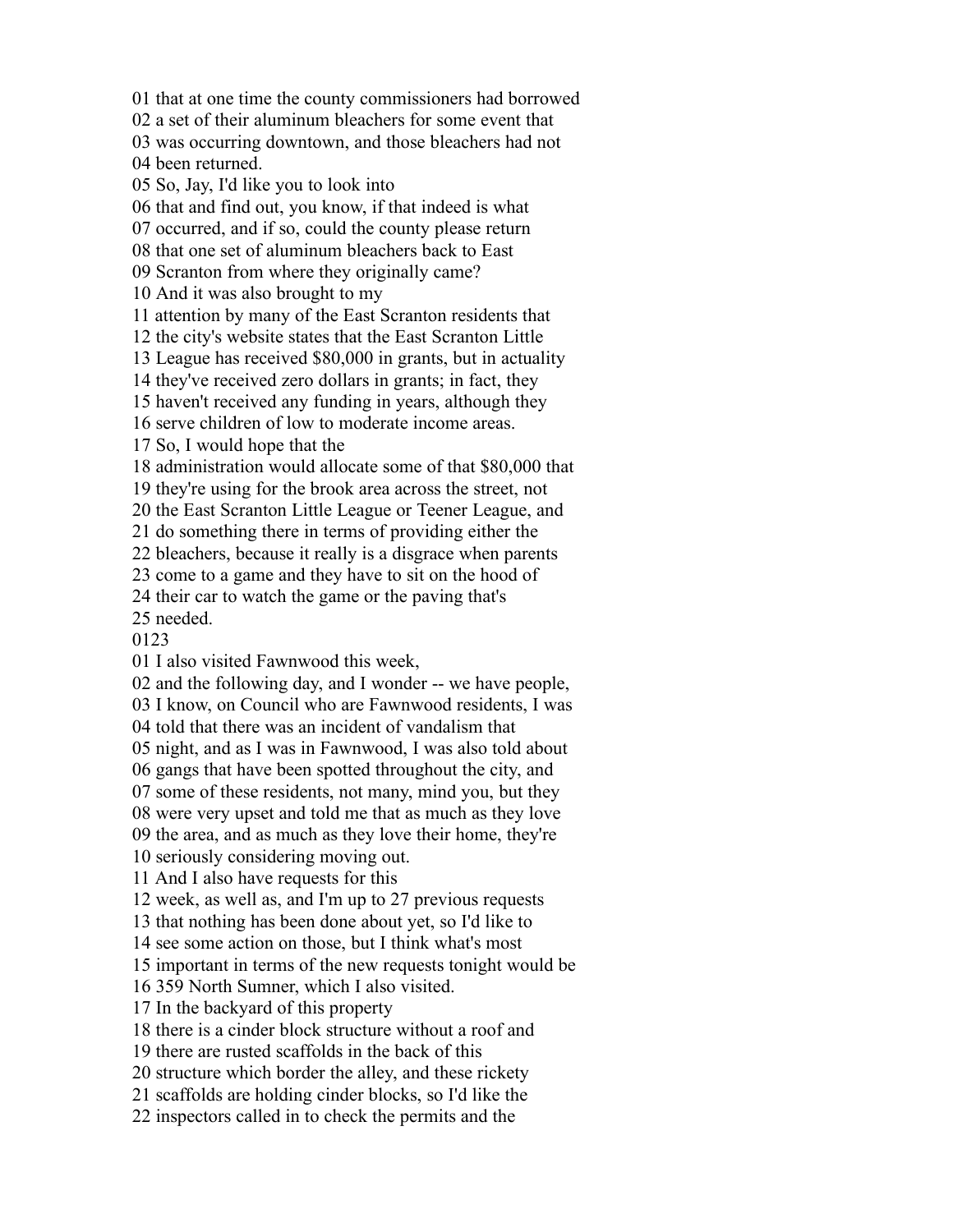unsafe conditions there.

MR. COURTRIGHT: Jay, we went to

 this place well over a year ago. They were supposed to 

take care of it. These people are suffering that live

next door to this place.

I think the city needs to do

something and do something now. Over a year ago we

went there.

MS. EVANS: Well, it's still

there. I was there two days ago.

MR. SAUNDERS: Don McKeon stopped

in our office, he did the inspection on the house, he

said that they have cited those people for that

problem. They've taken them to the magistrate.

I don't know what the outcome at

the magistrate was, but the city at that point, you

know, has to take legal action.

MR. COURTRIGHT: Well, then let

them take legal action, because how much longer can

these people wait? This is -- it's just not right.

It's simply not right. If they have to take legal

action, ask them if they could.

I mean, this is over a year. If

you haven't seen it, you can't understand it.

MS. EVANS: It's dangerous.

MR. COURTRIGHT: It's just a

terrible situation.

MS. EVANS: Something could fall.

Cinder blocks can fall, not only on passing cars, but

on children who are playing in that area.

MR. COURTRIGHT: I'm just talking

about, who wants to look at this day in and day out?

MS. EVANS: Oh, it's unsightly.

MR. COURTRIGHT: It's disgusting,

is what it is.

MS. EVANS: There's also something

being dug into in the ground.

MR. COURTRIGHT: Sorry for

interrupting.

MS. EVANS: No, no, no, no. I'm

very glad to hear. Also, I'd like to know about the

progress on the request for permit parking on the

westerly side of the 500 block of Jefferson Avenue.

Residents of Amos Towers are

paying parking meter charges to park near their

residences, and most of the residences, I believe the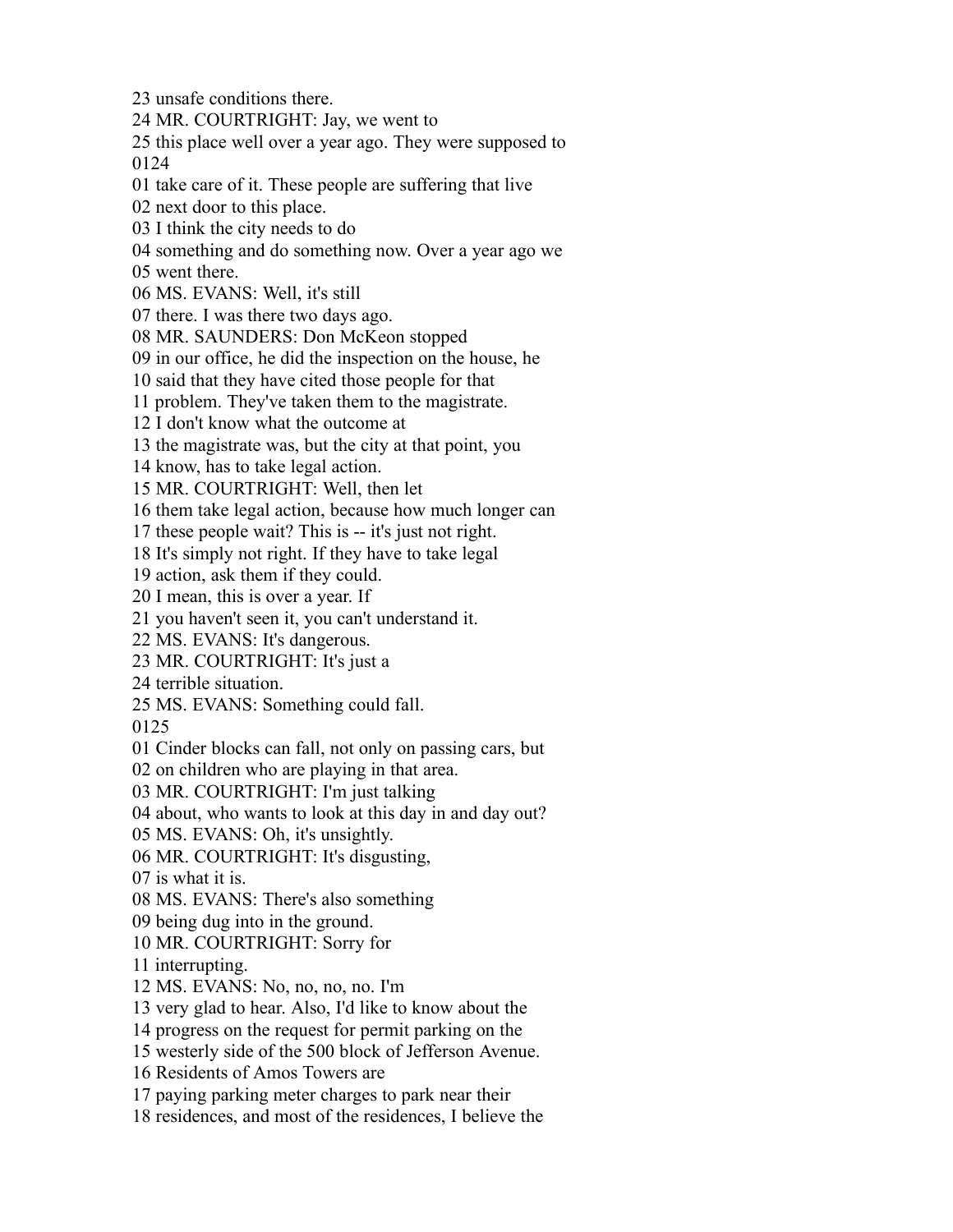minimum requirement in order to reside in Amos Towers

is that an individual be 55 years of age or older, so

we do have a number of senior citizens there on fixed

incomes who are now putting money in a parking meter

each day for their cars. So, if we can get on that,

please, as soon as possible. That's it. Thank you.

MR. DIBILEO: Thank you,

Mrs. Evans. Appreciate that. Mr. Pocius, any motions

or comments?

MR. POCIUS: Yes, Mr. President.

And I'll be brief. As a follow-up today at one o'clock

at the crossing of the Reading Blue Mountain Railroad

and Northern Railroad on Luzerne Street, I attended a

field investigation and conference that was chaired by

Mr. Ronald J. Hul, P.E., from The Rail Safety Division,

Bureau of Transportation and Safety for the Public

Utility Commission. Also in attendance were

City Solicitor Rob Farrell, City Engineer George

Parker, various members of PennDOT, their legal staff

from Harrisburg, representatives from the local

district office, and also a representative of the

railroad company themselves.

The gist of the meeting was is

that Ronald Hul recommended that this go to a formal

hearing for the PUC. He will prepare the report. He's

on the road, that's what he does, he's a railroad

crossing investigator.

He will prepare the report next

week, like he said, get it off my desk and get it into

the proper officials, and hopefully within, he said

expedite, but this is not a fast process, within about

 two months have a formal hearing hopefully up here in 

Scranton at the state office building on the situation.

And, Mark, I would ask you just to

cooperate with Attorney Farrell, because they were

saying you better update yourselves on Publication 66

or something, which deals specifically with the PUC.

You can get that from Rob.

They may consolidate these

complaints into one for the hearing, but it was funny

as we sat there, not sat there, stood there, the train

actually crossed twice, so everyone was able to witness

the crossing of the train. They blow their horn rather

loudly, but they do not stop.

Nothing at this hearing is kind of

binding, because you are really not represented by an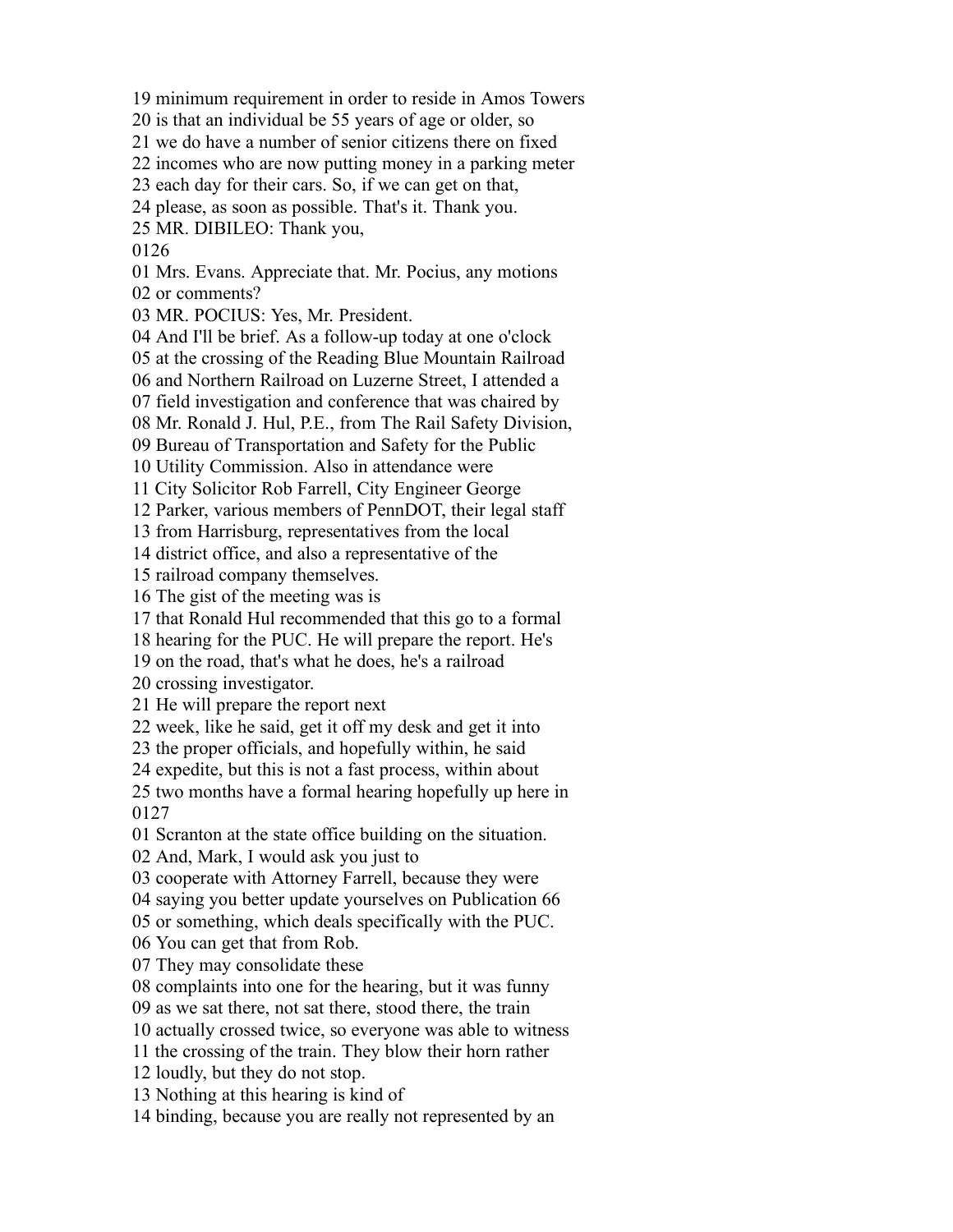attorney, but it's a fact-finding thing.

Mr. Hul now said that he can

act -- hearsay is not acceptable at a PUC hearing, but

we all actually witnessed this.

The railroad said they never

flagged and have no intentions of ever flagging there,

so this is why we're going to stay on top of this and

try to push it to some kind of completion. That's

that.

On Mr. Dudek's question, the

 question was, Were you ever interviewed? Yeah, the 

only one time, 1989, that was the only time I was ever

interviewed, and I don't know if that's policy or not,

 but that was the only time I was ever interviewed was the first time I ran.

It might have sounded like we were

interviewed this last week. Well, we weren't. I was

not called.

Mr. Ancherani poses a very

interesting question. It's funny how it was asked of

me, but that's fine, because as I sat here, I thought

about it for a second and I said, you know, it's a fine

idea, however, I guess it's on top of whatever.

And the only reason I'm looking at

it is, he only mentioned the police officers, and how

does this affect the other union members, if there was

fire department people, clerical union, non-union, DPW?

I don't know about the legality of

it, but I think I'd like to explore it, but I think the

best we can do right now is I would make a motion that

we ask Attorney Walsh to at least look into it with

the -- because we have current contracts and so on and

so forth, that this doesn't cause a problem, but just

bring a quick report back to see if it could be or

should be pursued. I put that in the form of a motion.

 MR. WALSH: That would be the type 

of legislation that would probably come down from

upstairs, so what I would have to do is speak with

them, and also Mrs. Moran's office would also have some

 dealing with that, because it's an issue of funding, as well.

MR. POCIUS: What I'm trying to

say is, Mark, I've only heard it tonight, okay? I

heard this was brought up last week. I didn't get any

more facts.

I'm willing to explore it, but all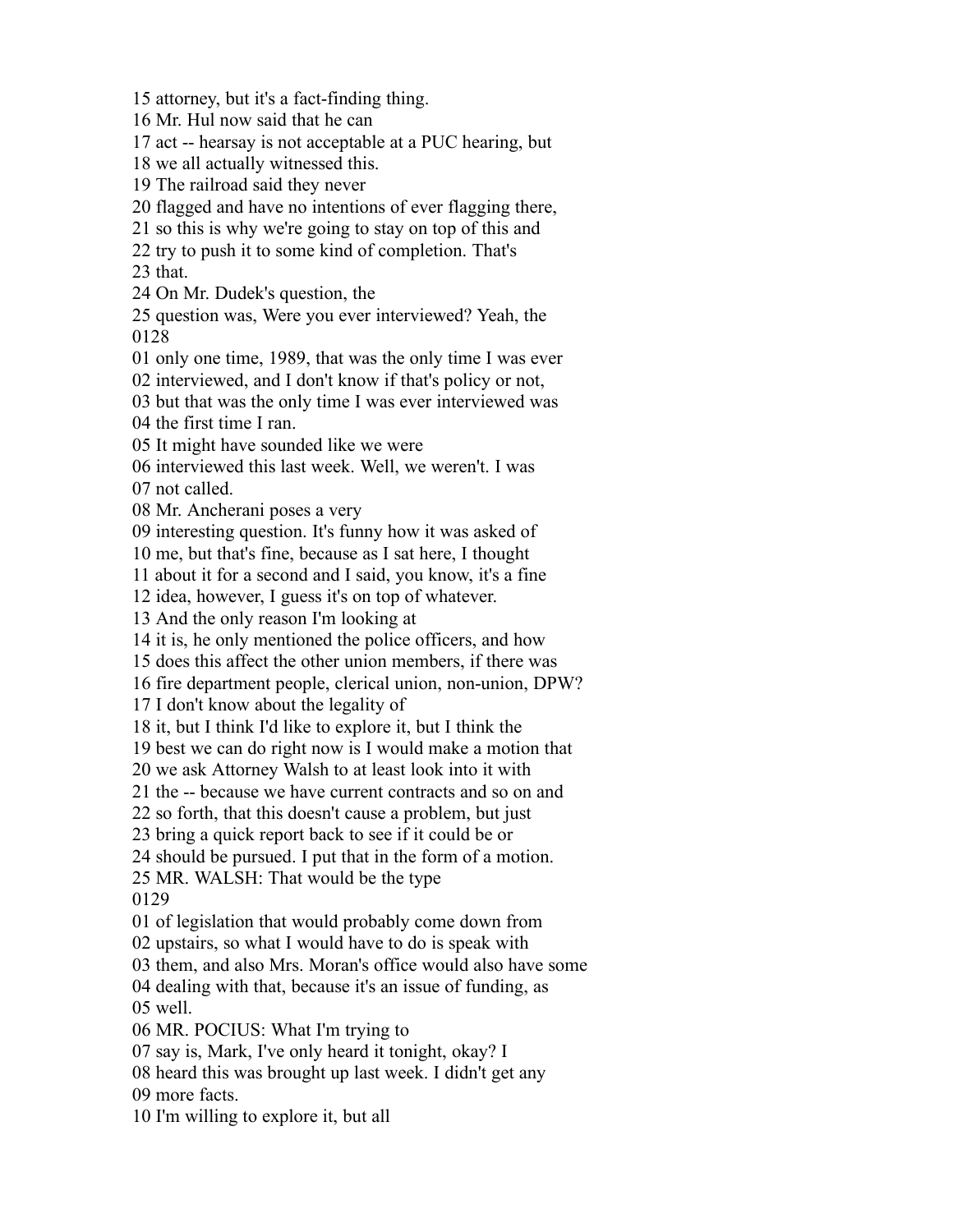I'm saying is we don't know if we can even proceed with

it based on legalities. So, I'm just making a motion

that at least you look at it from us and just say, Can

we even do this legally? Can we even ask it legally,

that's my question. So, if somebody would second the

motion, we can move on.

MS. EVANS: Second.

MR. POCIUS: Do you see what I'm

trying to get at, Mrs. Evans?

MS. EVANS: Yes.

MR. POCIUS: And I'm not trying

to -- you know, I have nothing against anybody --

MS. EVANS: I agree with you.

MR. POCIUS: Where is the effects?

Does it go lateral? Does it affect -- who -- we don't

know. I mean, I have nothing -- and believe me, I have

the highest respect, on the question, for anyone that

served not only in Iraq or anywhere else --

MR. DIBILEO: Excuse me. I heard

something.

MR. POCIUS: Yeah, I heard

something, too. I mean, I have the greatest respect

for the police officers of this city and all the city

workers. I've never taken anything back, gone against

anyone there.

My father was a police officer,

served for 25 years. I've never, you know, paid any

disrespect to the police or fire or any of the union

people.

But I'm just saying on the

question is I think if this was possible, how much

money is involved and what would it do to the existing

contracts or whatever?

So, I think it should be explored,

Mark, if it's not possible, to even ask it, why should

we embarrass ourselves on a motion that can't go

anywhere.

MR. WALSH: I will communicate

that request.

MR. POCIUS: That's all I'm

asking.

MR. WALSH: I'll communicate to

the legal department, see what the response is.

MR. POCIUS: Thank you. I guess

we have to vote, I think.

MR. DIBILEO: Let me say this, I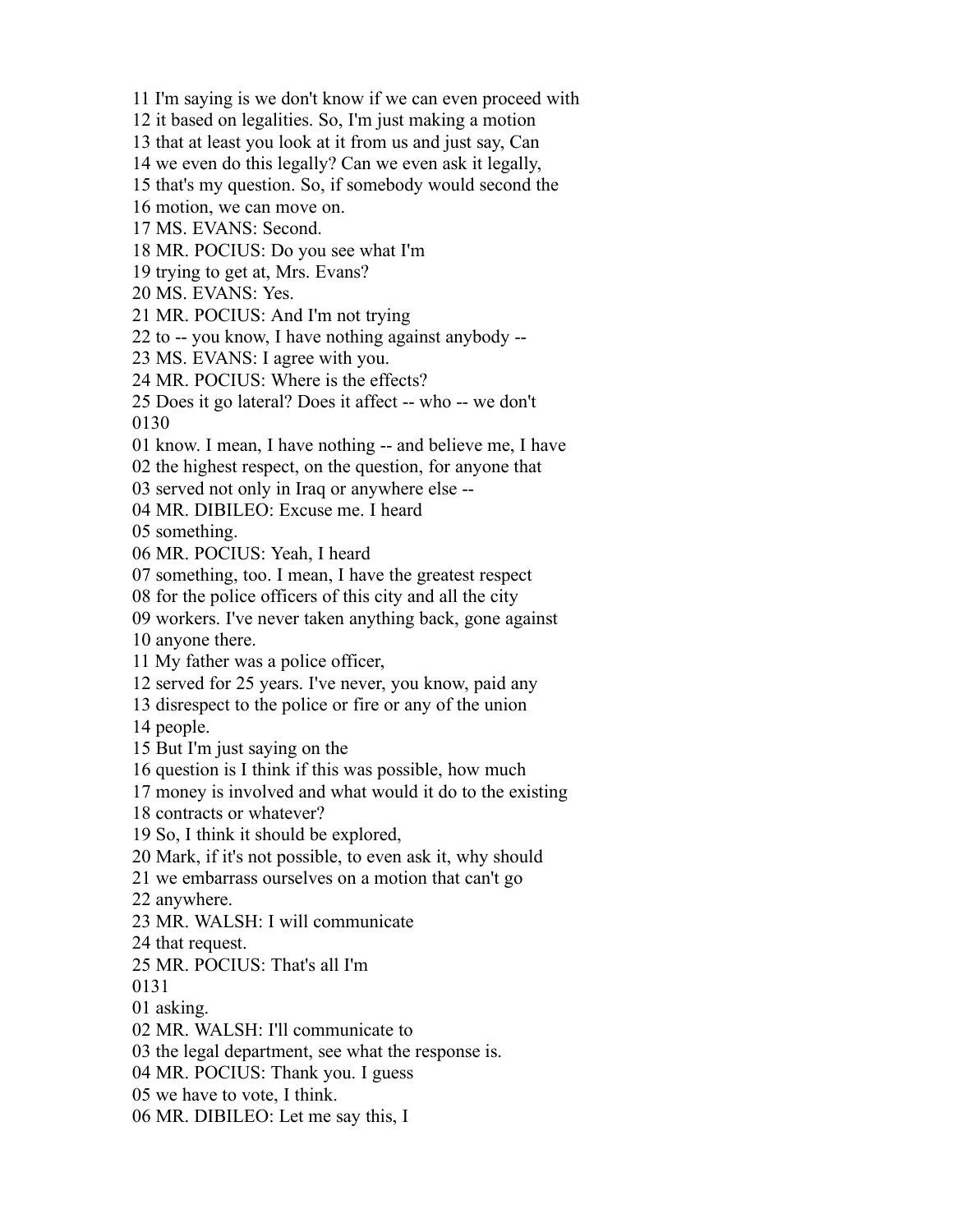didn't follow your motion, so I will ask you if you

could just rephrase the motion one more time.

MR. POCIUS: Sure. What I'm

asking is Mr. Walsh to look into the question to see

if -- to see whether under the current, I guess you

would say labor contracts with all the unions, and even

the non-clerical people, we ask Mr. Walsh to look at it

preliminarily and bring the recommendation to us to see

if this is something we could pursue.

MR. DIBILEO: We're talking about

\$200 a month?

MR. POCIUS: Yes.

MR. DIBILEO: For the city workers

that served in Iraq. Okay. Any further questions?

All those in favor, signify by saying aye.

MR. McTIERNAN: Aye.

MS. EVANS: Aye.

MR. POCIUS: Aye.

MR. COURTRIGHT: Aye.

MR. DIBILEO: Aye. Opposed? The

ayes have it and so moved.

For those of you that thought I

may have left from the meetings two weeks ago, I was at

both public hearings, but I had the flu, and as I sat

out here, I actually got much weaker, so I

did leave and went home that night.

Last week was a scheduled thing I

had scheduled since last year. It was a personal thing

I had. It was two weeks in a row and there may have

seemed like there was something amiss about it, but I

just wanted to tell you where I was to clear that up.

That's it, Mr. President.

MR. DIBILEO: Thank you,

Mr. Pocius. And two week ago I think I may have said

you weren't feeling good.

MR. POCIUS: Yes. Thank you,

Mr. President. That's it.

MR. DIBILEO: Okay. Thank you,

Mr. Pocius. Mr. Courtright, any motions or comments?

MR. COURTRIGHT: Yes,

Mr. President. Jay, I hope you got an answer for me,

did they come back with the money for Weston Park

Teener League yet?

MR. SAUNDERS: No.

MR. COURTRIGHT: Nothing at all?

MR. SAUNDERS: Not yet. The last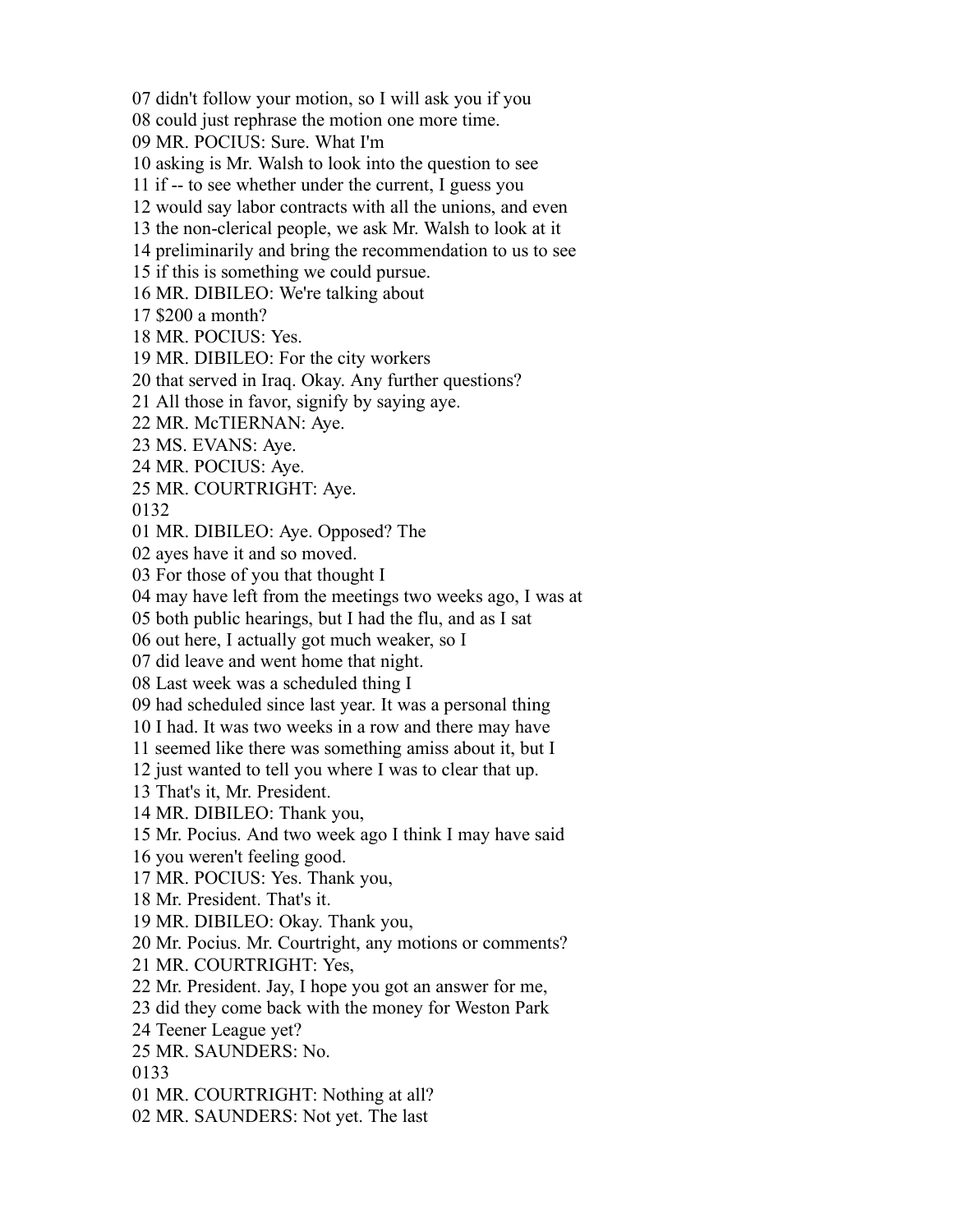I heard on it, they were checking into it, you know,

the eligibility of Weston Park.

MR. COURTRIGHT: They assured me

they didn't get any money. They assured me they

haven't gotten any money, this teener league.

MR. SAUNDERS: Yeah.

MR. COURTRIGHT: Can you send

another letter asking them to step it up a bit there?

MR. SAUNDERS: Yeah.

MR. COURTRIGHT: How about the

money from the hole in South Side, any word on that?

MR. SAUNDERS: Not yet.

MR. COURTRIGHT: See if they could

just bring me up to date. You know, I go once in a

while to see my good friend Rob Davis and have a coffee

if the morning, and on the way home from there, I go by

a railroad crossing on the way.

Jay, I don't know who would take

care of this, I guess the railroad possibly, at

Walnut Street off Capouse Avenue, there's a railroad

crossing there that I'm surprised maybe somebody hasn't

gotten seriously hurt there, and it is so bad that I

think somebody needs to take a welcome at it. So, I

don't know who you can contact.

MR. SAUNDERS: Is Walnut near

Mesko Glass there?

MR. COURTRIGHT: It's before

there. It's way before there.

MR. DIBILEO: Doherty's

Restaurant.

MR. COURTRIGHT: Down the street a

little down and up about a block away from

Mr. Doherty's restaurant.

MR. POCIUS: Excuse me. Is that

one of the ones that we've seen that are going to be

fixed at no cost to the city?

MR. SAUNDERS: There's three of

them. I'll check it out.

MR. COURTRIGHT: Just check it

out, because it's bad.

MR. POCIUS: It's going to be

upgraded, but I don't know if it's one of them.

MR. COURTRIGHT: If it isn't, can

we see if it could be? It's bad. I haven't seen one

that bad.

And one last item, I went to a

memorial service for the police department the other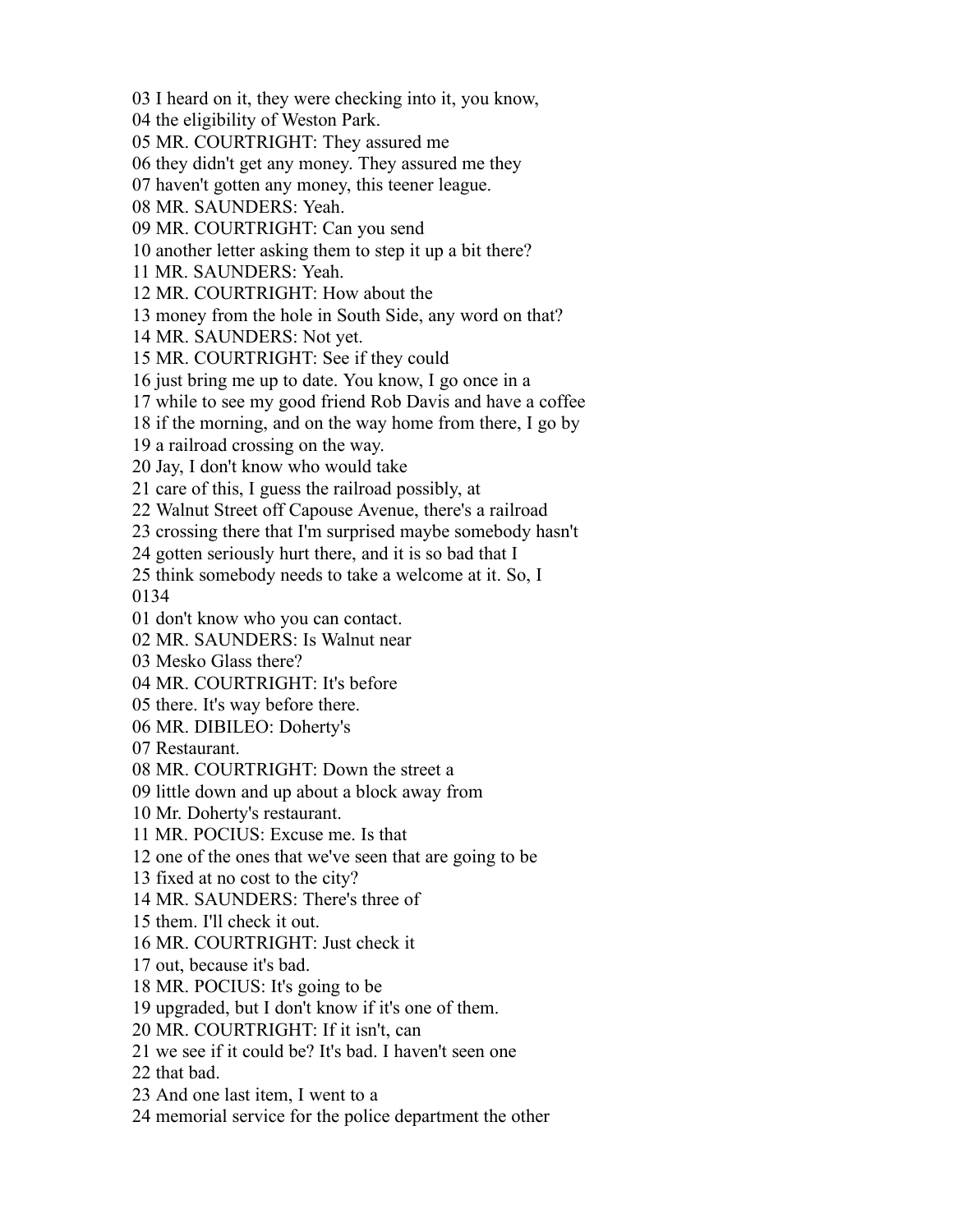day down at Weston Field, and some individuals asked me 

if I could look into this, and, Jay, I've got to pass

it on to you like most things, evidently when Weston

Field's facilities are locked up or the building is

closed, we have people doing things out in the open

that we don't want having done.

So, they're looking for a

porta-potty down there that they have had in the past,

and it was removed, and they're looking for it to come

back. So, again, I don't know who to ask about a

porta-potty.

MR. SAUNDERS: I'll talk to

Bob Scopelliti.

MR. COURTRIGHT: Down in the

Weston Field area. Two individuals asked me about that

when I was down there, so maybe we can help them out.

We don't want that going on out in the public. And

that's all I have.

MR. DIBILEO: Thank you,

Mr. Courtright. Thanks for sharing that with us. Even

though I am a candidate, I think it's appropriate to

mention the fact that this coming Tuesday is election

day, and I'd like to remind and mention to the public

to do your civic duty, and as mentioned tonight at the

podium, we have troops that are giving their lives in

 Iraq right now for probably that one right that we all 

 should treasure most, and that is you can chose who is gong to be your leaders.

And so Tuesday at 7 a.m. until

8 p.m. is the 13-hour period for voting. And there

have been a lot of changes to the voting locations, and

I ask people to really check to be sure that they know

where they're headed, because many voting locations

have been changed.

And one way to really check before

you go and find out is to check with the voter

registration office, and I'm going to give you that

number, if that's okay, it's 963-6737, 963-6737. Give

them your number and address, they should be able to

tell you where to go, because there's many changes this

year.

It was also mentioned this evening

at the podium something about the fact that there's no

candidate for one particular party this year and they

wondered why, and I just wanted to mention that that's

really, you know, up to the political party to field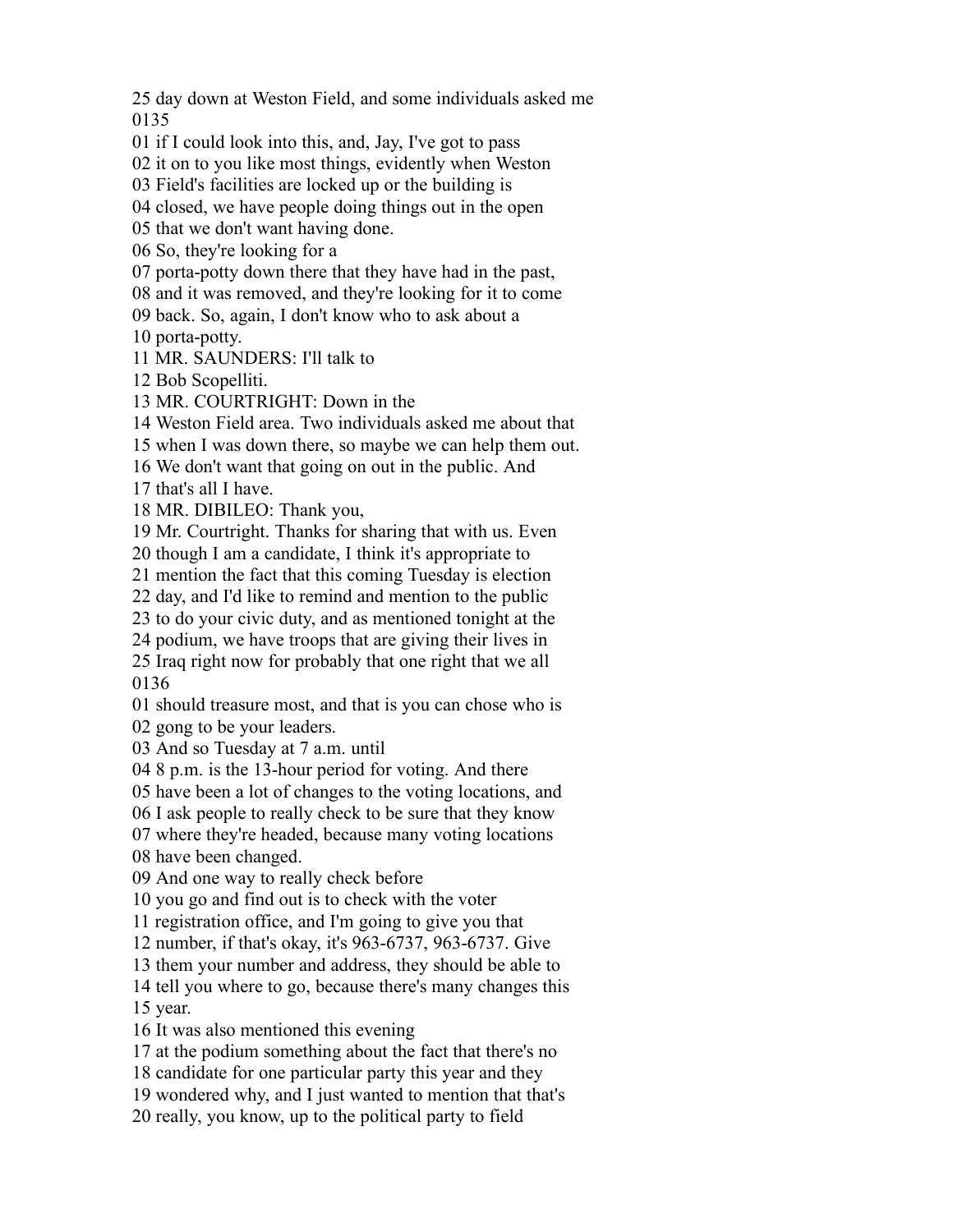the candidates.

And, you know, one political party

doesn't have certain candidates, but other than that,

there's probably no reason why, other than they weren't

able to find candidates apparently.

I want to congratulate

nine-year-old George Conrad from Minooka, Pennsylvania

to name the official cookie of the State of

Pennsylvania.

You know, you don't may not think

too much of that, but I think there's a great example

of our youth getting involved in government, and I

think that all nine year olds like George should really

pay attention to that. I think that was a great

attempt on his part to do something that he felt in his

heart was important.

And he's working with

State Representative Gaynor Cawley. I think that's

also a good move on State Representative Cawley's part

to take that letter that he received from nine-year-old

George Conrad and do something about it rather than

just ignore it. So, yeah, it would be great if all

young people paid attention to that.

MS. EVANS: Do you think George

should make us some of those cookies so that we could

maybe judge whether they should be the state cookie?

MR. DIBILEO: He's welcome to

bring them in next week or any week he wants. That

would be great.

Speaking of youth and government,

this week, this Wednesday, yeah, Wednesday, yesterday,

seems like a year, three third grade classes of

John Marshall School came to city hall on a field trip

and they took a bus from John Marshall on Oram Street

and they came down here to City Hall and they got a

great tour of the firehouse from several firefighters

and they looked at the trucks and they looked at the

pole that the firefighters come down and took a look at

somebody coming down that pole.

I don't think they tried it

themselves, but then they came over to here and they

came in Council chambers. We had them downstairs in

the police headquarters, which we'll be moving soon,

and they saw the lockup, which one was used as a matter

of fact, we couldn't go into one area because there

were people locked up, and we went into another area,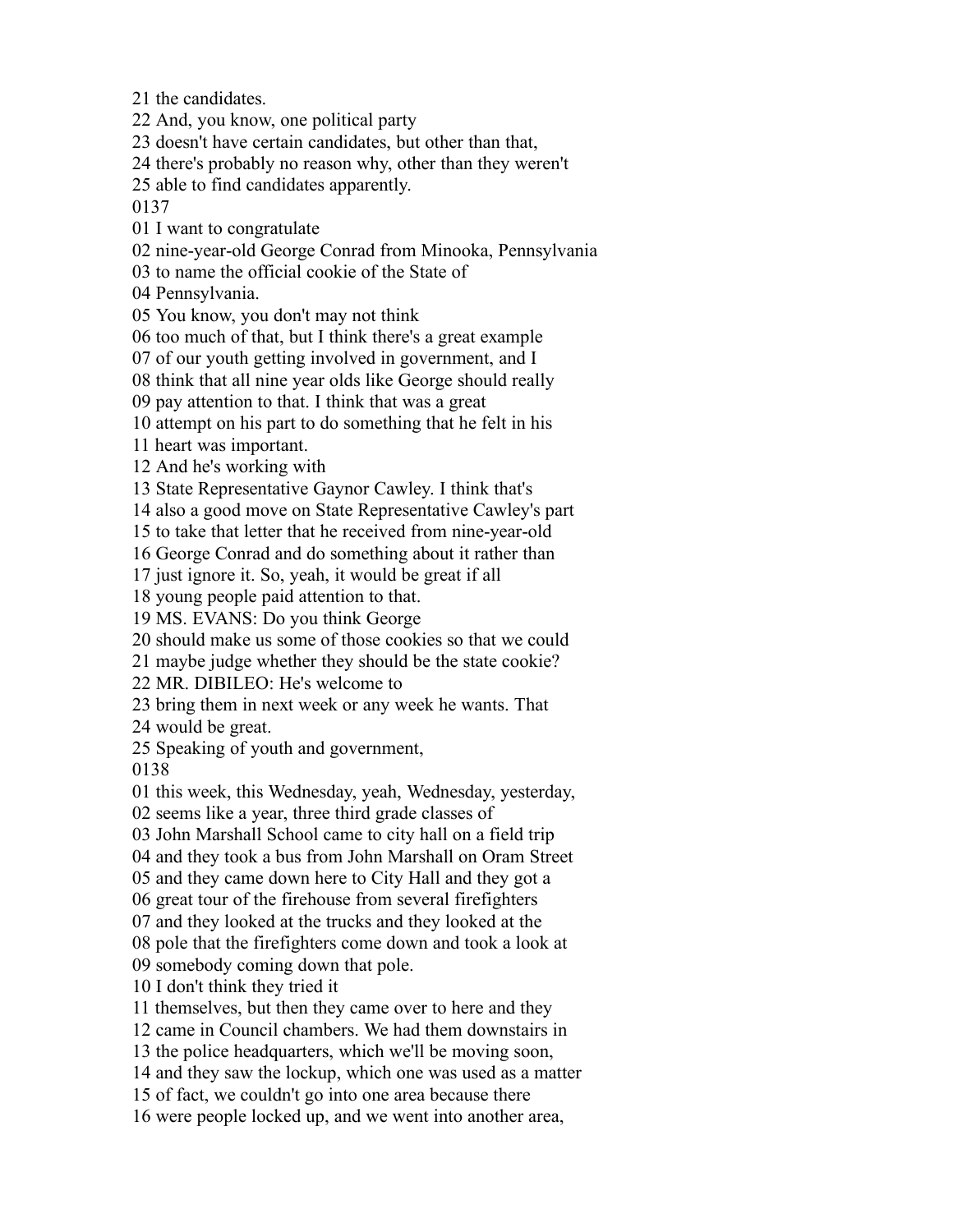the female area, and there was no people being held there, but I think they got a real eye opener from seeing those lockups, and I want to thank the third grade classes for coming over and letting us show them around. I wanted to thank Jay Saunders, too, because he was really the host that day. I kind of just hung around, and Jay did a good job explaining what happens with City Council's office and what happens in here, and I think they enjoyed it. And that happened to be during the memorial service that you talked about, Mr. Courtright, and that's why I wasn't able to attend that. But I just want to address something that, you know, I've been accused recently of something by a political opponent of mine, but this evening a taxpayer asked me a question about these accusations that I'm being accused of, and I think that since I was asked a question by the taxpayer, that it would be appropriate to address, if I might, because he would be affected by these accusations, but it's really three accusations that have come up, and one of them is myself not attending meetings, not these meetings, but meetings of -- for another reason, I guess the recovery plan we'll just come out and say, but I wanted to say that, you know, most of those meetings were held in a hotel room in Moosic, and I was there. Those meetings could not be attended by more than two City Council members, because anytime you get three City Council members or more together, you have to advertise the fact that you're going to do so, and those meetings were not advertised, so only two could attend. So, the two Council members were on a rotating basis. We were invited on a rotating basis to attend those meetings, and I'd like to say that I attended almost every one of my allotted meetings in rotation. I don't think I attended every single one, but I can tell you this, that I know I attended more meetings than other City Council members, because I think some City Council members attended no recovery plan meetings, so I did, and almost every one. Another accusation was that I voted against police cars and fire apparatus, and I just want to say that in the '05 budget, there was a -- it included a \$4 million of new borrowing, and that was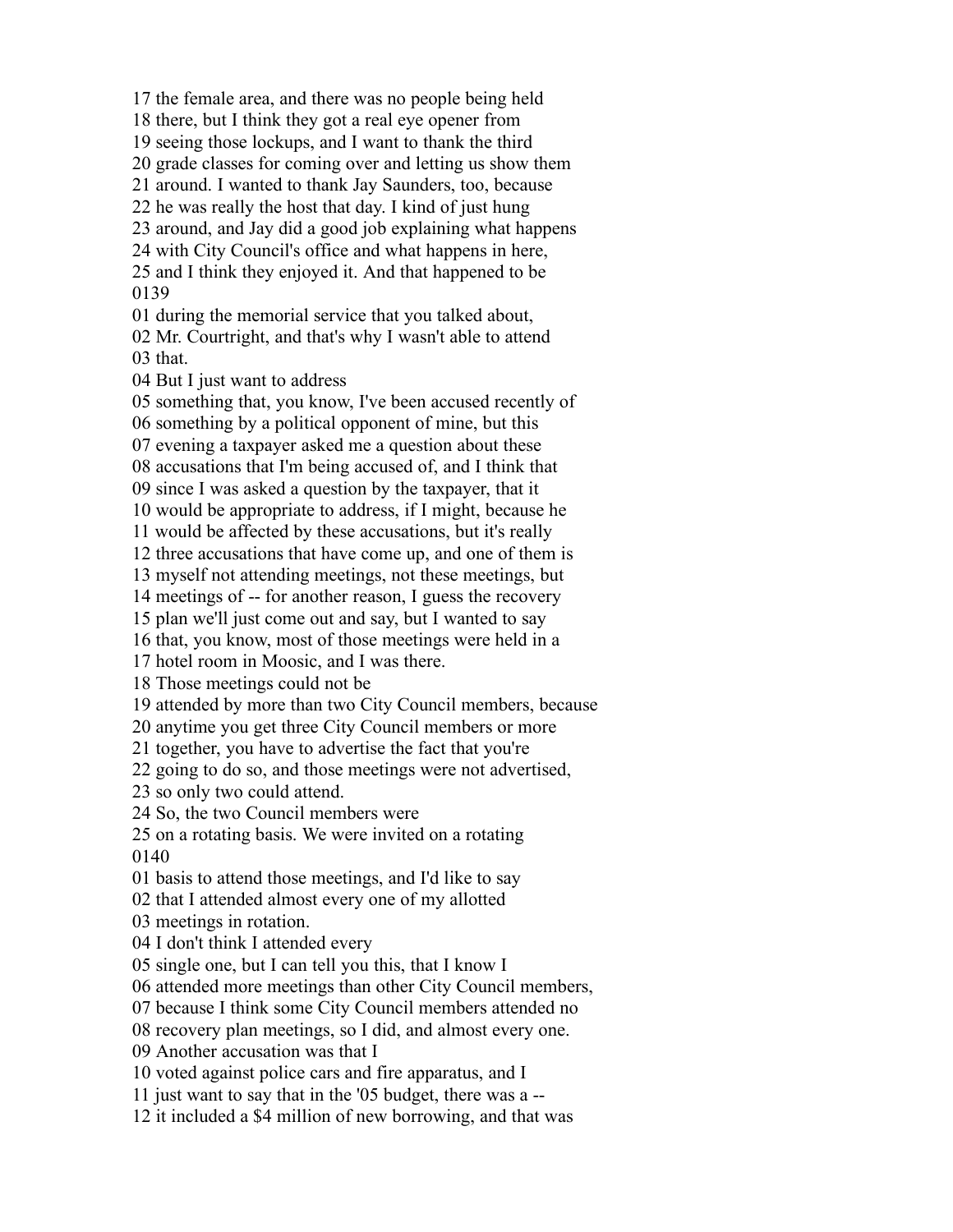on top of \$4 million that was just approved by this

Council I think less than one month prior to us being

presented the '05 budget.

Now, I believe it was the feeling

by most of the members of Council that it was a

priority for the city not to go into deeper debt.

Because when you think about it, \$8 million of

borrowing is almost 15 percent of our entire city

budget. \$65 million budget, that's approaching

15 percent.

So, what happened was three

members of Council amended the 2005 budget, and it

 included revenue items and it included a decrease in 

expenditures.

Now, one of the many amendments

that were made was a decrease in capital expenditures,

and it was not decreasing it to any less than the

previous year.

So, we took what was in the '05

budget and we took it back to the '04 levels, that's

not too bad, and we allowed for -- we left an amount of

money that could have bought police cars, could have

bought police cars, okay?

But I'll tell you one thing that

we did include in that amended budget, and that was the

new emergency and municipal services tax, that was in

the amended budget, and that tax would have brought in

\$1 million from residents that live outside of the city

that work in Scranton, that tax by Governor Rendell is

specifically supposed to be for police and fire

protection, for public service protection.

So, my opinion is that when

Mayor Doherty vetoed the '05 amended budget and when he

did not include the new emergency and municipal

services tax, that he voted against public safety, not

me.

So, I feel as though I voted in

favor of public safety. I didn't vote against not

having new police cars or not allowing for fire

apparatus.

I think it's him that voted

against new police cars and fire apparatus, if I might

say so myself.

So, the bottom line is that, and,

you know, everybody knows that there's bad

communication between Council and the mayor, and I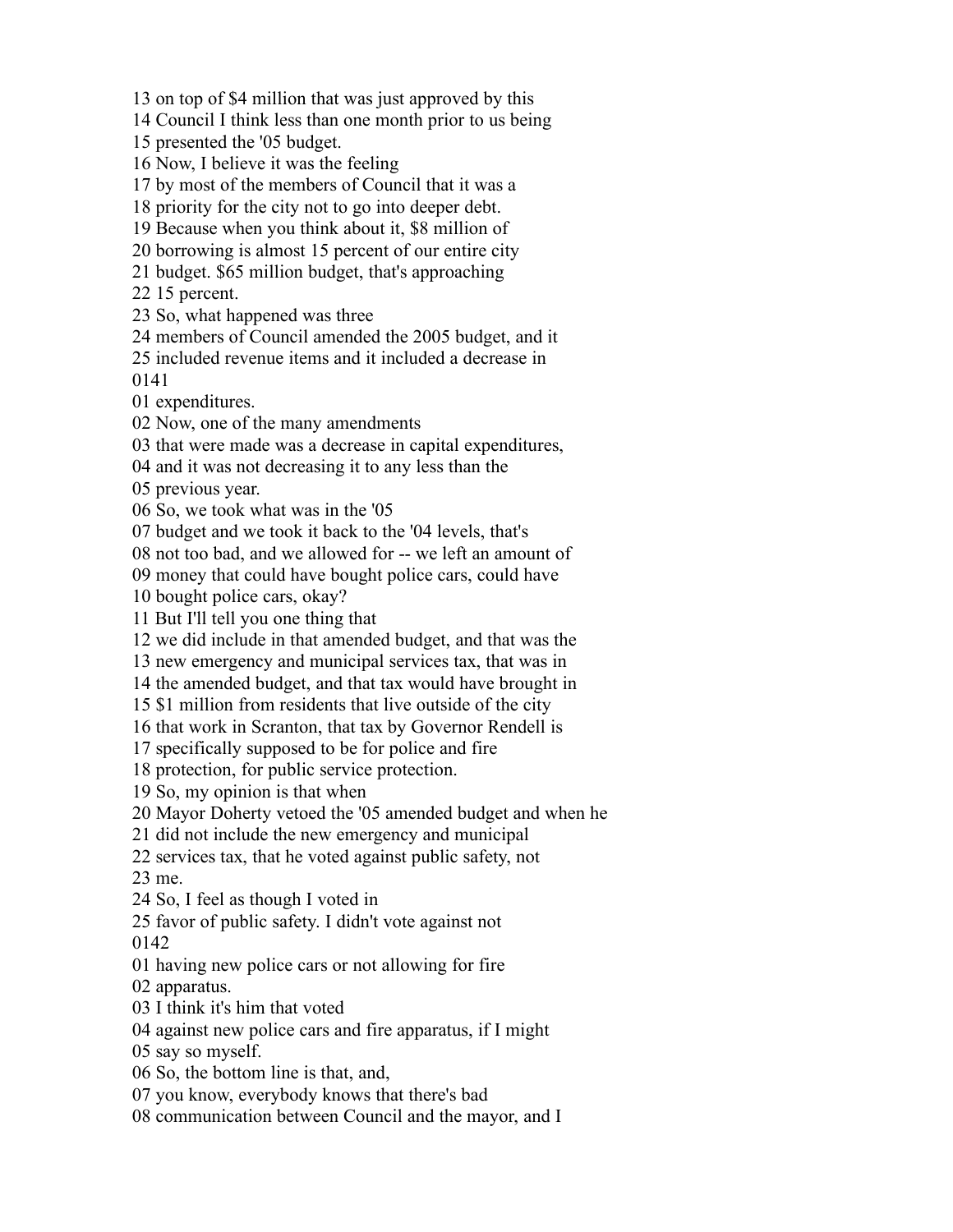think this is a good example of that. That was the

mayor's budget that he presents to Council, and if

there's one meeting that I think the mayor should

attend, it's when he presents his budget to

City Council.

So, if there's only one meeting, I

think that would be it, to come and explain exactly

what's going to be included in the mayor's budget. So,

I think that if you're not going to tell the truth,

don't tell anything at all.

MS. EVANS: Mr. DiBileo, I agree

with what you just said about a mayor, any mayor,

coming before Council at budget time to explain his

proposed budget, I also believe, though, for any mayor

would wishes to borrow millions of dollars or float

bond issues at that times, he or she should also come

before City Council to explain why this is necessary

and what provisions he or she intends to make for that;

in other words, since that's going to increase a debt

service, how then does he or she intend to increase

revenue to the city to make those debt payments so that

the taxpayers aren't going to have to incur a tax

increase in the future. So, I'd just like to, I guess,

see a mayor more than once.

MR. DIBILEO: Yeah. And I'm not

saying we should see a mayor just once, but if we were

to see a mayor once, I think that would be it, that

would be a good reason to see a mayor. It would be

good to see a mayor more than once, also. That's all I

have under fifth order.

MR. WALSH: Fifth order. 5-B, FOR

INTRODUCTION - AUTHORIZING THE TRANSFER OF CITY OWNED

PROPERTY BY SEALED BIDS TO THE HIGHEST BIDDER PROPERTY

LOCATED AT REAR 1217 BLAIR AVENUE, AND RECORDED AT

RECORD BOOK 1071, PG. 333.

MR. DIBILEO: At this time I'll

entertain a motion that Item 5-B be introduced into its

proper committee.

MR. POCIUS: So moved.

MR. COURTRIGHT: Second.

MR. DIBILEO: On the question?

MR. POCIUS: Just to answer

Mrs. Krake's question from before, this is not a tax

delinquent property. The city obtained title of this

by quit claim deed back in 2001, so we have whatever

interest in it, so it should be -- does not have to go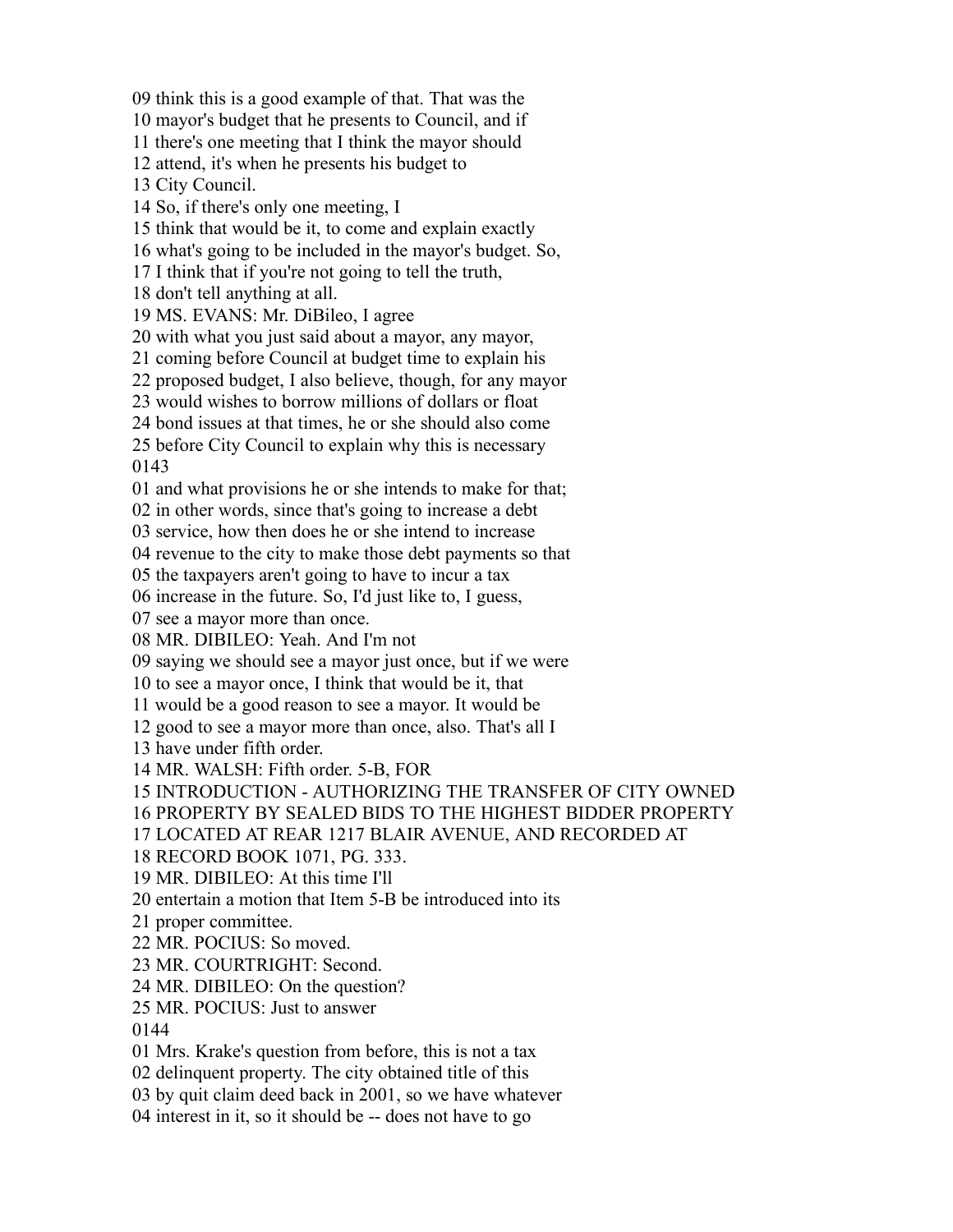through the tax or it'd be auctioned off. I was

- reading the ordinance as I sat here.
- MR. DIBILEO: Thank you. Anyone
- else on the question? All those in favor of
- introduction, signify by saying aye.
- MR. McTIERNAN: Aye.
- MS. EVANS: Aye.
- MR. POCIUS: Aye.
- MR. COURTRIGHT: Aye.
- MR. DIBILEO: Aye. Opposed? The
- ayes have it and so moved.
- MR. WALSH: Sixth order, there is
- no business at this time under sixth order.
- Seventh order. 7-A, FOR CONSIDERATION BY THE COMMITTEE
- ON RULES FOR ADOPTION FILE OF COUNCIL NO. 130, 2005
- APPROVING THE TRANSFER OF A RESTAURANT LIQUOR LICENSE
- IN THE NAME OF CATHERINE DELROSSO, BOROUGH OF DUNMORE,
- LICENSE NO. R-14777 CURRENTLY HELD BY THE PLCB TO
- CHARLIE BROWN'S OF SCRANTON, LLC FOR USE AT 941
- VIEWMONT DRIVE, SCRANTON, PENNSYLVANIA, 18505 AS
- REQUIRED BY THE PENNSYLVANIA LIQUOR CONTROL BOARD.

- MR. DIBILEO: As chairman for the
- committee on rules, I recommend final passage of Item
- 7-A.
- MS. EVANS: Second.
- MR. DIBILEO: On the question?
- Roll call, please, Kay.
- MS. GARVEY: Mr. McTiernan.
- MR. McTIERNAN: Yes.
- MS. GARVEY: Ms. Evans.
- MS. EVANS: Yes.
- MS. GARVEY: Mr. Pocius.
- MR. POCIUS: Yes.
- MS. GARVEY: Mr. Courtright.
- MR. COURTRIGHT: Yes.
- MS. GARVEY: Mr. DiBileo.
- MR. DIBILEO: Yes. I hereby
- declare Item 7-A legally and lawfully adopted.
- MR. WALSH: 7-B, FOR CONSIDERATION
- BY THE COMMITTEE ON FINANCE FOR ADOPTION -
- FILE OF COUNCIL NO. 131, 2005 SALE OF TAX DELINQUENT
- PROPERTY ON LAFAYETTE STREET AND NEWTON RANSOM
- BOULEVARD, SCRANTON, PENNSYLVANIA, TO FORREST AND GAIL
- JANES, 309 NEWTON ROAD, SCRANTON, PENNSYLVANIA, 18504,
- FOR THE SUM OF \$1,500.00.
- MR. DIBILEO: What's the
-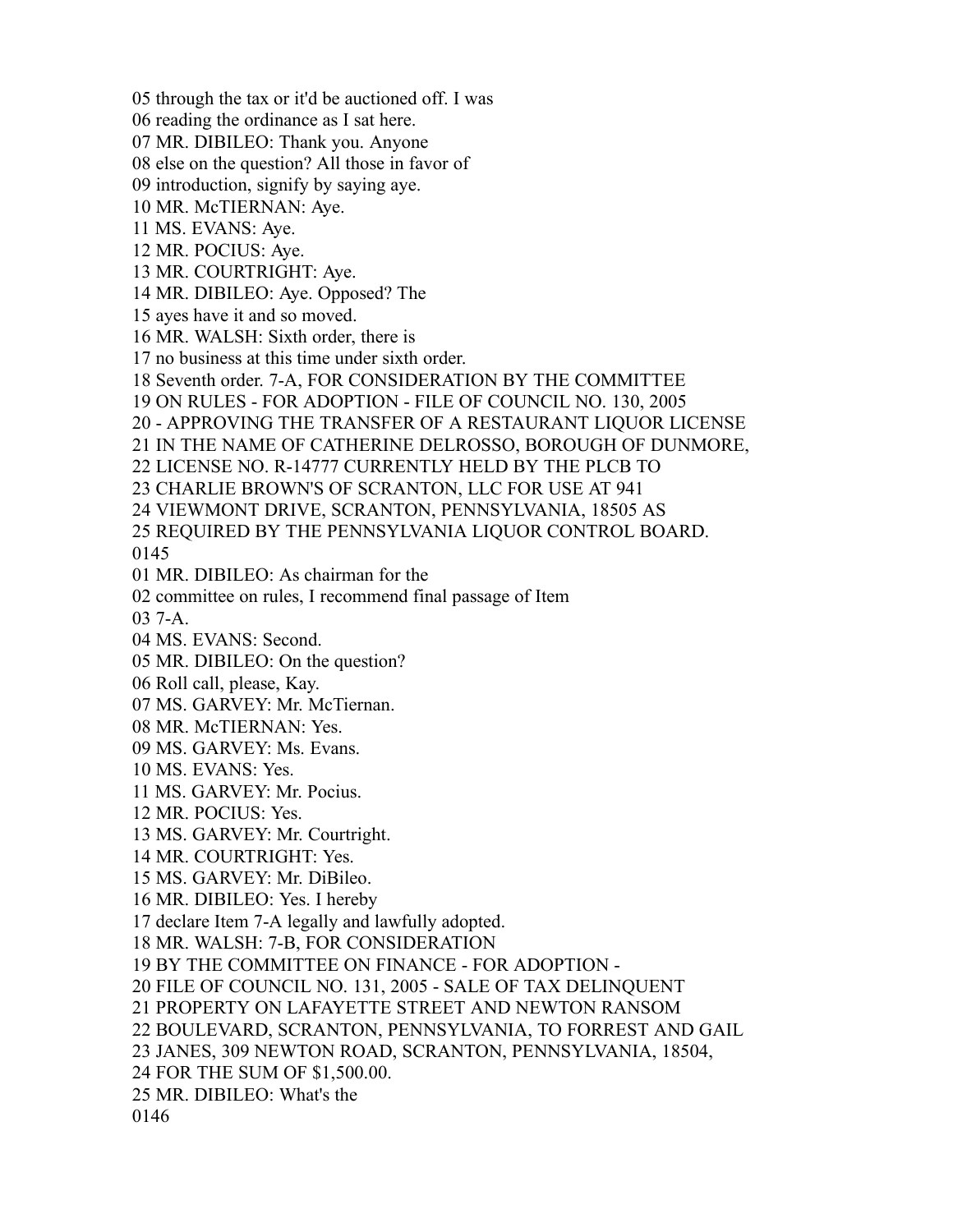recommendation of the chairperson for the committee on

finance?

MS. EVANS: As chair for the

committee on finance, I recommend final passage of

Item 7-B.

- MR. POCIUS: Seconded.
- MR. DIBILEO: On the question?
- Roll call, please, Kay.
- MS. GARVEY: Mr. McTiernan.
- MR. McTIERNAN: Yes.
- MS. GARVEY: Mrs. Evans.
- MS. EVANS: Yes.
- MS. GARVEY: Mr. Pocius.
- MR. POCIUS: Yes.
- MS. GARVEY: Mr. Courtright.
- MR. COURTRIGHT: Yes.
- MS. GARVEY: Mr. DiBileo.
- MR. DIBILEO: Yes. I hereby
- declare Item 7-B legally and lawfully adopted.
- MR. POCIUS: Mr. President, excuse
- me, before Mr. Walsh reads this, I'd like just to say I
- forwarded you all a letter today saying to Mr. Saunders
- with copies to you saying I will be abstaining on 7-C
- and 7-D.
- Mr. Walsh had advised me in the

- past both of these projects my firm has an affiliation
- with, so rather than create the appearance of a
- conflict of interest, I will abstain on the voting for
- the both of them. I'll state that for the record.

Thank you.

- MR. WALSH: 7-C, FOR CONSIDERATION
- BY THE COMMITTEE ON FINANCE FOR ADOPTION RESOLUTION
- NO. 138, 2005 AUTHORIZING THE MAYOR AND OTHER
- APPROPRIATE CITY OFFICIALS TO EXECUTE AND ENTER INTO

SUPPLEMENTAL REIMBURSEMENT AGREEMENT

NO. 048401A WITH THE COMMONWEALTH OF PENNSYLVANIA,

- DEPARTMENT OF TRANSPORTATION (PENNDOT) TO ALLOW FOR AN
- INCREASE IN THE MAXIMUM FEDERAL REIMBURSEMENT FOR THE

EAST MOUNTAIN ROAD PROJECT.

- MR. DIBILEO: What's the
- recommendation of the chairperson for the committee on
- finance?
- MS. EVANS: As chair for the
- committee on finance, I recommend final passage of
- Item 7-C.
- MR. COURTRIGHT: Second.
- MR. DIBILEO: On the question?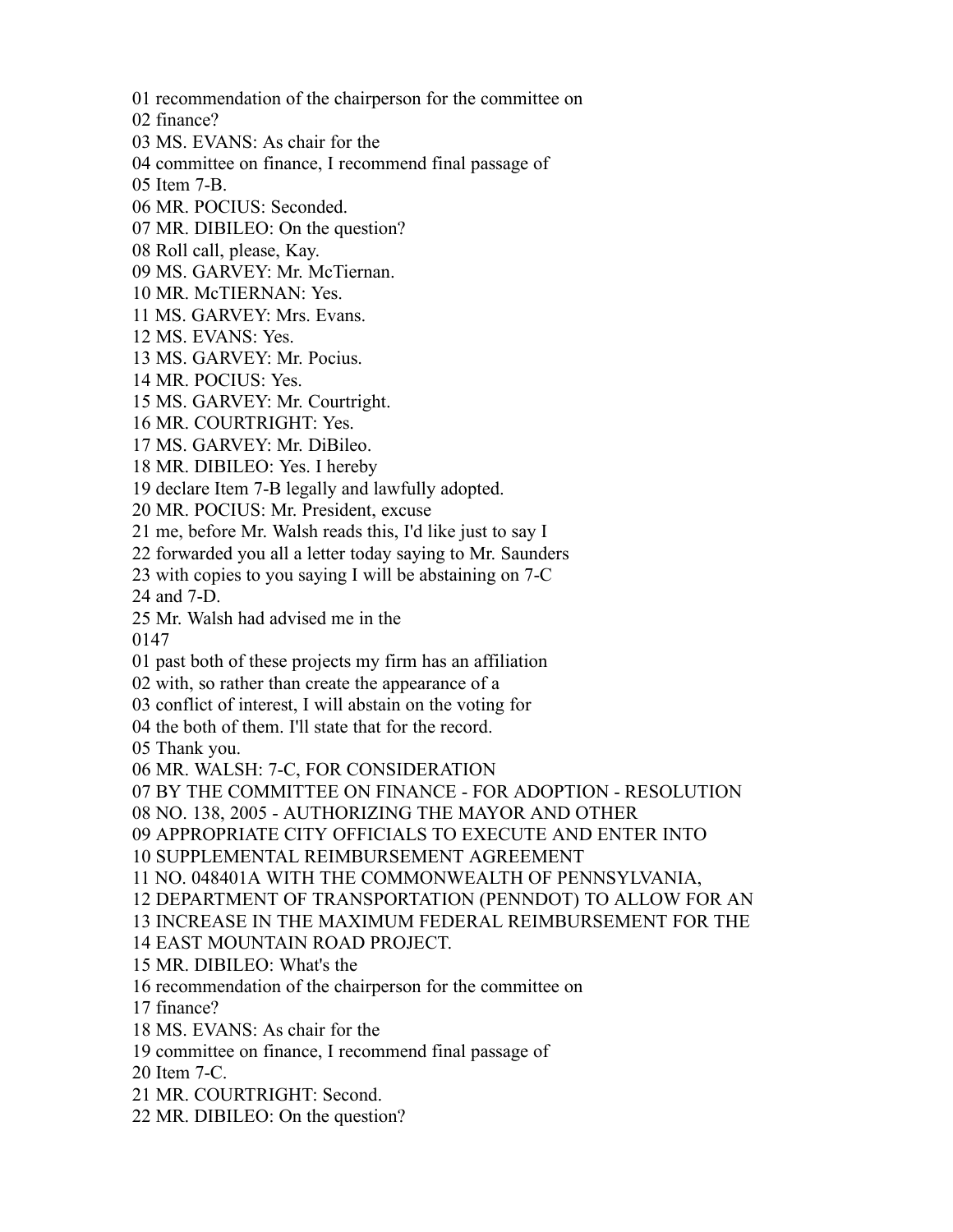Just on the question, if I could, Mr. Pocius, are you

able to talk about some of the things happening on

East Mountain Road?

I'm hearing that some pipes have

to be enlarged. Is this involving that?

MR. POCIUS: No. I can give you

the gist. If you want to know why the pipes are being

relocated, I can tell you that. I'll give you the

short version, not the big long hydraulic engineering

version.

Basically down on Wintermantle

Avenue there's an existing ditch that comes in between

the houses. We had designed a 30-inch pipe with a

30-inch end section, which is a big -- we call it a

whistle in engineering language, to collect this water

coming down there.

That's also the same place where

this 42-inch water main comes down from East Mountain

from Lake Scranton. The information we were given and

designed by the Pennsylvania American Water Company was

inaccurate. The pipe was not shown, was not exactly in

the same position in the ground, both horizontally and

vertically, as it was given to us.

There was a conflict with

installing this -- when the state upgraded the end

section, they made it a little bigger just for whatever

reason.

So what had to be done was a

substantial amount of water that comes out of an

existing rock tunnel that runs for 2600, 2800 feet all

the way up to Lake Scranton, so rather than let --

that's where this water traverses into this ditch, so

rather than have an inadequate situation at the bottom

trying to collect this water, we were authorized and we

sent a letter to the department explaining all the

flows and what have you, intercepting this water up on

top, all right, on the property of the, I guess it's

actually on PAWC's property, but then a portion

collected up there, but then take it down Waldorf Park

Drive, for lack of a better term, out to and reconnect

it into the existing system.

However, by putting this water

upstream from where it was eventually coming in, the

pipes had to be enlarged.

If the pipes could be taken out

and salvaged, because it was a -- we call it -- it's an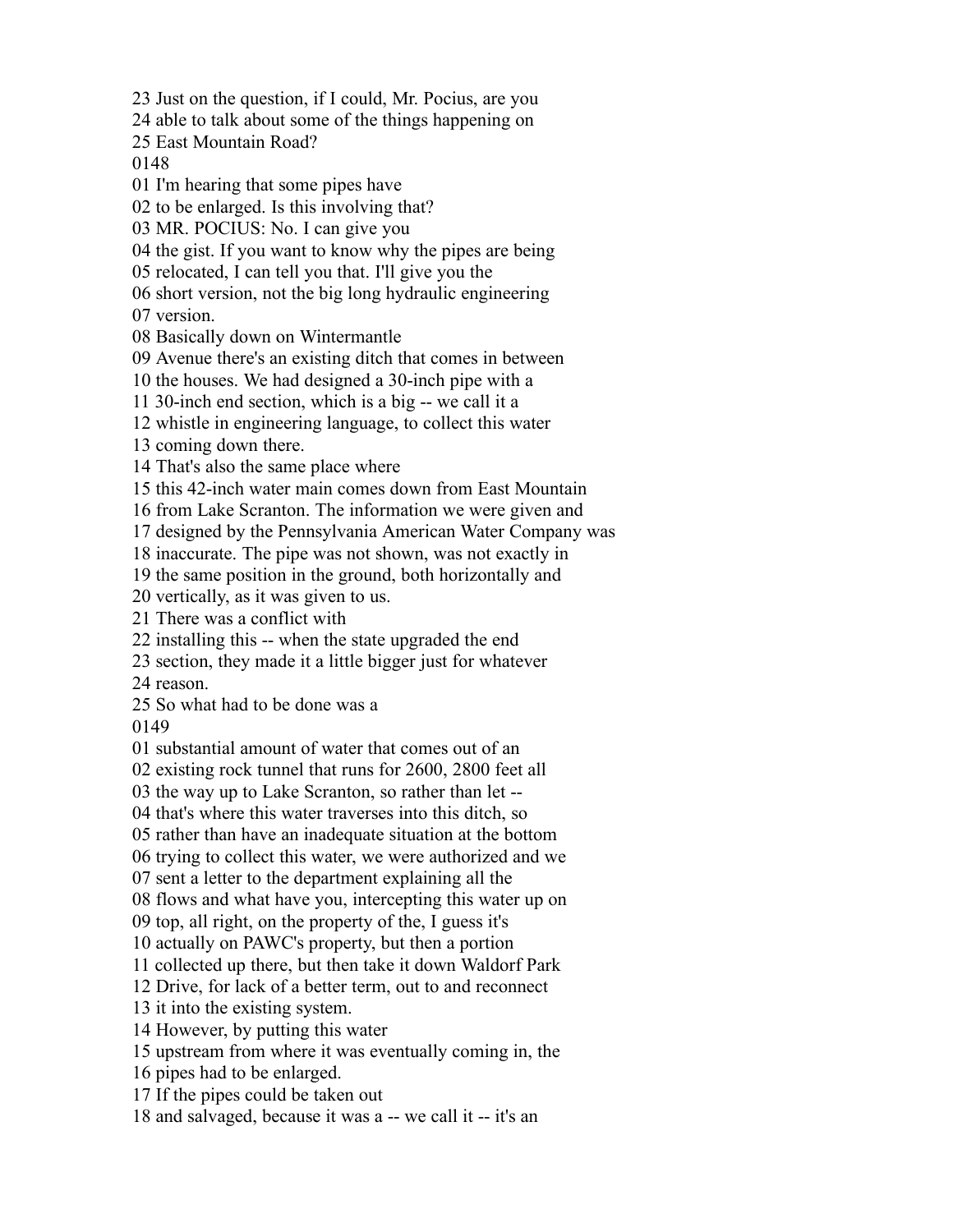ADS, we call it black pipe, it's that corrugated which

can be used as a parallel pipe, they will be

reinstalled going up Waldorf Park.

Council will be getting

legislation down from the law department allowing for

the easements for both the Waldorf Park and the PAWC to

install this line up there.

And then we also designed in,

besides this, we designed in an overflow situation to

better protect this whole thing. Once this additional

flow was discovered that's coming out of this tunnel,

it's a bizarre thing, and we had many field meetings

with the city engineers, Pennsylvania American Water

and engineers and so on and so forth, and we feel that

because of that conflict down below, which we weren't

aware of, this is as good or probably better situation

than was previously put in the ground.

MR. DIBILEO: And will it extend

the length of the project much?

MR. POCIUS: Not really,

Mr. DiBileo. It's still on track for this year, you

know, it's still on track for this year, and hopefully

we'll see that road open by the end of this year.

MR. DIBILEO: Thank you.

MR. POCIUS: And, Mark, it's okay

to talk on the engineering, as long as I don't vote

on the finances.

Because I think what this does is

this just, you know, this type of agreement, it just --

as more money is needed for the project, like, because

there was a lot of things added and put up there, it

 just balances the reimbursement so the amounts of 

monies in all the categories match up more accurately

with what is actually happening.

MR. DIBILEO: Thank you.

Appreciate that information.

MR. POCIUS: Thank you,

Mr. DiBileo, for allowing me to explain it.

MR. DIBILEO: If there's no further

questions, roll call, please, Kay.

MS. GARVEY: Mr. McTiernan.

MR. McTIERNAN: Yes.

MS. GARVEY: Mrs. Evans.

MS. EVANS: Yes.

MS. GARVEY: Mr. Pocius.

MR. POCIUS: Abstain.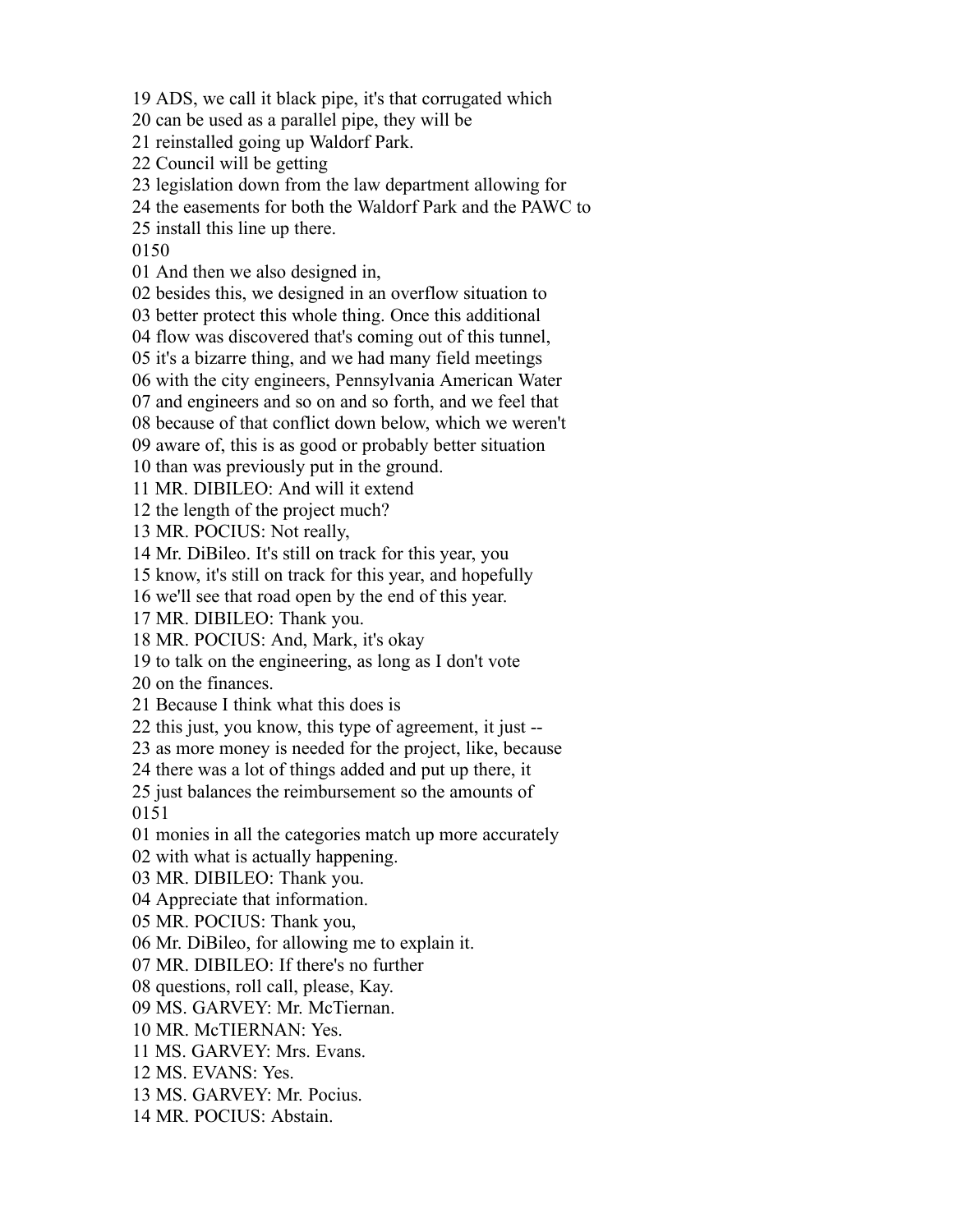MS. GARVEY: Mr. Courtright.

MR. COURTRIGHT: Yes.

MS. GARVEY: Mr. DiBileo.

MR. DIBILEO: Yes. I hereby declare

Item 7-C legally and lawfully adopted.

MR. WALSH: 7-D, FOR CONSIDERATION

BY THE COMMITTEE ON FINANCE - FOR ADOPTION - RESOLUTION

NO. 139, 2005 - AUTHORIZING THE MAYOR AND OTHER

APPROPRIATE CITY OFFICIALS TO EXECUTE AND ENTER INTO A

SUPPLEMENTAL REIMBURSEMENT AGREEMENT NO. 040928-D WITH

THE COMMONWEALTH OF PENNSYLVANIA, DEPARTMENT OF

TRANSPORTATION (PENNDOT) FOR THE PURPOSE OF INCREASING

THE FUNDS ALLOCATED FOR THE CONSTRUCTION OF THE EAST

MARKET STREET BRIDGE PROJECT.

MR. DIBILEO: What's the

recommendation of the chairperson for the committee on

finance?

MS. EVANS: As chair for the

committee on finance, I recommend final passage of

Item 7-D.

MR. COURTRIGHT: Second.

MR. DIBILEO: On the question?

Roll call, please, Kay.

MS. GARVEY: Mr. McTiernan.

MR. McTIERNAN: Yes.

MS. GARVEY: Mrs. Evans.

MS. EVANS: Yes.

MS. GARVEY: Mr. Pocius.

MR. POCIUS: Abstain.

MS. GARVEY: Mr. Courtright.

MR. COURTRIGHT: Yes.

MS. GARVEY: Mr. DiBileo.

MR. DIBILEO: Yes. I hereby

declare Item 7-D legally and lawfully adopted.

MR. WALSH: 7-E, FOR CONSIDERATION

 BY THE COMMITTEE ON COMMUNITY DEVELOPMENT, FOR ADOPTION 

RESOLUTION NO. 140, 2005 - AUTHORIZING THE MAYOR AND

OTHER APPROPRIATE CITY OFFICIALS FOR THE CITY OF

SCRANTON TO ENTER INTO A LOAN AGREEMENT AND MAKE A LOAN

FROM THE COMMERCIAL/INDUSTRIAL REVOLVING LOAN PROGRAM,

PROJECT NO. 03-150 IN AN AMOUNT NOT TO EXCEED

\$150,000.00 TO DTK VENTURES, L.P. TO ASSIST AN ELIGIBLE

PROJECT.

MR. DIBILEO: What's the

recommendation of the chairperson for the committee on

community development?